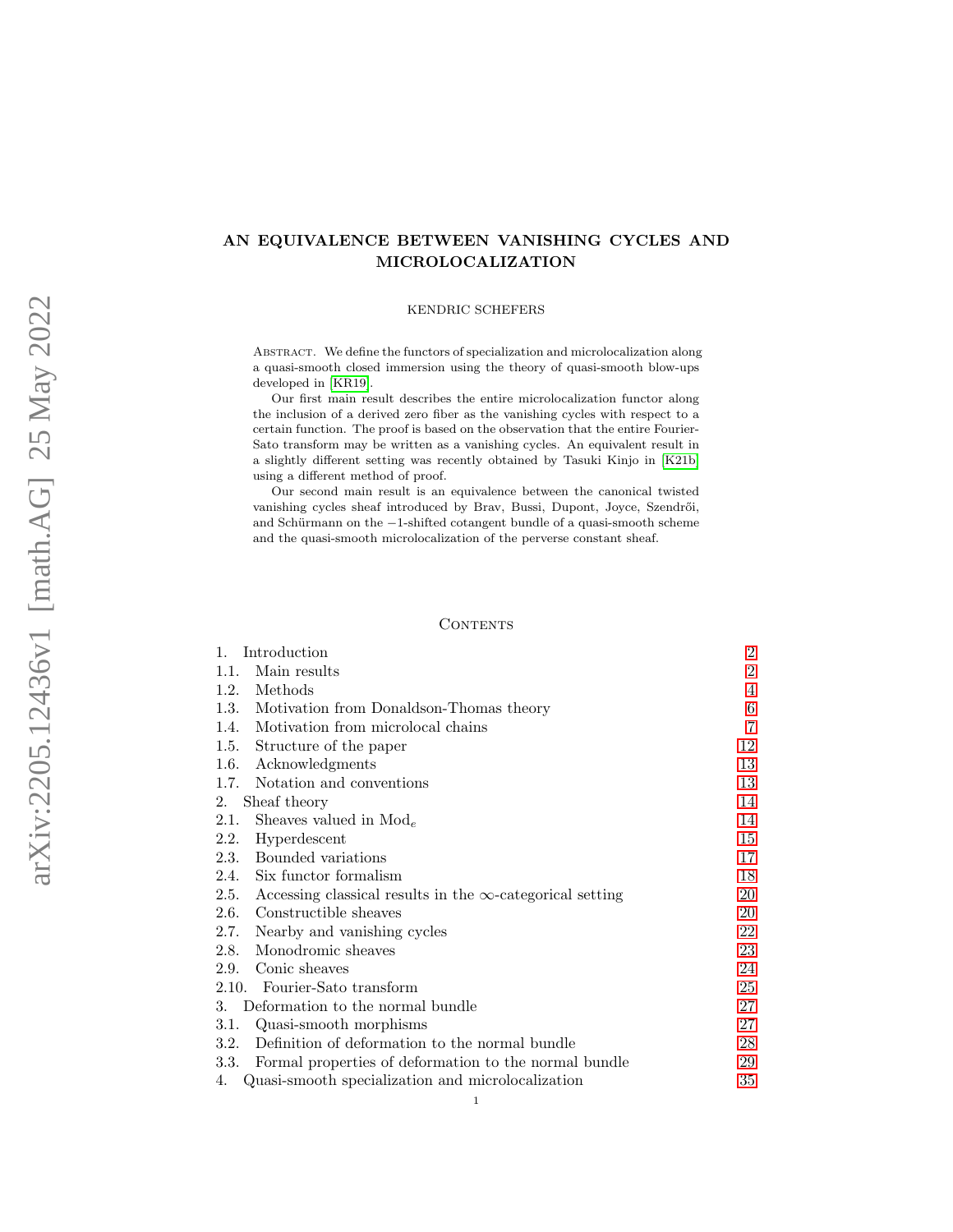#### 2 KENDRIC SCHEFERS

| Quasi-smooth specialization<br>4.1.                                       | 35 |
|---------------------------------------------------------------------------|----|
| Specialization and algebraic structure<br>4.2.                            | 35 |
| Properties of quasi-smooth specialization<br>4.3.                         | 37 |
| Comparing classical notions of specialization<br>4.4.                     | 41 |
| Quasi-smooth microlocalization<br>4.5.                                    | 43 |
| The local equivalence<br>5.                                               | 44 |
| Stating the equivalence<br>5.1.                                           | 44 |
| The monodromic case<br>5.2.                                               | 45 |
| Proof strategy for the non-monodromic case<br>5.3.                        | 47 |
| 5.4. Obtaining expressions for sections of $\psi_m$ and $\psi_m^{\rm Sp}$ | 48 |
| Obtaining the comparison map<br>5.5.                                      | 50 |
| 5.6. Proof of Lemma 5.3                                                   | 52 |
| The global equivalence<br>6.                                              | 54 |
| d-critical loci and the canonical perverse sheaf<br>6.1.                  | 55 |
| Local models of quasi-smooth schemes<br>6.2.                              | 57 |
| Gluing local statements<br>6.3.                                           | 63 |
| References                                                                |    |

### 1. INTRODUCTION

<span id="page-1-0"></span>In the classical theory of  $\mathscr{D}$ -modules and microlocal sheaf theory, the functor of vanishing cycles and the functors of microlocalization and Fourier transform are intimately related in well-known ways. For example, if  $f : X \to \mathbb{C}$  is a holomorphic function on a complex manifold X and the zero locus of f is non-singular,  $\varphi_f$ isentirely determined by the microlocalization along  $f^{-1}(0)$  ([\[KS90,](#page-66-2) Proposition 8.6.3]). On the other hand, the stalk of the Fourier transform at a generic covector is vanishing cycles with respect to the functional determined by that covector ([\[V83a\]](#page-66-3)).

Yet, these results stop short of providing a *full* description of the microlocalization and Fourier-Sato transform functors as a vanishing cycles—and vice versa. In this paper, we present such a description in the setting of constructible sheaves on the complex analytic spaces associated to derived zero fibers and, more generally, quasi-smooth derived schemes.

<span id="page-1-1"></span>1.1. Main results. In order to formulate the main results, we must use derived algebraic geometry in a non-trivial way. We begin by recalling the notion of quasismooth closed immersion.

The notion of a quasi-smooth closed immersion is the extension of the notion of a regular embedding to the derived setting. Such morphisms are Zariski locally modeled on the derived zero locus of a map from the target of the closed immersion to affine space of some finite rank. They are highly structured, having, for example, a well-behaved notion of normal bundle.

In this paper, we define the notions of specialization and microlocalization along a quasi-smooth, closed immersion  $Z \hookrightarrow X$ . Our definition relies on the machinery of blow-ups along quasi-smooth, closed immersions developed by Adeel Khan and David Rydh in  $[KR19]$ . In *loc. cit.* the authors introduce the deformation to the normal bundle along  $Z \hookrightarrow X$  in a way completely analogous to the formation of the deformation to the normal cone along an arbitrary closed immersion in classical algebraic geometry. Likewise, in a way completely analogous to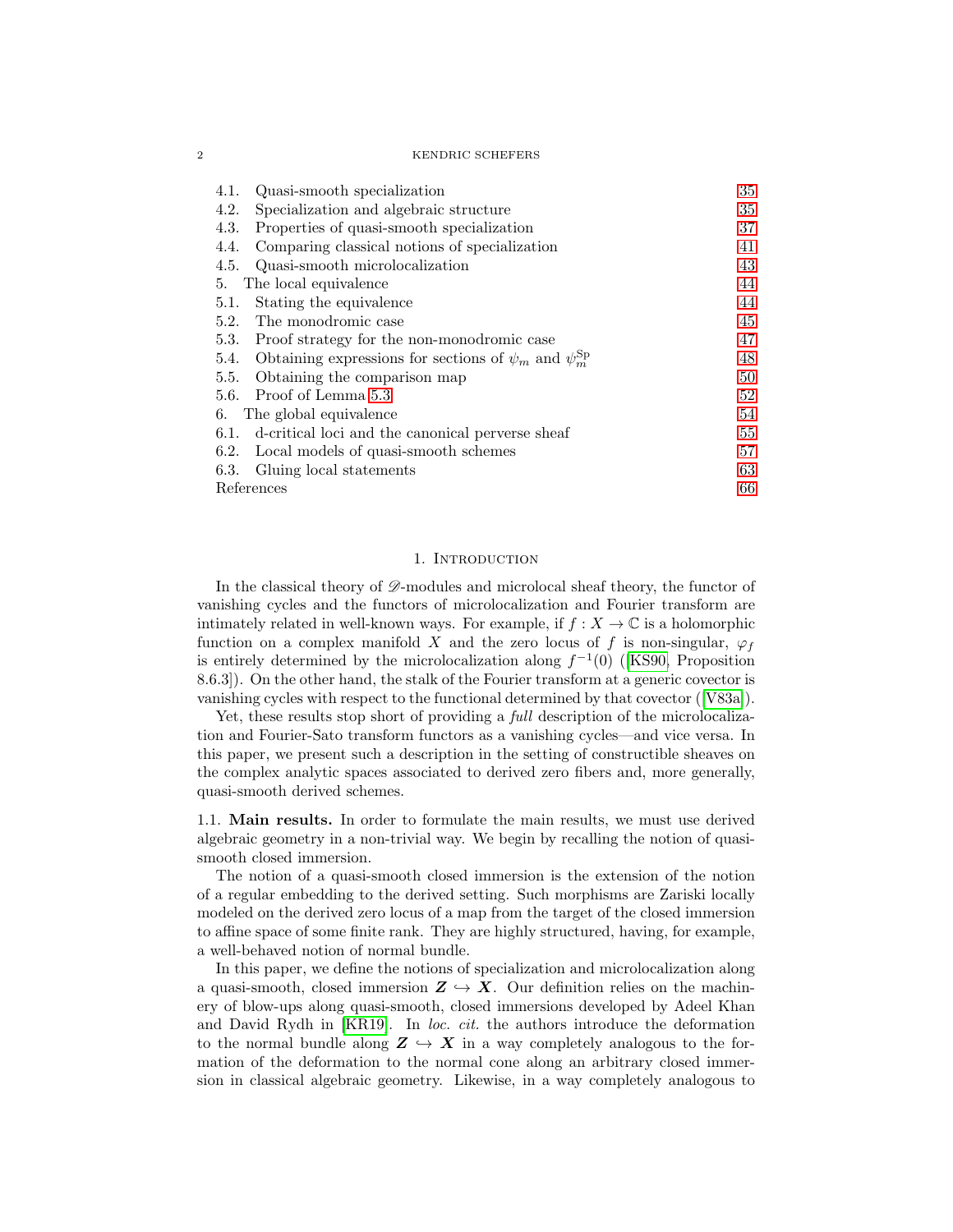the formation of the functor of Verdier specialization, we introduce the functor,  $\mathrm{Sp}_{\mathbf{Z}/\mathbf{X}} : \mathrm{Shv}(\mathbf{X}) \to \mathrm{Shv}(\mathbf{\mathcal{N}}_{\mathbf{Z}/\mathbf{X}})$ , of quasi-smooth specialization. The functor of quasi-smooth microlocalization,  $\mu_{\mathbf{Z}/\mathbf{X}} : \text{Shv}(\mathbf{X}) \to \text{Shv}(\mathcal{N}_{\mathbf{Z}/\mathbf{X}}^{\vee})$ , is then defined by composition with the Fourier-Sato transform, just as in the definition of the classical microlocalization functor of [\[KS90\]](#page-66-2).

Once some basic properties of these new functors have been established, we are able to prove the main results of this paper: a pair of equivalences between quasismooth microlocalization and vanishing cycles—in both local and global forms.

1.1.1. Local version of equivalence. The following is the local version of the equivalence between microlocalization and vanishing cycles.

<span id="page-2-0"></span>**Theorem 1.1** (= Theorem [5.1\)](#page-43-2). Suppose that X is a smooth scheme, and  $f: X \rightarrow$ V is a regular function whose target is an n-dimensional complex vector space. Let  $\mathbf{Z}(f) \hookrightarrow X$  denote the derived zero locus of f, and  $\tilde{f}: X \times V^{\vee} \to \mathbb{A}^1$  denote the map  $(x, \lambda) \mapsto \langle \lambda, f(x) \rangle$ . Then there exists a natural isomorphism of functors,

$$
\varphi_{\widetilde{f}}(\mathrm{pr}_1^* - ) \simeq \mu_{\mathbf{Z}(f)/X}(-).
$$

Remark 1.2. Theorem [1.1](#page-2-0) is, with minimal work, implied by [\[K21b,](#page-66-1) Theorem 4.1], which was published while this paper was in preparation. We present an original, alternative method of proof. We briefly describe the difference.

The proof in [\[K21b\]](#page-66-1) uses a clever argument to reduce the computation of the Fourier-Sato transform (applied to vanishing cycles) to the computation of the Fourier-Sato transform on a rank 1 bundle, where an explicit expression can be obtained in terms of \*/! pushforward/pullbacks applied to  $\mathcal{F}$ . Further sheaf theoretic analysis is then used to show that the resultant sheaf is equivalent to the (pushforward of) Verdier specialization.

Our proof begins with the observation that Theorem [1.1](#page-2-0) is easily verified in the case when  $\mathcal F$  is monodromic because the full Fourier-Sato transform can be described as a certain vanishing cycles functor. The crux of our proof is deducing the non-monodromic case from this by proving that the vanishing cycles functor "factors" through specialization. Our conceptual emphasis, therefore, is on the theorem being a consequence of a certain property of vanishing cycles. There is also an attendant microlocal philosophy behind our proof, which we describe in Remark [1.9](#page-4-0) below.

<span id="page-2-1"></span>Discussion 1.3. As explained earlier, Theorem [1.1](#page-2-0) (and [\[K21b,](#page-66-1) Theorem 4.1]) describes the *entire* microlocalization functor as a kind of vanishing cycles. We believe that this equivalence between microlocalization and vanishing cycles is a fundamental one that should be true in any sheaf theory context where there are formal notions of nearby cycles, vanishing cycles, and Fourier transform—such as  $\mathscr{D}$ -modules,  $\ell$ -adic sheaves, mixed Hodge modules, etc.—though we in this paper (and Kinjo in [\[K21b\]](#page-66-1)) only show it for C-constructible sheaves.

1.1.2. Global version of equivalence. In [\[BBJ19\]](#page-65-1), it is shown that −1-shifted symplectic schemes are locally modeled on the derived critical locus of a regular functionwhose target is  $\mathbb{A}^1$ . In a subsequent paper ([\[BBDJSS15\]](#page-65-2)) Brav, Bussi, Dupont, Joyce, Szendrői, and Schürmann associate to any −1-shifted symplectic scheme,  $(X, \omega_X)$ , a canonical (up to unique isomorphism determined by choice of square root of the determinant line bundle,  $\det(\mathbb{L}_{\mathbf{X}})|_X$  perverse sheaf on the underlying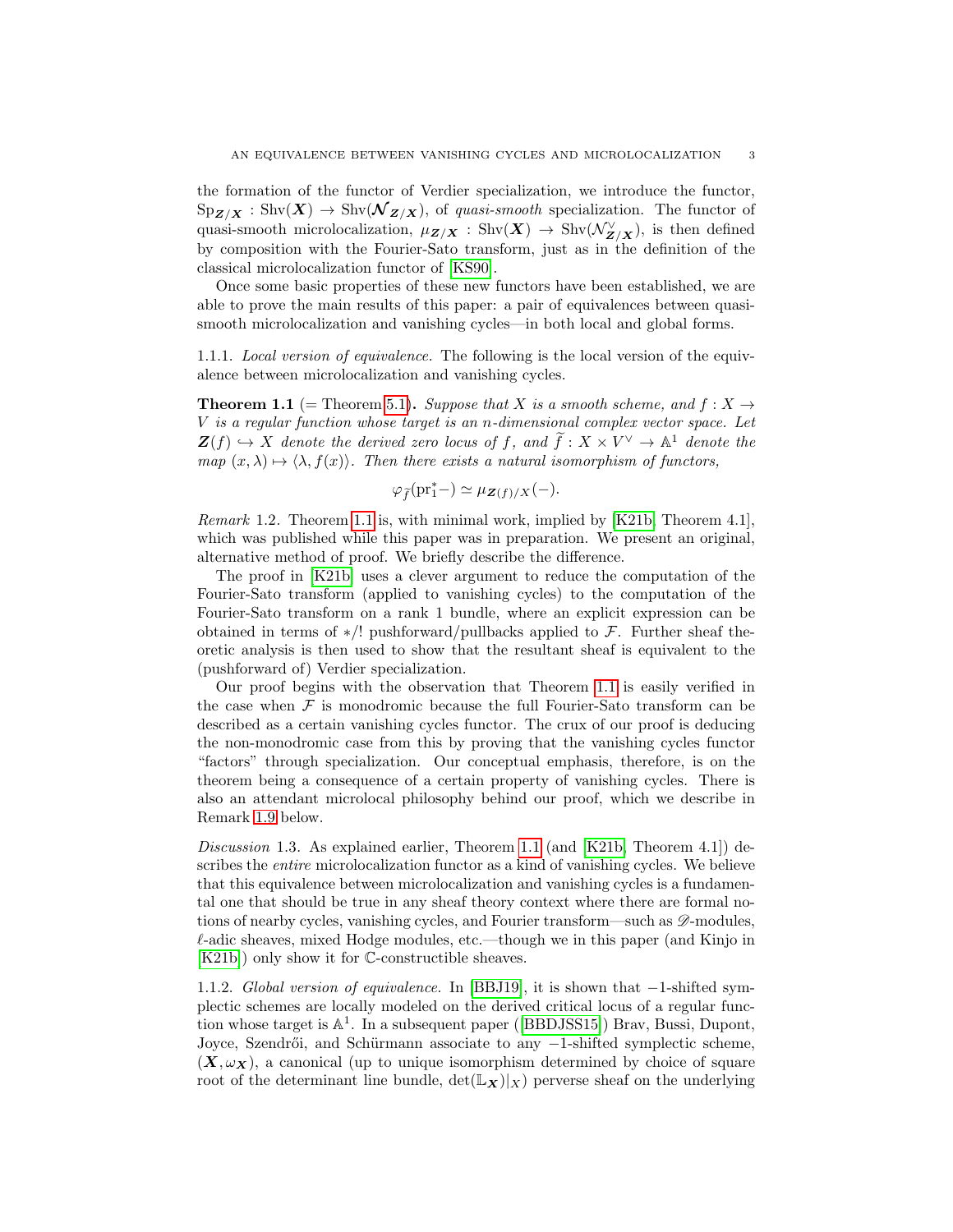classical scheme, X, denoted by  $\varphi_{\mathbf{X},\omega_{\mathbf{X}}}$ , and characterized more-or-less by the following property: if X is locally modeled on the derived critical locus of  $f, \varphi_{\mathbf{X}, \omega_{\mathbf{X}}}$ is locally modeled on the the perverse vanishing cycles sheaf with respect to  $f$ —up to a twist by  $\mathbb{Z}/2\mathbb{Z}$ -bundle.

The  $-1$ -shifted cotangent bundle of a derived scheme  $Z$  has a canonical  $-1$ shifted symplectic structure. When  $Z$  is a quasi-smooth derived scheme, there is a canonical choice of square root for  $\det(\mathbb{L}_{T^*[-1]Z})|_{T^*[-1]Z}$ , so there is a canonical perverse sheaf,  $\varphi_{T^*[-1]\mathbf{Z}}$ , which we can think of as a "globalized" perverse vanishing cycles sheaf. The following theorem now serves as a global version of the equivalence between microlocalization and vanishing cycles.

<span id="page-3-2"></span>**Theorem 1.4** (= Theorem [6.1\)](#page-53-1). Given any closed immersion  $Z \rightarrow X$  of a quasismooth derived scheme  $Z$  into a smooth scheme  $X$ , there exists an isomorphism,

$$
\varphi_{\boldsymbol{T}^*[-1]\boldsymbol{Z}} \simeq \mu_{\boldsymbol{Z}/X}[\text{codim.vir}(\boldsymbol{Z},X)](\underline{e}_X[\dim X]),
$$

of perverse sheaves on  $T^*[-1]Z \subset \mathcal{N}_{Z/X}^{\vee}$ , where e is any well-behaved commutative  $ring<sup>1</sup>$  $ring<sup>1</sup>$  $ring<sup>1</sup>$ .

Remark 1.5. Theorem [1.4](#page-3-2) offers a new means of constructing  $\varphi_{T^*[-1]Z}$ , via quasismooth microlocalization. The original construction found in [\[BBDJSS15\]](#page-65-2) and the construction offered here are mutually complementary. On the one hand, it is readily apparent from the construction of  $\varphi_{T^*[-1]Z}$  in [\[BBDJSS15\]](#page-65-2) that the sheaf so-defined is intrinsic to  $Z$ , but the construction requires meticulous book-keeping of data. On the other hand,  $\mu_{Z/X}$  is defined in a friendlier way—using the derived version of a classical tool like Verdier specialization—but it is not at all apparent that it is intrinsic to  $Z$ . At the cost of knowing our definition is intrinsic, we gain the benefit of a more transparent definition for the twisted vanishing cycles sheaf in the special case of a −1-shifted cotangent bundle.

<span id="page-3-3"></span>Remark 1.6. A forthcoming paper of Adeel Khan, [\[AAK\]](#page-65-3), independently develops the notion of derived microlocalization in the etale setting along arbitrary morphisms (i.e. not necessarily a quasi-smooth closed immersion).

<span id="page-3-0"></span>1.2. Methods. In this section, we provide outlines of the proofs of Theorem [1.1](#page-2-0) and Theorem [1.4,](#page-3-2) which are technical and somewhat involved.

1.2.1. Proof of the local equivalence. The proof of Theorem [1.1](#page-2-0) begins by observing that if,

- (i)  $\mathbf{X} := \mathbf{Z} \times V$ ,
- (ii)  $f := pr_2 : X \to V$ ,

(iii) and  $\mathcal F$  is monodromic with respect to the scaling action on the fibers of  $\boldsymbol X,$ then  $\varphi_{\widetilde{\text{pr}_2}}(\text{pr}_1^* \mathcal{F})$  is (almost tautologically) equivalent to  $\mu_{\mathbf{Z}/\mathbf{X}} \mathcal{F}$ . It is easily shown using the standard sequence on cotangent complexes that the normal bundle to the derived zero locus,  $\mathbf{Z}(f)$ , of an arbitrary regular function  $f: X \to V$ , is trivial. If  $\pi : \mathcal{N}_{\mathbf{Z}(f)/X} \to \mathbb{A}^n$  denotes the bundle map, our observation therefore implies that, for arbitrary  $\mathcal{F} \in \text{Shv}(X)$ ,

$$
\varphi_{\widetilde{\pi}}(\mathrm{pr}_1^* \mathrm{Sp}_{\mathbf{Z}(f)/X} \mathcal{F}) \simeq \mu_{\mathbf{Z}(f)/\mathcal{N}_{\mathbf{Z}(f)/X}}(\mathrm{Sp}_{\mathbf{Z}(f)/X} \mathcal{F}),
$$

<span id="page-3-1"></span><sup>&</sup>lt;sup>1</sup>e.g. of finite homological dimension. The reader who wishes to will lose nothing by taking  $e := \mathbb{C}$  throughout this entire paper.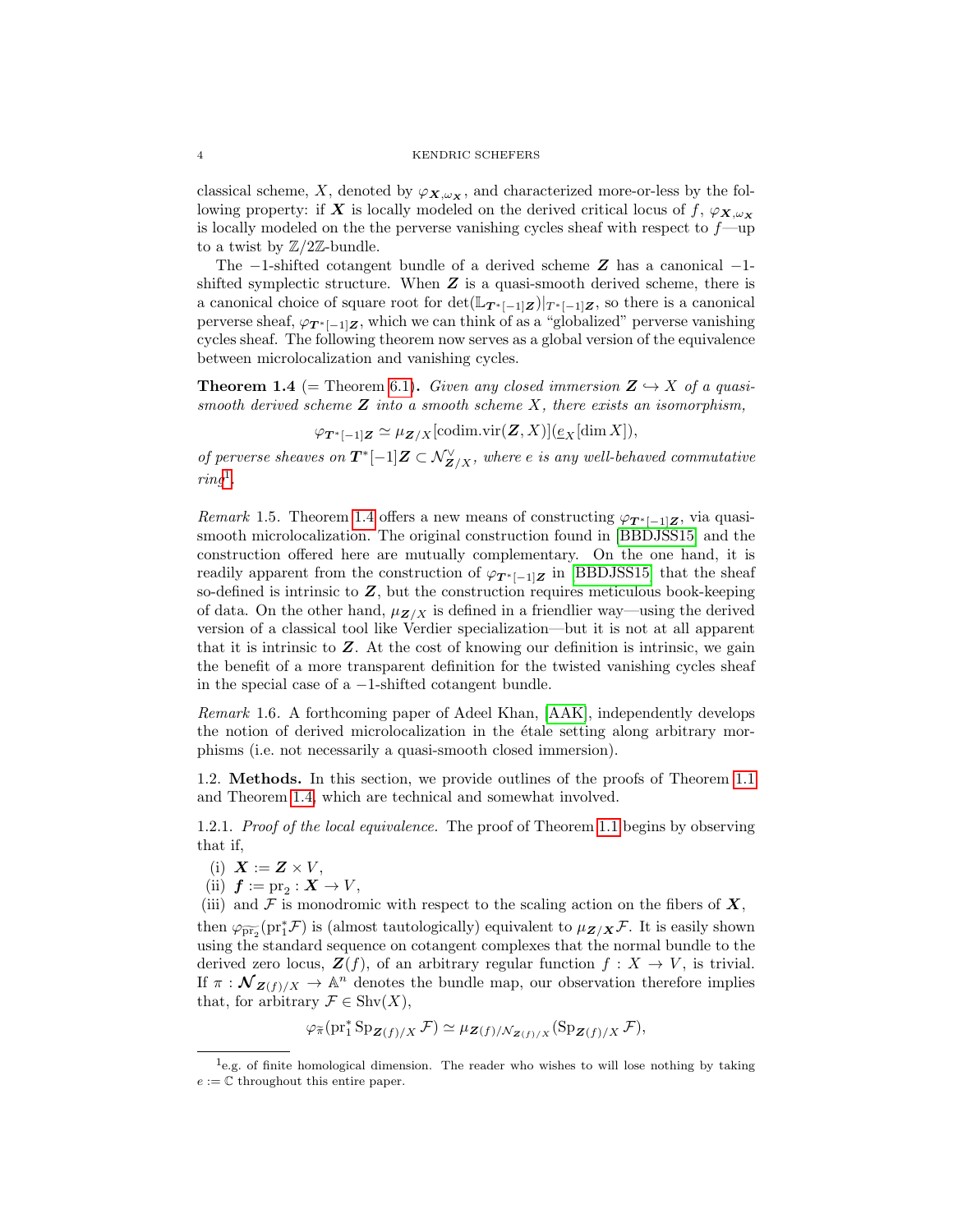using the fact that quasi-smooth specialization is idempotent. This equivalence suggests our proof strategy of showing that the left-hand side factors through quasismooth specialization, in the sense that

(1.7) 
$$
\varphi_{\widetilde{\pi}}(\mathrm{pr}_1^* \mathrm{Sp}_{\mathbf{Z}(f)/X} \mathcal{F}) \simeq \varphi_{\widetilde{f}}(\mathrm{pr}_1^* \mathcal{F}).
$$

Through a series of base change isomorphisms, it suffices to show [\(1.7\)](#page-4-1) for the case when Z is smooth,  $X = Z \times V$ , and  $f = \text{pr}_2 : X \to V$ . For ease of exposition, we denote  $m := \widetilde{\text{pr}_2}$ . The proof proceeds in this special case in the following steps:

<span id="page-4-2"></span>(i) We define a comparison map,

<span id="page-4-1"></span>
$$
\psi_m(\text{pr}_1^*\mathcal{F})|_{Z\times V^\vee}\xrightarrow{\psi}\psi_m(\text{pr}_1^*\text{Sp}_{Z/X}\,\mathcal{F})|_{Z\times V^\vee}.
$$

- <span id="page-4-3"></span>(ii) We show that this comparison map is an isomorphism.
- <span id="page-4-4"></span>(iii) We use the defining fiber sequence for vanishing cycles to obtain an equivalence, [\(1.7\)](#page-4-1).

We briefly elaborate on each of these steps.

Discussion 1.8. We begin the construction the comparison map in step [\(i\)](#page-4-2) by obtaining convenient expressions for sections of the left- and right-hand sides of the comparison map.

The convenient expression for the sections of the left-hand side,  $\psi_m(\text{pr}_1^*\mathcal{F})|_{Z\times V^\vee}$ , over a convex, conic open subset of  $Z \times V^{\vee}$  is as the filtered colimit of sections of  $\mathcal F$  ranging over a certain family of open subsets in X. Clearly, sections of the righthand side are also given by a filtered colimit of the same shape, but whose terms are now sections of  $\text{Sp}_{Z/X}$  F rather than F itself. A foundational result in classical microlocal sheaf theory on sections of the specialization functor further allows us to write each of these terms as a colimit of sections of  $\mathcal F$ . Substituting these colimits for each of the terms, we obtain the convenient expression for sections of the righthand side of the comparison map over a convex, conic open subset of  $Z \times V^{\vee}$  as the colimit of sections of  $\mathcal F$  over a larger family of open subsets of X.

We note that convex, conic open subsets of  $X$  form a basis for its conic topology. Using the aforementioned expressions for sections, we show that the basis sheaves obtained from the restriction of  $\psi_m(\text{pr}_1^* \mathcal{F})|_{Z\times V^\vee}$  and  $\psi_m(\text{pr}_1^* \text{Sp}_{Z/X} \mathcal{F})|_{Z\times V^\vee}$  to convex, conic open subsets are actually the left Kan extensions of two functors  $Q \circ \alpha$  and Q, respectively, which we define in Section [5.5.](#page-49-0) As such, we obtain a map between these Kan extensions by standard abstract nonsense, at which point we have obtained a map between the induced basis sheaves mentioned in the previous sentence. A simple argument then shows that in our present set-up the category of basis sheaves is equivalent to the category of sheaves on the full site, yielding the desired comparison map,  $\psi$ .

In step [\(ii\)](#page-4-3), we use the hypercompleteness of  $\text{Shv}(Z \times V^{\vee})$  to argue that  $\psi$  is an isomorphism by showing that the map it induces on stalks is an isomorphism at each point. For a given point  $(z, \lambda) \in Z \times V^{\vee}$ , the stalks,  $\psi_m(\text{pr}_1^* \mathcal{F})|_{(z, \lambda)}$  and  $\psi_m(\text{pr}_1^*\text{Sp}_{Z/X}\mathcal{F})|_{(z,\lambda)}$  are each computed by filtered colimits of sections of  $\mathcal F$  over certain opens in X. We identify a common cofinal subsequence for these colimits, compatible with the map  $\psi$ , thereby proving  $\psi$  is an isomorphism.

Step [\(iii\)](#page-4-4) is self-explanatory.

<span id="page-4-0"></span>Remark 1.9. Lurking in the background of our proof is the following aspirational microlocal picture:  $\varphi_{\tilde{f}}(pr_1^*\mathcal{F})$  and  $\varphi_m(pr_1^*Sp_{\mathbf{Z}(f)/X}\mathcal{F})$  should be thought of as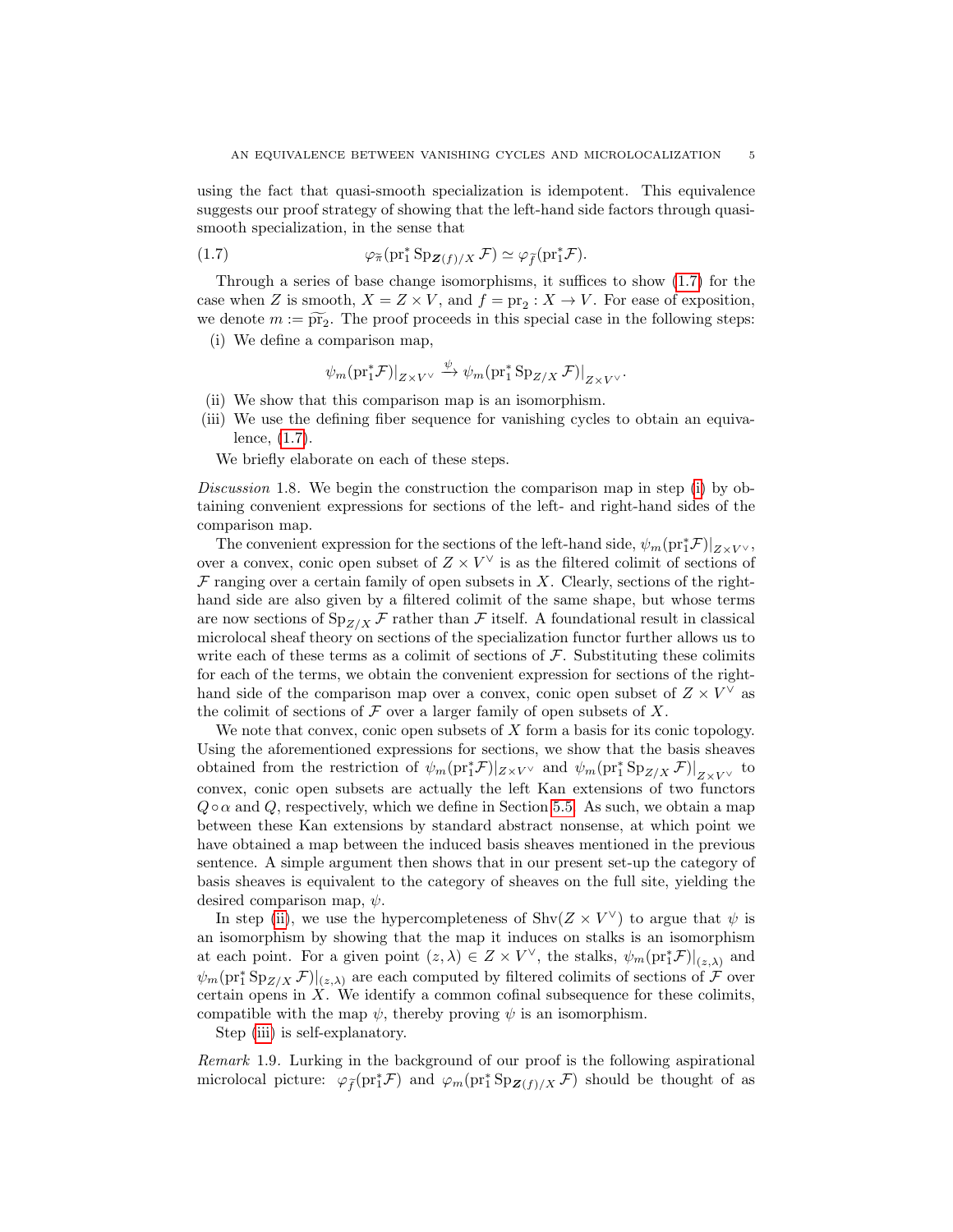#### 6 KENDRIC SCHEFERS

fibers of a sheaf on the deformation to the normal bundle,  $D_{\mathbf{Z}(f)/X}$ , which we view as a family of sheaves over C. This family should be non-characteristic along the Ccodirections in  $D_{\mathbf{Z}(f)/X}$  coming from the canonical map  $D_{\mathbf{Z}(f)/X} \to \mathbb{A}^1$ , so locally constant along these codirections by non-characteristic propagation, meaning the fibers of this family over any two points of  $\mathbb C$  are isomorphic.

The difficulty in making this picture rigorous is obtaining good estimates for the singular support of the sheaf on  $D_{\mathbf{Z}(f)/X}$ , which proved troublesome in even the simplest cases.

1.2.2. Proof of the global equivalence. A closed immersion  $\mathbf{Z} \hookrightarrow X$  of a quasismooth derived scheme into a smooth scheme is always quasi-smooth. As such,  $Z$ is modeled, Zariski locally on  $X$ , and the derived zero locus of a regular function  $f: X \to \mathbb{A}^n$ . The rank n is locally constant on Z, and called the *virtual codimension* of the closed immersion  $\mathbf{Z} \hookrightarrow X$ ; it is the rank of the normal bundle,  $\mathcal{N}_{\mathbf{Z}/X}$ . Let  $U \subset X$  denote an open subset in which  $\mathbf{Z}$  has the above expression.

The local description of Z as the derived zero locus  $\mathbf{Z}(f)$  gives a corresponding local description of  $T^*[-1]Z$  as the derived *critical* locus of the function f, appropriating the notation used above. The canonical −1-shifted symplectic structure on  $T^*[-1]\mathbf{Z}(f)$  as a shifted cotangent bundle, and the -1-shifted symplectic structure coming from its expression as a derived critical locus coincide, so we obtain that  $\varphi_{\bm{T}^*[-1]\bm{Z}|_{\bm{T}^*[-1]\bm{Z}(f)}} \simeq \varphi_{\bm{T}^*[-1]\bm{Z}(f)} \simeq \varphi_{\widetilde{f}}(\mathrm{pr}_1[n]^* \underline{e}_U[\dim U])$ . Application of smooth base change obtains the equivalence,  $(\mu_{\mathbf{Z}/X}\mathcal{F})|_{T^*[-1]\mathbf{Z}(f)} \simeq \mu_{\mathbf{Z}(f)/U}(\mathcal{F}|_U)$ .

Taking an open cover,  $\{U_{\alpha} \subset X\}$ , of  $\mathbf{Z} \subset X$  by such open sets, we obtain a corresponding open cover,  $\{T^*[-1]Z(f_\alpha)\}\text{, of } T^*[-1]Z \text{ such that on } T^*[-1]Z(f_\alpha)$ there is an isomorphism,

<span id="page-5-1"></span>
$$
(\alpha) \qquad \varphi_{\boldsymbol{T}^*[-1]\boldsymbol{Z}}|_{T^*[-1]\boldsymbol{Z}(f_\alpha)} \simeq \mu_{\boldsymbol{Z}/X}[n](\underline{e}_{U_\alpha}[\dim U_\alpha])|_{T^*[-1]\boldsymbol{Z}(f_\alpha)},
$$

obtained by Theorem [1.1.](#page-2-0) The central feature of the proof of Theorem [1.4](#page-3-2) is showing that the various isomorphisms obtained on the elements of our open cover, as  $\alpha$ ranges over all index values, glue to an isomorphism  $\varphi_{T^*[-1]Z} \simeq \mu_{Z/X}[n](\underline{e}_X[\dim X])$ . The isomorphism obtained on  $T^*[-1]Z(f_\alpha)$  of our open cover depends, very obviously, on the function,  $f_{\alpha}$ . At first glance, it is not obvious that, on their overlaps, the various functions in  $\{f_{\alpha}\}\$ are compatible with each other in a sense that implies that the isomorphisms,  $(\alpha)$ , glue. We demonstrate this by proving a lemma which allows us to compare any two overlapping Kuranishi charts of the same finite rank a formal way of packaging the data that expresses Z, locally, as the derived critical locus  $\mathbf{Z}(f_\alpha)$ —by finding, around any point in their overlap, a third Kuranishi chart of the same rank that openly embeds into each of the two. Roughly speaking, this means that in a sufficiently small neighborhood around any point, we can verify that the functions,  $f_{\alpha}$  and  $f_{\beta}$ , are the same up to a "change in coordinates." This clearly suffices to show that the various isomorphisms,  $(\alpha)$ , glue.

<span id="page-5-0"></span>1.3. Motivation from Donaldson-Thomas theory. We give some naive motivation for our results coming from DT theory. Theorem [1.4](#page-3-2) gives an alternative construction of the canonical twisted vanishing cycles sheaf for a class of −1-shifted symplectic schemes that feature prominently in categorical and motivic Donaldson-Thomas theory.

For example, let  $S$  be a local surface (i.e. the total space of the canonical line bundle on a smooth quasi-projective surface S). Denote by  $M_{\widetilde{S}}$  and  $M_S$  the derived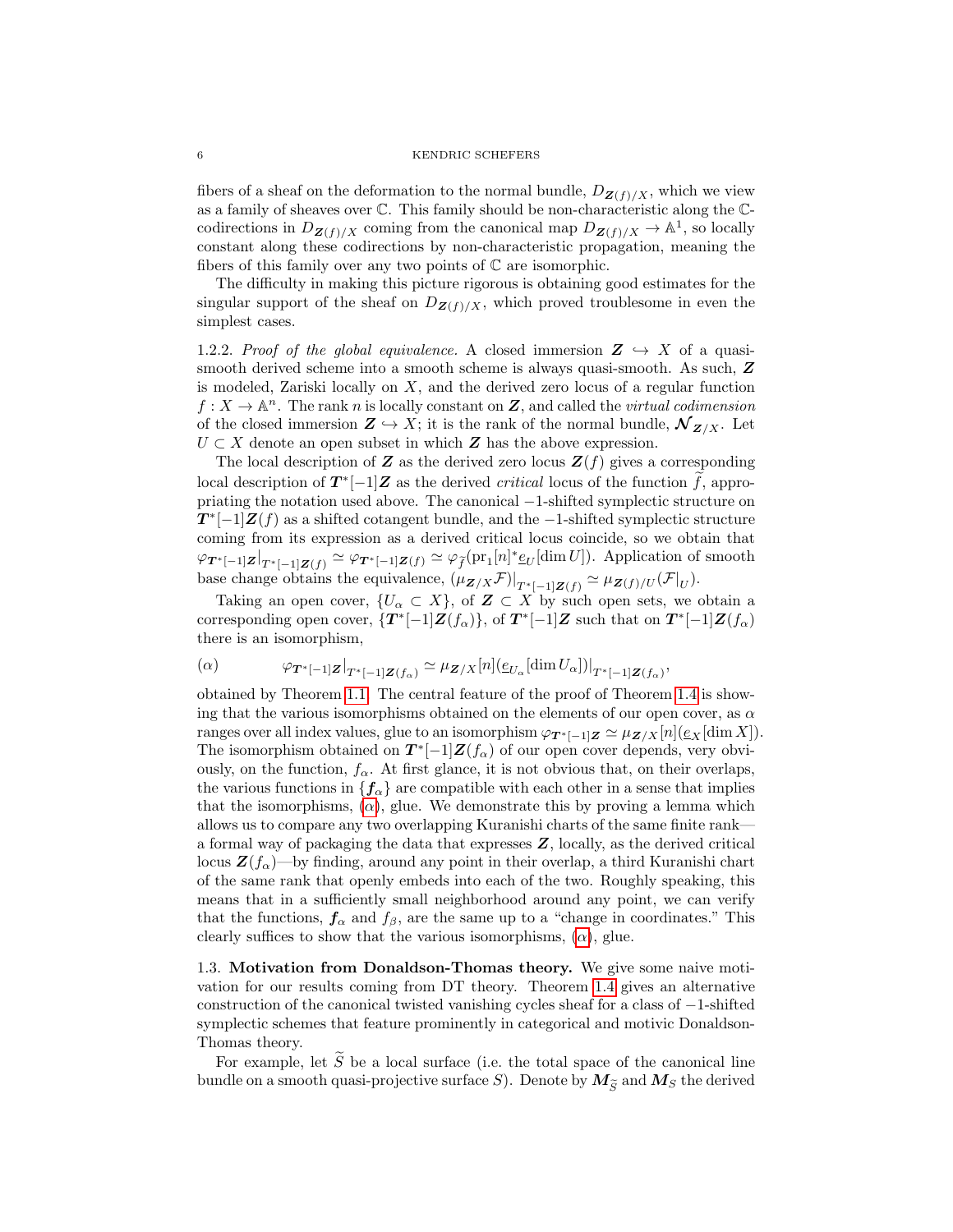moduli stacks of coherent sheaves with proper supports on X and S, respectively. Then  $M_{\widetilde{S}}$  carries a canonical -1-shifted symplectic structure, and  $M_S$  is quasi-smooth. In fact, [\[K21a,](#page-66-4) Theorem 5.1] shows that  $M_{\tilde{S}} \simeq T^*[-1]M_S$  as  $-1$ -shifted<br>remarkable to the with the latter's convenied shifted remarkation trustum. When for symplectic stacks with the latter's canonical shifted symplectic structure. When, for example, the underlying coarse moduli scheme  $\pi_0(M_S)$  is quasi-projective,  $\pi_0(M_S)$ admits an embedding into a smooth scheme, and Theorem [1.4](#page-3-2) gives a microlocal interpretation of the categorification of the classical Donaldson-Thomas invariants of the Calabi-Yau 3-fold,  $\widetilde{S}^2$  $\widetilde{S}^2$ .

Similarly, we might take the category of representations of a quiver with superpotential. This furnishes a CY3 category whose moduli stack of objects can locally be written as the derived critical locus of a holomorphic function  $f: U \to \mathbb{C}$ , for smooth U. Simple examples of such stacks can sometimes globally be expressed as the critical locus of such a function, in which case, Theorem [1.4](#page-3-2) (in fact, even Theorem [1.1\)](#page-2-0) gives an alternative construction for its canonical twisted vanishing cycles sheaf.

<span id="page-6-0"></span>1.4. Motivation from microlocal chains. Throughout this section,  $e := \mathbb{C}$ . Consider the now-familiar set-up of a derived Cartesian square:

$$
\begin{array}{c}\nZ(f) \stackrel{i}{\longrightarrow} X \\
\downarrow \qquad \qquad \downarrow f \\
\downarrow \qquad \qquad \downarrow \qquad \downarrow f \\
\downarrow \qquad \qquad \downarrow \qquad \downarrow f \\
\downarrow \qquad \qquad \downarrow \qquad \downarrow f \\
\end{array}
$$

where X is smooth of pure dimension  $m, V$  is an n-dimensional C-vector space viewed as a scheme, and  $\mathbf{Z}(f)$  is the derived zero fiber of f. Let  $Z(f)$  denote the underlying classical scheme of  $\mathbf{Z}(f)$ —equivalently, the *classical* zero fiber of f. In a graduate course taught during the Fall 2013 quarter at UC Berkeley, David Nadler introduced a variant of the following definition.

<span id="page-6-2"></span>**Definition 1.10** (c.f. [\[Y13\]](#page-67-0)). Let  $\Lambda \subset V^{\vee}$  be a closed conic subset. The *microlocal* homology of f with support  $\Lambda$  is defined as,

$$
M^f_{\Lambda} := \Gamma_{\Lambda}(V^{\vee}; \mu_{0/V}(f_* \underline{\mathbb{C}}_X[m])),
$$

where  $\Gamma_{\Lambda}(V^{\vee};-)$  is the global sections of the "sections with support in  $\Lambda$ " functor, using the terminology of [\[KS90\]](#page-66-2)—alternatively, the functor  $pt_*(\Lambda \hookrightarrow V^{\vee})^!$ .

Remark 1.11. In Definition [1.10,](#page-6-2) One can take  $\mu_{0/V}$  to be the classical microlocalization of [\[KS90\]](#page-66-2) or the quasi-smooth microlocalization—they coincide here.

The microlocal homology is meant to interpolate between the singular cohomology and Borel-Moore homology of  $Z(f)$  (with the complex analytic topology) as  $\Lambda$  ranges through the poset of conic subsets of  $V^{\vee}$ . Indeed, supposing that X is oriented, a calculation using the standard properties of  $\mu_{0/V}$  yields the equivalences,

(1.12) 
$$
M_0^f \simeq \Gamma(Z(f); \underline{\mathbb{C}}_{Z(f)})[m-n]
$$

(1.13) 
$$
M_{V}^f \simeq \Gamma(Z(f); \omega_{Z(f)}),
$$

meaning that global sections of the microlocal homology recover, up to a shift, singular cochains on  $Z(f)$  when  $\Lambda = 0$  and Borel-Moore chains on  $Z(f)$  when  $\Lambda = V^{\vee}$ . A natural line of inquiry is the following.

<span id="page-6-3"></span><span id="page-6-1"></span> $2c.f.$  [\[BBDJSS15,](#page-65-2) Remark 6.14]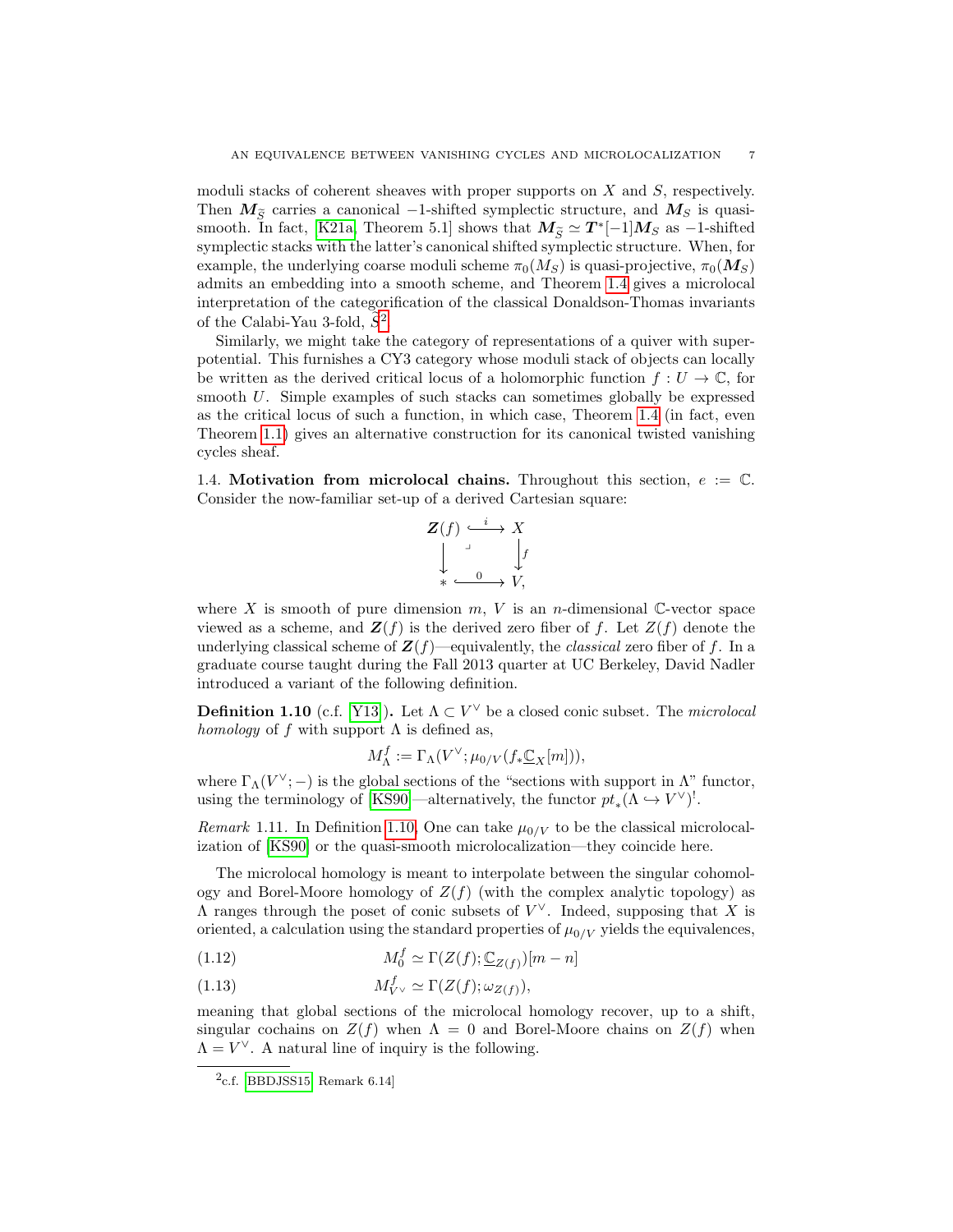Question 1.14. What is a nice description of the intermediate complexes given by taking  $0 \subsetneq \Lambda \subsetneq V^{\vee}$ ?

1.4.1. Geometric chains. On an oriented smooth manifold, singular chains and singular cochains are, in a sense, the same type of mathematical object; Poincar´e duality furnishes an isomorphism between homology and cohomology groups.

Though  $Z(f)$  may in general have singularities, it is a tame space in the sense that X and V can always be Whitney stratified in such a way that  $f$  is a map of stratified spaces and  $Z(f)$  is a union of strata. On such a space, the complex of singular chains and singular cochains are also not totally different species of mathematical objects: both may be represented by geometric chains and geometric cochains, which satisfy a kind of Poincaré duality. Both geometric chains and cochains are, roughly speaking, formal linear combinations of (suitable) subsets of  $Z(f)$ , together with some additional data (e.g. (co)orientation); the precise definition may be found in  $[G81]$ . A geometric k-chain is one whose formal terms are k-dimensional subsets of  $Z(f)$ , and a geometric k-cochain is one whose formal terms are k-codimensional subsets of  $Z(f)$ . Like in the case of a smooth manifold, there is a means of taking cocycles to cycles by taking the intersection of the "support" of a cocycle (the union of the subsets making up the formal sum) with the support of a cycle—giving the cap product in singular homology.

The animating idea behind the "geometric cycle" description of homology and cohomology—to view chains and cochains as concrete subsets of our space (with some extra data and decoration)—proved enormously fruitful to Mark Goresky and Robert MacPherson in their development of intersection homology. In their search for a robust homology theory for singular spaces, Goresky and MacPherson decided to look at the chain theories obtained by considering only some allowable geometric chains. If we work with  $Y \subset X$ , the closure of a single stratum inside the Whitney stratified manifold,  $X$ , allowable geometric chains are those whose intersections with the various strata of Y have dimensions dictated by a chosen perversity function<sup>[3](#page-7-0)</sup>.

There are two extreme perversity functions, the zero perversity, given by the zero function, and the so-called "top" perversity function, given by the assignment,

$$
Y_{\alpha} \mapsto \mathrm{codim} Y_{\alpha} - 2,
$$

for any stratum  $Y_{\alpha} \subset Y$ , and where, if Y is of pure real dimension n, codim $Y_{\alpha} :=$  $n - \dim Y_{\alpha}$ . By [\[GM80,](#page-65-5) §4.3], the chain theory determined by using allowable geometric chains for the top perversity is singular homology, and the chain theory determined by allowable chains for the zero perversity is singular cohomology. Thus, intersection homology interpolates between singular homology and cohomology, giving different geometric homology theories as the perversity function varies.

The central lesson of the Goresky-MacPherson construction of intersection homology is that considering collections of chains with fixed geometric properties leads to interesting theories of homology.

1.4.2. Currents. Returning to the microlocal homology, let us rewrite the Borel-Moore homology and the singular cohomology of  $Z(f)$  using resolutions by currents on X. If  $\mathscr{D}_X^{\bullet}$  denotes the sheaf of currents<sup>[4](#page-8-0)</sup>on X (i.e. distributional differential

<span id="page-7-0"></span> $3\text{An integer-valued function on the collection of singular strata of } Y$ . See [\[M90,](#page-66-5) §1.1].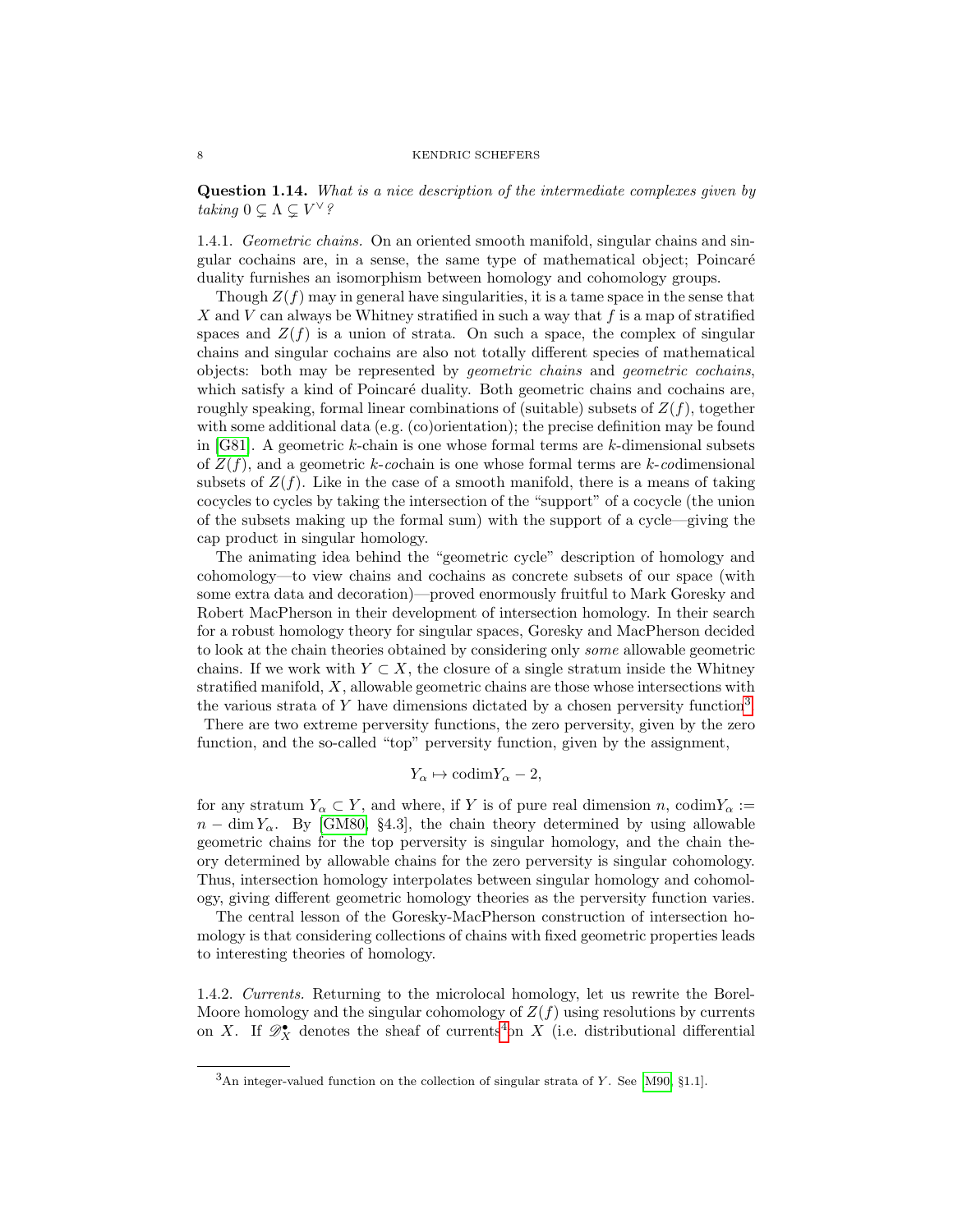forms), then

- <span id="page-8-2"></span>(1.15)  $\mathbb{C}_{Z(f)} \simeq i^* \mathscr{D}_X^{\bullet}$
- <span id="page-8-3"></span>(1.16)  $\omega_{Z(f)}[-m] \simeq i^* \mathscr{D}^{\bullet}_{[Z(f)]},$

where  $\mathscr{D}_{[Z(f)]}^{\bullet}$  denotes the sheaf of currents on X supported on  $Z(f) \subset X$ . Since X is smooth,  $\Omega_X^{\bullet}$  is equivalent to  $\mathscr{D}_X^{\bullet}$ , so (1.1[5](#page-8-1)) follows from the algebraic de Rham theorem. On the other hand, [\(1.16\)](#page-8-3) follows from the following slightly more general lemma.

<span id="page-8-7"></span>**Lemma 1.17.** Suppose that  $i : Z \rightarrow X$  is the inclusion of a closed subset into a smooth, oriented manifold X of dimension m. Then,

$$
\omega_Z[-m] \simeq i^* \mathscr{D}_{[Z]}^{\bullet}.
$$

*Proof.* Let  $j: U \hookrightarrow X$  denote the inclusion of the open subset complementary to Z. By the standard adjunction triangle, we obtain  $i_*i^! \underline{\mathbb{C}}_X \simeq i_*i^! (\omega_X[-m]) \simeq i_* \omega_Z[-m]$ as the fiber of the map,  $\underline{\mathbb{C}}_X \to j_*\underline{\mathbb{C}}_U$ . Since U and X are smooth,  $\underline{\mathbb{C}}_X$  and  $\underline{\mathbb{C}}_U$ have standard resolutions by the sheaves of currents,  $\mathscr{D}^{\bullet}_X$  and  $\mathscr{D}^{\bullet}_U$ , respectively. The sheaf of p-currents,  $\mathscr{D}_U^p$  is fine for each p, so the push-forward  $j_*\underline{\mathbb{C}}_U$  has the obvious resolution given by the pushforward,  $j_*\mathscr{D}_U^{\bullet}$ . Now the map,  $\underline{\mathbb{C}}_X \to j_*\underline{\mathbb{C}}_U$ , induces the obvious map on resolutions  $\mathscr{D}^{\bullet}_X \to j_* \mathscr{D}^{\bullet}_U$  given by domain restriction of distributions, and its fiber is clearly the sheave of currents supported on Z.  $\Box$ 

Using such resolutions, we may express the microlocal homology at  $\Lambda = \{0, V^\vee\}$ using the pullback of certain currents on  $X$ :

(1.18)  $M_0^f \simeq \Gamma(Z(f); i^* \mathscr{D}_X^{\bullet})[m-n]$ 

(1.19) 
$$
M_{V^{\vee}}^{f} \simeq \Gamma(Z(f); i^{*}\mathscr{D}_{[Z(f)]}^{\bullet}[m]).
$$

While we have taken the perspective that currents are merely differential forms with distributional coefficients, in most standard accounts of currents (e.g. [\[Fed69\]](#page-65-6)) they are defined as the continuous dual to the topological vector space of compactly supported, smooth differential forms. The latter perspective suggests a connection between currents and geometric chains<sup>[6](#page-8-4)</sup> that can be made precise. For example, integration against a piece-wise smooth, oriented  $p$ -chain in X gives a  $p$ -current<sup>[7](#page-8-5)</sup>.

In particular, any non-degenerate  $p$ -simplex determined by a general choice of  $p$ points in  $X$  gives a p-current. In fact, geometric measure theorists have defined the theories of "integral flat" homology and "integral rectifiable" homology based on special classes of currents called "integral flat chains" and "integral currents," respectively<sup>[8](#page-8-6)</sup>.

In light of this discussion, the philosophy behind the intersection homology of Goresky-MacPherson suggests that we address Question [1.14](#page-6-3) by fixing certain conditions indexed by  $\Lambda$  and by considering only those currents which satisfy these

<span id="page-8-0"></span> $4$ The theory of currents has been developed mostly in the context of geometric measure theory, where they play the role of manifolds in differential geometry. For details of the theory, the reader is referred to [\[Fed69\]](#page-65-6), the standard reference on the subject.

<span id="page-8-4"></span><span id="page-8-1"></span><sup>&</sup>lt;sup>5</sup>See pg. 385 of [\[GH78\]](#page-65-7) for a proof of the so-called "smoothing of cohomology."

<sup>&</sup>lt;sup>6</sup>Indeed, the author learned from [\[DP07\]](#page-65-8) that currents were studied by Georges de Rham in order to "show the connections between differential forms and singular chains" ([\[DP07,](#page-65-8) pg. 168]).

<span id="page-8-6"></span><span id="page-8-5"></span><sup>7</sup>Beware notation conventions in the literature for currents.

 ${}^{8}{\rm The}$  interesting article, [\[DP07\]](#page-65-8), compares these homology theories with the theories of Čech and singular homology.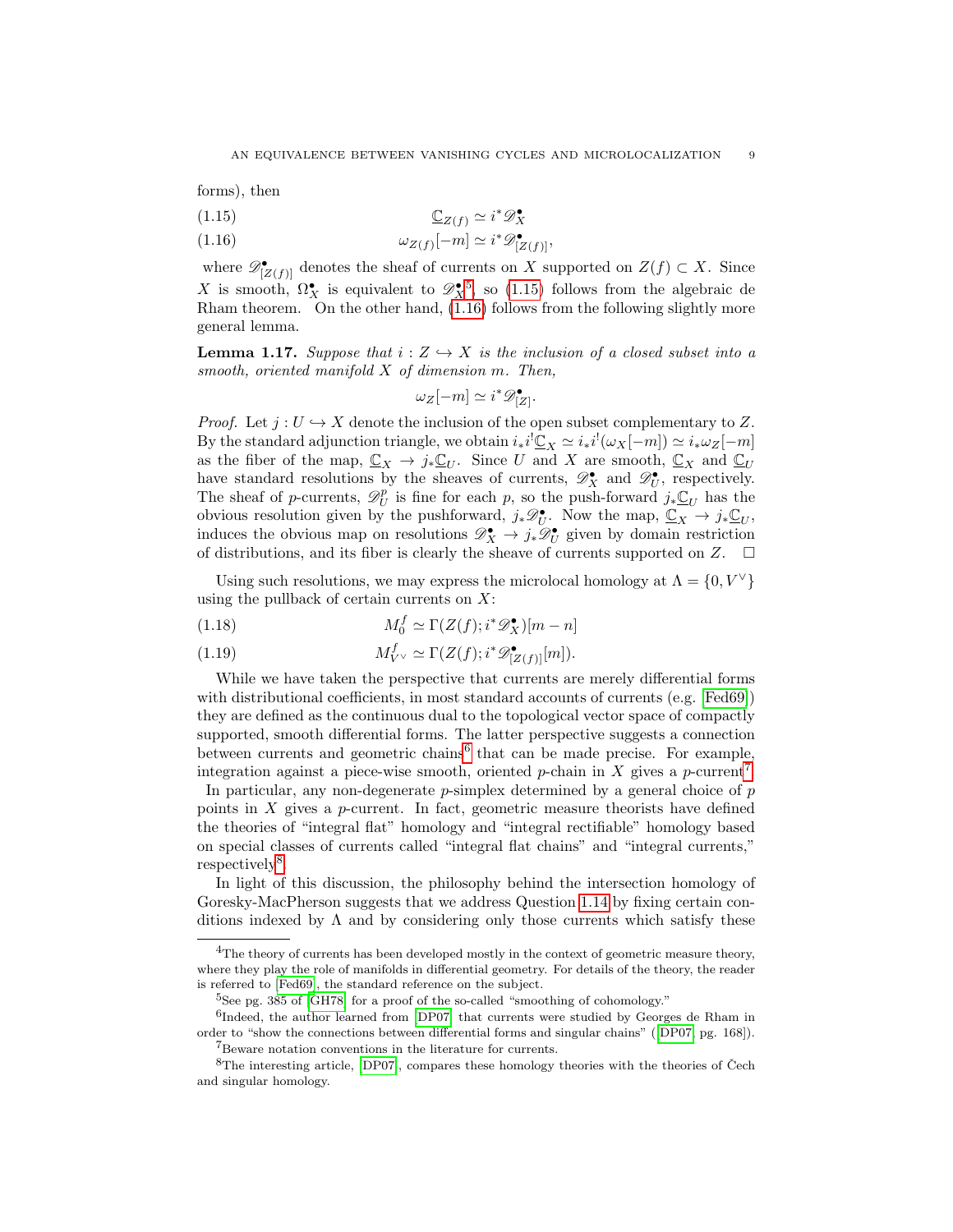#### 10 KENDRIC SCHEFERS

conditions. Inspired by this line of thought, the author's graduate thesis advisor, David Ben-Zvi, made the following rough conjecture.

<span id="page-9-0"></span>**Conjecture 1.20** (Ben-Zvi c. 2016). There should exist a resolution of  $M_{\Lambda}^{f}$  by the pullback of currents on  $X$  with prescribed regularities (e.g. wave front sets contained in a prescribed conic, subset of the cotangent bundle) dictated in some way by  $\Lambda$ .

Of course, we can view currents as differential forms with distributional coefficients as we did initially. From this perspective, Conjecture [1.20](#page-9-0) states that there should be a Λ-indexed family of "distributional de Rham theorems" for the microlocal homology that interpolates between the usual de Rham theorem when  $\Lambda = 0$ and the one proven in Lemma [1.17.](#page-8-7)

1.4.3. Singular support of chains. On a smooth manifold, the cochain theories obtained by using currents of any specified regularity—i.e. whether we consider all currents, only currents with Lipschitz regular coefficients, only currents with smooth coefficients, etc.—are equivalent. While we can model the de Rham complex with currents, the regularity (i.e. wave front sets) of individual currents is not meaningful since every current can be represented by a smooth form in its cohomology class. To the extent that currents can be viewed as chains, this is saying that any chain on a smooth manifold always has a smooth chain representative in homology. This suggests that, for a singular space  $Z \subset X$  sitting inside of an ambient smooth X, when we model homology classes of chains on  $Z$  using currents on  $X$ , there should be an obstruction to representing these currents by smooth forms which model the same homology class of Z. Furthermore, this obstruction should behave a like a theory of singular support, assigning to each chain a conic subset of some vector space or vector bundle such that an assignment of the zero section implies smoothness of (a representative of) the chain.

When  $Z := Z(f)$ , the microlocal homology provides a systematic way of producing sheaves of currents with various regularity conditions (assuming some kind of positive resolution to Conjecture [1.20\)](#page-9-0). At one extreme,  $\Lambda = 0$  produces only currents with smooth coefficients. At the other extreme,  $\Lambda = V^{\vee}$  produces all currents. The intermediate values for  $\Lambda$  produce classes of currents somewhere in between these two, and as  $\Lambda$  becomes larger, so too does the collection of currents it classifies. This suggests that  $\Lambda \subset V^{\vee}$  controls the behavior of chains in a manner similar to the theory of singular support we seek. A working definition of the singular support of a current,  $T$ , might now be: the minimal closed, conic subset,  $Λ$ , such that  $T \in M_\Lambda^f$ . This train of thought leads to another conjecture of David Ben-Zvi, which reformulates some of the ideas behind Conjecture [1.20.](#page-9-0)

<span id="page-9-1"></span>Conjecture 1.21 (Ben-Zvi c. 2020). There is a good notion of singular support for chains on  $Z(f)$  which measures the failure of a chain to be represented by "smooth" chains" on X.

1.4.4. Main motivation. Clearly, in the remarks and discussion leading up to Con-jecture [1.21,](#page-9-1) the central object has been, not  $f$ , but rather the closed immersion  $i : Z(f) \hookrightarrow X$ . Yet, the failure of a chain in  $Z(f)$  to be represented by smooth chains in X is ultimately the failure of  $Z(f)$  to be smooth. Indeed, if a chain in  $Z(f)$  avoids the singular locus, it is always representable by a smooth chain in X.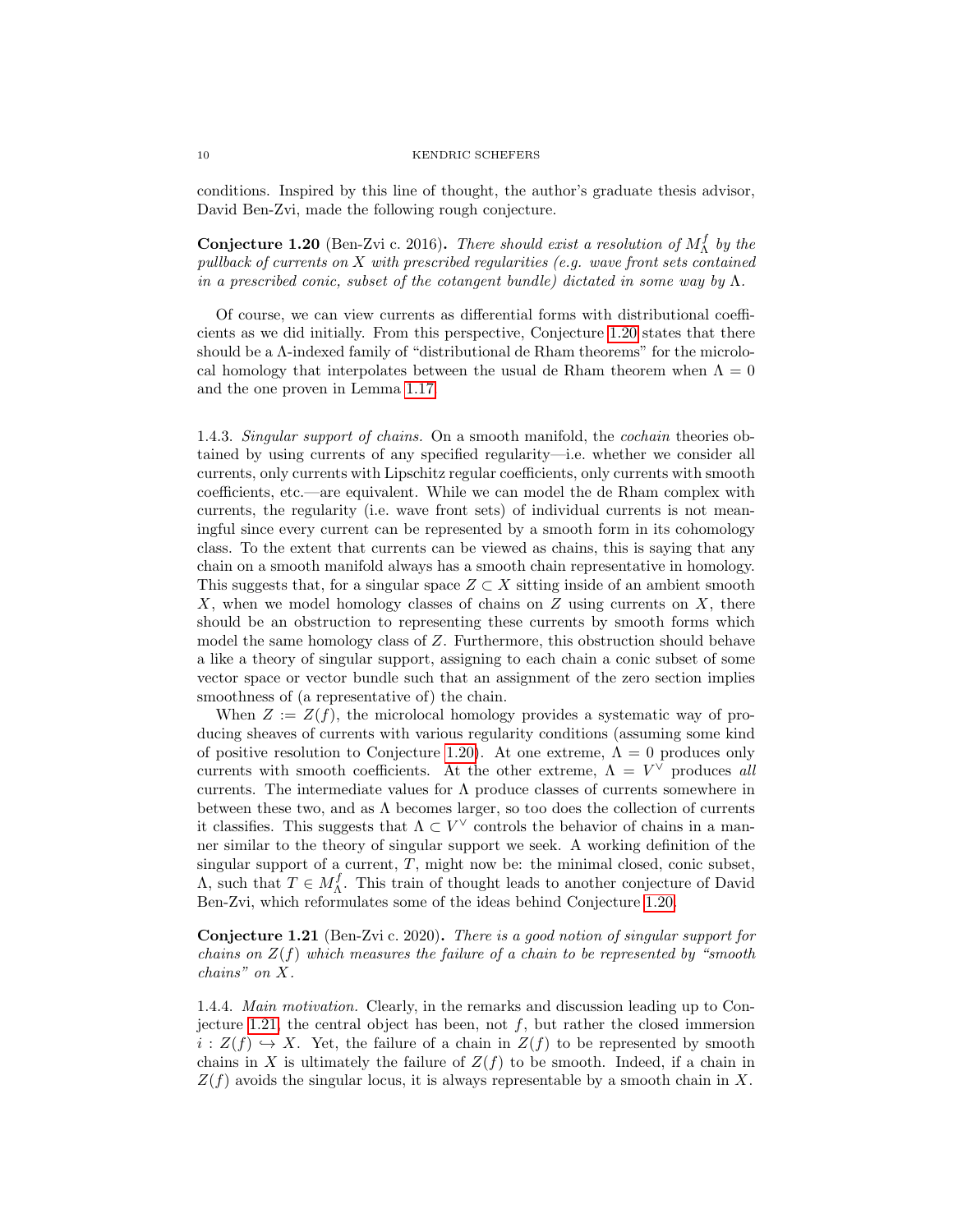Using elementary homological algebra and the standard sequence on cotangent complexes, we obtain the following closed immersion of schemes over  $Z(f)$ ,

$$
(1.22) \t\t T^*[-1]\mathbf{Z}(f) \hookrightarrow Z(f) \times V^{\vee}.
$$

Ideally, the singular support of a chain on  $Z(f)$  would live inside of a vector bundle over  $Z(f)$  itself, so rather than consider  $\Lambda \subset V^{\vee}$  we instead consider  $Z(f) \times \Lambda \subset$  $Z(f) \times V^{\vee}$ . The following conjecture now represents a important step toward showing a good theory of singular support of chains.

<span id="page-10-0"></span>Conjecture 1.23. Let  $\widetilde{\Lambda} := T^*[-1]Z(f) \cap (Z(f) \times \Lambda)$ , for  $\Lambda \subset V^{\vee}$ . Given  $\Lambda, \Lambda' \subset T^*$  $V^{\vee}$  such that  $\widetilde{\Lambda} = \widetilde{\Lambda}'$ ,

$$
M^f_{\Lambda} \simeq M^f_{\Lambda'}.
$$

Roughly speaking, this conjecture states that the microlocal homology should only depend on the part of  $\Lambda$  that intersects  $T^*[-1]\mathbf{Z}(f)$  (the "scheme of singularities" of  $\mathbf{Z}(f)$  in the language of [\[AG15\]](#page-65-9)) when made into a trivial family over  $Z(f)$ , viewed as a subfamily of the conormal bundle to  $Z(f)$ . It suggests that the microlocal homology is actually something intrinsic to the quasi-smooth derived scheme  $\mathbf{Z}(f)$  rather than to the map f itself.

1.4.5. Proving Conjecture [1.23.](#page-10-0) Theorem [1.4](#page-3-2) allows us to make the following definition, and answer Conjecture [1.23](#page-10-0) in the affirmative in the case when f is proper.

Definition 1.24. Given a quasi-smooth derived scheme Z which admits a closed immersion into a smooth scheme X, the microlocal homology of  $Z$  with support in  $\Lambda$  is defined to be the sheaf,

(1.25) 
$$
\mathcal{M}_{\Lambda}^{\mathbf{Z}} := \Gamma_{\Lambda} \varphi_{\mathbf{T}^*[-1]\mathbf{Z}},
$$

where  $\Lambda \subset T^*[-1]\mathbf{Z}$  is any closed conic subset.

When  $\mathbf{Z} = \mathbf{Z}(f) \hookrightarrow X$  is the derived zero locus of a proper map  $f : X \to V$ , the following theorem justifies our terminology by showing that the global sections of the microlocal homology of  $\mathbf{Z}(f)$  recovers the microlocal homology of f.

**Theorem 1.26.** Let  $\Lambda \subset V^{\vee}$  be a closed conic subset, and suppose  $f: X \to V$  is a proper map from a smooth scheme  $X$ . Then there exists an equivalence,

$$
\Gamma(T^*[-1]\mathbf{Z}(f); \mathcal{M}_{\tilde{\Lambda}}^{\mathbf{Z}(f)}) \simeq M_{\Lambda}^f[\text{codim.vir }\mathbf{Z}(f)].
$$

*Proof.* Since the inclusion  $i : \mathbf{Z}(f) \hookrightarrow X$  is quasi-smooth, it has a well-defined normal bundle, as described in Section [3.](#page-26-0) Furthermore, since the diagram,

$$
\begin{array}{ccc}\nZ(f) & \longrightarrow & X \\
f' & \downarrow & \downarrow \\
\ast & \xrightarrow{0} & V^{\vee}\n\end{array}
$$

is derived Cartesian, f induces a map of bundles over  $Z(f)$ , which we call  $T_f :=$  $N_{\mathbf{Z}(f)/X} \to f'^* N_{0/V} \simeq Z(f) \times V$ —upon the trivialization  $N_{\mathbf{Z}(f)/X} \simeq Z(f) \times V$ ,  $T_f$ becomes the identity. Composition of  $T_f$  with the projection,  $pr : Z(f) \times V \to V$ , gives the map of normal bundles,  $N_f : N_{\mathbf{Z}(f)/X} \to N_{0/V}$ , described in Section [3.](#page-26-0)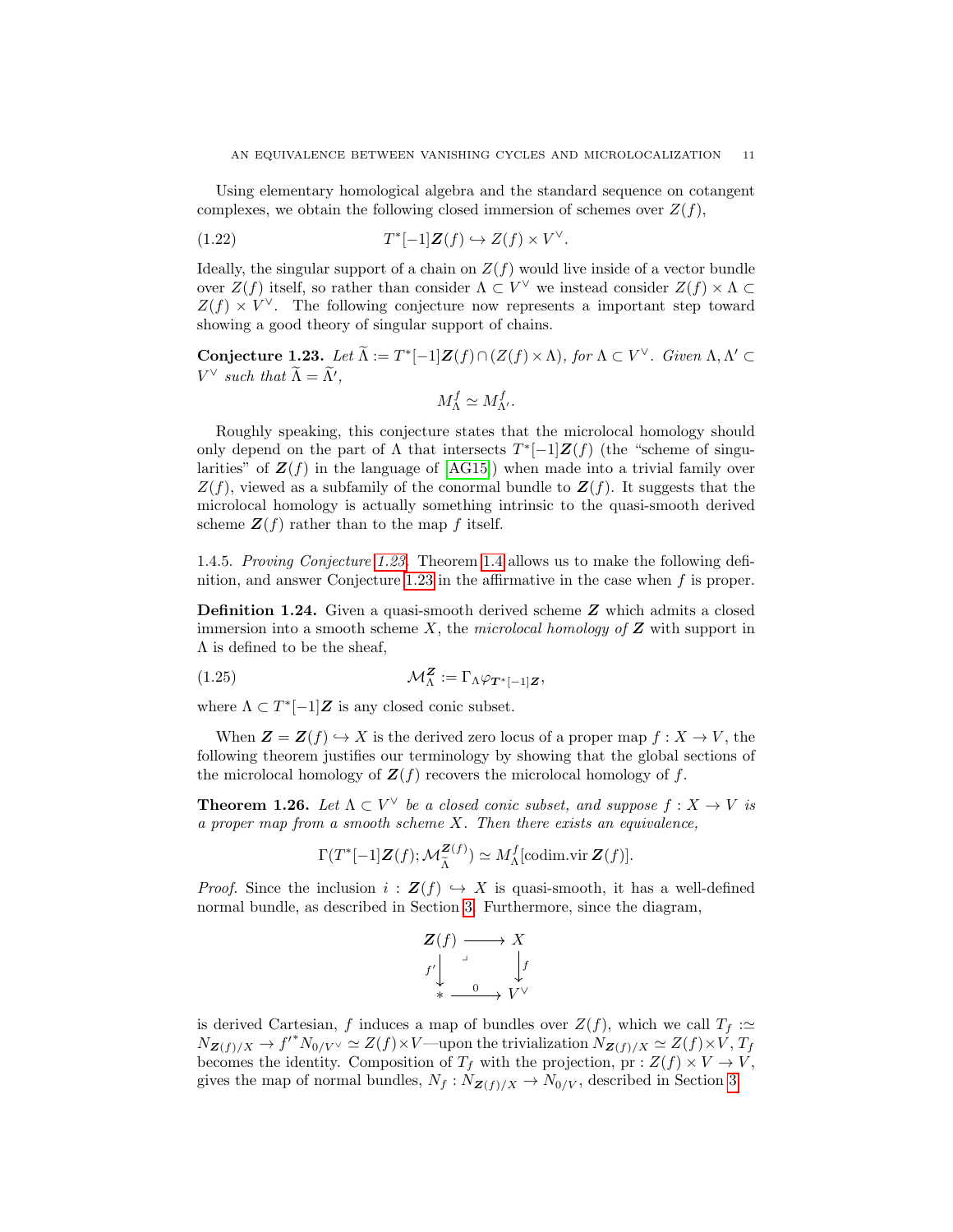Let  $T_f^{\vee}$  and  $\pi$  denote the maps on dual bundles induced by  $T_f$  and pr, respectively. Note the Cartesian diagram,

<span id="page-11-2"></span>(1.27) 
$$
Z(f) \times \Lambda \xrightarrow{i'} Z(f) \times V^{\vee}
$$

$$
\downarrow_{\pi'} \qquad \qquad \downarrow_{\pi} \qquad \qquad \downarrow_{\pi}
$$

$$
\Lambda \xrightarrow{i} V^{\vee}.
$$

The following chain of equivalences proves the theorem.

<span id="page-11-1"></span>(1.28) 
$$
pt_*\mathcal{M}_{\tilde{\Lambda}}^{\mathbf{Z}(f)}[-\text{codim.vir }\mathbf{Z}(f)] \simeq pt_*i'^* \mu_{\mathbf{Z}(f)/X}(\underline{e}_X)
$$

$$
\simeq pt_*\pi'_*i'^! \mu_{\mathbf{Z}(f)/X}(\underline{e}_X)
$$

$$
\simeq pt_*i^! \pi_* \mu_{\mathbf{Z}(f)/X}(\underline{e}_X)
$$

<span id="page-11-4"></span><span id="page-11-3"></span>
$$
(1.31)\t\t\t\t\t\simeq pt_*i^!\pi_*T_f^{\vee^!}\mu_{\mathbf{Z}(f)/X}(\underline{e}_X)
$$

(1.32) 
$$
\simeq pt_* i^! \pi_* T_f^{\vee} \mathscr{F}(\mathrm{Sp}_{\mathbf{Z}(f)/X}(\underline{e}_X))
$$

(1.33) 
$$
\simeq pt_* i^! \mathscr{F}(\mathrm{pr}_* T_{f*} \mathrm{Sp}_{\mathbf{Z}(f)/X}(\underline{e}_X))
$$

(1.34) 
$$
\simeq pt_* i^! \mathscr{F}(N_{f*} \operatorname{Sp}_{\mathbf{Z}(f)/X}(\underline{e}_X))
$$

<span id="page-11-5"></span>
$$
(1.35)\t\t\t\t\t\simeq pt_*i^!\mu_{\mathbf{Z}(f)/X}(f_*\underline{e}_X)
$$

$$
(1.36)\qquad \qquad =: M_{\Lambda}^f.
$$

Theorem [6.1](#page-53-1) implies the first equivalence, [\(1.28\)](#page-11-1); base change along diagram [\(1.27\)](#page-11-2) gives [\(1.30\)](#page-11-3); [\(1.31\)](#page-11-4) follows from  $T_f^{\vee}$  being the identity; and [\(1.35\)](#page-11-5) follows from Lemma [4.4.](#page-36-1)  $\Box$ 

# Corollary 1.37. Conjecture [1.23](#page-10-0) is true in the case when f is proper.

## <span id="page-11-0"></span>1.5. Structure of the paper. The content of this paper is organized as follows.

In Section [2,](#page-13-0) we give an account of sheaf theory in the modern setting. Care is taken to justify the use of classical results in the theory of sheaves on locally compact spaces. The reader is reminded of various elements of the sheaf theory needed for the rest of the paper. The theory of constructible sheaves in the  $\infty$ -categorical setting is well-known to experts, but the author could not find a systematic account of it elsewhere in the literature.

In Section [3,](#page-26-0) we recall from [\[KR19\]](#page-66-0) the construction of deformation to the normal bundle along a quasi-smooth closed immersion. We prove several properties about the construction in preparation for next section on the functors of quasi-smooth specialization and microlocalization.

In Section [4,](#page-34-0) we define the functors of quasi-smooth specialization quasi-smooth microlocalization. We establish some basic properties expected of the quasi-smooth specialization, such as base change and a lemma on restriction to the zero section. The classical notions of Verdier specialization and the real analytic specialization of [\[KS90\]](#page-66-2) are also discussed and compared.

In Section [5,](#page-43-0) we state and prove one of the main results of this paper, Theorem [5.1.](#page-43-2)

Finally, in Section [6,](#page-53-0) we state and prove the other main result of this paper, Theorem [6.1,](#page-53-1) after recalling the basic concepts involved in its statement.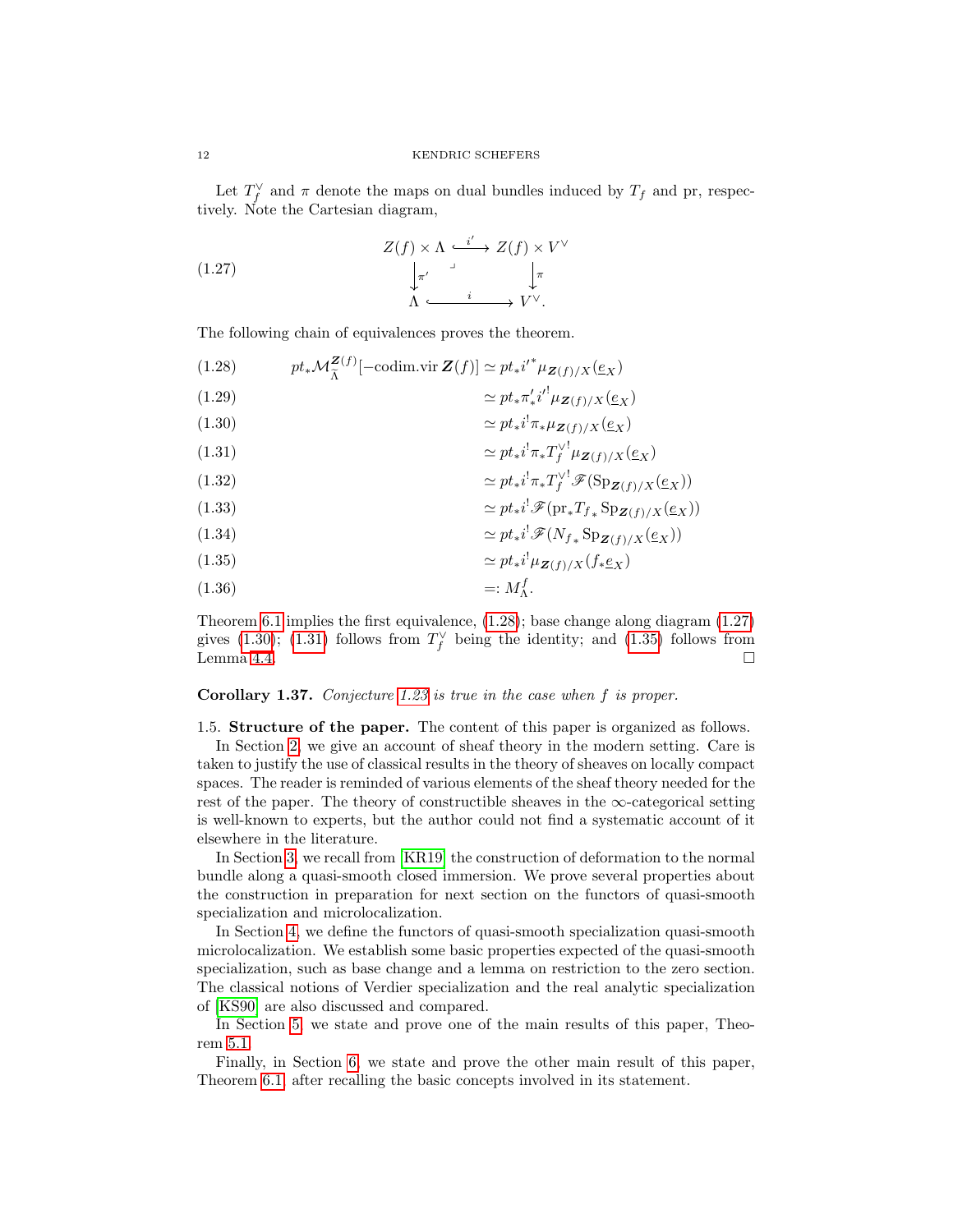<span id="page-12-0"></span>1.6. Acknowledgments. I am indebted to my graduate advisors, David Ben-Zvi and Sam Raskin; this paper would not exist without them. David first suggested I pursue the subject of the microlocal homology in my research as a graduate student. Meanwhile, Sam made the initial suggestion to look for a notion of microlocalization intrinsic to a quasi-smooth scheme, and later conjectured Theorem [6.1.](#page-53-1) Both of them have been extremely generous to me with their time and energy over the years, and I am truly grateful for them.

I give special thanks to Rok Gregoric for his endless patience in explaining things to me, and to Tom Gannon for listening to my ideas and answering my questions on a regular basis over a variety of modes of communication. Additionally, I would like to thank Germán Stefanich for many insightful conversations; Ben Davison for taking the time to answer my questions about his work; Brian Hepler for explaining aspects of singular topology to me; and Adeel Khan for his thoughtful comments and suggestions on an earlier draft of this work.

## <span id="page-12-1"></span>1.7. Notation and conventions.

1.7.1. Base ring and sheaf coefficients. For the remainder of this paper,  $k := \mathbb{C}$ and  $e$  is as states in Theorem [1.4.](#page-3-2) This choice of notation was made to suggest that results analogous to those we prove should be true for sheaf theories other than constructible sheaves with e coefficients—such as  $\ell$ –adic sheaves,  $\mathscr{D}$ -modules, mixed Hodge modules, etc.—on schemes over a base other than  $(k :=)C$  (see Discussion [1.3](#page-2-1)) above).

1.7.2.  $\infty$ -categories. We freely use the language of  $\infty$ -categories throughout the paper, and take Joyal's quasi-categories (i.e. weak Kan complexes) as our particular model. Unless otherwise specified, our notation and conventions for the theory of ∞-categories and related subjects are taken to be those appearing in the canonical references, [\[HTT\]](#page-66-6) and [\[HA\]](#page-66-7).

1.7.3. Derived algebraic geometry. The theory of derived algebraic geometry is indispensable for the formulation of the results of this paper. There are three choices for a model of affine derived schemes over a commutative ring  $R$ : (the opposite category of) simplicial commutative rings, cdgas, and  $\mathbb{E}_{\infty}$ -algebras. If R contains the field of rational numbers, then all three choices give rise to the same theory of derived algebraic geometry<sup>[9](#page-12-2)</sup>. We will always work over the base ring  $\mathbb C$  in this paper, so our choice of local model is immaterial. Nonetheless, in order to access the results of [\[SAG\]](#page-66-8) more directly, we take (the opposite category of)  $\mathbb{E}_{\infty}$ -algebras (i.e.  $\mathbb{E}_{\infty}$ -algebra objects in spectra) as our model for affine derived schemes. In light of the above commentary, we use the terms "spectral scheme" and "derived scheme" interchangeably.

1.7.4. Miscellanea. The following is a list of miscellaneous notation and conventions used in this paper, but which have no natural home in the main body of the text.

• Boldface letters such as  $X, Y, Z$  always denote derived schemes or stacks; likewise, boldface letters such as  $f, g, h$  always denote morphisms of derived schemes or stacks. The corresponding plain letters,  $X, Y, Z$  and  $f, g, h$ , denote the underlying classical schemes and morphisms of underlying classical

<span id="page-12-2"></span> $^{9}$ See the introduction of [\[SAG,](#page-66-8) ch. 25] for a detailed comparison of the three choices.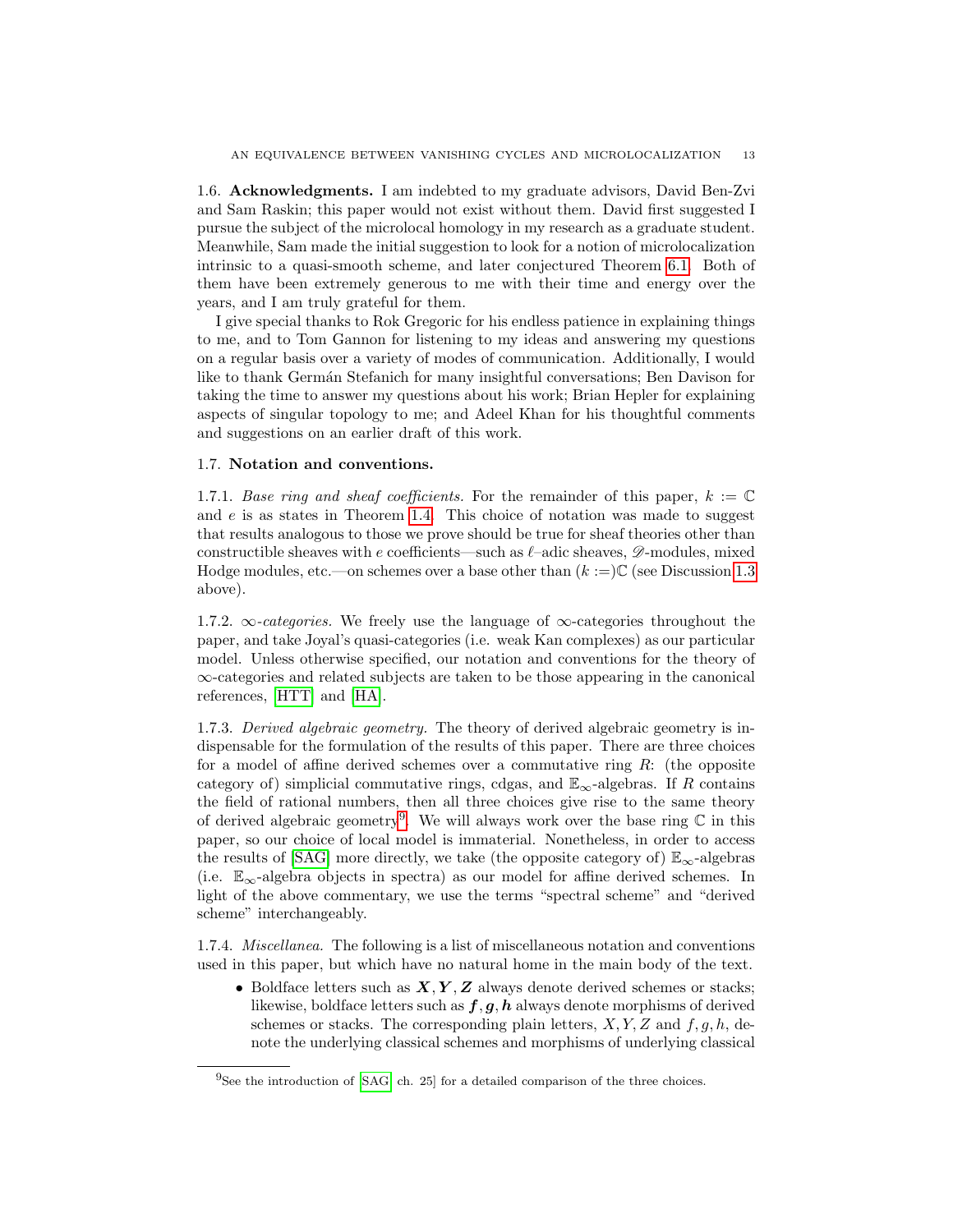#### 14 KENDRIC SCHEFERS

schemes, respectively, of their boldface counterparts, when the meaning is clear from context.

- We denote by  $pt_X : X \to *$  the terminal map to a point from the topological space  $X$ . We omit the subscript when  $X$  is clear from context.
- For  $* = \{ > 0, \geq 0, < 0, \leq 0 \},\n\mathbb{A}_{*}^1$  denotes the subset of  $\{ z \in \mathbb{C} \mid \text{Re}(z) * \} \in \mathbb{C},$ consisting of complex numbers whose real parts are ∗.
- For  $* = \{ > 0, \geq 0, < 0, \leq 0 \}, \ell_*$  denotes the subset  $\mathbb{R}_* \subset \mathbb{C} = \mathbb{A}^1$ .
- $\bullet \mathbb{R}^+$  denotes the multiplicative group of strictly positive real numbers.
- If  $\mathscr C$  is a small, ordinary category, it can be viewed as an  $\infty$ -category by taking the nerve,  $N(\mathscr{C})$ , which gives a simplicial set. By abuse of notation, we often use  $\mathscr C$  to refer to the simplicial set,  $N(\mathscr C)$ .

# 2. Sheaf theory

<span id="page-13-1"></span><span id="page-13-0"></span>2.1. Sheaves valued in  $Mod_e$ . The main reference for sheaves of spectra is [\[SAG\]](#page-66-8). Further details or justifications for unproven technical assertions in this subsection can be found there.

2.1.1. Suppose that X is a complex analytic space, locally of finite type. By abuse of notation,  $X$  will denote both the complex analytic space and its underlying topological space. Denote by  $\mathcal{U}(X)$  the partially ordered collection of open sets of X, viewed as a category.

2.1.2. The category of sheaves. Let  $\text{Mod}_e$  be the  $\infty$ -category of e-module objects in the category of spectra<sup>[10](#page-13-2)</sup> and consider the category of  $\text{Mod}_e$ -valued presheaves on  $X$ ,

$$
PrShv(X;e) := Fun(\mathcal{U}(X)^{op}, \text{Mod}_e).
$$

**Definition 2.1.** The category of e–sheaves on X, denoted by  $\text{Shv}(X; e)$ , is defined as the full subcategory of  $\text{Fun}(\mathcal{U}(X)^{\text{op}}, \text{Mod}_e)$  spanned by those functors  $\mathcal F$  which satisfy the following descent condition for open covers:

(\*) Let  $U \in \mathcal{U}(X)$  and let  $\{U_{\alpha} \to U\}$  be a covering of U, then the canonical map,

$$
\mathcal{F}(\mathcal{U}) \to \varprojlim_{V} \mathcal{F}(V)
$$

is an equivalence in  $Mod_e$ , where V ranges over all opens contained in U whose inclusion factors through some  $U_{\alpha}$ .

Remark 2.2. The above definition makes sense for any topological space, not just those underlying a complex analytic space.

We may also define more generally the category of sheaves on X valued in an arbitrary  $\infty$ -category  $\mathscr{C}$ , denoted Shv $(X;\mathscr{C})$ , using the same descent condition (c.f. [\[SAG,](#page-66-8) Definition 1.1.2.1]). An important example for us will be the category of spectral sheaves on X,  $\text{Shv}(X; \text{Sp})$ . The stalk at a point and the support of a sheaf have the same definitions as in the setting of ordinary categories.

**Definition 2.3.** Suppose that  $\mathcal{F} \in \text{Shv}(X; \mathscr{C})$ , where  $\mathscr{C}$  is a stable  $\infty$ -category. The *stalk* at the point  $x \in X$ , denoted  $\mathcal{F}_x$ , is defined to be

$$
\mathcal{F}_x := \lim_{\{U \in \mathcal{U}(X) \mid x \in U\}} \mathcal{F}(U).
$$

<span id="page-13-2"></span> $10$ See [\[HA,](#page-66-7) §3.3] for a general discussion of modules over an algebra object.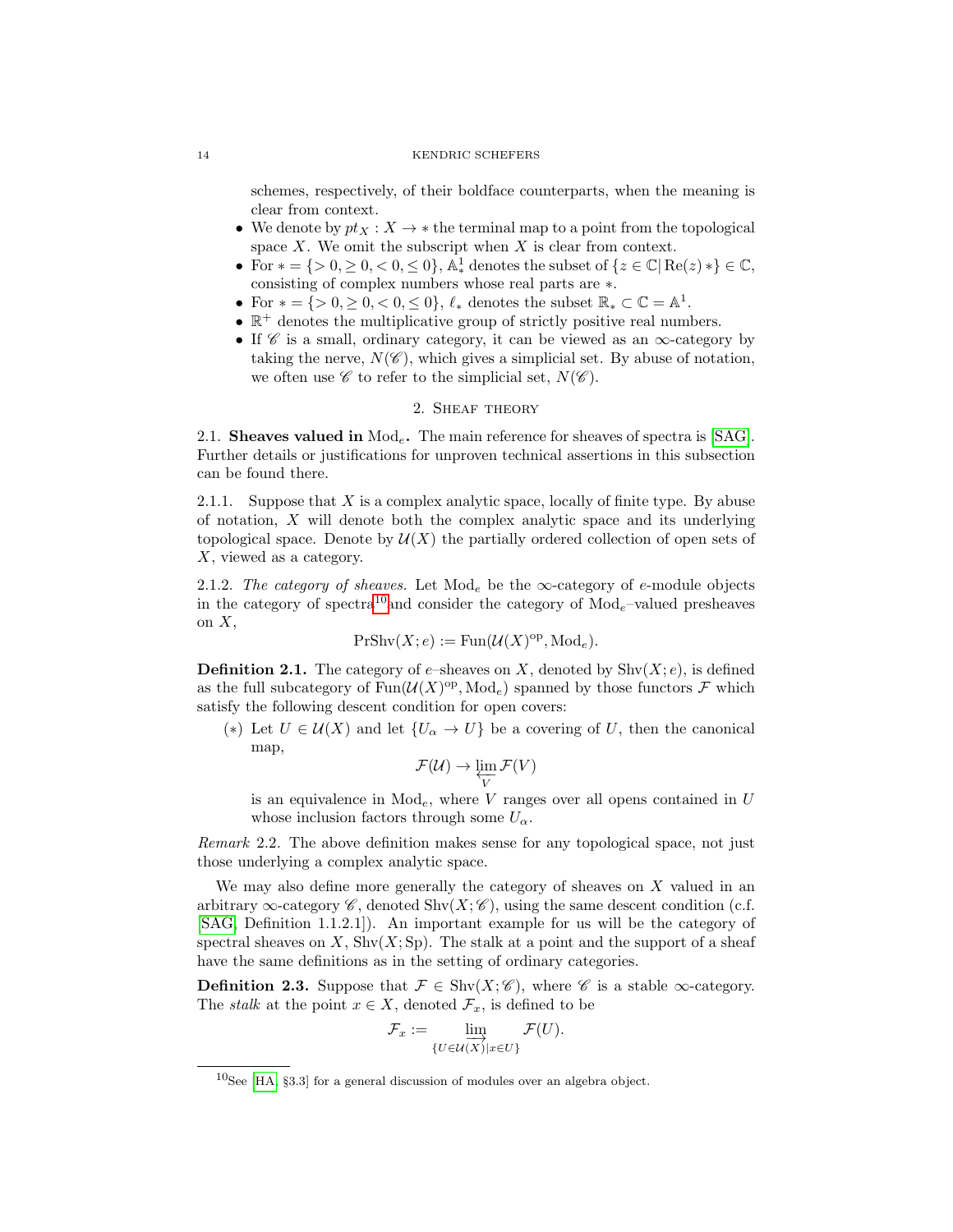The *support* of  $\mathcal{F}$ , denoted supp $\mathcal{F}$ , is defined to be

$$
\mathrm{supp}\mathcal{F} := \overline{\{x \in X | \mathcal{F}_x \neq 0\}}
$$

The stalk and support of a section  $s \in \mathcal{F}(U)$  are defined similarly.

Remark 2.4. The category  $\text{Shv}(X; e)$  has an alternative description as the category of e–module objects in spectral sheaves, where  $e$  is the constant sheaf on  $X^{an}$  with stalk e, viewed as a discrete  $\mathbb{E}_{\infty}$ -ring.

2.1.3. t-structures. If  $\mathscr C$  is given as the stabilization of a presentable  $\infty$ -category  $\mathscr{C}'$ , there is a standard *t*-structure on  $\mathscr{C}$  defined by the property that  $\mathscr{C}_{< 0}$  is the fiber of the "infinite loop space" functor  $\mathscr{C} \simeq Sp(\mathscr{C}') \to \mathscr{C}'$ . The category of  $\mathscr{C}$ valued sheaves on X is itself the stabilization of  $\text{Shv}(X;\mathscr{C}')$  (c.f. [\[SAG,](#page-66-8) Remark 1.3.2.2]), so  $\text{Shv}(X;\mathscr{C})$  inherits a standard t-structure.

[\[SAG,](#page-66-8) Proposition 1.3.2.7] states the resultant t-structure on *spectral* sheaves on X (or more generally, on any  $\infty$ -topos), is compatible with filtered colimits (i.e. a filtered colimit of coconnective objects is coconnective) and right-complete. The nth homotopy sheaf of an object  $\mathcal{F} \in \text{Shv}(X; \text{Sp})$ ,  $\pi_n(\mathcal{F})$ , may be identified ( [\[SAG,](#page-66-8) Example 1.3.2.4]) with the sheaf of abelian groups given by sheafifying the presheaf given by

$$
U \mapsto \pi_n(\mathcal{F}(U)).
$$

Because  $\epsilon$  is connective as a sheaf of spectral rings, the category of  $\epsilon$ -sheaves, Shv(X; e), admits a t-structure defined by letting  $(\text{Shv}(X; e))_{\leq 0}$  be the inverse image of  $(\text{Shv}(X; \text{Sp}))_{\leq 0} \subset \text{Shv}(X; \text{Sp})$  under the forgetful functor  $\text{Shv}(X; e) \to$ Shv $(X; Sp)$ . Like the t-structure on Shv $(X; Sp)$ , it is right complete and compatible with filtered colimits by  $[SAG, Proposition 2.1.1.1]$ . The heart of this t-structure canbe identified with the abelian category of  $e$ –modules in sheaves of sets ([\[SAG,](#page-66-8) Remark 2.1.2.1]), meaning the homotopy sheaves of an object  $\mathcal{F} \in \text{Shv}(X; e)$  have the additional structure of  $\underline{e}\mathrm{-modules}.$ 

<span id="page-14-0"></span>2.2. Hyperdescent. The classical results of sheaves on locally compact spaces rely on the property that a map in the derived category (of complexes of sheaves) is an equivalence if and only if the induced map on stalks is an equivalence at each point; and if and only if it induces isomorphisms on cohomology sheaves. While the latter property essentially defines the derived category, on an arbitrary  $\infty$ -topos, it is not always the case that the category of sheaves valued in an arbitrary stable ∞-category enjoys these properties.

2.2.1. By reducing to the case of sheaves of spaces on  $X$ , we show that

<span id="page-14-2"></span>**Lemma 2.5.** In the category  $\text{Shv}(X; e)$ , a map is an equivalence:

- (i) iff it is  $\infty$ -connective (i.e. induces isomorphisms on all homotopy sheaves).
- (ii) iff the induced map on stalks is an equivalence at each point in  $X$ .

Both properties are consequences of the  $\infty$ -topos of sheaves of spaces on X being  $hypercomplete^{11}$  $hypercomplete^{11}$  $hypercomplete^{11}$ .

2.2.2. For a reasonable class of topological spaces—those which are suitably 'finite' in some sense—Shv $(-; S)$  is automatically hypercomplete. Fortunately, among them are finite dimensional complex analytic spaces locally of finite type, as we now show in the next two lemmas.

<span id="page-14-3"></span><span id="page-14-1"></span> ${}^{11}$ See [\[HTT,](#page-66-6) §6.5] for a thorough discussion of hypercompleteness.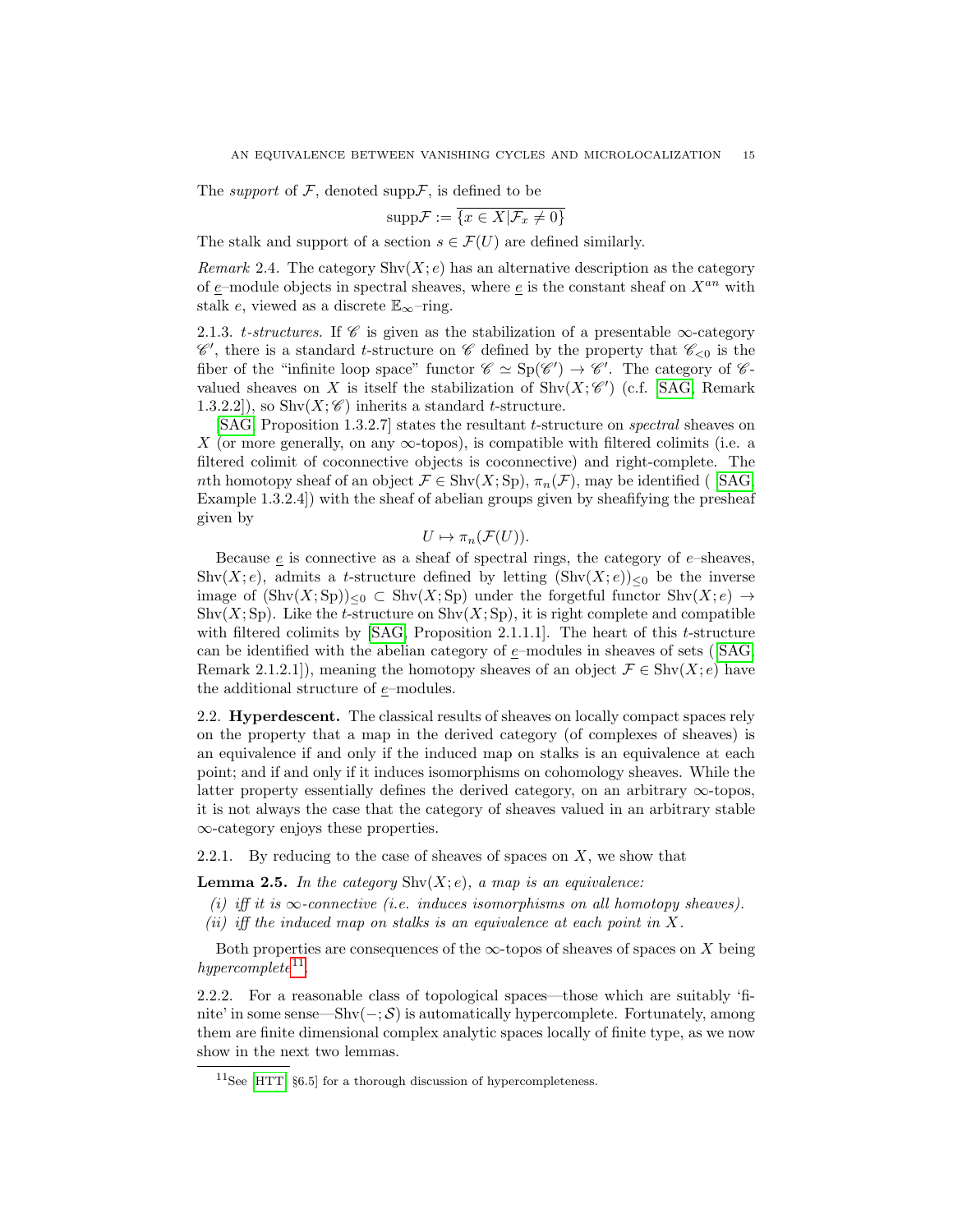**Lemma 2.6.** Any closed subspace  $Z \subset S$  of a topological space S has covering dimension less than or equal to that of S.

*Proof.* Take any open cover  $\{U_i\}$  of the subspace Z. Each  $U_i = U'_i \cap Z$  for some open  $U_i' \subset S$ . Complete  $\{U_i'\}$  to an open cover of S by adding the complement  $S\setminus Z$  to the collection. Let n be the covering dimension of S, and take a refinement,  ${V'_\alpha}$ , of the completed cover of S such that the  $(n+2)$ –fold intersection of pairwise disjoint members of  $\{V'_{\alpha}\}\$ are empty. Now take collection  $\{V'_{\alpha}\cap Z\}$ . This is clearly an open cover of Z, and  $(n + 2)$ –fold intersections of pairwise disjoint members of  ${V'_\alpha \cap Z}$  are clearly empty. Finally, it is a refinement of  ${U_i}$ : take any nonempty element of the cover,  $V'_{\alpha} \cap Z$ . Necessarily,  $V'_{\alpha} \subset U'_{j}$  for some j, since otherwise it would be contained in  $S \setminus Z$ , and  $V'_{\alpha} \cap Z = \emptyset$ . Thus,  $V'_{\alpha} \cap Z \subset U_j$ .

<span id="page-15-0"></span>**Lemma 2.7.** Suppose  $X$  is a finite dimensional complex analytic space, locally of finite type. Then the  $\infty$ -topos Shv $(X; S)$  is hypercomplete.

*Proof.* By [\[HTT,](#page-66-6) Corollary 7.2.1.12], it suffices to show that  $\text{Shv}(X;\mathcal{S})$  is *locally* of homotopy dimension  $\leq n$  for some integer n. We recall that this means that there exists a collection of objects  $\{\mathcal{F}_{\alpha}\}\$ in Shv $(X;\mathcal{S})$  which generate Shv $(X;\mathcal{S})$  under colimits, such that  $\text{Shv}(X;\mathcal{S})_{/\mathcal{F}_{\alpha}}$  is of homotopy dimension  $\leq n$ .

An obvious collection of objects which generates  $\text{Shv}(X; \mathcal{S})$  is the collection of delta sheaves,  $\{\ddot{\ast}_U\}$ , where U ranges over  $\mathcal{U}(X)$ . Observe that  $\text{Shv}(X;\mathcal{S})_{/\breve{\ast}_U} \simeq$ Shv $(U; S)$  via the adjoint pair  $(j_{U}, j_{U}^{*})$  induced by the inclusion  $j_{U}$ , so it suffices to show that  $\text{Shv}(U; \mathcal{S})$  is of homotopy dimension  $\leq n$  for any open subset U.

In fact, it suffices to show that  $\text{Shv}(U_i; S)$  is of homotopy dimension  $\leq n$  for some chosen open cover  $\{U_i\}$  of X because if  $U \subset U'$ , the homotopy dimension of Shv $(U; S)$  is less than or equal to that of Shv $(U'; S)$ . Indeed, if  $\mathcal{F} \in \text{Shv}(U'; S)$  is *n*-connective,  $\mathcal{F}' := (U \hookrightarrow U')_! \mathcal{F}$  is *n*-connective since  $(U \hookrightarrow U')_!$  is left exact. If  $\mathcal{F}'$ admits a global section  $\mathbf{L}_{|U'} \to \mathcal{F}'$ , then  $\mathbf{L}_{|U} = (U \hookrightarrow U')^* \mathbf{L}_{|U'} \to (U \hookrightarrow U')^* \mathcal{F}' \simeq \mathcal{F}$ is a global section of  $\mathcal{F}.$ 

Note that X locally takes the form  $\mathcal{O}_{\mathbb{C}^n}/(f_1,\ldots,f_m)$  for some natural numbers  $n \leq \dim X$  and m. Choose an open cover  $\{U_i\}$  of X on each member of which X has such a presentation. Each open subset  $\hat{U}_i$  of our cover, embeds into  $\mathbb{C}^{n_i}$  as the intersection of an open subset  $V \subset \mathbb{C}^{n_i}$  and the closed analytic subset given by

$$
\{f_1=\cdots=f_{m_i}=0\}.
$$

By [\[HTT,](#page-66-6) Theorem 7.2.3.6], Shv $(U_i; S)$  is of homotopy dimension  $\leq \dim X$  if  $U_i$ has covering dimension  $\leq$  dim X, but this follows immediately from ??, since any open subset of  $\mathbb{C}^{n_i}$  is a smooth manifold of dimension  $n < \dim X < \infty$ , and the covering dimension of smooth manifolds is their usual dimension.

2.2.3. We now prove Lemma [2.5\(](#page-14-2)i) and (ii). In each case, we only prove the "if" direction since the "only if" direction is obvious.

*Proof of Lemma [2.5.](#page-14-2)* Suppose  $\mathcal{F} \stackrel{\alpha}{\to} \mathcal{F}' \in \text{Shv}(X; e)$  were an  $\infty$ -connective morphism, i.e.  $\pi_i \mathcal{F} \stackrel{\simeq}{\to} \pi_i \mathcal{F}'$  for every integer *i*. Since the forget functor obly :  $\text{Shv}(X; e) \to \text{Shv}(X; \text{Sp})$  is conservative and preserves small colimits ([\[SAG,](#page-66-8) Proposition 2.1.0.3]), obly( $\alpha$ ) is also  $\infty$ -connective; and it suffices to show that obly( $\alpha$ ) is an equivalence. By abuse of notation we refer to  $oblv(\mathcal{F})$  as  $\mathcal{F}$ . Now the induced map  $\Omega^{\infty} \mathcal{F} \to \Omega^{\infty} \mathcal{F}'$  is  $\infty$ -connective for each integer n by design, so it is an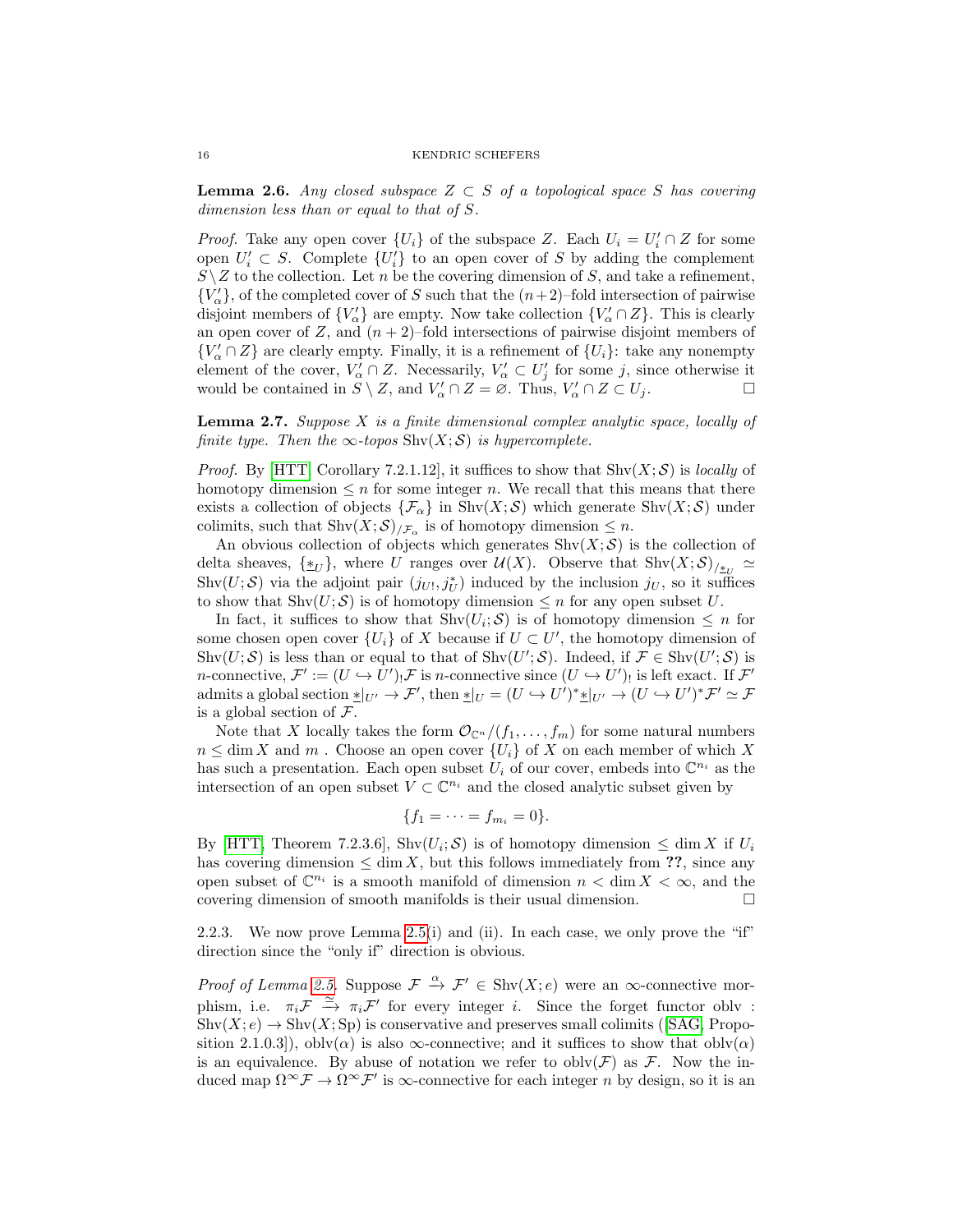equivalence by hypercompletion using Lemma [2.7.](#page-15-0) Combining [\[SAG,](#page-66-8) Proposition 1.3.3.3] and [\[SAG,](#page-66-8) Remark 1.1.3.3], we obtain (i).

Now suppose  $\mathcal{F} \stackrel{\alpha}{\rightarrow} \mathcal{F}' \in \text{Shv}(X; e)$  were a morphism such that the induced maps of stalks,  $\mathcal{F}_x \to \mathcal{F}'_x$ , were equivalences for all  $x \in X$ . Recall the definition of the stalk at x as the filtered colimit of sections over open sets containing  $x$ :

$$
\mathcal{F}_x := \varinjlim_{x \in U} \mathcal{F}(U).
$$

Because the forgetful functor to spectral sheaves is conservative and preserves small colimits,  $oblv(\alpha)$  also induces isomorphisms on stalks, and it suffices to prove that that  $oblv(\alpha)$  is an equivalence. As remarked earlier, the t-structure on spectra is compatible with filtered colimits. This is equivalent via the fiber sequence (for  $S \in Sp$ ),

$$
\tau_{\geq 1} S \to S \to \tau_{\leq 0} S,
$$

to the truncation functor  $\tau_{\leq 0}$  preserving filtered colimits. The functor  $\tau_{\geq 0}$  is a left adjoint, so it preserves all colimits; therefore,  $\pi_0S := \tau_{\geq 0}\tau_{\leq 0}S$  preserves filtered colimits, as well as  $\pi_i$  for all integers *i*.

In particular, we obtain that

$$
\varinjlim_{x \in U} \pi_i(\mathcal{F}(U)) \xrightarrow{\simeq} \pi_i(\varinjlim_{x \in U} \mathcal{F}(U)) =: \pi_i(\mathcal{F}_x).
$$

The left-hand side of this map is, by definition, the stalk of the presheaf whose sheafification is  $\pi_i \mathcal{F}$ . Sheafification preserves stalks as a left adjoint, so the lefthand side is also  $(\pi_i \mathcal{F})_x$ .

Thus, we obtain that the maps

$$
\pi_i \mathcal{F} \xrightarrow{\pi_i(\alpha)} \pi_i \mathcal{F}'
$$

induce isomorphisms on stalks, for all integers i. Since each  $\pi_i \mathcal{F}$  is a sheaf of sets on a topological space,  $\pi_{\alpha}$  is an isomorphism for each i. By property (i), proven above, obly $(\alpha)$  is an equivalence, and we have proven (ii).

2.2.4. Later in this paper, we will need to consider sheaves on closed subspaces of manifolds,  $Z \subset M$ . The following lemma is an immediate consequence of Lemma [2.6,](#page-14-3) and implies that the conclusions of Lemma [2.5](#page-14-2) hold for  $\text{Shv}(Z; e)$ .

**Lemma 2.8.** Suppose that Z is a closed subspace of  $\mathbb{R}^n$  for some value of n. Then the  $\infty$ -topos Shv $(Z; S)$  is hypercomplete.

<span id="page-16-0"></span>2.3. Bounded variations. We may also consider sheaves valued in the category of  $e$ –modules objects in one of the bounded variations of spectra—eventually connective, eventually coconnective, or bounded spectra:  $Mod_e^+$ ,  $Mod_e^-$ , or  $Mod_e^b$  We denote the resultant categories by  $\text{Shv}^+(X; e)$ ,  $\text{Shv}^-(X; e)$ , and  $\text{Shv}^b(X; e)$ , respectively. The results of the previous sections all hold mutatis mutandis for these variants. The most important category for us will be  $\text{Shv}^b(X; e)$ , which we call the bounded derived  $\infty$ -category of e–sheaves on X. This terminology is justified on the ground that the homotopy category of  $\text{Shv}^*(X;e)$  (with its standard t-structure) is the usual bounded derived category  $D^*(X; e)$ , where  $* = +, -$ , or b.

Remark 2.9. Suppose that  $X$  is a classical scheme, locally of finite type over  $k$ . Associated to X is the topological space  $X^{an}$ , defined by endowing the set of closed points of X with the complex analytic topology. One may further define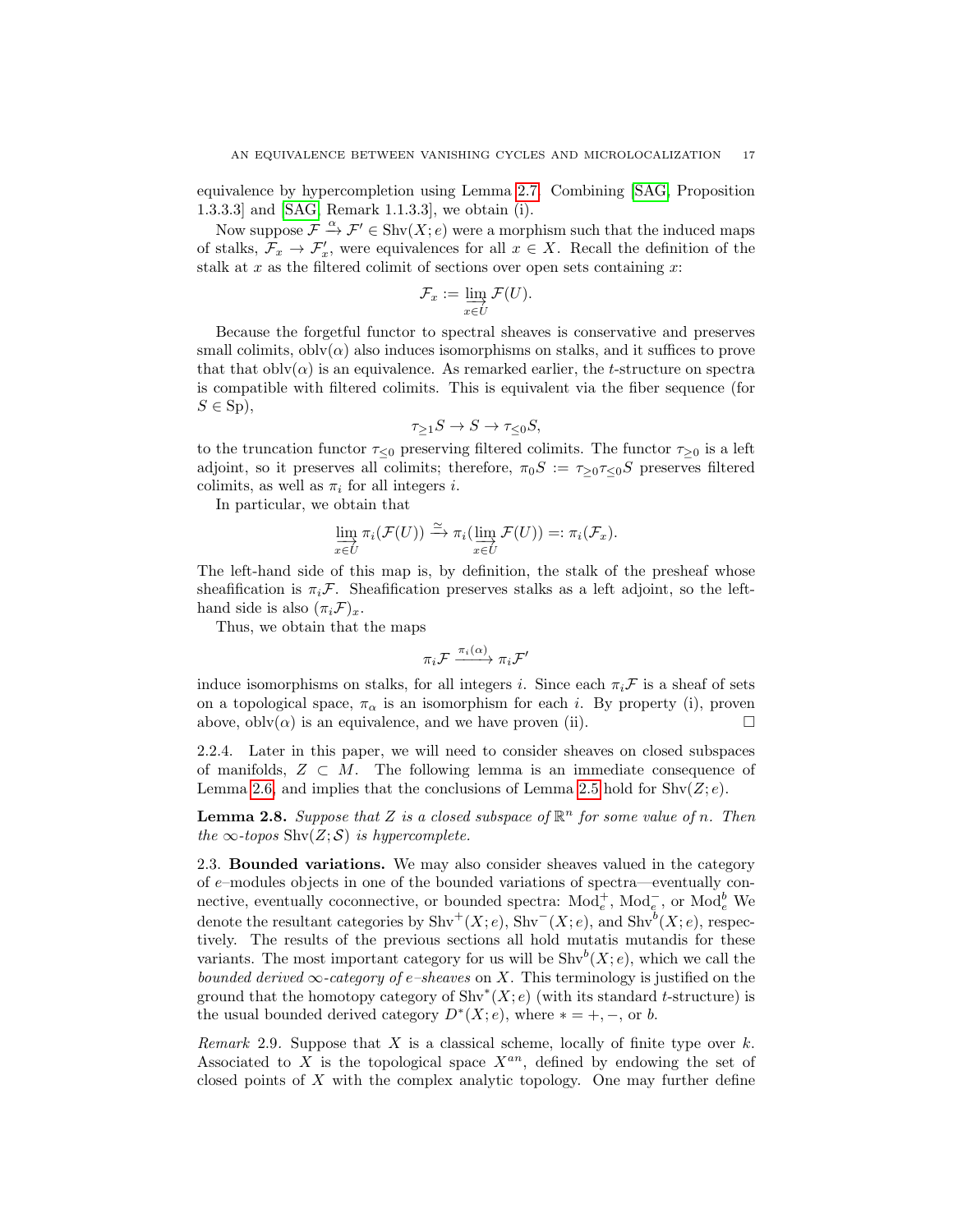the *analytification* of X by introducing a particular sheaf of rings  $\mathcal{O}_{X^{an}}$  on  $X^{an}$  in such a way that the ringed space  $(X^{an}, \mathcal{O}_{X^{an}})$  is a complex analytic space, though we will not need details of this construction other than to note that the resulting complex analytic space is also locally of finite type<sup>[12](#page-17-1)</sup>. In this case, we denote the corresponding categories of e–sheaves on  $X^{an}$  by  $\text{Shv}^*(X; e)$ , as well as refer to them as categories of sheaves X rather than on  $X^{an}$ . If X is finite dimensional, so is its associated complex analytic space. In that case, Lemma [2.5](#page-14-2) holds for  $\text{Shv}^*(X; e)$ .

**Definition 2.10.** If  $X$  is a derived k-scheme whose underlying classical scheme X is locally of finite type, we define

$$
Shv(\mathbf{X};e) := Shv(X;e)
$$

<span id="page-17-0"></span>2.4. Six functor formalism. In the sheaf theory context we have just defined, there is the usual Grothendieck six functor formalism.

2.4.1. Let  $f: X \to Y$  be a map of locally compact topological spaces (not necessarily complex analytic spaces). Then there exist the following functors,

<span id="page-17-4"></span><span id="page-17-2"></span>(1)  $f_* : \text{Shv}(X; e) \to \text{Shv}(Y; e)$ (2)  $f_! : \text{Shv}(X; e) \to \text{Shv}(Y; e)$ (3)  $f^*: \text{Shv}(Y; e) \to \text{Shv}(X; e)$ 

<span id="page-17-5"></span><span id="page-17-3"></span>(4)  $f' : \text{Shv}(Y; e) \to \text{Shv}(X; e)$ .

There are, additionally, two functors

- $(5) \boxtimes : \text{Shv}(X; e) \times \text{Shv}(Y; e) \rightarrow \text{Shv}(X \times Y; e)$
- (6)  $\mathscr{H}_{\mathscr{O}}(-,-): \operatorname{Shv}(X;e) \times \operatorname{Shv}(X;e) \rightarrow \operatorname{Shv}(X;e)$ .

which round out the list of the six functors.

Notation 2.11. If  $S \hookrightarrow X$  is the inclusion of a subspace S and  $\mathcal{F} \in \text{Shv}(X; e)$ , we sometimes use " $\mathcal{F}|_S^*$ " or " $\mathcal{F}|_S$ " to denote the \*-pullback  $(S \hookrightarrow X)^* \mathcal{F}$ , and " $\mathcal{F}|_S^!$ " to denote the !-pullback  $(S \hookrightarrow X)^! \mathcal{F}$ .

2.4.2.  $f^*$  and  $f_*$ . We briefly describe the existence of functors [1](#page-17-2) and [3.](#page-17-3) The pushforward  $\underline{f}_*$  of presheaves is defined by precomposition with the functor of  $\infty$ -sites,  $U(Y) \to U(X)$ , induced by the map f. It admits a left adjoint, given by left Kan extension along  $f$ , which we denote by  $\underline{f}^*$ . By [\[PYY16,](#page-66-9) Lemma 2.13],  $\underline{f}_*$  preserves sheaves (like one would expect from the classical definition), so we define,

$$
f_* := \underline{f}_* \circ \iota_X
$$
  

$$
f^* := L_X \underline{f}^* \circ \iota_Y,
$$

where  $\iota_X$  and  $\iota_Y$  denotes the inclusions of sheaves into presheaves and where  $L_X$ is sheafification. By [\[PYY16,](#page-66-9) Lemma 2.14],

$$
f^* : \operatorname{Shv}(Y; e) \rightleftarrows \operatorname{Shv}(X; e) : f_*
$$

are also adjoints. See [\[PYY16,](#page-66-9) §2.4] for more details about the construction and properties of these functors.

<span id="page-17-1"></span><sup>&</sup>lt;sup>12</sup>Details of the complex analytic topology and the analytification of X may be found in e.g. [\[N07\]](#page-66-10)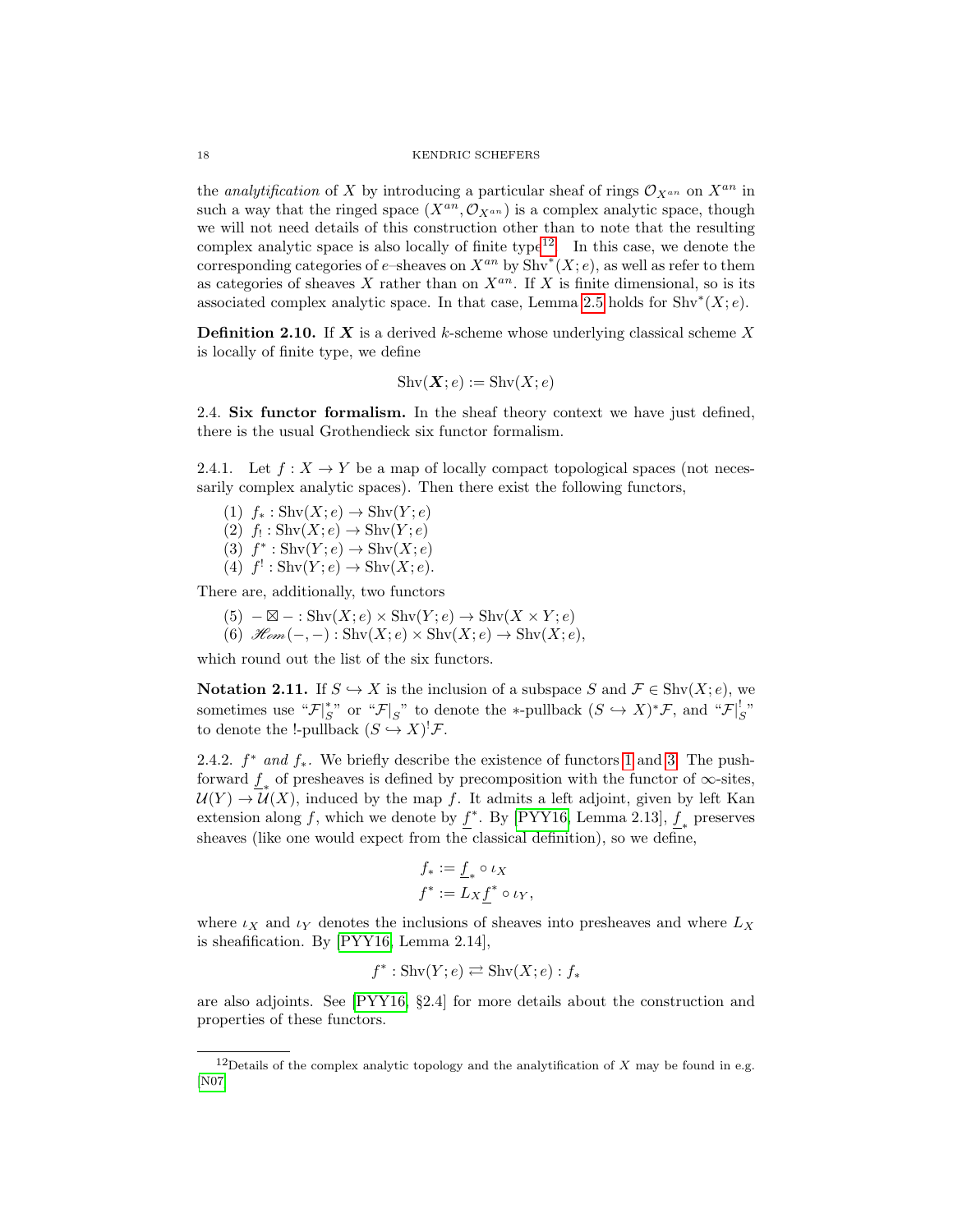2.4.3.  $f_1$  and  $f'$ . We briefly sketch the construction of functors [2](#page-17-4) and [4.](#page-17-5) For an individual sheaf  $\mathcal{F} \in \text{Shv}(X; e)$ ,  $f_! \mathcal{F}$  is defined as the subsheaf of  $f_* \mathcal{F}$  given by the formula,

$$
f_! \mathcal{F}(U) := \{ s \in \mathcal{F}(f^{-1}(U)) | \text{supp} s \to Y \text{ is proper} \}.
$$

Given a map  $\mathcal{F} \to \mathcal{F}' \in \text{Shv}(X; e)$ , we obtain the map  $f_*\mathcal{F} \to f_*\mathcal{F}'$  by functoriality; it is easy to see that the image of the restriction of this map to the subsheaf  $f_! \mathcal{F}$ is the subsheaf  $f_! \mathcal{F}'$ . From the functoriality of  $f_*$ , we therefore obtain the  $\infty$ functor  $f_!$ . The functor  $f_{}^!$  is defined as the right adjoint to  $f_!$ . Its existence can be shown either by imitating the construction in [\[KS90,](#page-66-2) §3.1] in an  $\infty$ -setting or by inferring its existence from the Adjoint Functor Theorem [\[HA,](#page-66-7) Corollary 5.5.2.9] after showing  $f_!$  preserves small colimits.

2.4.4. Tensor product. Using the first four functors, we may also define a tensor product of sheaves using the functor  $-\boxtimes -$ . It may be defined using the diagonal map  $X \xrightarrow{\Delta} X \times X$  in one of two inequivalent ways.

Definition 2.12. The ∗–tensor product is defined as,

$$
-\overset{*}{\otimes}-:=\Delta^*(-\boxtimes-).
$$

The !–tensor product is defined as,

$$
-\overset{!}{\otimes}-:=\Delta^!(-\boxtimes-).
$$

Each these functors endows  $\text{Shv}(X; e)$  with a symmetric monoidal structure, which are generally not equivalent to each other. The practical difference between the two tensor products is that  $f^*$  is symmetric monoidal for  $\stackrel{*}{\otimes}$ , while  $f^!$  is symmetric monoidal for ! ⊗. The ∗–tensor product coincides with the canonical tensor product of module spectra (c.f. [\[SAG,](#page-66-8) §2.1]). For simplicity, we use the undecorated symbol, ⊗, to refer to the ∗–tensor product, and refer to it is simply as the "tensor product of sheaves."

Remark 2.13. While the exterior product,  $-\boxtimes -$ , is the more primordial functor, the tensor product is usually taken as one of the Grothendieck six functors instead.

2.4.5. The functor  $\mathcal{H}_{om}$  should not be confused with the space of maps in the  $\infty$ -category Shv $(X; e)$ , which is denoted by Hom. In general, Hom $(-, -)$  is always the space of maps between two objects in a given category while  $\mathcal{H}_{om}(-,-)$  is always a sheaf.

The relation between the two for the category  $\text{Shv}(X, e)$  is as follows: global sections of  $\mathcal{H}_{em}(\mathcal{F}, \mathcal{G})$  is  $\text{Hom}(\mathcal{F}, \mathcal{G})$ .  $\mathcal{H}_{em}$  is the internal hom functor for  $\text{Shv}(X; e)$ .

2.4.6. Adjunction triangles. Given a complementary pair of open and closed subsets  $Z \stackrel{i}{\hookrightarrow} X \stackrel{j}{\hookleftarrow} U$ , there exists the following two canonical fiber sequences, which we call the "adjunction triangles":

$$
(2.14) \t\t i1i! \mathcal{F} \to \mathcal{F} \to j* j* \mathcal{F}
$$

(2.15) 
$$
j_!j^! \mathcal{F} \to F \to i_*i^* \mathcal{F}.
$$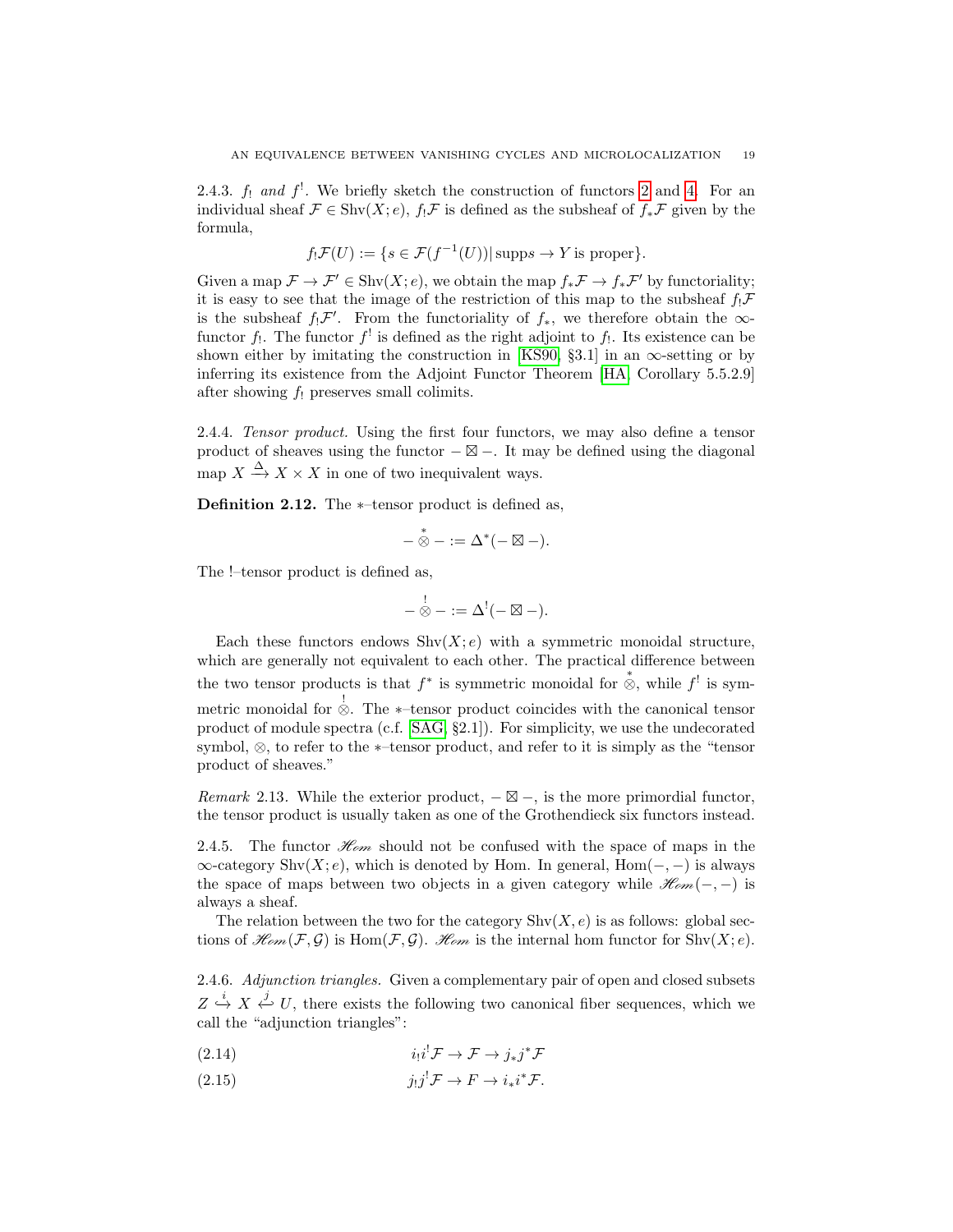<span id="page-19-0"></span>2.5. Accessing classical results in the  $\infty$ -categorical setting. The canonical reference for the theory of sheaves on manifolds (or more generally, locally compact spaces) is the tome [\[KS90\]](#page-66-2). It and other standard references (e.g. [\[Dim04\]](#page-65-10)) on the subject were written during a time when the theory of  $\infty$ -categories and sheaves valued therein were either not established or not adopted in widespread use. Rather, these references work in the (left, right, or bounded) derived category of complexes of sheaves.

Since then, the treatment of  $\infty$ -categories in the literature has matured immensely. Much recent work in the subject of microlocal sheaf theory and symplectic geometry takes place in the setting of sheaves valued, not just in certain stable  $\infty$ categories, but in the category of  $\infty$ -categories itself. The toolbox of (microlocal) sheaf theory, however, continues to be accessed by referring to the work of Kashiwara, Schapira. Usually these references are accompanied by a short note assuring the reader that the same definitions, theory, and results hold in the  $\infty$ -categorical setting. This is one such note.

Section [2.2](#page-14-0) established the ability to check equivalences in the category  $\text{Shv}(X; e)$ by checking on stalks or homotopy sheaves. Section [2.4](#page-17-0) established the existence of the six functors in our setting. We make the meta-claim that the results of [\[KS90\]](#page-66-2) from this ability and these six functors. As such, in the rest of this paper, we make reference to results in [\[KS90\]](#page-66-2) and other classical sources with clear conscience and without further comment, whenever the corresponding  $\infty$ -categorical result is obvious.

<span id="page-19-1"></span>2.6. Constructible sheaves. In this subsection we define the category of constructible sheaves, and recall its relevant properties.

**Definition 2.16.** Let M be an arbitrary object of  $\text{Mod}_{e}^{b}$ , viewed as a sheaf on the point. Then the *constant sheaf* on X with value M, denoted by  $M_X$ , is defined as

$$
(X^{an} \to \ast)^* M.
$$

**Definition 2.17.** A sheaf  $\mathcal{F} \in \text{Shv}(X; e)$  is *locally constant* if there exists a module  $M \in \text{Mod}_e^b$  and an open cover of  $X^{an}$ ,  $\{U_\alpha\}$ , such that  $\mathcal{F}|_{U_\alpha} \simeq \underline{M}_{X_\alpha}$ .

**Definition 2.18.** A sheaf  $\mathcal{F} \in \text{Shv}(X; e)$  is *constructible* if there exists a locally finite stratification of X by locally closed complex analytic subsets  $X_\alpha$  having the property that, for each index  $\alpha$ , there exists a perfect e–module  $M_{\alpha}$  such that  $\mathcal{F}|_{X_{\alpha}}$ is locally constant with value  $M_{\alpha}$ .

*Warning* 2.19. When X is a k-scheme locally of finite type, it is typical<sup>[13](#page-19-2)</sup> to use a narrower definition of constructible sheaf, considering only stratifications which are algebraic, i.e. in which the strata are algebraic subsets, rather than arbitrary analytic subsets. We do not adopt this convention here; we instead refer to the latter as "algebraically constructible" sheaves. We denote the category of such by  $\text{Shv}^{alg}(X).$ 

**Definition 2.20.** We use  $\text{Shv}(X)$  to denote the full subcategory of  $\text{Shv}^b(X; e)$ spanned by constructible objects and call it the *bounded derived category of con*structible sheaves on X.

*Remark* 2.21. Shv $(X)$  is also a stable  $\infty$ -category.

<span id="page-19-2"></span> $13c.f.$  [\[Dim04,](#page-65-10) Remark 4.1.2(i)]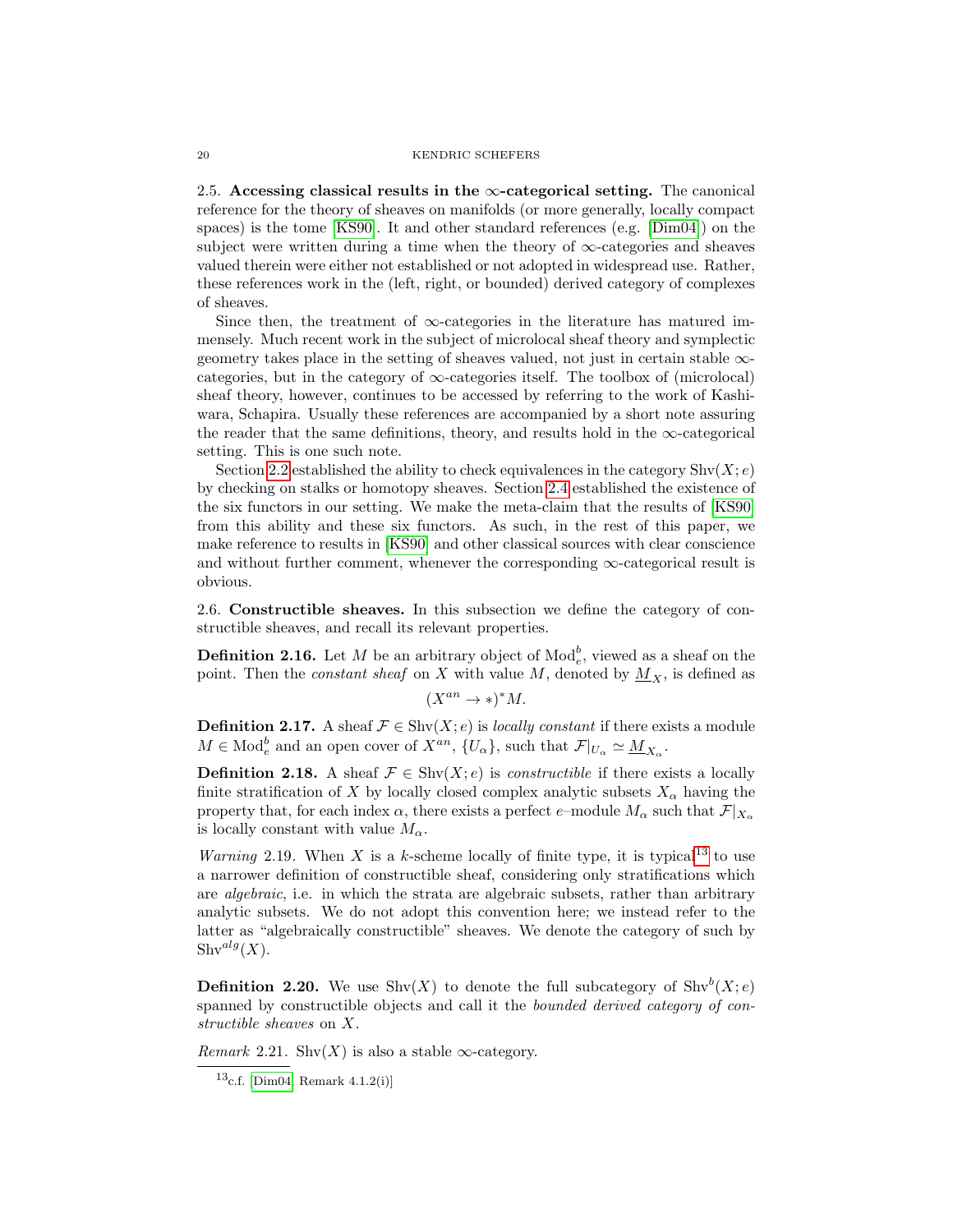2.6.1. Constructibility and the six functors. The functors

$$
-\otimes -, \mathscr{H}\!om(-,-),
$$

preserve constructibility. Consider a map of complex analytic spaces,  $g : (X, \mathcal{O}_X) \to$  $(Y, \mathcal{O}_Y)$ . In general, the functors,

$$
g^*, g^!
$$

each preserve constructibility. If, additionally, g is proper on supp $(\mathcal{F})$ , then the sheaves

$$
f_*\mathcal{F}, f_!\mathcal{F}
$$

are also constructible. In particular if q is a proper map, all six functors preserve Shv $(X)$ . The reference for these statements is [\[Dim04,](#page-65-10) Theorem 4.1.5].

2.6.2. Verdier duality. Consider the terminal map from a scheme, pt :  $X \rightarrow *$ .

Definition 2.22. The *dualizing sheaf* on X is defined as:

$$
\omega_X := \mathrm{pt}^! e
$$

The dualizing sheaf is used to define the following important functor.

**Definition 2.23.** The functor of *Verdier duality*,  $\mathbb{D}: \text{Shv}(X; e) \to \text{Shv}(X; e)^{op}$ , is defined by the formula,

$$
\mathbb{D}\mathcal{F}:=\mathscr{H}\!\mathscr{O}\!\mathscr{m}(\mathcal{F},\omega_X).
$$

Below are the most immediate and relevant properties of Verdier duality.

(i) Verdier duality has the property that

$$
\mathbb{D} \circ \mathbb{D} \simeq \mathrm{id}_{\mathrm{Shv}(X;e)}.
$$

It is therefore a sort of anti-involution.

(ii) It follows immediately from the definition that Verdier duality also reverses shifts:

$$
\mathbb{D}(\mathcal{F}[n]) \simeq (\mathbb{D}\mathcal{F})[-n],
$$

for all  $\mathcal{F} \in \text{Shv}(X; e)$  and  $n \in \mathbb{Z}$ .

- (iii) [\[Dim04,](#page-65-10) Theorem 4.1.16] Verdier duality preserves constructibility, i.e. D :  $\text{Shv}(X) \to \text{Shv}(X)^{\text{op}}.$
- (iv) [\[Dim04,](#page-65-10) Corollary 4.1.17] When  $f: X \to Y$  is map of schemes and  $\mathcal{F} \in$  $\text{Shv}^{alg}(X)$  is an algebraically constructible sheaf,

$$
f_!(\mathbb{D}\mathcal{F})\simeq \mathbb{D}(f_*\mathcal{F}).
$$

If  $f: X \to Y$  is a map of complex analytic spaces and  $\mathcal{F} \in \text{Shv}(Y)$ ,

$$
f^*(\mathbb{D}\mathcal{F}) \simeq \mathbb{D}(f^!\mathcal{F}).
$$

2.6.3. Perverse sheaves. Recall that a t-structure on a stable  $\infty$ -category,  $\mathscr{C}$ , is a t-structure on its homotopy category,  $h\mathscr{C}$ . hShv $(X)$  is the usual (i.e. 1–categorical) derived category of constructible sheaves defined, for example, in [\[Dim04,](#page-65-10) §4.1], which we denote by  $D_c^b(X; e)$ . Thus, we define the perverse t-structure on  $\text{Shv}(X)$ to be the usual perverse *t*-structure on  $D_c^b(X; e)$  for the middle perversity.

**Definition 2.24.** The category of *perverse sheaves* on X, denoted by  $Perv(X)$ , is the heart of the perverse *t*-structure on  $\text{Shv}(X)$ .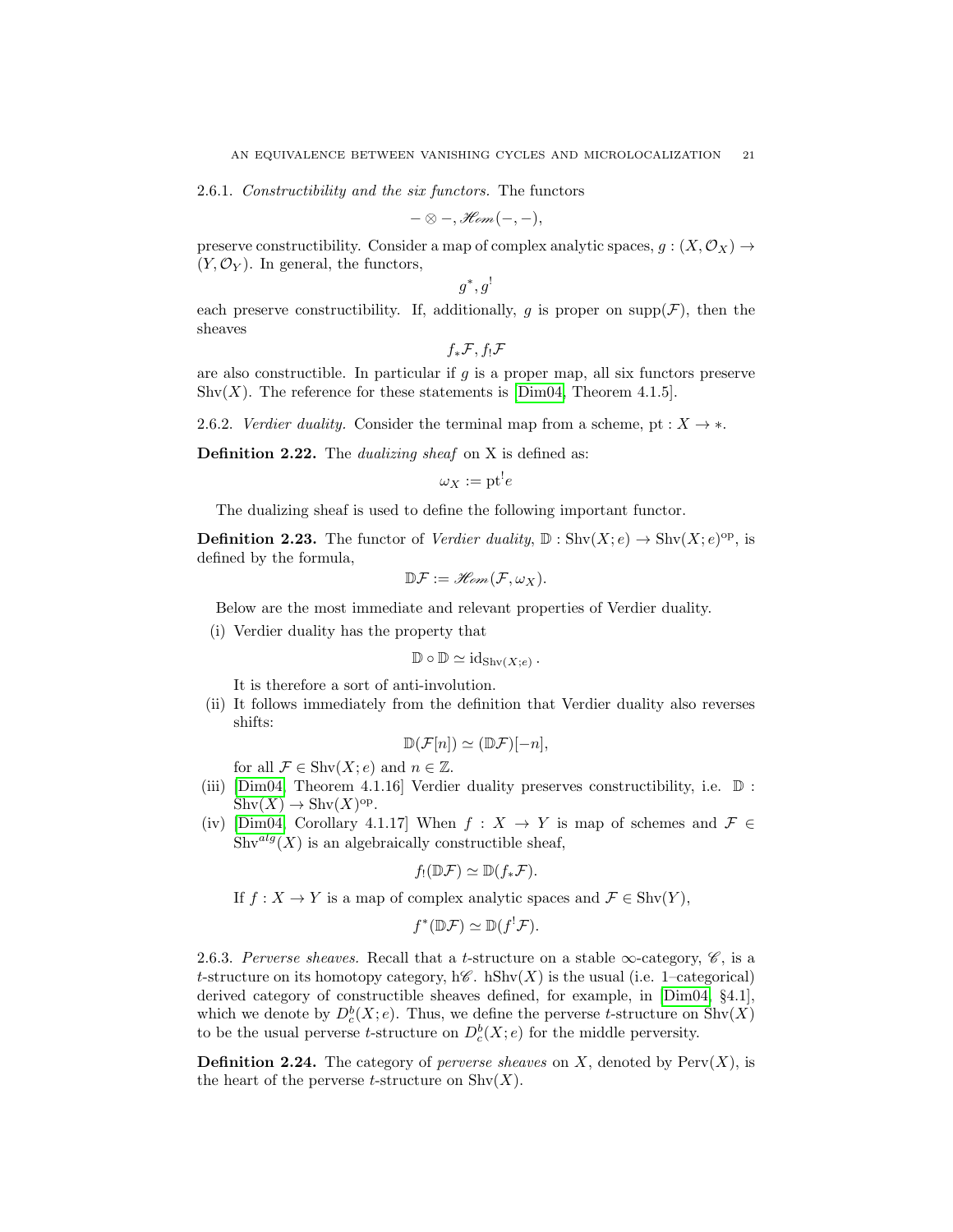<span id="page-21-0"></span>2.7. Nearby and vanishing cycles. The six-functor formalism allows us to define the functors of nearby and vanishing cycles on  $\text{Shv}(X)$ .

We choose the exponential map,  $\exp : \widetilde{\mathbb{G}_m} \to \mathbb{G}_m$ , as a model for the universal cover of the punctured complex plane. Let X be a complex analytic space and  $f: X \to \mathbb{A}^1$  be a complex analytic function. We have the following diagram:

(2.25) 
$$
X_0 \xrightarrow{i} X \xleftarrow{j} X^* \xleftarrow{\tilde{\pi}} \widetilde{X^*}
$$

$$
\downarrow \qquad \qquad \downarrow \qquad \downarrow \qquad \downarrow \qquad \downarrow \qquad \downarrow \qquad \downarrow
$$

$$
0 \xleftarrow{\text{exp}} \mathbb{A}^1 \xleftarrow{\text{exp}} \mathbb{G}_m \xleftarrow{\text{exp}} \widetilde{\mathbb{G}_m}
$$

**Definition 2.26.** The nearby cycles functor with respect to f, denoted by  $\psi_f$ :  $\text{Shv}(X; e) \to \text{Shv}(X_0; e)$ , is defined by the formula,

<span id="page-21-3"></span><span id="page-21-2"></span>
$$
\psi_f \mathcal{F} := i^*(j \circ \widetilde{\pi})_*(j \circ \widetilde{\pi})^* \mathcal{F}.
$$

There is an obvious natural map,

$$
(2.27) \t\t i^* \mathcal{F} \xrightarrow{c} \psi_f \mathcal{F},
$$

induced by the unit of the  $(j \circ \tilde{\pi})^* \dashv (j \circ \tilde{\pi})_*$  adjunction.

**Definition 2.28.** The vanishing cycles functor with respect to f, denoted by  $\varphi_f$ :  $\text{Shv}(X; e) \to \text{Shv}(X_0; e)$ , is defined to be the fiber of the natural map c,

(2.29) 
$$
\varphi_f \mathcal{F} \to i^* \mathcal{F} \to \psi_f \mathcal{F}.
$$

Remark 2.30. Our definition of the vanishing cycles functor agrees with the one defined in [\[KS90,](#page-66-2) §8.6], and differs from the ones in [\[Dim04,](#page-65-10) §4.2] and [\[M16,](#page-66-11) §3] by a shift of  $[-1]$ .

2.7.1. We record a few important properties of the nearby and vanishing cycles functors.

- (i) [\[Dim04,](#page-65-10) pg. 103]  $\psi_f$  and  $\psi_f$  preserve constructibility. In the case when X is a scheme, and f is an algebraic function,  $\psi_f$  and  $\psi_f$  preserve algebraic constructibility.
- (ii) [\[Dim04,](#page-65-10) Theorem 5.2.21]  $\psi_f[-1]$  and  $\varphi_f$  are t-exact with respect to the perverse t-structure.
- (iii) [\[Dim04,](#page-65-10) Proposition 4.2.10]  $\psi_f[-1]$  and  $\varphi_f$  commute with Verdier duality.

<span id="page-21-4"></span>Remark 2.31. It is conventional to call the perverse sheaf obtained by applying  $\varphi_f$ to the perverse constant sheaf "the vanishing cycles along  $f$ ," and denote it simply by  $\varphi_f := \varphi_f(\underline{e}[\dim X]).$ 

<span id="page-21-1"></span>2.7.2. Monodromy automorphism. The nearby cycles functor comes equipped with a monodromy action of  $\mathbb{Z}$ , natural in  $\mathcal F$  and generated by the monodromy operator

$$
\psi_f \mathcal{F} \xrightarrow{T} \psi_f \mathcal{F},
$$

which is induced by the action of the fundamental group of  $\mathbb{G}_m$  on the cover  $\widetilde{X}^*$ . If  $i^*\mathcal{F}$  is viewed as having a trivial monodromy action by  $\mathbb{Z}$ ,  $\varphi_f\mathcal{F}$  also obtains a monodromy action as the fiber of the (trivially Z–equivariant) map  $i^* \mathcal{F} \stackrel{c}{\rightarrow} \psi_f \mathcal{F}$  in the category of constructible sheaves valued in  $e[t, t^{-1}]$ .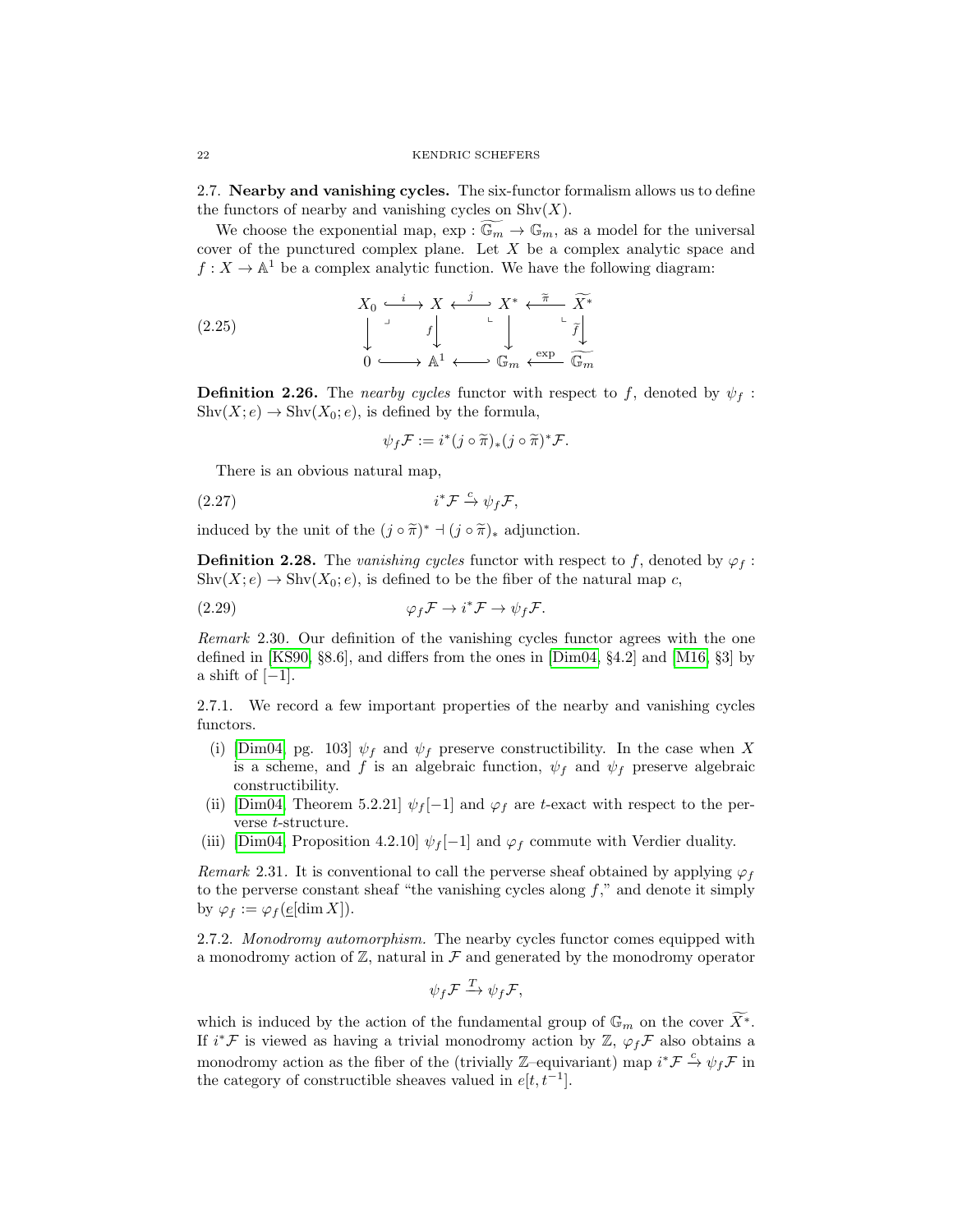2.7.3. Nearby cycles at a fixed angle. In practice, there are equivalent expressions for  $\psi_f$  and  $\varphi_f$  called *nearby and vanishing cycles at fixed angles* which are helpful for computation. In order to state them, define:

$$
H_{\theta}^{\geq} := f^{-1}(e^{i\theta} \mathbb{A}_{\geq 0}^1)
$$
  
\n
$$
H_{\theta}^{\geq} := f^{-1}(e^{i\theta} \mathbb{A}_{\geq 0}^1)
$$
  
\n
$$
\ell_{\theta}^{\geq} := f^{-1}(e^{i\theta} \ell_{\geq 0})
$$
  
\n
$$
\ell_{\theta}^{\geq} := f^{-1}(e^{i\theta} \ell_{\geq 0}),
$$

and denote the inclusions into  $X$  of each by:

$$
I_{\theta}: H_{\theta}^{\geq} \hookrightarrow X
$$
  
\n
$$
J_{\theta}: H_{\theta}^{\geq} \hookrightarrow X
$$
  
\n
$$
i_{\theta}: \ell_{\theta}^{\geq} \hookrightarrow X
$$
  
\n
$$
j_{\theta}: \ell_{\theta}^{\geq} \hookrightarrow X.
$$

The following equivalences hold<sup>[14](#page-22-1)</sup>:

$$
(2.32)\t\t\t \psi_f \mathcal{F} \simeq \psi_f^{\theta} \mathcal{F}
$$

<span id="page-22-2"></span>(2.33) 
$$
:= (J_{\theta+\pi*}J_{\theta+\pi}^* \mathcal{F})|_{f^{-1}(0)}^*
$$

<span id="page-22-3"></span>
$$
(2.34) \qquad \qquad \simeq (j_{\theta*}j_{\theta}^* \mathcal{F})|_{f^{-1}(0)}^*
$$

$$
(2.35) \t\t \t\t \varphi_f \mathcal{F} \simeq \varphi_f^{\theta} \mathcal{F}
$$

<span id="page-22-4"></span>(2.36) 
$$
:= (I_{\theta+\pi}^! \mathcal{F})|_{f^{-1}(0)}^*
$$

$$
(2.37)\t\t\t\t\approx (i^!_{\theta}\mathcal{F})\big|_{f^{-1}(0)}^1
$$

Remark 2.38. One can show that there are natural isomorphisms

$$
T^{\psi}_{\theta} : \psi^0_f \mathcal{F} \xrightarrow{\simeq} \psi^{\theta}_f \mathcal{F}
$$
  

$$
T^{\varphi}_{\theta} : \varphi^0_f \mathcal{F} \xrightarrow{\simeq} \varphi^{\theta}_f \mathcal{F}
$$

which correspond to rotation counterclockwise over the origin in  $\mathbb{A}^1$ . Then  $T_{2\pi}^{\psi}$  and  $T_{2\pi}^{\varphi}$  correspond to the natural monodromy automorphisms on  $\psi_f$  and  $\varphi_f$  described in Section [2.7.2.](#page-21-1) See [\[K21b,](#page-66-1) §2.3] for the explicit construction of these isomorphisms (as well as proofs of many of the assertions in this section).

Remark 2.39. In this paper we only utilize expressions [\(2.33\)](#page-22-2), [\(2.34\)](#page-22-3), and [\(2.36\)](#page-22-4) for the values  $\theta = 0, \pi$ .

<span id="page-22-0"></span>2.8. Monodromic sheaves. We begin this section by recalling the definition of a monodromic sheaf, as first coined by Verdier in [\[V83b,](#page-66-12) Def. 3.1].

Let  $X$  be a  $k\text{-scheme}$  of finite type, and  $C$  a cone over  $X.$  Let  $\theta: \mathbb{G}_m \times C \to C$ denote the scaling action on C, and for  $p \in C$ , let  $W_p : \mathbb{G}_m \to C = \theta \circ (p \hookrightarrow C)$ denote the orbit of p under this action.

**Definition 2.40.** Let  $\mathcal{F} \in \text{Shv}(C; e)$  be a sheaf on C.  $\mathcal{F}$  is called monodromic if  $W_p^* \mathcal{F}$  is locally constant for all values of p.

**Notation 2.41.** We denote the  $\infty$ -category of monodromic sheaves on C by Shv<sub>Gm</sub> (C; e).

<span id="page-22-1"></span> $14$ [\[M16,](#page-66-11) §3]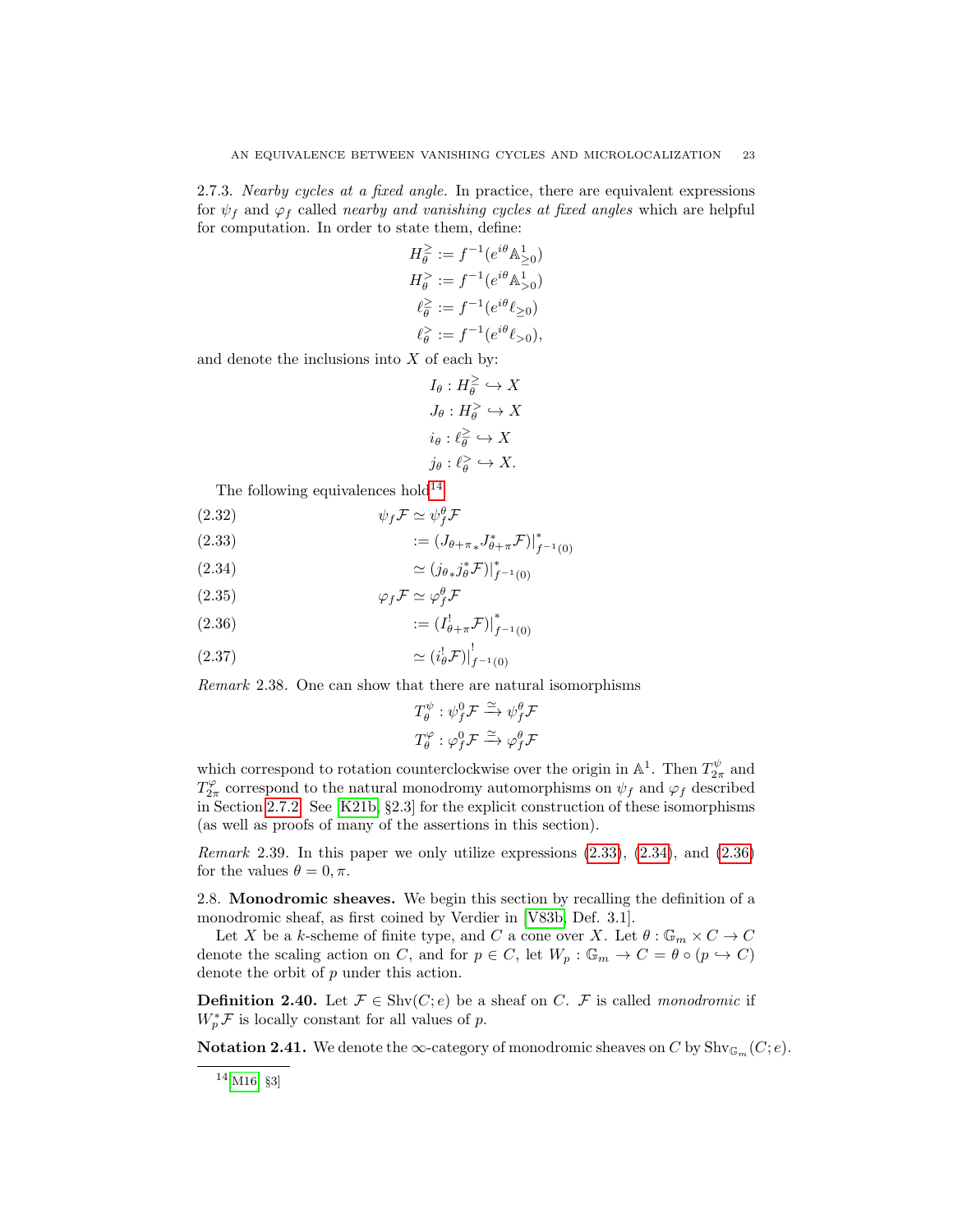In order to enumerate the properties of monodromic sheaves relevant to this work, we define the notions of equivariant maps and equivariant sheaves.

**Definition 2.42.** Suppose that X and Y are schemes with left  $G$ -actions, where G is a group scheme. A map  $f: X \to Y$  is equivariant if the following diagram commutes:

$$
G \times X \xrightarrow{\mathrm{id}_G \times f} G \times Y
$$
  

$$
\operatorname{act}_X \downarrow \qquad \operatorname{act}_Y \downarrow
$$
  

$$
X \xrightarrow{f} Y.
$$

**Definition 2.43.** Suppose that X is a scheme with G–action, act :  $G \times X \to X$ . A G-equivariant sheaf is a sheaf on the stack quotient  $X/G$ , (i.e. an object  $\mathcal{F} \in$  $\text{Shv}(X/G; e)$ ). Alternatively, the category of G-equivariant sheaves on X is the limit of the usual cosimplicial diagram,

$$
\text{Shv}(X; e) \xrightarrow{\longleftrightarrow} \text{Shv}(X \times_{X/G} X; e) \xrightarrow{\overleftrightarrow{\longleftarrow}} \cdots,
$$

which we denote by  $\text{Shv}_G^{eq}(X; e)$ .

We draw attention to the following well-known property of monodromic sheaves.

**Property 2.44.** Denote by  $0_X : X \to C$  the inclusion of X as the base of C, and by  $\pi: C \to X$  the structure map of C as a scheme over X. If  $\mathcal{F} \in \mathrm{Shv}_{\mathbb{G}_m}(C; e)$ , then

$$
\pi_* \mathcal{F} \simeq 0_X^* \mathcal{F}
$$

$$
\pi_! \mathcal{F} \simeq 0_X^! \mathcal{F}
$$

<span id="page-23-0"></span>2.9. Conic sheaves. If we had taken  $k = \mathbb{R}$ , and left C be any locally compact topological space with a  $\mathbb{G}_m = \mathbb{R}^+$ -action, the above definition of monodromic sheaf coincides with what [\[KS90,](#page-66-2) §3.7] calls conic sheaves. Monodromic sheaves as we've defined them are obviously conic in this sense, and herein we will refer to such sheaves as either conic or monodromic according to whichever property we consider in the moment.

2.9.1. We denote the category of conic sheaves by  $\text{Shv}_{\mathbb{R}^+}(-)$ .

2.9.2. Conic sheaves on a real, finite dimensional vector space can be seen as sheaves on the much coarser topology consisting of open conic subsets.

**Definition 2.45.** Suppose  $V$  is a real, finite dimensional vector space considered with the Euclidean topology. The collection of open conic subsets of  $V$  is a topology which we call the *conic* topology on  $V$ . We denote the corresponding topological space by  $V_{con}$ .

There is an obvious continuous map  $\varphi_{con} : V \to V_{con}$ . Denote by  $\mathcal{U}_{\mathbb{R}^+}(V)$  the collection of conic open subsets of  $V$ , considered as elements of the topology on  $V$ .

<span id="page-23-1"></span>**Proposition 2.46.** The functor  $\varphi_{con}^* : \text{Shv}(V_{con}) \to \text{Shv}(V)$  induces an equivalence of categories between  $\text{Shv}(V_{con})$  and  $\text{Shv}_{\mathbb{R}^+}(V)$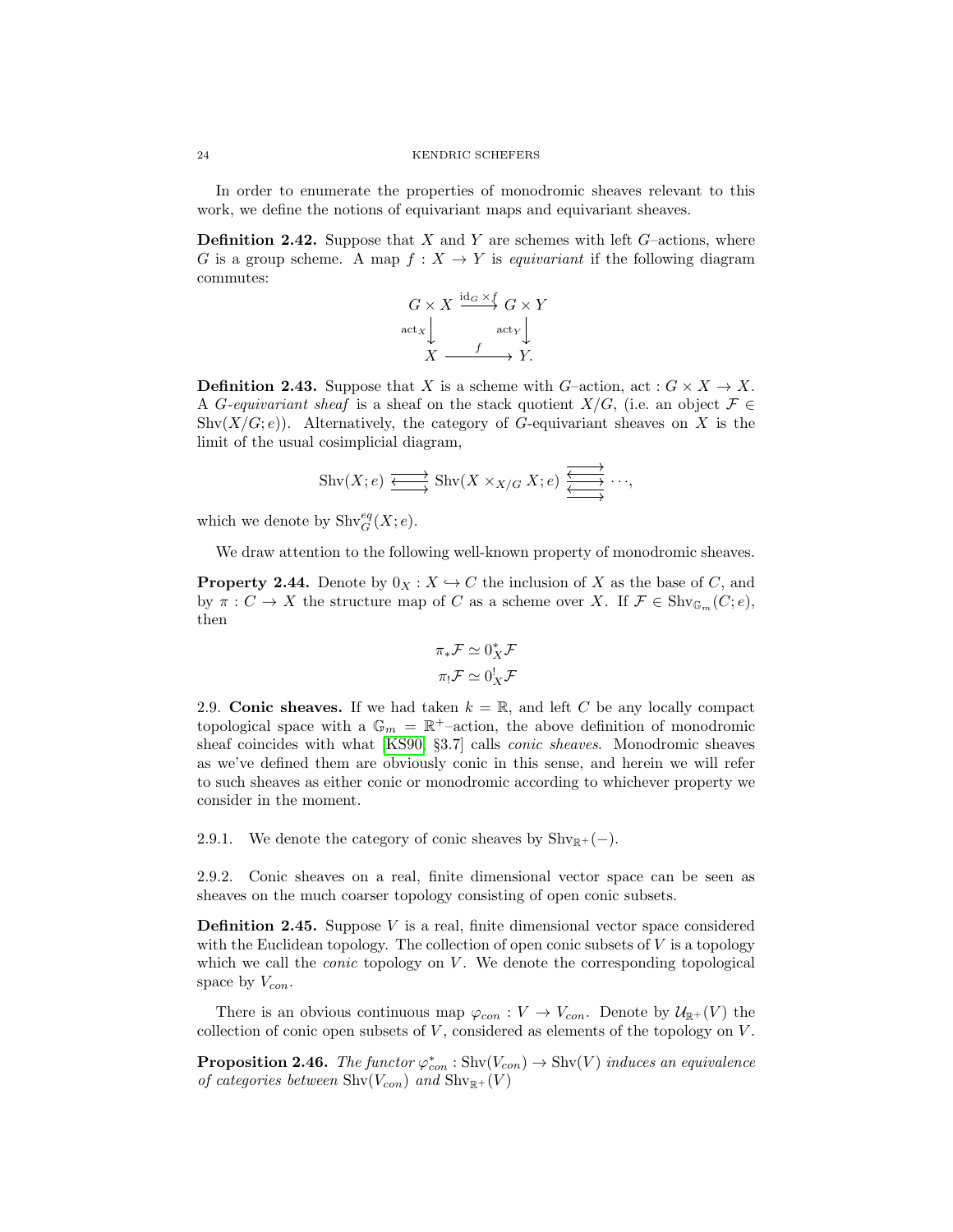*Proof.* It suffices to show that the unit and counit of the  $\varphi_{con}^* \dashv \varphi_{con*}$  adjunction are equivalences. Suppose that  $\mathcal{F} \in \text{Shv}_{\mathbb{R}^+}(V)$ , and let  $x \in V$  be an arbitrary point. Then

$$
(\varphi_{con}^*\varphi_{con*}\mathcal{F})_x \to \mathcal{F}_x
$$

$$
(\varphi_{con*}\mathcal{F})_x \to \mathcal{F}_x
$$

$$
\varinjlim_{\{x \in U \subset V_{con}\}} \Gamma(U; \varphi_{con*}\mathcal{F}) \to \mathcal{F}_x
$$

$$
\varinjlim_{\{x \in U \mid U \in \mathcal{U}_{\mathbb{R}^+}(V)\}} \Gamma(U; \mathcal{F}) \xrightarrow{\simeq} \mathcal{F}_x,
$$

where the last map is an equivalence because  $\mathcal F$  is conic. Checking that the unit is an equivalence is done similarly.  $\Box$ 

2.9.3. The terminology and results of this section for conic sheaves on real f.d. vector spaces extend in an obvious way to sheaves on f.d. real vector bundles which are conic with respect to the scaling action on fibers. Proposition [2.46](#page-23-1) will be used in section §3 to specify a map of conic sheaves by specifying maps of sections over each element of a basis for the conic topology on a vector bundle.

<span id="page-24-1"></span>Remark 2.47. For sake of clarity later in the paper, we define a convex subset of a real vector bundle to be a subset whose intersection with any fiber is convex.

<span id="page-24-0"></span>2.10. Fourier-Sato transform. Let X be a complex analytic space, and  $E \to X$ a complex vector bundle over X. Denote by  $E^{\vee} \to X$  the (complex) dual vector bundle. Define the closed, subanalytic subset  $P \subset E \oplus E^{\vee}$  by

$$
P = \{(v, w) \in E \oplus E^{\vee} | \operatorname{Re} w(v) \ge 0\}.
$$

Consider the following diagram:



Definition 2.48. ([\[V83a,](#page-66-3) §5], [\[KS90,](#page-66-2) §3.7]) The Fourier-Sato transform is the functor  $\mathscr{F}: \mathrm{Shv}_{\mathbb{G}_m}(E) \to \mathrm{Shv}_{\mathbb{G}_m}(E^{\vee})$  defined by the formula,

$$
\mathscr{F}(\mathcal{F}) := \mathrm{pr}_{2*} i_{P!} i_{P}^{\dagger} \mathrm{pr}_{1}^{*} \mathcal{F}
$$

$$
\simeq \mathrm{pr}_{2*} \Gamma_{P}(\mathrm{pr}_{1}^{*} \mathcal{F})
$$

2.10.1. The above definition contains the hidden claim that  $\mathscr{F}(\mathcal{F})$  is monodromic, but this is easily seen from the formula as follows.

*Proof that*  $\mathscr{F}(\mathcal{F})$  *is monodromic.* Denote by  $\overline{E}^{\vee}$ , the vector bundle whose fibers are the complex conjugates of the fibers of  $E^{\vee}$ . Note that  $\overline{E}^{\vee}$  and  $E^{\vee}$  have the same underlying topological space,  $|E^{\vee}|$ . The orbit of  $p \in |E^{\vee}|$  under the complex conjugate action of  $\mathbb{G}_m$  is the same as under the original action of  $\mathbb{G}_m$ . Thus,  $\operatorname{Shv}_{\mathbb{G}_m}(E^{\vee})$  and  $\operatorname{Shv}_{\mathbb{G}_m}(\overline{E}^{\vee})$  are identical subcategories of  $\operatorname{Shv}(|E^{\vee}|)$ .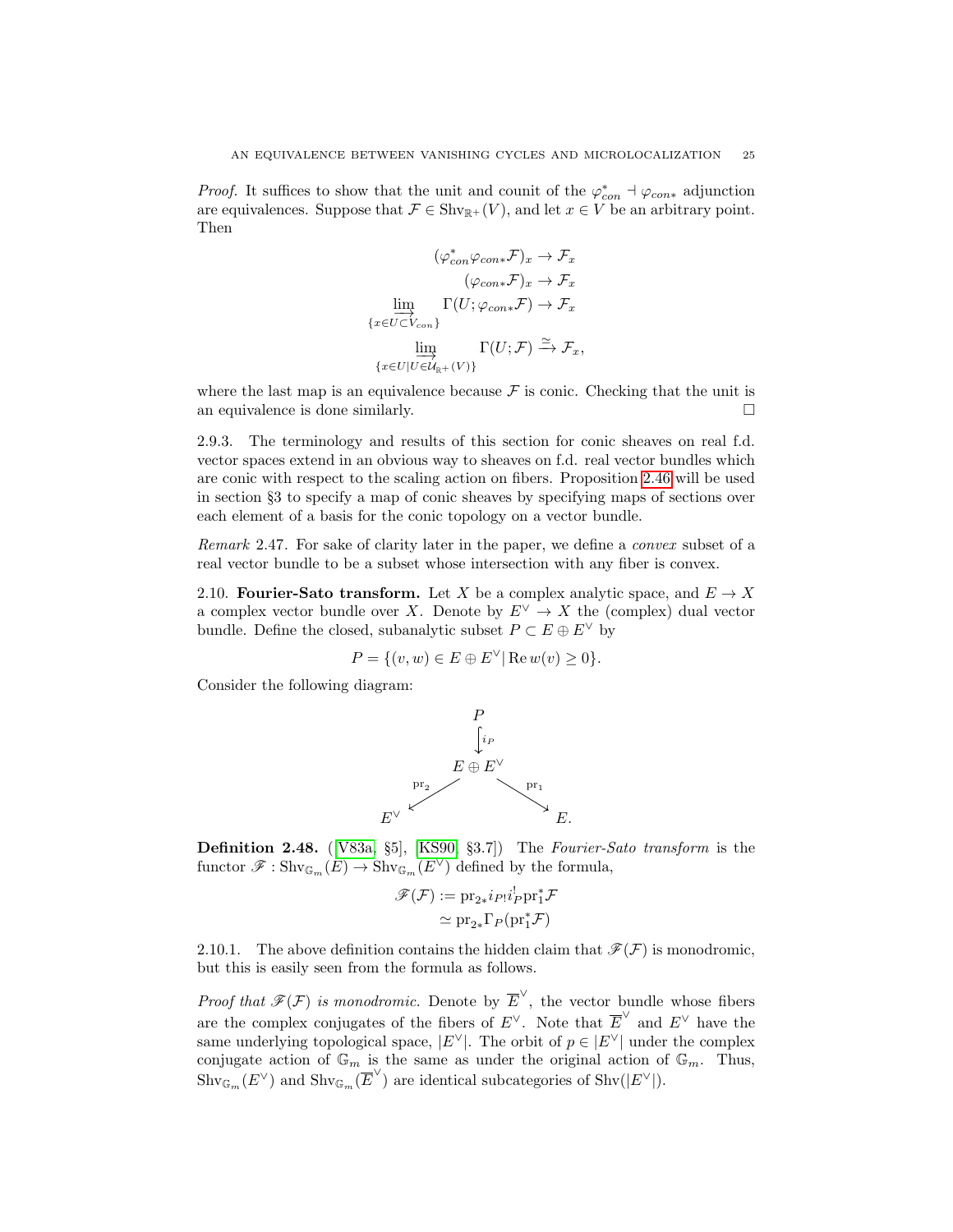Consider the bundle  $E \oplus \overline{E}^{\vee}$  with the diagonal  $\mathbb{G}_m$ -action (i.e. its action as a vector bundle over  $X$ ). The subset  $P$  is invariant under this action, meaning we obtain the Cartesian square,

$$
\begin{aligned} P \times \mathbb{G}_m^{\text{act}^P_{\mathbb{G}_m} := \text{act}^{E \oplus \overline{E}^{\vee}} \vert_P \\ i_P \times \text{id}_{\mathbb{G}_m} &\hspace{-2pt} \int \\ E \oplus \overline{E}^{\vee} \times \mathbb{G}_m \xrightarrow{\text{act}^{E \oplus \overline{E}^{\vee}}_{\mathbb{G}_m}} E \oplus \overline{E}^{\vee}, \end{aligned}
$$

demonstrating that  $i_P$  is  $\mathbb{G}_m$ -equivariant. At the same time,  $pr_1$  and  $pr_2$  are clearly equivariant as maps of vector bundles, so we obtain that  $\mathscr{F}(\mathcal{F}) := \mathrm{pr}_{2*} i_{P!} i_P^{\dagger} \mathrm{pr}_1^* \mathcal{F}$ is monodromic.  $\Box$ 

2.10.2. Naming conventions. The definition of  $\mathscr F$  first appears in [\[V83a,](#page-66-3) §5] under the name "geometric Fourier transform"—as opposed to the Fourier transform of  $\mathscr{D}$ -modules, which Verdier calls the "analytic Fourier transform." In keeping with modern convention (e.g. [\[K21b,](#page-66-1) §2.4]), however, we refer the functor  $\mathscr F$  as the Fourier-Sato transform, a name which first appears in  $[KS90, §3.7]^{15}$  $[KS90, §3.7]^{15}$  $[KS90, §3.7]^{15}$ .

2.10.3. There is an alternate definition of the Fourier-Sato transform using the subset

$$
P' := \{ (v, w) \in E \oplus E^{\vee} | \operatorname{Re} w(v) \le 0 \},
$$

as well as an inverse functor for the Fourier-Sato transform exist, but we will not need these in this paper. A wonderful, detailed account of these functors and their various compatibilities is found in [\[K21b,](#page-66-1) §2.4], from which we are borrowing much of the notation in this section.

# <span id="page-25-2"></span>2.10.4. We will need the following two properties of the Fourier-Sato transform.

**Lemma 2.49.** Suppose that  $f : X' \to X$  is a map of complex analytic spaces, and let  $E \to X$  be a complex vector bundle. Denoting  $E' := E \times_X X'$ , we obtain the induced maps  $f_E : E' \to E$  and  $f_{E^{\vee}} : E'^{\vee} \to E^{\vee}$ . The following natural transformation is an equivalence:

$$
f_{E^{\vee}}^* \mathscr{F}_E \xrightarrow{\simeq} \mathscr{F}_{E'} f_{E}^*.
$$

*Proof.* c.f. [\[KS90,](#page-66-2) Proposition 3.7.13]

<span id="page-25-1"></span>**Lemma 2.50.** Suppose that  $E \to X$  is a rank n (i.e. dim<sub>C</sub> = n) complex vector bundle. Then,

$$
\mathscr{F}[n]: \text{Perv}(E) \to \text{Perv}(E^{\vee}).
$$

*Proof.* c.f. [\[KS90,](#page-66-2) Proposition 10.3.18]

<span id="page-25-0"></span><sup>&</sup>lt;sup>15</sup>The functor which appears in [\[KS90,](#page-66-2) §3.7] is technically different from that defined above, being defined for conic sheaves on real vector bundles, but its usage later in that work indicates that the authors were aware of the obvious generalization to complex vector bundles.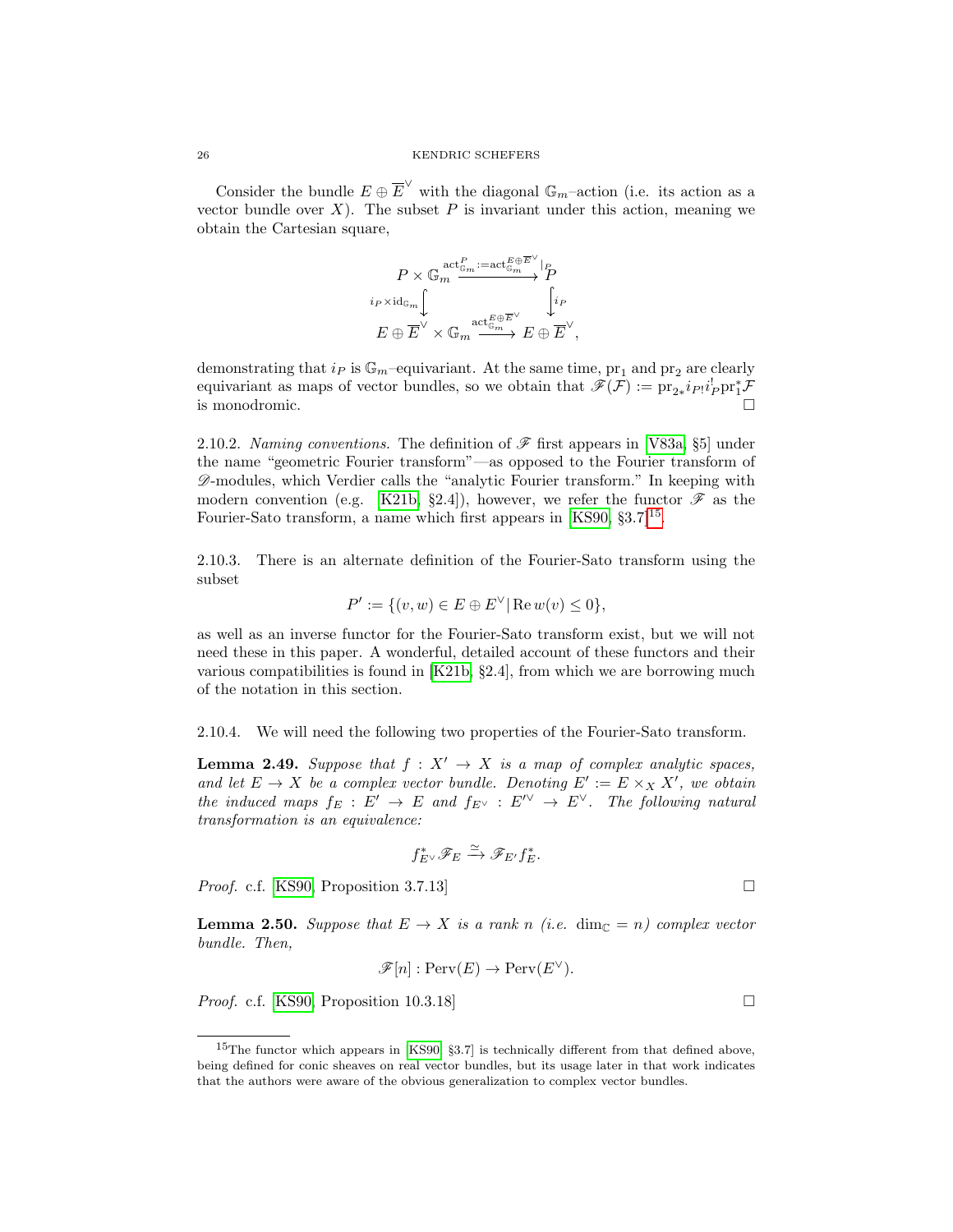#### 3. Deformation to the normal bundle

<span id="page-26-0"></span>Recall the functor of specialization introduced by Verdier in [\[V83b,](#page-66-12) §8]. Letting X be a separated scheme of finite type over  $\text{Spec } \mathbb{C}$  and Z a closed subscheme, the Verdier specialization along  $Z$  of sheaves on  $X$  is a functor

$$
Sp_{Z/X}: \operatorname{Shv}(X) \to \operatorname{Shv}_{\mathbb{G}_m}(C_{Z/X})
$$

where  $C_{Z/X}$  is the normal cone of Z inside X.

It is defined using the deformation to the normal cone of  $Z$  inside  $X$ , a scheme defined as  $D_{Z/X} := \text{Bl}_{Z \times \{0\}}(X \times \mathbb{A}^1) \setminus \text{Bl}_Z(X)$ . The scheme  $D_{Z/X}$  fits into the following commutative diagram,

(3.1) 
$$
C_{Z/X} \xrightarrow{i_{C_{Z/X}}} D_{Z/X} \xleftarrow{j} X \times \mathbb{G}_m \xrightarrow{\mathrm{pr}_1} X
$$

$$
\downarrow \qquad \qquad \downarrow \qquad \qquad \downarrow
$$

$$
\{0\} \xrightarrow{\qquad \qquad \downarrow} A^1 \xleftarrow{\qquad \qquad \mathbb{G}_m}
$$

Definition 3.2. The functor of Verdier specialization is defined by the formula:

<span id="page-26-2"></span>
$$
Sp_{Z/X}(\mathcal{F}) := \psi_t j_! pr_1^*(F).
$$

A full account of the properties of the specialization functor is given in its original source [\[V83b,](#page-66-12) §8].

In Section [4](#page-34-0) we define a functor of quasi-smooth specialization generalizing the above construction. It is defined in the same manner as Verdier's specialization functor, only replacing the deformation to the normal cone with an appropriate notion of deformation to the normal bundle of  $Z \hookrightarrow X$ . The appropriate such notion for us is that appearing in [\[KR19\]](#page-66-0). In this section, we recall the construction of deformation to the normal bundle presented in [\[KR19\]](#page-66-0), and prove some general properties of it needed for a good notion of specialization.

# <span id="page-26-1"></span>3.1. Quasi-smooth morphisms.

**Definition 3.3.** A map  $f : X \to Y$  of derived schemes is quasi-smooth if the relative cotangent complex  $\mathbb{L}_f$  is perfect of Tor-amplitude  $[-1, 0]$ .  $\mathbb{L}_f$  and  $\mathbb{L}_{\mathbf{X}/\mathbf{Y}}$ will be used interchangeably when the map  $f$  is clear from context.

As a special case of the above definition, we say that a derived scheme  $X$  is quasi-smooth if  $\mathbb{L}_{\mathbf{X}/k}$  is perfect of Tor-amplitude  $[-1, 0]$ .

<span id="page-26-4"></span>**Lemma 3.4.** Assume X is smooth, and suppose  $i : \mathbf{Z} \hookrightarrow X$  is a closed immersion of derived schemes. Then i is quasi-smooth iff  $Z$  is quasi-smooth.

*Proof.* Since X is smooth,  $i^* \mathbb{L}_X$  is locally free.  $\mathbb{L}_Z$  is perfect by assumption. Consider the standard sequence on cotangent complexes,  $i^* \mathbb{L}_X \stackrel{i}{\to} \mathbb{L}_Z \to \mathbb{L}_i$ . If any two of the three terms in a distinguished triangle in  $QCoh(\mathbf{Z})$  are perfect, the third is as well [\[Stacks,](#page-66-13) Lemma 066R], so if either of  $\mathbb{L}_i$  or  $\mathbb{L}_{\mathbf{Z}}$  is perfect, the other is as well. Meanwhile,  $i^* \mathbb{L}_X$  is flat, so has Tor amplitude [0]. By [\[Stacks,](#page-66-13) Lemma 0655], this implies that if either  $\mathbb{L}_i$  or  $\mathbb{L}_Z$  has Tor-amplitude in  $[-1,0]$ , the other does as well.  $\Box$ 

<span id="page-26-3"></span>The following lemma gives a local model for quasi-smooth closed immersions.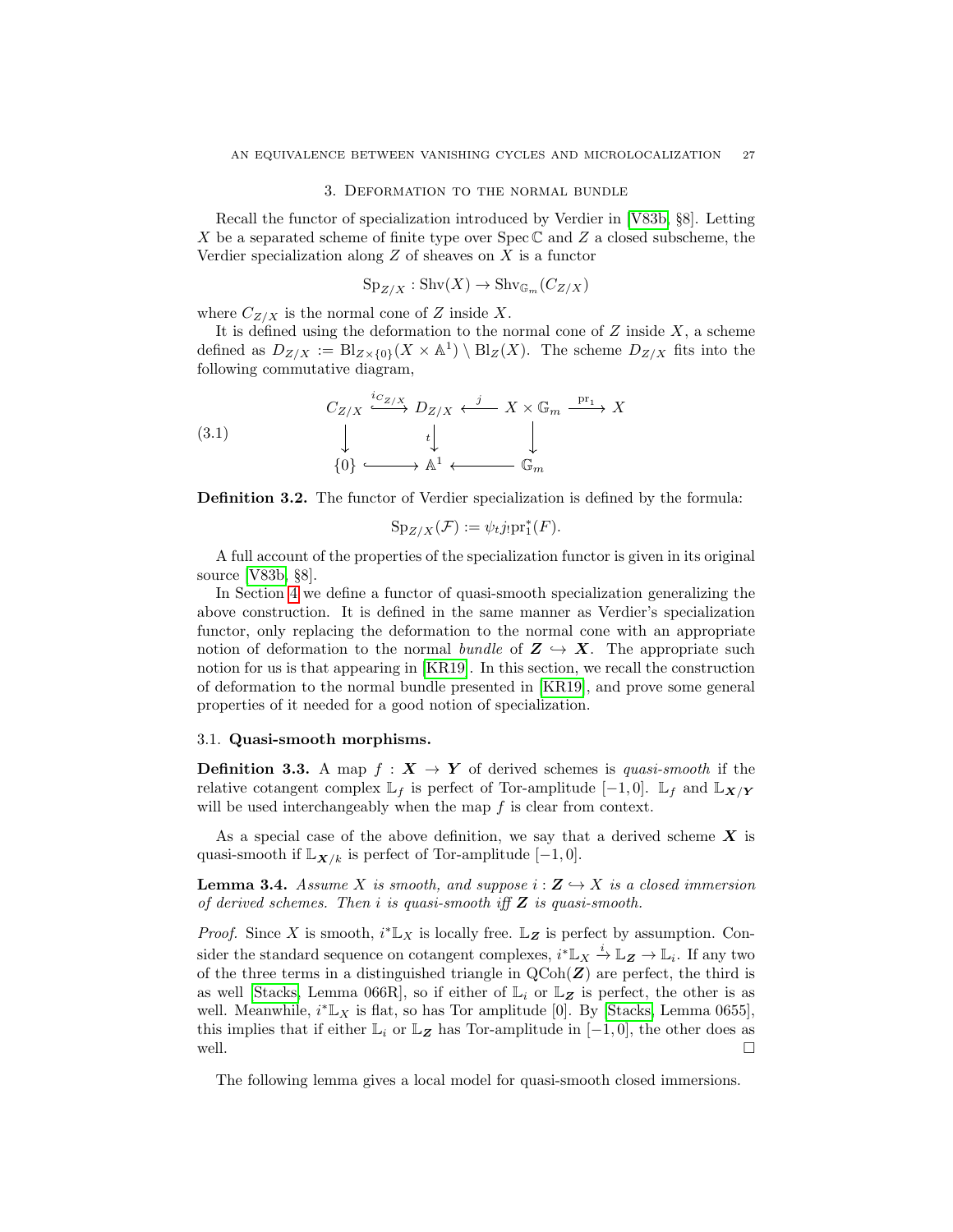**Lemma 3.5.** Suppose that  $i : \mathbf{Z} \hookrightarrow \mathbf{X}$  is a quasi-smooth closed immersion of derived schemes. Then Zariski-locally on  $X$ , i fits into a Cartesian diagram



Moreover,  $\mathbb{L}_i[-1]$  is then locally free of finite rank. Denote this sheaf by  $\mathcal{N}_{\mathbf{Z}/\mathbf{X}}$ .

Proof. c.f. [\[KR19,](#page-66-0) Proposition 2.3.8], which in fact shows the converse is also true.  $\Box$ 

**Definition 3.6.** ([\[KR19,](#page-66-0) §2.3.11]) The *virtual codimension* of *i*, defined Zariskilocally on Z, is the rank of the  $\mathcal{O}_{\mathbf{Z}}$ -module  $\mathcal{N}_{\mathbf{Z}/\mathbf{X}}$ . We denote it by codim.vir $(\mathbf{Z}, \mathbf{X})$ , or codim.vir  $Z$  when there is no ambiguity.

**Definition 3.7.** The normal bundle to  $Z$  inside  $X$  is the scheme,

$$
\mathbf{N}_{\mathbf{Z}/\mathbf{X}} := \mathrm{Spec}_{\mathbf{Z}}(\mathrm{Sym}^{\bullet}_{\mathcal{O}_{\mathbf{Z}}}(\mathcal{N}_{\mathbf{Z}/\mathbf{X}})).
$$

Similarly, the *conormal bundle* to Z inside X, denoted  $N_{Z/X}^*$ , is the total space of the sheaf dual to  $\mathcal{N}_{\mathbf{Z}/\mathbf{X}}$ .

3.1.1. Obviously the rank of  $N_{Z/X}$  is codim.vir Z.

<span id="page-27-0"></span>3.2. Definition of deformation to the normal bundle. The deformation to the normal bundle described in [\[KR19\]](#page-66-0) is obtained by removing a divisor from a blow-up, just as in the classical construction—only the precise notions of "blowup" and "divisor" differ. The bulk of [\[KR19\]](#page-66-0) is spent developing the theory of blow-ups along quasi-smooth closed immersions of derived stacks. Roughly, quasismooth blow-ups are defined by a universal property that generalizes the classical one characterizing the blow-up of X along  $Z$  as the terminal object in schemes over X whose fiber over  $Z$  is a Cartier divisor. The exact definition is given in [\[KR19,](#page-66-0) §4].

Once the authors of loc. cit. obtain a good theory of quasi-smooth blow-ups, they define the deformation to the normal bundle of  $Z \hookrightarrow X$ , which we denote  $D_{Z/X}$ , as the open substack of  $Bl_{\mathbf{Z}\times\{0\}}(\mathbf{X}\times\mathbb{A}^{1})$  given by removing the immersed copy of  $Bz$ **X** inside it. We recall the theorem of [\[KR19\]](#page-66-0), establishing the existence of deformation to the normal bundle.

<span id="page-27-1"></span>**Theorem 3.8** ([\[KR19,](#page-66-0) Theorem 4.1.13]). Let  $i : \mathbf{Z} \hookrightarrow \mathbf{X}$  be a quasi-smooth closed immersion of derived stacks with normal bundle  $N_{Z/X} = \text{Spec}_Z(\text{Sym}_{\mathcal{O}_Z}(\mathcal{N}_{Z/X}))$ . Then there exists a canonical factorization of  $i \times id$ , the deformation to the normal bundle:

$$
i\times \mathrm{id}:Z\times \mathbb{A}^1\stackrel{j}{\longrightarrow} \boldsymbol{D}_{\boldsymbol{Z}/\boldsymbol{X}}\stackrel{\pi}{\longrightarrow} \boldsymbol{X}\times \mathbb{A}^1
$$

satisfying the following properties

- (i) The factorization is stable under arbitrary derived base change along  $X$ .
- (ii) j is a quasi-smooth closed immersion.
- (iii)  $\pi$  is quasi-smooth and quasi-projective.
- (iv) Restricting to  $\mathbb{G}_m = \mathbb{A}^1 \setminus \{0\}$  we obtain

$$
i\times {\rm id}: \boldsymbol{Z}\times \mathbb{G}_m \stackrel{j_{\rm gen}}{\longrightarrow} \boldsymbol{X}\times \mathbb{G}_m \stackrel{\pi_{\rm gen}}{\longrightarrow} \boldsymbol{X}\times \mathbb{G}_m
$$

where  $j_{gen} = i \times id$  and  $\pi_{gen} = id$ .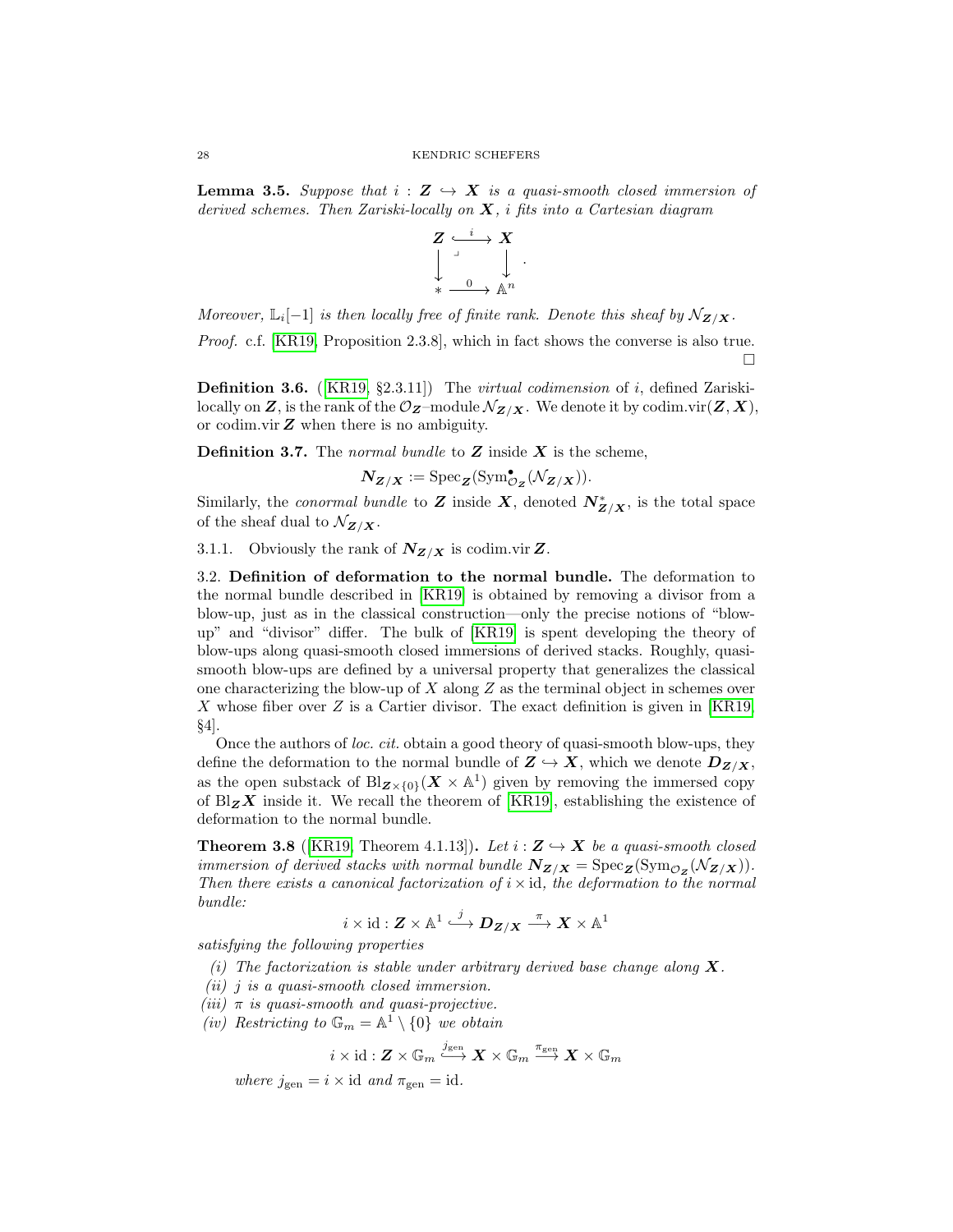(v) Restricting to {0} we obtain

$$
i: \bm{Z} \overset{j_0}{\longrightarrow} \bm{N}_{\bm{Z/X}} \overset{\pi_0}{\longrightarrow} \bm{X}
$$

where  $j_0$  is the zero-section and  $\pi_0$  the composition of the projection  $N_{Z/X} \rightarrow$ Z and  $i: Z \hookrightarrow X$ .

3.2.1. An immediate consequence of Theorem [3.8](#page-27-1) is the existence of the following commutative diagram of derived stacks, almost identical to diagram [\(3.1\)](#page-26-2) above:

<span id="page-28-4"></span>(3.9)  
\n
$$
\begin{array}{ccc}\n& X \times \mathbb{G}_m \xrightarrow{pr_1} X \\
& \downarrow & \downarrow \\
& \downarrow & \downarrow \\
& \downarrow & \downarrow \\
& \downarrow & \downarrow \\
& \downarrow & \downarrow \\
& \downarrow & \downarrow \\
& \downarrow & \downarrow \\
& \downarrow & \downarrow \\
& \downarrow & \downarrow \\
& \downarrow & \downarrow \\
& \downarrow & \downarrow\n\end{array}
$$

3.2.2. If  $i : \mathbf{Z} \hookrightarrow \mathbf{X}$  is a quasi-smooth closed immersion of derived schemes,  $D_{\mathbf{Z}/\mathbf{X}}$ is (representable by) a derived scheme by [\[KR19,](#page-66-0) Theorem 4.1.5(i)].

### <span id="page-28-0"></span>3.3. Formal properties of deformation to the normal bundle.

3.3.1. Familiarity with the notation, terminology, and concepts of [\[KR19\]](#page-66-0) is required to understand this subsection.

3.3.2. The following lemma says, roughly speaking, that a map of derived schemes induces a map of their blow-ups along compatible quasi-smooth, closed immersions.

<span id="page-28-3"></span>**Lemma 3.10.** Suppose that  $f : X' \to X$  is a map of derived schemes, and that  $\mathbf{Z} \hookrightarrow \mathbf{X}, \ \mathbf{Z}' \hookrightarrow \mathbf{X}'$  are quasi-smooth closed immersions such that  $\mathbf{Z}' \subset \mathbf{X}' \times_{\mathbf{X}} \mathbf{Z}$ ;  $Z' \simeq X' \times_X Z$ ; and the canonical morphism  $f_Z^* \mathcal{N}_{Z/X} \to \mathcal{N}_{Z'/X'}$  is surjective on  $\pi_0$ . Then there exists a natural map  $\text{Bl}_f: \text{Bl}_{\mathbf{Z}}\times\overline{\mathbf{X}}' \to \text{Bl}_{\mathbf{Z}}\overline{\mathbf{X}}'$  such that the following diagram commutes:

<span id="page-28-1"></span>(3.11) 
$$
\mathbb{P}_{\mathbf{Z}'}(\mathcal{N}_{\mathbf{Z}'/\mathbf{X}'}) \longleftrightarrow \text{Bl}_{\mathbf{Z}'}\mathbf{X}'
$$

$$
f|_{\mathbf{Z}'} \circ \tau' \left( \mathbb{P}_{\mathbf{Z}}(\mathcal{N}_{\mathbf{Z}/\mathbf{X}}) \longleftrightarrow \text{Bl}_{\mathbf{Z}}\mathbf{X} \right) f \circ \pi_{\mathbf{X}'}
$$

$$
\downarrow \tau \qquad \pi_{\mathbf{X}} \downarrow \downarrow
$$

$$
\mathbf{Z} \longleftrightarrow \mathbf{X}.
$$

If, in fact,  $\mathbf{Z}' \simeq \mathbf{X}' \times_{\mathbf{X}} \mathbf{Z}$ , then we furthermore have a commutative diagram:

<span id="page-28-2"></span>(3.12) 
$$
B|_{\mathbf{Z}'} \mathbf{X}' \longleftarrow \mathbf{X}' \setminus \mathbf{Z}'
$$
\n
$$
f \circ \pi_{\mathbf{X}'} \left( B|_{\mathbf{Z}} \mathbf{X} \longleftarrow \mathbf{X} \setminus \mathbf{Z} \right) f|_{\mathbf{X} \setminus \mathbf{Z}'} f|_{\mathbf{X} \setminus \mathbf{Z}'} \circ \pi_{\mathbf{X}'}
$$
\n
$$
\downarrow \pi_{\mathbf{X}} \downarrow \pi_{\mathbf{X}} \downarrow \pi_{\mathbf{X}} \downarrow
$$
\n
$$
\mathbf{X} \longleftarrow \mathbf{X} \setminus \mathbf{Z}.
$$

Moreover, all the squares in diagrams [\(3.11\)](#page-28-1) and [\(3.12\)](#page-28-2) are Cartesian on underlying classical schemes.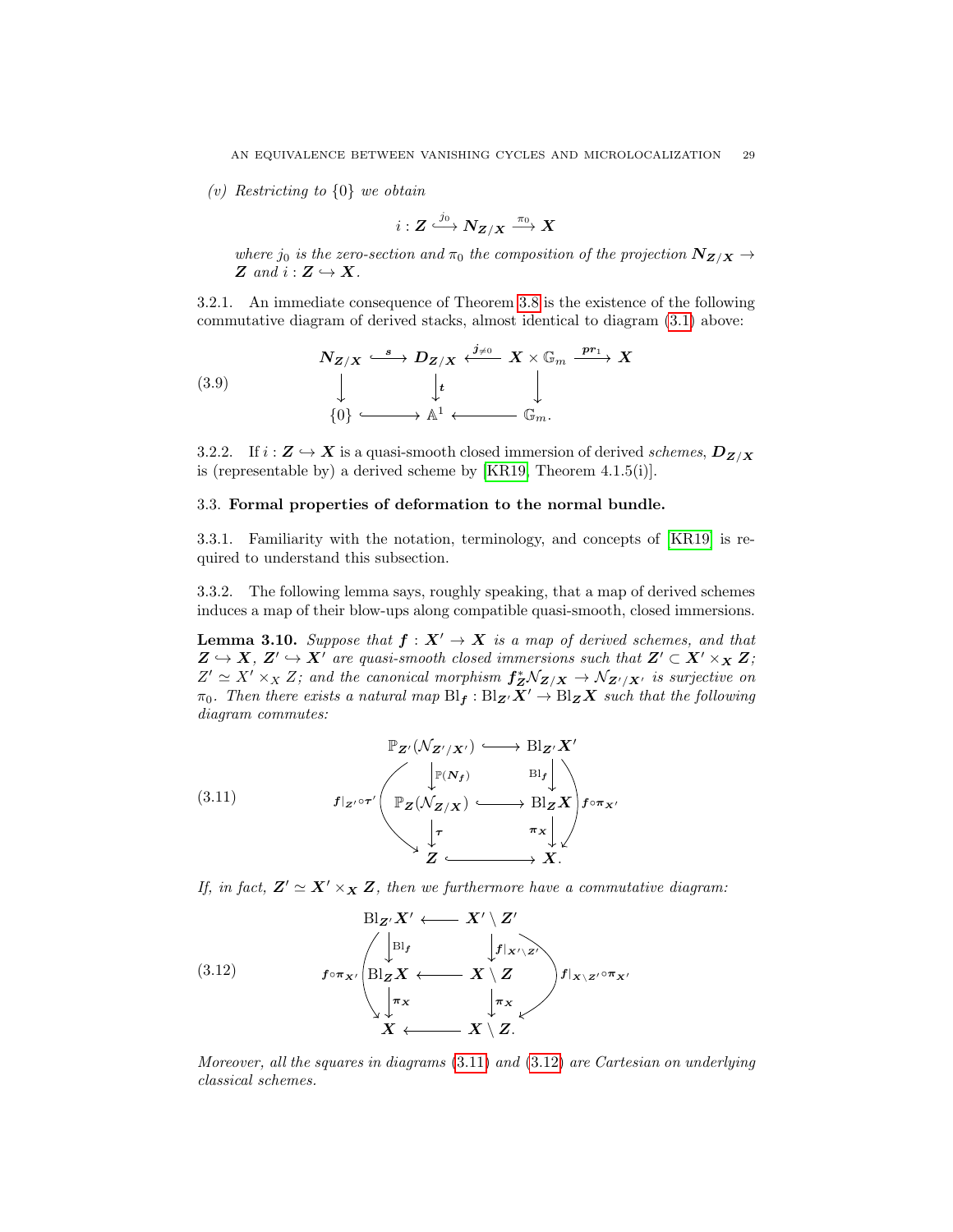*Proof.* Given a derived scheme  $S \in \text{DSch}_{X'}$ , the mapping space  $\text{Hom}_{\text{DSch}_{X'}}(S, \text{Bl}_{Z'}X'$ is the space of virtual Cartier divisors on S lying over  $(X', Z')$ . Recall that a point in this space consists of a commutative square,

$$
\begin{array}{ccc}D&\stackrel{i_D}{\longrightarrow}S\\ \downarrow{g'}&\downarrow{h}\\ Z'&\stackrel{i'}{\longrightarrow}X',\end{array}
$$

 $\overline{\phantom{a}}$ 

satisfying the following properties:

- (a)  $i_D : D \hookrightarrow S$  exhibits D as a virtual Cartier divisor on S (i.e. a quasi-smooth closed immersion whose normal bundle has rank 1).
- (b) The underlying square of classical schemes is Cartesian.
- (c) The canonical base change morphism

$$
g'^*\mathcal N_{Z'/X'}\to\mathcal N_{D/S}
$$

is surjective on  $\pi_0$ .

Denote the space of such by  $VDiv(S/(X', Z')).$ 

Given a point  $i_D \in \text{VDiv}(S/(X', Z'))$ , we show that it naturally obtains a virtual Cartier divisor on S living over  $(Z, X)$ . Indeed, by hypothesis,  $i_D$  fits into the commutative diagram,

$$
\begin{array}{ccc}D & \xrightarrow{i_D} & S \\ \big\downarrow{g'} & & \big\downarrow{h} \\ Z' & \xrightarrow{i'} & X' \\ \big\downarrow{f_Z} & & \big\downarrow{f} \\ Z & \xrightarrow{i} & X. \end{array}
$$

 $\overline{a}$ 

Denote the composition of the outer left and right vertical arrows by  $q$  and  $h$  respectively. The claim is that the outer commutative square of this diagram satisfies the conditions of a virtual Cartier divisor on  $S$  over  $(X, Z)$ .

Indeed,  $i$  was taken to be a virtual Cartier divisor on  $S$ , so condition (a) is satisfied. Condition (b) is satisfied because of the hypothesis that  $Z' \simeq Z \times_X X'$ . Condition (c) is satisfied because the base change morphism  $g^* \mathcal{N}_{Z/X} \to \mathcal{N}_{D/S}$ factors as

$$
g'^*f^*_Z \mathcal N_{Z/X} \to g'^* \mathcal N_{Z'/X'} \to \mathcal N_{D/S}
$$

where the first morphism is induced by  $f_Z^* \mathcal{N}_{Z/X} \to \mathcal{N}_{Z'/X'}$ , which is surjective by assumption. Surjectivity on  $\pi_0$  then follows from that of  $g'^*\mathcal{N}_{Z'/X'} \to \mathcal{N}_{D/S}$  and the fact that  $g^{\prime*}$  preserves surjectivity on  $\pi_0$  (this is just the classical statement that pull-back of quasi-coherent sheaves is right exact).

The assignment  $VDiv(S/(X', Z')) \to VDiv(S/(X, Z))$  described above is obviously functorial in S, so by Yoneda we obtain a map  $Bl_{\mathbf{Z'}}X' \to Bl_{\mathbf{Z}}X \times_X X' \in$  $DSch_{X'}$ . Composition with the projection onto  $Bl_{\mathbf{Z}}X$  yields the desired map  $Bl_{\mathbf{f}}$ of derived schemes.

A map  $S \to S' \in \mathrm{DSch}_{X}$  induces a map on virtual Cartier divisors over  $(X, Z)$ by precomposition with points in  $\text{Hom}_{\text{DSch}_{/\mathbf{X}}}(\mathbf{S'}, \text{Bl}_{\mathbf{Z}}\mathbf{X})$ . Explicitly, the image of an element  $i_{D'} \in \text{VDiv}(S'/(X, Z))$  under precomposition by  $S \to S'$  is given by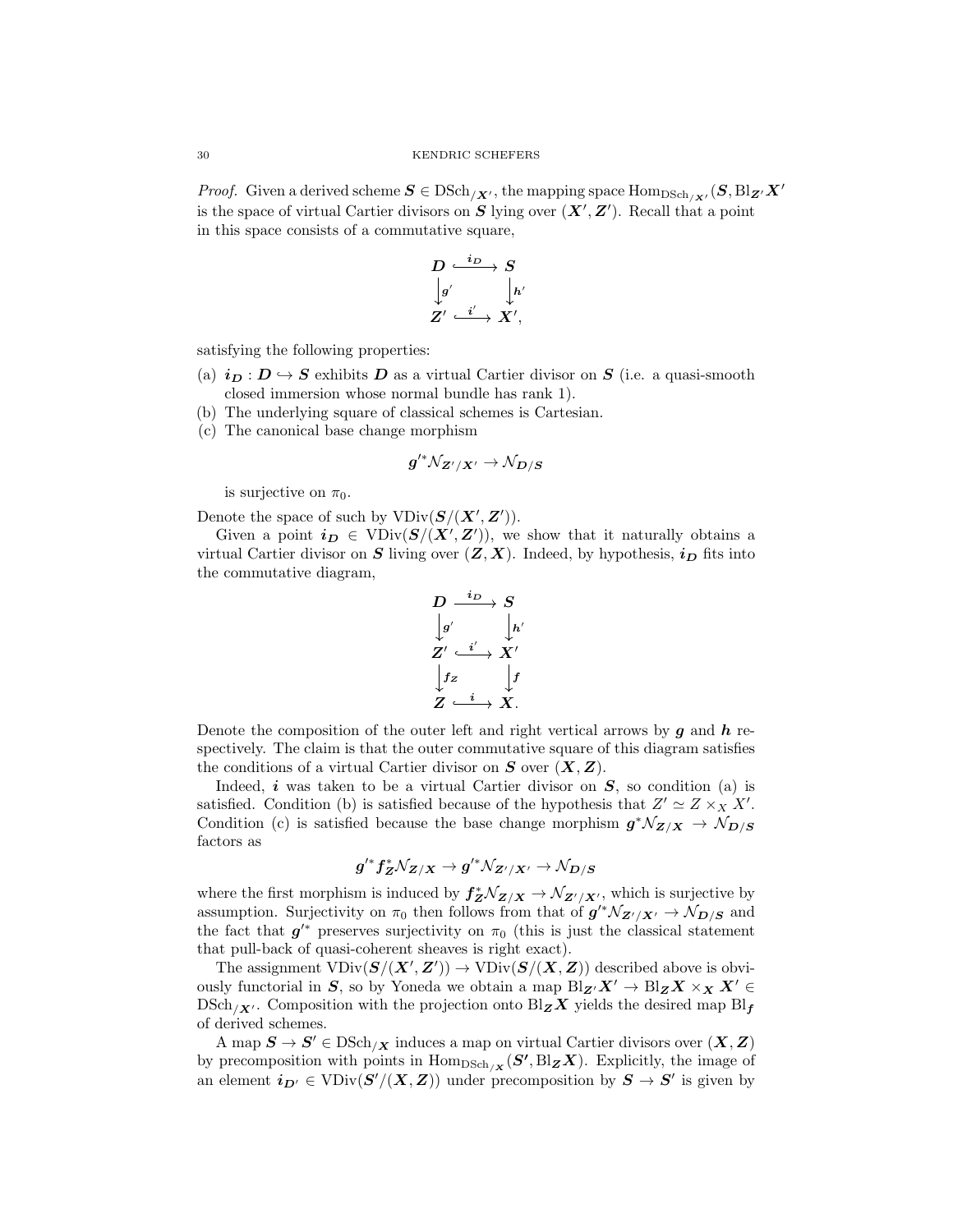an element  $i_D \in \text{VDiv}(S/(X, Z))$  whose diagram

 $D \stackrel{\iota_D}{\longrightarrow} S$  $\boldsymbol{Z} \longrightarrow \boldsymbol{X}$  $i_D$  $D\stackrel{\iota_D}{\longrightarrow} S$  $D'\stackrel{\imath_{D'}}{\longrightarrow} S'$  $i_D$  $i_{D^{\prime}}$ 

factors as

Recall that the closed immersion 
$$
\mathbb{P}_{\mathbf{Z}}(\mathcal{N}_{\mathbf{Z}/\mathbf{X}}) \hookrightarrow \text{Bl}_{\mathbf{Z}}\mathbf{X}
$$
 is the virtual Cartier  
divisor lying over  $(\mathbf{X}, \mathbf{Z})$  given by the identity  $\text{Bl}_{\mathbf{Z}}\mathbf{X} \stackrel{\text{id}}{\rightarrow} \text{Bl}_{\mathbf{Z}}\mathbf{X}$  (cf. proof of [KR19,  
Theorem 4.1.4(iv)]). Note that the map  $\text{Bl}_{\mathbf{f}} : \text{Bl}_{\mathbf{Z}'}\mathbf{X}' \to \text{Bl}_{\mathbf{Z}}\mathbf{X}$  factors trivially  
through the identity:

 $Z \longrightarrow X$ .

$$
\text{Bl}_{\mathbf{Z}'}\mathbf{X}'\to\text{Bl}_{\mathbf{Z}}\mathbf{X}\stackrel{\text{id}}{\to}\text{Bl}_{\mathbf{Z}}\mathbf{X}.
$$

As such, we see that the virtual Cartier divisor given by  $\text{Bl}_{f}$ ,  $D_{\text{Bl}_{f}} \to \text{Bl}_{Z'} X'$ , factors as



It remains to be shown that  $D_{\text{Bl}_{\mathcal{I}}}\hookrightarrow \text{Bl}_{\mathbf{Z}'}\mathbf{X}'$  is the divisor  $\mathbb{P}_{\mathbf{Z}'}(\mathcal{N}_{\mathbf{Z}'/\mathbf{X}'}\hookrightarrow \text{Bl}_{\mathbf{Z}'/\mathbf{X}'}$ . This follows easily by noting that, as illustrated here,

$$
\text{Hom}_{\text{DSch}_{/X'}}(\text{Bl}_{\mathbf{Z'}}X', \text{Bl}_{\mathbf{Z'}}X') \xrightarrow{\text{Bl}_{\mathbf{f}}\circ -} \text{Hom}_{\text{DSch}_{/X}}(\text{Bl}_{\mathbf{Z'}}X', \text{Bl}_{\mathbf{Z}}X)
$$
  

$$
\cup \qquad \qquad \cup \qquad \qquad \cup
$$
  

$$
\text{id} \longmapsto \text{Bl}_{\mathbf{f}},
$$

the divisor  $\mathrm{Bl}_{f}$  is the image of the divisor  $\mathrm{id}_{\mathrm{Bl}_{Z}/X}$  under the map which views elements of  $VDiv(\text{Bl}_{\mathbf{Z'}}\mathbf{X'}/(\mathbf{X'},\mathbf{Z'}))$  as elements of  $VDiv(\text{Bl}_{\mathbf{Z'}}\mathbf{X'}/(\mathbf{X},\mathbf{Z})).$ 

Let  $\pi : \mathbb{P}_{\mathbf{Z}'}(\mathcal{N}_{\mathbf{Z}'/\mathbf{X}'}) \to \mathbf{Z}$  and  $\tau' : \mathbb{P}_{\mathbf{Z}'}(\mathcal{N}_{\mathbf{Z}'/\mathbf{X}'}) \to \mathbf{Z}'$  denote the structure maps of  $\mathbb{P}_{\mathbf{Z}'}(\mathcal{N}_{\mathbf{Z}'/\mathbf{X}'} )$  as a divisor lying over  $(\mathbf{X}, \mathbf{Z})$  and  $(\mathbf{X}', \mathbf{Z}')$ , respectively. Unraveling the definitions used in the argument above, observe that the natural map  $\mathbb{P}_{\mathbf{Z}'}(\mathcal{N}_{\mathbf{Z'/X'}}) \to \mathbb{P}_{\mathbf{Z}}(\mathcal{N}_{\mathbf{Z/X}})$ , which we label by "?", is classified by the data of the canonical, surjective (on  $\pi_0$ ) morphism

$$
\pi^* \mathcal N_{\boldsymbol Z/\boldsymbol X} \to \mathcal N_{\mathbb P_{\boldsymbol Z'}(\mathcal N_{\boldsymbol Z'/\boldsymbol X'})/\mathrm{Bl}_{\boldsymbol Z'}\boldsymbol X'}
$$

associated to  $\mathbb{P}_{\mathbf{Z}'}(\mathcal{N}_{\mathbf{Z}'/\mathbf{X}'} ) \hookrightarrow \text{Bl}_{\mathbf{Z}'}\mathbf{X}'$  as a virtual divisor over  $(\mathbf{X}, \mathbf{Z})$ . This morphism in turn factors as

$$
(\pi^* \simeq) \tau'^* f^*_Z \mathcal N_{Z/X} \to \tau'^* \mathcal N_{Z'/X'} \twoheadrightarrow \mathcal N_{\mathbb P_{Z'} ( \mathcal N_{Z'/X'})/\mathrm{Bl}_{Z'} X'}.
$$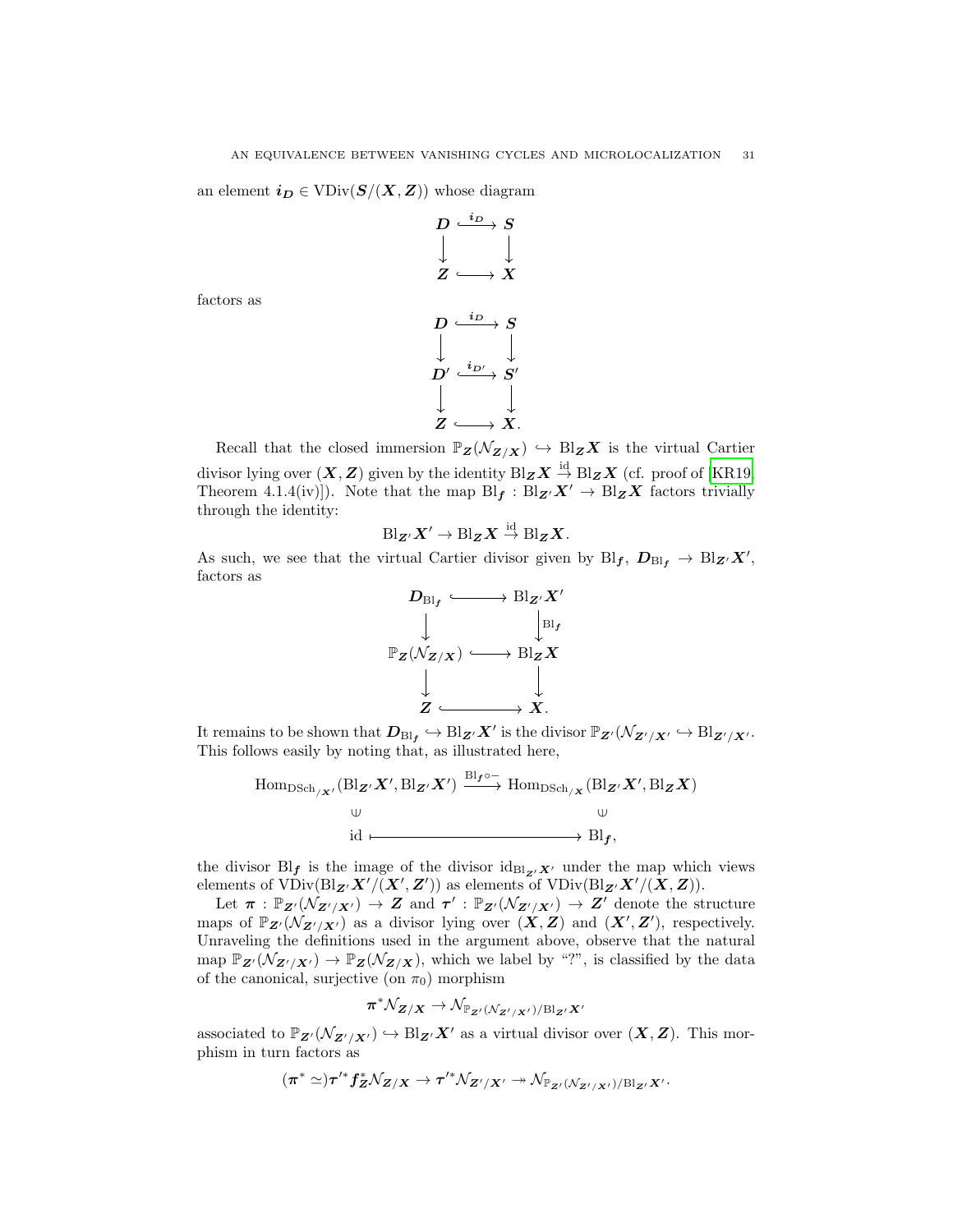This factorization then classifies a commutative triangle in  $DSch_{X}$ ,

$$
\mathbb{P}_{\mathbf{Z}'}(\mathcal{N}_{\mathbf{Z}'/\mathbf{X}'}) \xrightarrow{\mathrm{id}} \mathbb{P}_{\mathbf{Z}'}(\mathcal{N}_{\mathbf{Z}'/\mathbf{X}'})
$$
\n
$$
\downarrow^{\mathbb{P}(\mathbf{N}_{\mathbf{f}})} \mathbb{P}_{\mathbf{Z}}(\mathcal{N}_{\mathbf{Z}/\mathbf{X}}),
$$

by the moduli-theoretic description of  $\mathbb{P}_{\mathbf{Z}}(\mathcal{N}_{\mathbf{Z}/\mathbf{X}})$ . Thus  $? = \mathbb{P}(\mathcal{N}_{f})$ . This yields diagram [\(3.11\)](#page-28-1).

To see the existence of diagram Eq. [\(3.12\)](#page-28-2) observe that the map ? :  $Bl_{\mathbf{Z'}}\mathbf{X'} \setminus$  $\mathbb{P}_{\mathbf{Z}'}(\mathcal{N}_{\mathbf{Z}'/\mathbf{X}'}) \to \text{Bl}_{\mathbf{Z}}\mathbf{X} \setminus \mathbb{P}_{\mathbf{Z}}(\mathcal{N}_{\mathbf{Z}/\mathbf{X}})$  classifies, in part, the following commutative triangle,

$$
\begin{array}{ccc}\n\text{Bl}_{Z'}X' \setminus \mathbb{P}_{Z'}(\mathcal{N}_{Z'/X'}) & \xrightarrow{\gamma} \text{Bl}_{Z}X \setminus \mathbb{P}_{Z}(\mathcal{N}_{Z/X}) \\
f|_{X' \setminus Z'} \circ \pi_{X'} \downarrow & & \xrightarrow{\simeq} & & \\
X \setminus Z.\n\end{array}
$$

Identifying  $\text{Bl}_{\mathbf{Z}'}X' \setminus \mathbb{P}_{\mathbf{Z}'}(\mathcal{N}_{\mathbf{Z}'/\mathbf{X}'})$  with  $X' \setminus Z'$  and  $\text{Bl}_{\mathbf{Z}}X \setminus \mathbb{P}_{\mathbf{Z}}(\mathcal{N}_{\mathbf{Z}/\mathbf{X}})$  with  $X \setminus Z$ using [\[KR19,](#page-66-0) Theorem 4.1.5(v)], we obtain that  $? = f|_{X' \setminus Z'}$  as desired.

The claim that all underlying squares of classical schemes in diagrams [\(3.11\)](#page-28-1) and [\(3.12\)](#page-28-2) are Cartesian follows trivially from the definitions in [\[KR19\]](#page-66-0) and our  $\Box$  assumptions.

Remark 3.13. Note that, in contrast with the theory of classical blow-ups, unless  $Z \hookrightarrow X$  itself has virtual codimension 1, the square,



will never be Cartesian as a diagram of derived schemes, so in general the squares in diagram [\(3.11\)](#page-28-1) are only Cartesian on the level of underlying classical schemes.

An immediate corollary of Lemma [3.10](#page-28-3) is the following.

<span id="page-31-1"></span>**Corollary 3.14.** Suppose that  $f : X' \to X$  is a map of derived schemes, and that  $Z \hookrightarrow X$ ,  $Z' \hookrightarrow X'$  are quasi-smooth closed immersions such that  $Z' \simeq X' \times_X Z$ . Then there exists a natural map  $D_f : D_{Z'/X'} \to D_{Z/X}$  making the following diagram commute:

<span id="page-31-0"></span>(3.15)  
\n
$$
N_{Z'/X'} \xrightarrow{\phantom{Z'/X'} \phantom{Z'/X'} \phantom{Z'/X'} \phantom{Z'/X'} \phantom{Z'/X'} \phantom{Z'/X'} \phantom{Z'/X} \phantom{Z'/X} \xrightarrow{\phantom{Z'/X'} \phantom{Z'/X'} \phantom{Z'/X'} \phantom{Z'/X} \phantom{Z'/X} \phantom{Z'/X} \phantom{Z'/X} \phantom{Z'/X} \phantom{Z'/X} \phantom{Z'/X} \xrightarrow{\phantom{Z'}X \phantom{Z'/X} \phantom{Z'/X} \phantom{Z'/X} \phantom{Z'/X} \phantom{Z'/X} \phantom{Z'/X} \phantom{Z'/X} \phantom{Z'/X} \phantom{Z'/X} \phantom{Z'/X} \phantom{Z'/X} \phantom{Z'/X} \phantom{Z'/X} \phantom{Z'/X} \phantom{Z'/X} \phantom{Z'/X} \phantom{Z'/X} \phantom{Z'/X} \phantom{Z'/X} \phantom{Z'/X} \phantom{Z'/X} \phantom{Z'/X} \phantom{Z'/X} \phantom{Z'/X} \phantom{Z'/X} \phantom{Z'/X} \phantom{Z'/X} \phantom{Z'/X} \phantom{Z'/X} \phantom{Z'/X} \phantom{Z'/X} \phantom{Z'/X} \phantom{Z'/X} \phantom{Z'/X} \phantom{Z'/X} \phantom{Z'/X} \phantom{Z'/X} \phantom{Z'/X} \phantom{Z'/X} \phantom{Z'/X} \phantom{Z'/X} \phantom{Z'/X} \phantom{Z'/X} \phantom{Z'/X} \phantom{Z'/X} \phantom{Z'/X} \phantom{Z'/X} \phantom{Z'/X} \phantom{Z'/X} \phantom{Z'/X} \phantom{Z'/X} \phantom{Z'/X} \phantom{Z'/X} \phantom{Z'/X} \phantom{Z'/X} \phantom{Z'/X} \phantom{Z'/X} \phantom{Z'/X} \phantom{Z'/X} \phantom{Z'/X} \phantom{Z'/X} \phantom{Z'/X} \phantom{Z'/X} \phantom{Z'/X} \phantom{Z'/X} \phantom{Z'/X} \phantom{Z'/X} \phantom{Z'/X} \phantom{Z'/X} \phantom{Z'/X} \phantom{Z'/X} \phantom{Z'/X} \phantom{Z'/X}
$$

*Proof.* Using Lemma [3.10](#page-28-3) and [\[KR19,](#page-66-0) Theorem 4.1.5(iii)] for the inclusions  $X =$  $\mathbf{X} \times \{0\} \hookrightarrow \mathbf{X} \times \mathbb{A}^1$ ,  $\mathbf{X}' = \mathbf{X}' \times \{0\} \hookrightarrow \mathbf{X}' \times \mathbb{A}^1$  we obtain the following map of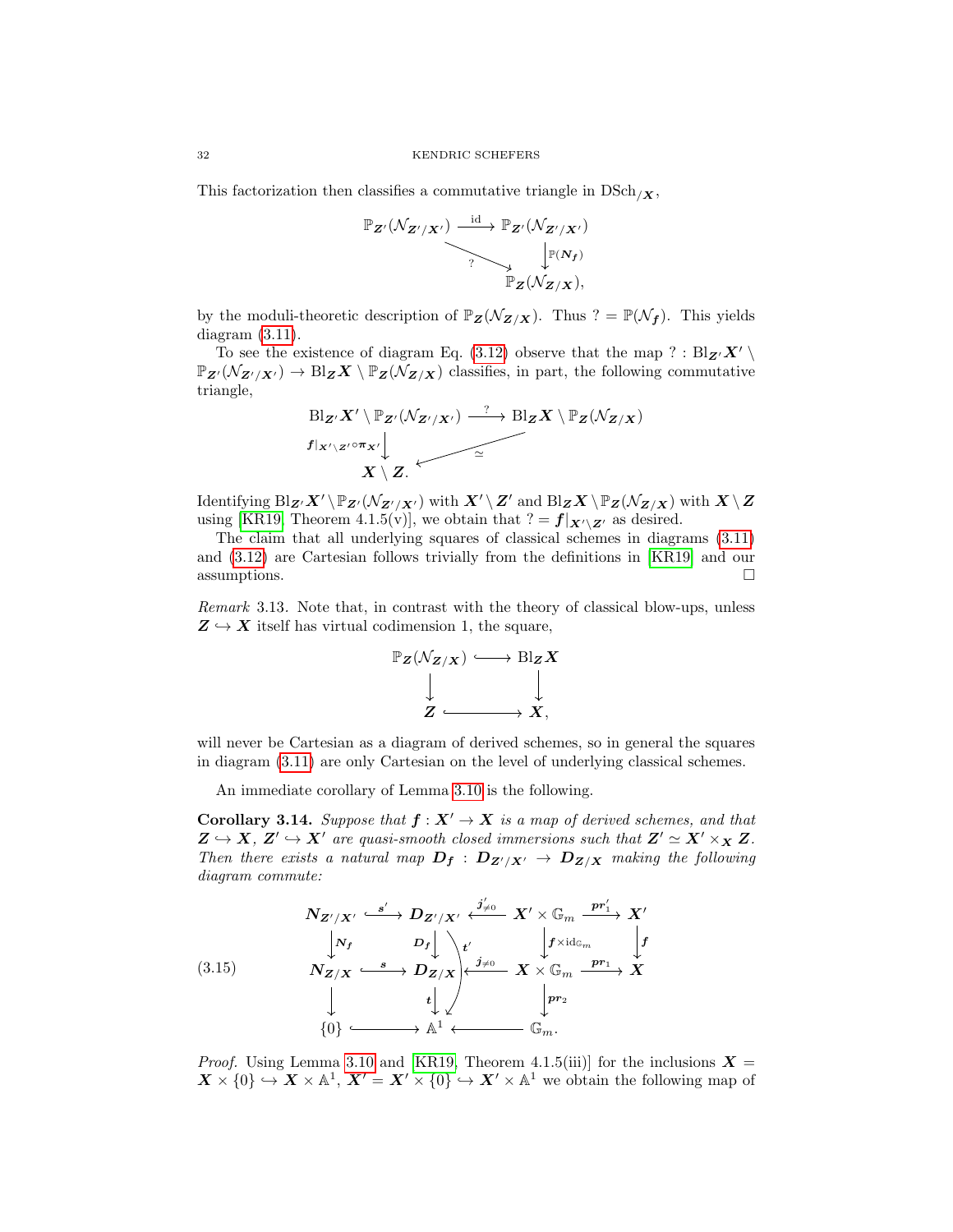blow-ups,

<span id="page-32-0"></span>(3.16)  
\n
$$
\begin{array}{ccc}\n & \text{Bl}_{\mathbf{Z}' \times \{0\}}(\mathbf{X}' \times \{0\}) & \xrightarrow{\text{Bl}_{\mathbf{Z}'}} \text{Bl}_{\mathbf{Z}' \times \{0\}}(\mathbf{X}' \times \mathbb{A}^1) \\
 & \downarrow_{\text{Bl}_{\mathbf{f}}} & \downarrow_{\text{Bl}_{\mathbf{f} \times \text{id}_{\mathbb{A}^1}}} \\
 & \text{Bl}_{\mathbf{Z} \times \{0\}}(\mathbf{X} \times \{0\}) & \xrightarrow{\text{Bl}_{\mathbf{Z}}} \text{Bl}_{\mathbf{Z} \times \{0\}}(\mathbf{X} \times \mathbb{A}^1),\n\end{array}
$$

whose commutativity follows easily from unwinding the definition of each map. Roughly speaking, each map in the above diagram is obtained by viewing virtual Cartier divisors lying over one pair as Cartier divisors lying over another pair. Clearly, the two ways specified in the above diagram of viewing a virtual Cartier divisor on S lying over  $(X', Z')$  as one lying over  $(X \times \mathbb{A}^1, Z \times \{0\})$  are compatible.

Claim 3.17. The diagram [\(3.16\)](#page-32-0) is Cartesian.

Proof. Indeed, suppose we are given a commutative diagram,

$$
\begin{array}{ccc}\nS & \xrightarrow{\alpha} & \text{Bl}_{\mathbf{Z}' \times \{0\}}(\mathbf{X}' \times \mathbb{A}^{1}) \\
\downarrow^{\beta} & & \downarrow^{\text{Bl}_{\mathbf{f}}} \\
\text{Bl}_{\mathbf{Z} \times \{0\}}(\mathbf{X} \times \{0\}) & \xrightarrow{\text{Bl}_{\mathbf{z}}} & \text{Bl}_{\mathbf{Z} \times \{0\}}(\mathbf{X} \times \mathbb{A}^{1}).\n\end{array}
$$

This classifies the data of an element  $i_{Dz} : D_z \to S \in \text{VDiv}(S/(X, Z)),$  an  $\text{element } \bm{i_{D_{\bm{Z}'\times\{0\}}}}: \bm{D}_{\bm{Z}\times\{0\}}\to \bm{S}\in \mathrm{VDiv}(\bm{S}/(\bm{X}\!\times\!\mathbb{A}^1,\bm{Z}'\!\times\!\{0\})), \text{and an equivalence}$  $D_Z \simeq D_{Z' \times \{0\}}$  as divisors lying over  $(X \times \mathbb{A}^1, Z \times \{0\})$ . Alternatively, using [\[KR19,](#page-66-0) Remark 4.1.3], an equivalence of divisors lying over  $(\mathbf{X} \times \mathbb{A}^1, \mathbf{Z} \times \{0\})$  is an equivalence  $D_Z \simeq D_{Z'\times\{0\}}$  of schemes over  $S_{Z\times\{0\}} := S\times_{X\times{\mathbb{A}}^1} Z\times\{0\}^{16}.$  $S_{Z\times\{0\}} := S\times_{X\times{\mathbb{A}}^1} Z\times\{0\}^{16}.$  $S_{Z\times\{0\}} := S\times_{X\times{\mathbb{A}}^1} Z\times\{0\}^{16}.$ More precisely we have the following commutative diagram,

$$
\begin{matrix}D:=D_Z\simeq D_{Z'\times\{0\}}\longrightarrow S_{Z'\times\{0\}}\\ \downarrow \\\ S_Z\stackrel{\phantom{0}}{\longrightarrow} S_{Z\times\{0\}}\end{matrix}
$$

which is classified by a map  $D \to S_{Z} \times_{S_{Z\times\{0\}}} S_{Z'\times\{0\}}$ . It is now a routine exercise to check that  $S_Z \times_{S_{Z\times \{0\}}} S_{Z'\times \{0\}} \simeq S_{Z'}$ , yielding a map  $D \to S_{Z'}$  which classifies a virtual Cartier divisor on S over  $(X' \times \{0\}, Z' \times \{0\})$ . Thus, we obtain a map  $\mathbf{S} \to \text{Bl}_{\mathbf{Z}' \times \{0\}}(\mathbf{X}' \times \{0\}),$  verifying the universal property for products.

The claim having been shown, we see that the restriction of  $\text{Bl}_{f \times \text{id}_A}$  to  $D_{Z'}X' :=$  $\text{Bl}_{\mathbf{Z}'\times\{0\}}(\mathbf{X}'\times\mathbb{A}^{1})\setminus\text{Bl}_{\mathbf{Z}'\times\{0\}}(\mathbf{X}'\times\{0\})$  induces a map

$$
D_f:D_{Z'}X'\to D_ZX.
$$

The lemma now follows from Lemma [3.10](#page-28-3) and [\[KR19,](#page-66-0) Theorem 4.1.13], which describes the complements of  $Bl_{\mathbf{Z'}}X'$  and  $Bl_{\mathbf{Z}}X$  inside each of the terms in diagrams  $(3.11)$  and  $(3.12)$ .

<span id="page-32-1"></span><sup>&</sup>lt;sup>16</sup>The product  $S \times_{\mathbf{X} \times \mathbb{A}^1} \mathbf{Z} \times \{0\}$  is defined unambiguously because Bl<sub>i</sub>  $\circ \beta$  is canonically homotopic to  $\text{Bl}_{f} \circ \alpha$  as specified by the commutative diagram.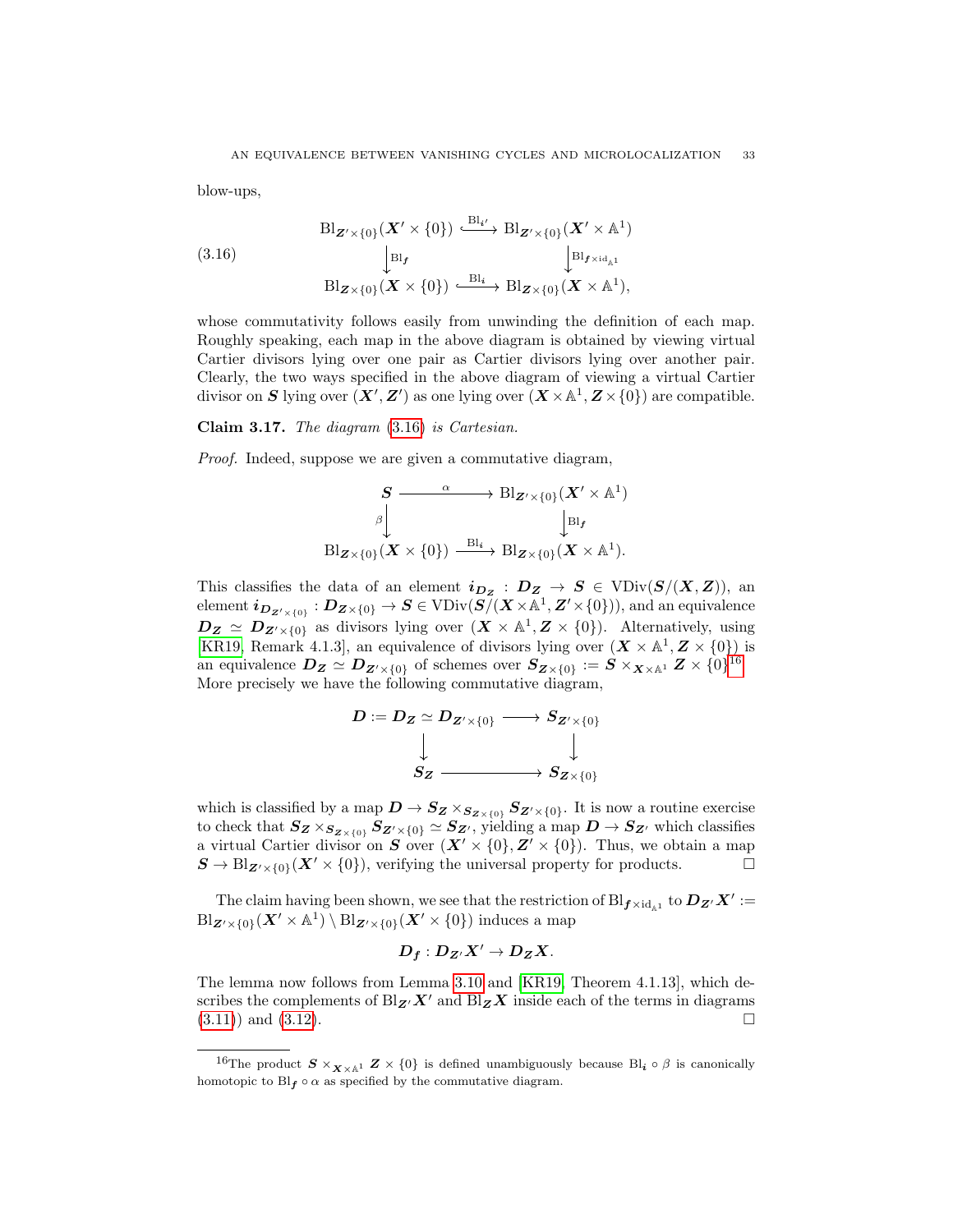3.3.3. Consistent with our notation conventions, denote by  $D_{Z/X}$  the underlying classical scheme of  $D_{Z/X}$ , and by  $N_{Z/X}$  the underlying classical scheme of  $N_{Z/X}$ . The following commutative diagram of schemes is obtained as the classical truncation of diagram [\(3.9\)](#page-28-4):

<span id="page-33-1"></span>(3.18)  
\n
$$
N_{\mathbf{Z}/\mathbf{X}} \xrightarrow{\phantom{a}\mathbf{S}} D_{\mathbf{Z}/\mathbf{X}} \xleftarrow{\phantom{a}\mathbf{S} \xrightarrow{\phantom{a}\mathbf{S}} \mathbf{Z} \xleftarrow{\phantom{a}\mathbf{S}} X \times \mathbb{G}_m \xrightarrow{\phantom{a}\mathbf{p}\mathbf{r}_1 \xrightarrow{\phantom{a}\mathbf{S}} X}
$$
\n
$$
\downarrow \qquad \qquad \downarrow \qquad \qquad \downarrow
$$
\n
$$
\{0\} \xrightarrow{\phantom{a}\mathbf{S}} \mathbb{A}^1 \longleftarrow \mathbb{G}_m,
$$

and the following diagram of schemes is obtained as the classical truncation of diagram  $(3.15)$ :

<span id="page-33-0"></span>(3.19)  
\n
$$
N_{\mathbf{Z}'/\mathbf{X}'} \xrightarrow{\mathcal{S}'} D_{\mathbf{Z}'/\mathbf{X}'} \xleftarrow{\mathcal{J}'_{\neq 0}} X' \times \mathbb{G}_m \xrightarrow{\text{pr}'_1} X'
$$
\n
$$
\downarrow N_{\mathbf{Z}/\mathbf{X}} \xrightarrow{\mathcal{S}} D_{\mathbf{Z}/\mathbf{X}} \downarrow^{\mathcal{I}'} \qquad \downarrow \qquad \downarrow \qquad \downarrow \qquad \downarrow \qquad \downarrow \qquad \downarrow \qquad \downarrow \qquad \downarrow \qquad \downarrow \qquad \downarrow \qquad \downarrow \qquad \downarrow \qquad \downarrow \qquad \downarrow \qquad \downarrow \qquad \downarrow \qquad \downarrow \qquad \downarrow \qquad \downarrow \qquad \downarrow \qquad \downarrow \qquad \downarrow \qquad \downarrow \qquad \downarrow \qquad \downarrow \qquad \downarrow \qquad \downarrow \qquad \downarrow \qquad \downarrow \qquad \downarrow \qquad \downarrow \qquad \downarrow \qquad \downarrow \qquad \downarrow \qquad \downarrow \qquad \downarrow \qquad \downarrow \qquad \downarrow \qquad \downarrow \qquad \downarrow \qquad \downarrow \qquad \downarrow \qquad \downarrow \qquad \downarrow \qquad \downarrow \qquad \downarrow \qquad \downarrow \qquad \downarrow \qquad \downarrow \qquad \downarrow \qquad \downarrow \qquad \downarrow \qquad \downarrow \qquad \downarrow \qquad \downarrow \qquad \downarrow \qquad \downarrow \qquad \downarrow \qquad \downarrow \qquad \downarrow \qquad \downarrow \qquad \downarrow \qquad \downarrow \qquad \downarrow \qquad \downarrow \qquad \downarrow \qquad \downarrow \qquad \downarrow \qquad \downarrow \qquad \downarrow \qquad \downarrow \qquad \downarrow \qquad \downarrow \qquad \downarrow \qquad \downarrow \qquad \downarrow \qquad \downarrow \qquad \downarrow \qquad \downarrow \qquad \downarrow \qquad \downarrow \qquad \downarrow \qquad \downarrow \qquad \downarrow \qquad \downarrow \qquad \downarrow \qquad \downarrow \qquad \downarrow \qquad \downarrow \qquad \downarrow \qquad \downarrow \qquad \downarrow \qquad \downarrow \qquad \downarrow \qquad \downarrow \qquad \downarrow \qquad \downarrow \qquad \downarrow \qquad \downarrow \qquad \downarrow \qquad \downarrow \qquad \
$$

Remark 3.20. We draw attention to the fact that all the squares in diagrams [\(3.19\)](#page-33-0) and [\(3.18\)](#page-33-1) are Cartesian.

3.3.4.  $\mathbb{G}_m$ -action. The classical construction of deformation to the normal cone has a natural  $\mathbb{G}_m$ -action induced by the grading on the Rees algebra. While there is no obvious grading on the structure sheaf of  $D_{Z/X}$  (indeed, we have not even considered any explicit model for the blow-up as locally-ringed space), there is a natural  $\mathbb{G}_m$ -action obtained by application of Lemma [3.10.](#page-28-3)

Let  $m: X \times \mathbb{A}^1 \times \mathbb{G}_m \to X \times \mathbb{A}^1$  be the obvious  $\mathbb{G}_m$ -action map given by scaling the second factor. The following square is Cartesian:

$$
\begin{array}{ccc} \boldsymbol{Z}\times\{0\}\times\mathbb{G}_{m} &\!\!\! \longrightarrow \boldsymbol{X}\times\mathbb{A}^{1}\times\mathbb{G}_{m} \\ & \downarrow^{\mathrm{pr}_{12}} & \downarrow^{\boldsymbol{m}} \\ & \boldsymbol{Z}\times\{0\} &\!\!\! \longmapsto \boldsymbol{X}\times\mathbb{A}^{1} \end{array}
$$

We therefore obtain the map of blow-ups,

$$
\text{Bl}_{m}: \text{Bl}_{\mathbf{Z}\times\{0\}\times\mathbb{G}_{m}}(\mathbf{X}\times\mathbb{A}^{1}\times\mathbb{G}_{m})\to \text{Bl}_{\mathbf{Z}\times\{0\}}(\mathbf{X}\times\mathbb{A}^{1}).
$$

Identifying  $\text{Bl}_{\mathbf{Z}\times\{0\}\times\mathbb{G}_m}(\mathbf{X}\times\mathbb{A}^1\times\mathbb{G}_m)$  and  $\text{Bl}_{\mathbf{Z}\times\{0\}}(\mathbf{X}\times\mathbb{A}^1)\times\mathbb{G}_m$  via [\[KR19,](#page-66-0) Theorem 4.1.5(ii)],  $\text{Bl}_{m}$  gives a  $\mathbb{G}_{m}$ -action on  $\text{Bl}_{\mathbf{Z}\times\{0\}}(\mathbf{X}\times\{0\}).$ 

For reasons similar to those in the proof of Corollary [3.14,](#page-31-1) the following diagram is Cartesian:

$$
\mathrm{Bl}_{\mathbf{Z}\times\{0\}}(\mathbf{X}\times\{0\})\times\mathbb{G}_m \xrightarrow{\smile\cdots} \mathrm{Bl}_{\mathbf{Z}\times\{0\}}(\mathbf{X}\times\mathbb{A}^1)\times\mathbb{G}_m
$$
\n
$$
\downarrow{\downarrow} \mathrm{pr}_{12} \qquad \qquad \downarrow{\downarrow} \mathrm{Bl}_m
$$
\n
$$
\mathrm{Bl}_{\mathbf{Z}\times\{0\}}(\mathbf{X}\times\{0\}) \xrightarrow{\smile\cdots} \mathrm{Bl}_{\mathbf{Z}\times\{0\}}(\mathbf{X}\times\mathbb{A}^1)
$$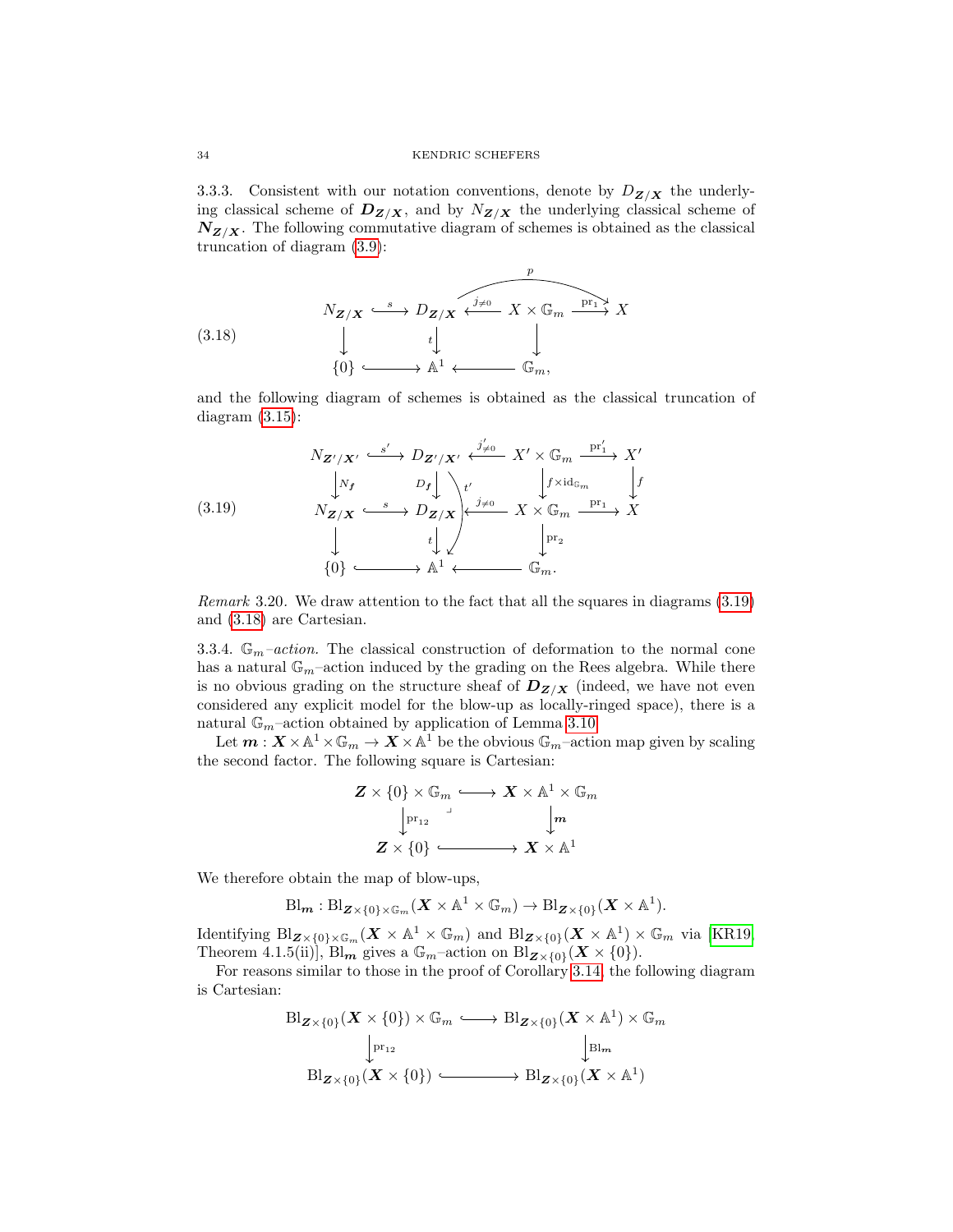Therefore,  $\text{Bl}_{m}$  induces the map

$$
\textit{act}_{\mathbb{G}_m}:D_{Z/X}\times \mathbb{G}_m\to D_{Z/X},
$$

endowing  $D_{Z/X}$  with a  $\mathbb{G}_m$ -action. We denote by act :  $D_{Z/X} \times \mathbb{G}_m \to D_{Z/X}$  the corresponding action on underlying classical schemes.

Remark 3.21. Lemma [3.10](#page-28-3) ensures that the action on  $X \times \mathbb{G}_m \subset D_{Z/X}$  is given by expected scaling on the second factor, while the action on  $\mathcal{N}_{Z/X}$  is given the canonical scaling of fibers, so  $act_{\mathbb{G}_m}$  is indeed a reasonable notion of  $\mathbb{G}_m$ -action on  $D_{Z/X}$ .

## 4. Quasi-smooth specialization and microlocalization

<span id="page-34-0"></span>In this section, we generalize Verdier specialization by defining a functor of specialization along a quasi-smooth closed immersion  $Z \leftrightarrow X$ . We prove several properties of the construction which are analogous to those enjoyed by Verdier's original functor. The functor we define is a generalization of Verdier's in the sense that it coincides with Verdier specialization in the case when  $Z$  and  $X$  are classical, meaning the map  $\mathbf{Z} \hookrightarrow \mathbf{X}$  is a regular embedding.

At the end of the section, we define quasi-smooth microlocalization as the Fourier-Sato transform of quasi-smooth specialization and briefly state one of its properties.

<span id="page-34-1"></span>4.1. Quasi-smooth specialization. The following definition is very natural.

**Definition 4.1.** Suppose that  $i : \mathbf{Z} \hookrightarrow \mathbf{X}$  is a quasi-smooth closed immersion of derived schemes. Then the specialization functor along  $i$  is given by the formula:

$$
Sp_{\mathbf{Z}/\mathbf{X}}(\mathcal{F}) := \psi_t j_{\neq 0!} pr_1^*(\mathcal{F}),
$$

where  $\mathcal{F} \in \mathrm{Shv}(X)$ .

Like its classical counterpart,  $Sp_{\mathbf{Z}/\mathbf{X}}(\mathcal{F})$  is monodromic, lying in  $Shv_{\mathbb{G}_m}(N_{\mathbf{Z}/\mathbf{X}})$ , by virtue of the following well-known lemma.

<span id="page-34-3"></span>**Lemma 4.2.** Suppose that X is a scheme with a  $\mathbb{G}_m$ -action, and that  $f: X \to \mathbb{A}^1$ is  $\mathbb{G}_m$ –equivariant. Then if  $\mathcal{F} \in \mathrm{Shv}(X \setminus Z(f))$  is equivariant,  $\psi_f(\mathcal{F})$  is monodromic with respect to the induced  $\mathbb{G}_m$ -action on  $Z(f)$ .

The structure map  $t: D_{\mathbf{Z}/\mathbf{X}} \to \mathbb{A}^1$  is obviously  $\mathbb{G}_m$ -equivariant, and the choice of an equivalence  $\text{pr}_1^* \mathcal{F} \simeq \mathcal{F} \overline{\otimes}_{\mathcal{L}_{G_m}}$  gives  $\text{pr}_1^* \mathcal{F}$  the structure of an equivariant sheaf. Therefore,  $Sp_{\mathbf{Z}/\mathbf{X}}(\mathcal{F})$  is monodromic.

<span id="page-34-2"></span>4.2. Specialization and algebraic structure. Deformation to the normal bundle, and by extension quasi-smooth specialization, is sensitive to the non-reduced, algebro-geometric information of the closed immersion  $\mathbf{Z} \hookrightarrow \mathbf{X}$ , even for regular embeddings of classical schemes.

While the category  $\text{Shv}(Z) := \text{Shv}(Z)$  by definition only depends on the associated analytic space  $Z^{an}$ , which itself only depends on the underlying reduced, classical subscheme  $Z^{red}$ , performing deformation to the normal bundle along two closed immersions possessing the same underlying reduced subscheme can produce schemes with genuinely different reduced subschemes and analytifications thereof.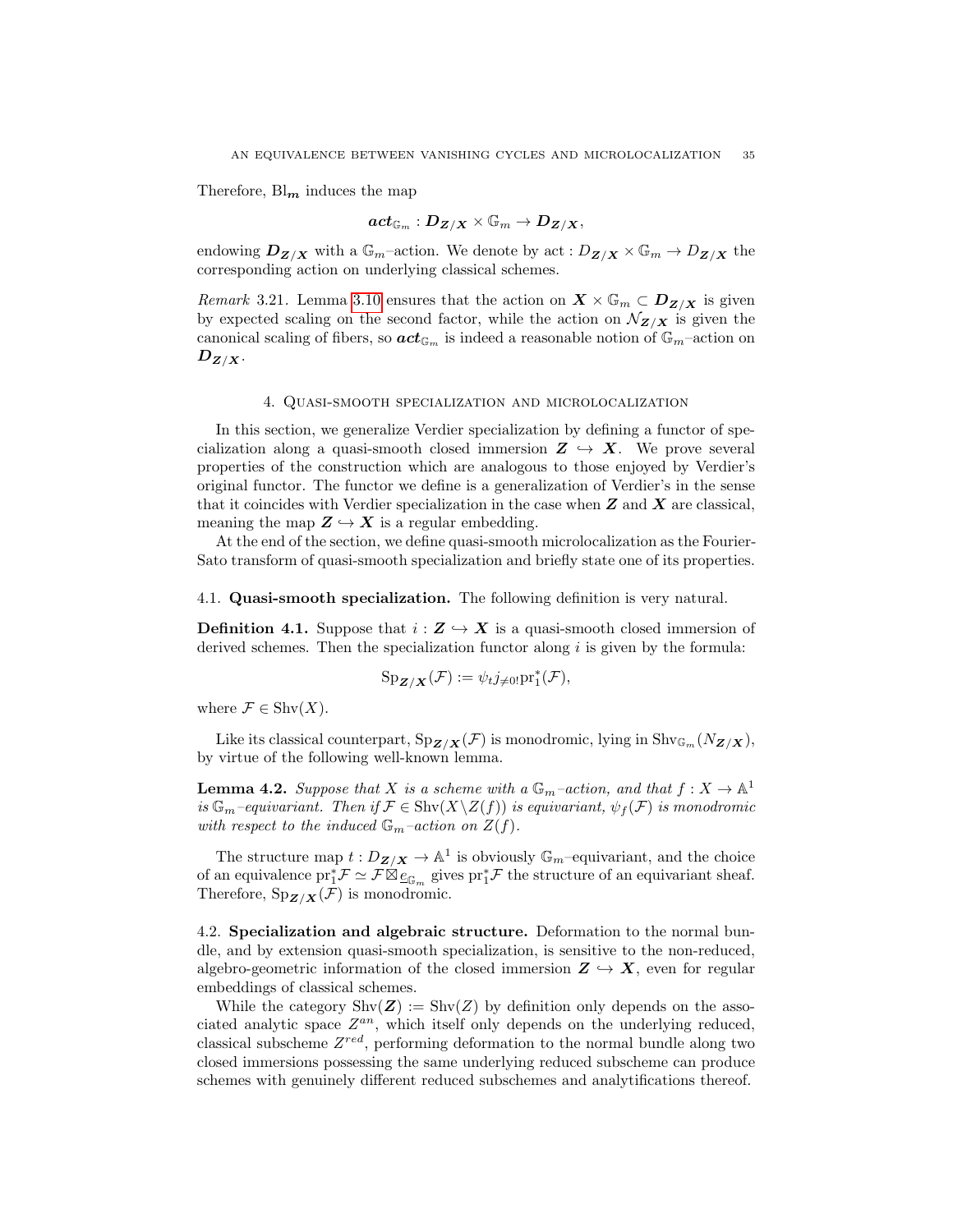4.2.1. The dependence of quasi-smooth specialization on the nilpotent fuzz of **Z** is readily exhibited by looking at the case when  $\mathbf{Z} \hookrightarrow \mathbf{X}$  is given by the quotient of an discrete algebra by a regular ideal

 $A \twoheadrightarrow A/I$ 

. In this case, deformation to the normal bundle is given by the Rees algebra of I,  $R(I)$ , which we may explicitly compute in the following simple example.

Example 4.3. Consider the closed immersions given by the following maps of k-algebras:

$$
k[x] \twoheadrightarrow k[x]/(x) \simeq k
$$
  

$$
k[x] \twoheadrightarrow k[x]/(x^2) =: k[\varepsilon].
$$

The first is the usual embedding,

$$
\{0\} \hookrightarrow \mathbb{A}^1,
$$

and the second is an embedding of the dual numbers at zero,

$$
\operatorname{Spec}(k[\varepsilon]) \hookrightarrow \mathbb{A}^1.
$$

Both are regular closed embeddings, since neither x nor  $x^2$  is a zero divisor, and they share the same reduced subscheme; yet specialization along each of these two immersions yields different sheaves, as shown below.

4.2.2. We compute  $\text{Sp}_{\{0\}/\mathbb{A}^1}(\underline{e})$ . The Rees algebra  $R((x))$  is given by the k-algebra  $k[x, t, \hbar]/(t\hbar - x)$ , and the canonical map from deformation to the normal cone to  $\mathbb{A}^1$  is given by the obvious map  $k[t] \to k[x, t, \hbar]/(t\hbar - x)$ . The analytification,  $Spec(R((x)))^{an}$ , is the affine variety  $\{th - x = 0\} \subset \mathbb{C}^{3}$ . The fibers of the map p in the definition of the specialization above are subvarieties given by intersections of this variety with the hyperplanes  $\{t = t_0\}$  for various values of  $t_0$ . The fiber at  $t_0 \neq 0$  is a linear subspace defined by the equation  $t_0~\hbar = x$ ; the fiber at  $t_0 = 0$ is the  $h$ -axis. One can solve a system of equations to the find the region given by the intersection of a small ball in centered at a point  $(0, 0, a)$  in the zero fiber of p with a nearby fiber at  $|t_0| \ll 1$  to find that the local Milnor fiber at any point is contractible. The stalk of nearby cycles is given by the cohomology of the local Milnor fiber, the stalk of  $Sp_{0}/A^1(e)$  at any point is the one dimension vector space e.

4.2.3. For simplicity of notation, denote  $D := \operatorname{Spec}(k[\varepsilon])$ . We compute  $\operatorname{Sp}_{D/\mathbb{A}^1}(\underline{e})$ . The Rees algebra  $R((x^2))$  is given by the k-algebra  $k[x, t, \hbar]/(t\hbar - x^2)$ , so the associated complex analytic space is a singular quadric surface with singularity at  $(0, 0, 0)$ . The fibers of the map p are parabolas (over C) defined at  $t = t_0 \neq 0$  by the equation  $\hbar = x^2/t_0$ ; the fiber at  $t_0 = 0$  (of the analytification) is again the  $\hbar$ -axis. One can, as above, solve a system of equations to the find the region given by the intersection of a small ball centered at a non-zero point  $(0, 0, a \neq 0)$  in the zero fiber of p with a nearby fiber at  $|t_0| \ll 1$  to find that the Milnor fiber at any non-zero point is now a disjoint union of two contractible subspaces. The intuition one should have (coming from the real picture) is that as we approach the zero fiber, the nearby parabolas become narrower and narrower–while still isomorphic to the complex line–and in the limit merge into a complex line over  $t_0 = 0$ . Any sufficiently small ball at a non-zero point on the  $\hbar$ -axis will then intersect with a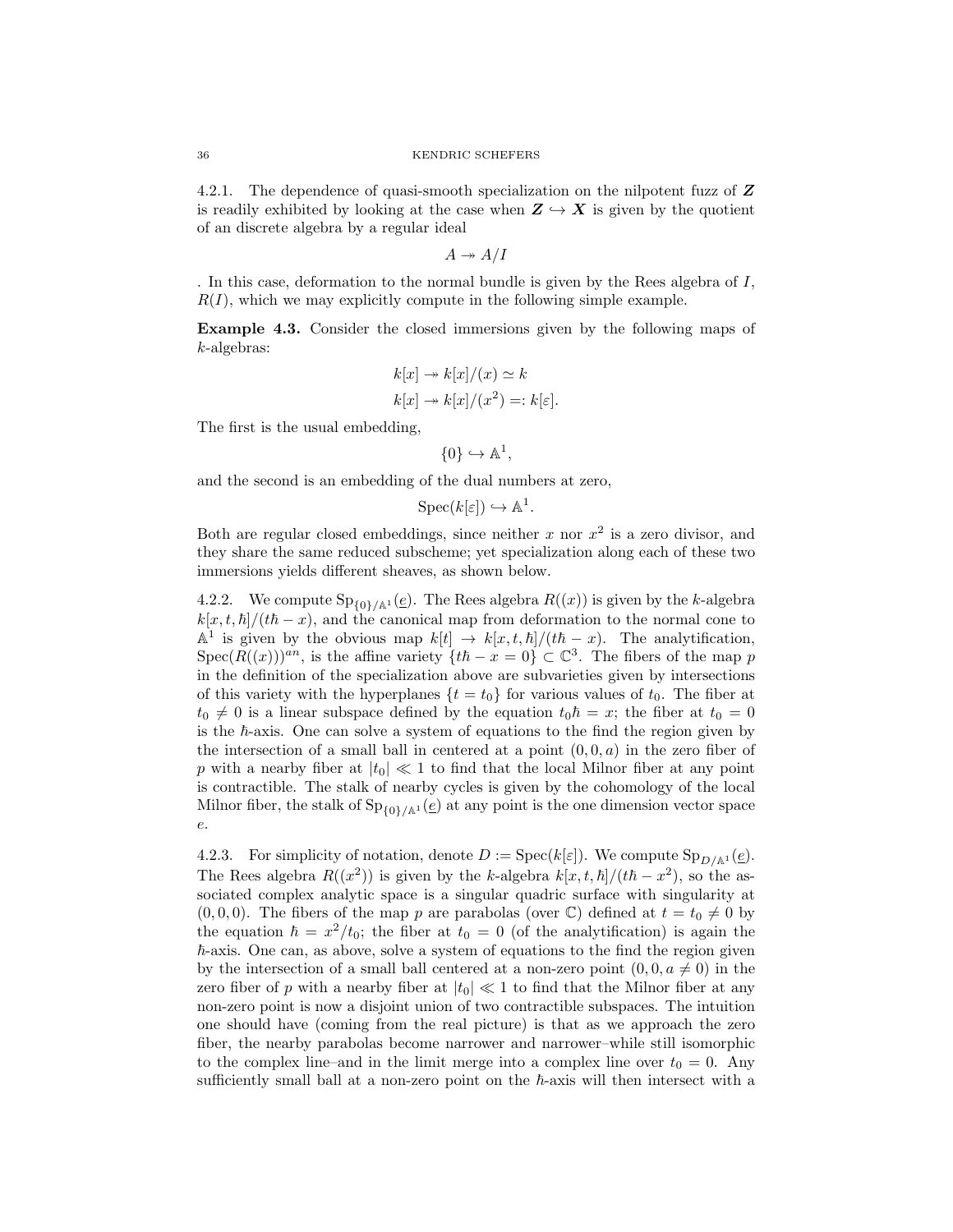nearby fiber in disjoint segments of each of the two "legs" of the parabola. Consequently, the stalk of  $Sp_{D/\mathbb{A}^1}(\underline{e})$  at any such point is the two(!) dimensional vector space  $e \oplus e$ .

<span id="page-36-0"></span>4.3. Properties of quasi-smooth specialization. The functor  $Sp_{Z/X}$ , which we call *quasi-smooth specialization*, possesses most of the properties enjoyed by its classical counterpart. We list and prove a few such properties.

4.3.1. Proper and smooth base change. The following two lemmas verify the base change properties expected of quasi-smooth specialization.

<span id="page-36-1"></span>**Lemma 4.4.** Suppose that  $f : X' \to X$  is a map of derived schemes,  $Z \hookrightarrow X$ and  $Z' \hookrightarrow X'$  are quasi-smooth closed immersions such that  $Z' \simeq X' \times_X Z$ . Then there exists a natural morphism

$$
\epsilon_{\mathbf{f}}: \mathrm{Sp}_{\mathbf{Z}/\mathbf{X}}(f_*\mathcal{F}) \to N_{\mathbf{f} *}(\mathrm{Sp}_{\mathbf{Z}'/\mathbf{X}'}(\mathcal{F}))
$$

for  $\mathcal{F} \in \text{Shv}(X')$ . Moreover,  $\epsilon_f$  is an isomorphism when  $f$  is proper.

Proof. Using diagram [\(3.19\)](#page-33-0), we obtain the chain of base change morphisms:

$$
Sp_{\mathbf{Z}/\mathbf{X}}(f_*\mathcal{F}) := \psi_t(j_{\neq 0!}pr_1^*f_*\mathcal{F})
$$
  
\n
$$
\rightarrow \psi_t(j_{\neq 0!}(f \times id_{\mathbb{G}_m})_*pr_1'^*\mathcal{F})
$$
  
\n
$$
\rightarrow \psi_t(D_{\mathbf{f} * j_{\neq 0!}'pr_1'^*\mathcal{F})
$$
  
\n
$$
\rightarrow N_{\mathbf{f} * \psi_{t'}(j_{\neq 0!}'pr_1'^*\mathcal{F})}
$$
  
\n
$$
=: N_{\mathbf{f} *}Sp_{\mathbf{Z}'/\mathbf{X}'}(\mathcal{F}).
$$

The composition of all these morphisms is, by definition,  $\epsilon_f$ . Since all the morphisms in the above chain are natural in  $\mathcal{F}, \epsilon_f$  is as well, proving the first part of our claim.

Clearly, all the arrows in the above chain of morphisms are isomorphisms when f and  $N_f$  are proper. Assume that  $f$  is proper as a morphism of derived schemes <sup>[17](#page-36-2)</sup>. We proceed to show that f and  $N_f$  are proper as maps of classical schemes.

By [\[KR19,](#page-66-0) Theorem 4.1.5(ii)] or Lemma [3.10](#page-28-3) we have the following Cartesian diagram:

$$
\mathrm{Bl}_{\mathbf{Z}'\times\{0\}}(\mathbf{X}'\times\mathbb{A}^1)\xrightarrow{\mathrm{Bl}_{\mathbf{f}\times\mathrm{id}_{\mathbb{A}^1}}}\mathrm{Bl}_{\mathbf{Z}\times\{0\}}(\mathbf{X}\times\mathbb{A}^1)\\ \pi'\downarrow\pi'\downarrow\pi\downarrow\pi\downarrow\mathbf{X}'\times\mathbb{A}^1\xrightarrow{\mathbf{f}\times\mathrm{id}_{\mathbb{A}^1}}\mathbf{X}\times\mathbb{A}^1.
$$

Since  $f \times id_{\mathbb{A}^1}$  is proper,  $\text{Bl}_{f \times id_{\mathbb{A}^1}}$  is proper, as properness is preserved by base change. By the proof of Corollary [3.14](#page-31-1) above, we also have the Cartesian diagram,

$$
D_{\mathbf{Z}'/X'} \longrightarrow \text{Bl}_{\mathbf{Z}'\times\{0\}}(\mathbf{X}'\times\mathbb{A}^1) \\
\downarrow D_f \qquad \qquad \downarrow \text{Bl}_{\mathbf{f}\times\text{id}_{\mathbb{A}^1}} \\
D_{\mathbf{Z}/X} \longrightarrow \text{Bl}_{\mathbf{Z}\times\{0\}}(\mathbf{X}\times\mathbb{A}^1),
$$

so  $D_f$  is proper as well.

<span id="page-36-2"></span> $17$ This notion is defined and discussed at length in [\[SAG,](#page-66-8) ch. 5]. We use its results freely and without precise reference, but they may be all be found in there.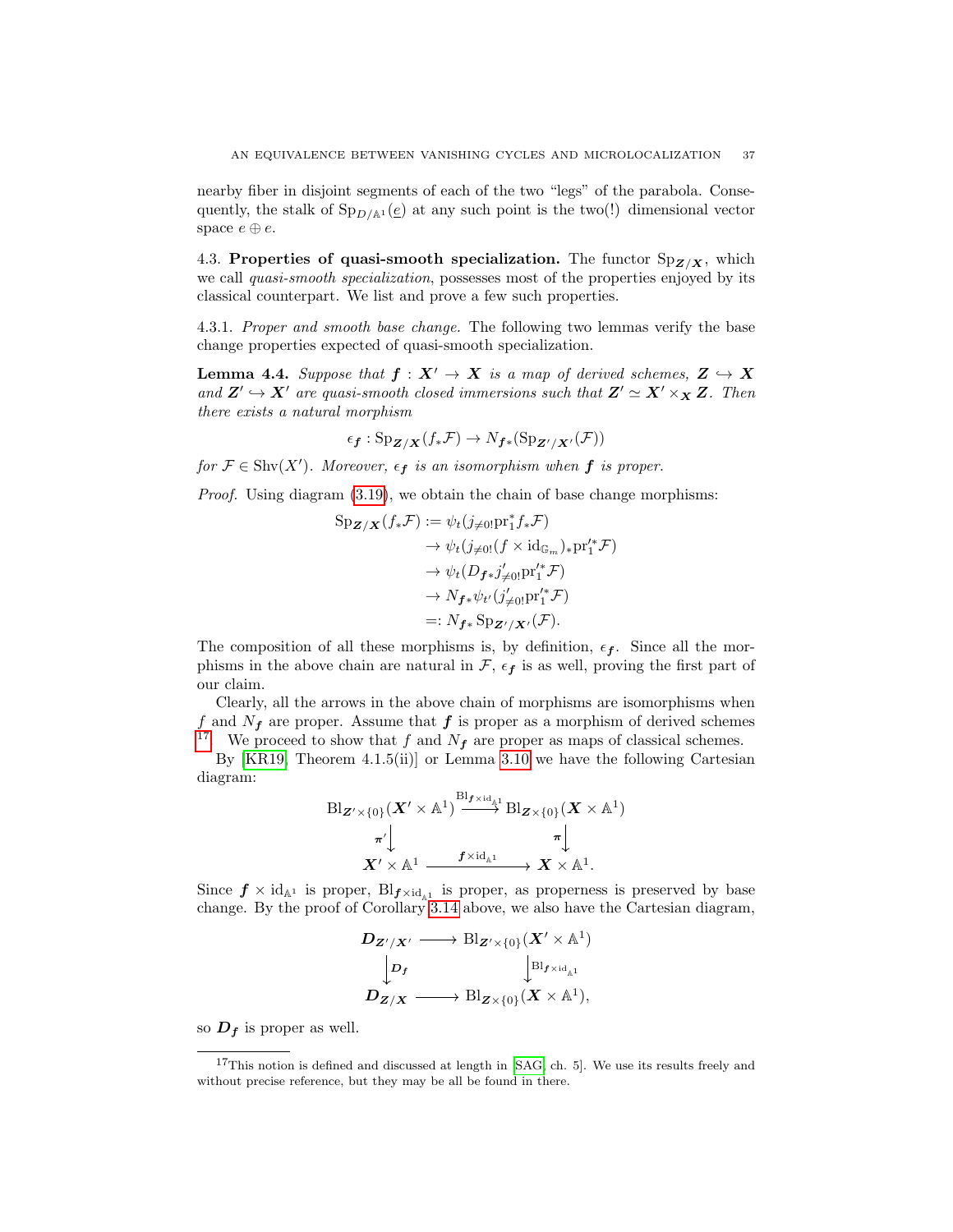A proper map of derived schemes over  $k (= \mathbb{C})$  is easily seen to induce a proper map on underlying classical schemes, so both  $D_f$  and f are proper. The classical notion of properness is also preserved under base change, so we deduce from diagram  $(3.19)$  that  $N_f$  is indeed proper.

<span id="page-37-1"></span>**Lemma 4.5.** Suppose that  $f : X' \to X$  is a map of derived schemes,  $Z \hookrightarrow X$ and  $\mathbf{Z}' \hookrightarrow \mathbf{X}'$  are quasi-smooth closed immersions such that  $\mathbf{Z}' \simeq \mathbf{X}' \times_{\mathbf{X}} \mathbf{Z}$ . Then there exists a natural morphism

$$
\eta_{\bm{f}}: N_{\bm{f}}^*(\mathrm{Sp}_{\mathbf{Z}/\mathbf{X}}(\mathcal{F})) \to \mathrm{Sp}_{\mathbf{Z}'/\mathbf{X}'}(f^*\mathcal{F})
$$

for  $\mathcal{F} \in \text{Shv}(X)$ . Moreover,  $\eta_f$  is an isomorphism on the locus where  $N_f$  is smooth.

Proof. Using diagram [\(3.19\)](#page-33-0), we obtain the chain of morphisms:

$$
N_f^* \operatorname{Sp}_{\mathbf{Z}/\mathbf{X}}(\mathcal{F}) := N_f^* \psi_t(j_{\neq 0!} \operatorname{pr}_1^* \mathcal{F})
$$
  
\n
$$
\rightarrow \psi_{t'}(D_f^* j_{\neq 0!} \operatorname{pr}_1^* \mathcal{F})
$$
  
\n
$$
\simeq \psi_{t'}(j_{\neq 0!}'(f \times \operatorname{id}_{\mathbb{G}_m})^* \operatorname{pr}_1^* \mathcal{F})
$$
  
\n
$$
\simeq \psi_{t'}(j_{\neq 0!}' \operatorname{pr}_1'^* f^* \mathcal{F})
$$
  
\n
$$
=: \operatorname{Sp}_{\mathbf{Z}'/\mathbf{X}'}(f^* \mathcal{F}).
$$

The composition of all these morphisms is, by definition,  $\eta_f$ . Since all the morphisms in the above chain are natural in  $\mathcal{F}$ ,  $\eta_f$  is as well, proving the first part of our claim.

Clearly  $\eta_f$  is an isomorphism at points in  $N_{\mathbf{Z}'/\mathbf{X}'}$  where the base change morphism

$$
N_f^* \psi_t(-) \to \psi_{t'}(D_f^*(-))
$$

is an isomorphism. This is true at points where the maps  $N_f$  and  $D_f$  are smooth, so to prove the second part of our claim it suffices to show that  $D_f$  is smooth at those points where  $N_f$  is smooth. Recall that a map of schemes is smooth at a point if it is finitely presented at that point and the stalk of the relative cotangent complex at that point is free.

We've shown earlier that  $D_f$  is a morphism of finite presentation. Now choose  $x \in N_{\mathbf{Z}'/\mathbf{X}'}$  where  $N_f$  is smooth, and consider the stalk at x of the fiber sequence:

$$
(s'^* \mathbb{L}_{D_f})_x \to (\mathbb{L}_{D_f \circ s'})_x \to (\mathbb{L}_{s'})_x.
$$

By assumption,  $(\mathbb{L}_{N_f})_x$  is free. The fiber sequence,

$$
N_f^* \mathbb{L}_s \to \mathbb{L}_{s \circ N_f} \to \mathbb{L}_{N_f},
$$

exhibits an equivalence  $\mathbb{L}_{N_f} \simeq \mathbb{L}_{soN_f} = \mathbb{L}_{D_f \circ s'}$  since s is unramified as a closed immersion. Thus  $(\mathbb{L}_{D_f \circ s'})_x$  is free. As a closed immersion, s' is also unramified, so  $\mathbb{L}_{s'} \simeq 0$ . Therefore,  $(s'^* \mathbb{L}_{D_f})_x \simeq (\mathbb{L}_{D_f})_x$  is free as well.

The following lemma verifies that quasi-smooth specialization commutes with Verdier duality.

<span id="page-37-0"></span>**Lemma 4.6.** For any  $\mathcal{F} \in \text{Shv}(X)$ ,

$$
\mathbb{D}(\mathrm{Sp}_{\mathbf{Z}/\mathbf{X}}\mathcal{F}) \simeq \mathrm{Sp}_{\mathbf{Z}/\mathbf{X}}(\mathbb{D}\mathcal{F}).
$$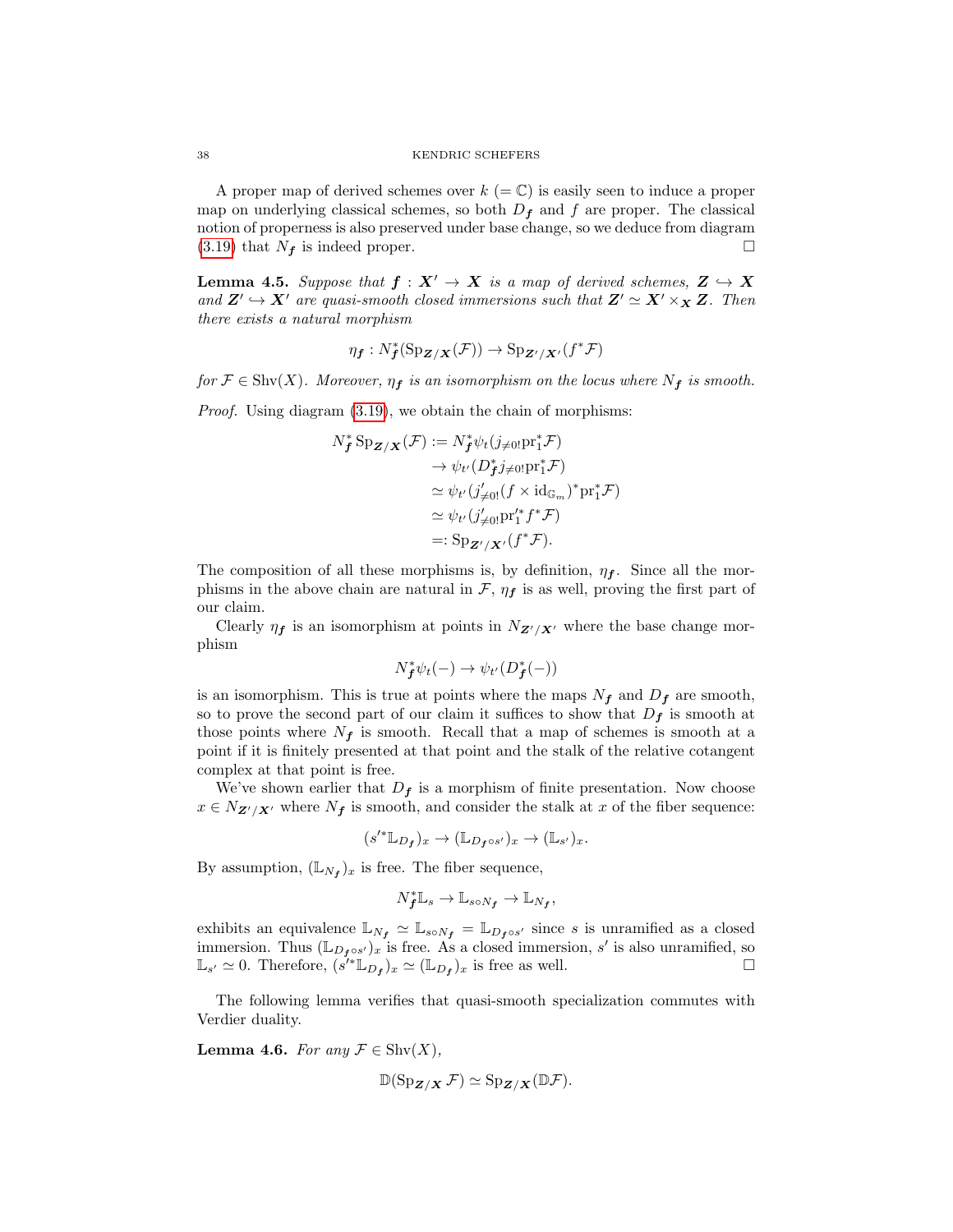Proof. The standard properties of Verdier duality and nearby cycles yield the following chain of isomorphisms:

$$
\mathbb{D}(\operatorname{Sp}_{\mathbf{Z}/\mathbf{X}}\mathcal{F}) := \mathbb{D}(\psi_t(j_{\neq 0!}\operatorname{pr}_1^*\mathcal{F}))
$$
  
\n
$$
\simeq \psi_t(\mathbb{D}(j_{\neq 0!}\operatorname{pr}_1^*\mathcal{F}[1]))[-1]
$$
  
\n
$$
\simeq \psi_t(j_{\neq 0*}\operatorname{pr}_1^![\mathbb{D}\mathcal{F})[-1])[-1]
$$
  
\n
$$
\simeq \psi_t(j_{\neq 0*}\operatorname{pr}_1^*[2](\mathbb{D}\mathcal{F})[-1])[-1]
$$
  
\n
$$
\simeq \psi_t(j_{\neq 0*}\operatorname{pr}_1^*(\mathbb{D}\mathcal{F}))
$$
  
\n
$$
\simeq \psi_t(j_{\neq 0!}\operatorname{pr}_1^*(\mathbb{D}\mathcal{F}))
$$
  
\n
$$
=: \operatorname{Sp}_{\mathbf{Z}/\mathbf{X}}(\mathbb{D}\mathcal{F}).
$$

 $\Box$ 

4.3.2. Restriction to the base. The following lemma computing the restriction of the specialization to the zero section, is indispensable in the proof of Theorem [5.1.](#page-43-2)

<span id="page-38-2"></span>**Lemma 4.7.** Suppose that  $X/k$  is a derived scheme locally of finite presentation (equivalently, locally of finite type). Let  $Z \hookrightarrow X$  be a quasi-smooth, closed immersion. For any  $\mathcal{F} \in \mathrm{Shv}(X)$ ,

<span id="page-38-0"></span>(4.8) 
$$
\mathcal{F}|_Z^* \xrightarrow{\simeq} (\mathrm{Sp}_{\mathbf{Z}/\mathbf{X}} \mathcal{F})|_Z^*
$$

<span id="page-38-1"></span>(4.9) 
$$
\mathcal{F}|_Z^! \xleftarrow{\simeq} \mathrm{Sp}_{\mathbf{Z}/\mathbf{X}}(\mathcal{F})|_Z^!.
$$

*Proof.* By Lemma [4.6](#page-37-0) it suffices to verify just either of  $(4.8)$  or  $(4.9)$ . We verify  $(4.8).$  $(4.8).$ 

Let  $\widetilde{\pi}$ :  $\widetilde{D^*}_{\mathbf{Z}/\mathbf{X}} \to D^*_{\mathbf{Z}/\mathbf{X}} \simeq \mathbf{X} \times \mathbb{G}_m$  denote the morphism indicated in diagram [\(2.25\)](#page-21-2). Then,

$$
\operatorname{Sp}_{\mathbf{Z}/\mathbf{X}}\mathcal{F} := \psi_t(j_{\neq 0!}\operatorname{pr}_1^*\mathcal{F} \simeq s^*(\widetilde{\pi} \circ j_{\neq 0})_*(\widetilde{\pi} \circ j_{\neq 0})^*p^*\mathcal{F},
$$

where  $p$  is the morphism indicated in diagram  $(3.18)$ . From this formula, we obtain the following comparison map, natural in  $\mathcal{F}$ ,

$$
\mathcal{F}|_Z^* \simeq (s^*p^*\mathcal{F})|_Z^*
$$
  
\n
$$
\rightarrow (s^*(\tilde{\pi} \circ j_{\neq 0})_*(\tilde{\pi} \circ j_{\neq 0})^*p^*\mathcal{F})|_Z^*
$$
  
\n
$$
\simeq (\text{Sp}_{\mathbf{Z}/\mathbf{X}}\mathcal{F})|_Z^*,
$$

where the first equivalence follows from the fact that the composition  $Z \to Df_{Z/X} \to$ X is the inclusion  $Z \hookrightarrow X$ .

We show that this map is an isomorphism. Note that  $(4.8)$  is local on  $X^{an}$ . That is, it suffices to show that  $Sp_{\mathbf{Z}/\mathbf{X}}(\mathcal{F})|_{Z}^* \xrightarrow{\simeq} \mathcal{F}|_{Z}^*$  on an open cover of  $X^{an}$ . Since  $Z \hookrightarrow X$  is a quasi-smooth closed immersion, by Lemma [3.5](#page-26-3) it has the form



Zariski-locally on  $X$ . Pick a Zariski open cover of  $X$  on each member of which  $Z \hookrightarrow X$  has the above form; then consider the pullback of this cover along the map  $X \to X$ . Zariski open covers are in particular covers in the analytic topology on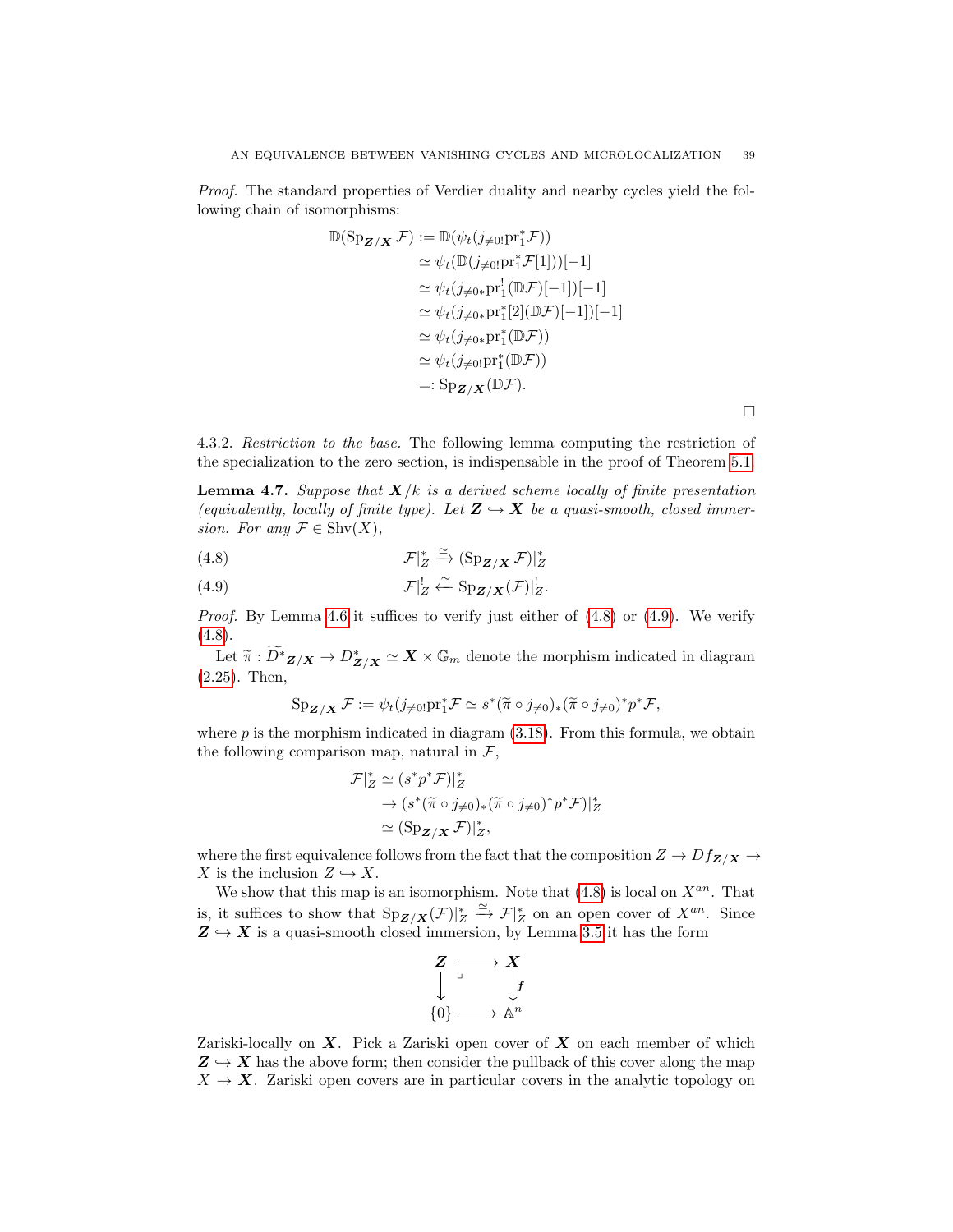X, so we may assume without loss of generality that  $Z \hookrightarrow X$  is the zero locus of a finite set of regular functions on  $X, f = (f_1, \ldots, f_n)$ .

The derived scheme X embeds as a closed subscheme of  $X \times \mathbb{A}^n$  via the graph map  $\Gamma_f := id_{\mathbf{X}} \times f : \mathbf{X} \hookrightarrow \mathbf{X} \times \mathbb{A}^n$ . This map is, in particular, proper, since  $\overline{X} \times \mathbb{A}^n$  is locally Noetherian. Therefore,

<span id="page-39-0"></span>
$$
\mathrm{Sp}_{(\mathbf{X}\times\{0\})/(\mathbf{X}\times\mathbb{A}^n)}(\Gamma_{f*}\mathcal{F})\simeq N_{\Gamma_{f*}}\mathrm{Sp}_{\mathbf{Z}/\mathbf{X}}(\mathcal{F}).
$$

Restricting to  $X \times \{0\}$ , we obtain

$$
(4.10) \t\t\t Sp_{(\mathbf{X}\times\{0\})/(\mathbf{X}\times\mathbb{A}^n)}(\Gamma_{f*}\mathcal{F})|_{(X\times\{0\})}^*\simeq(Z\hookrightarrow X)_*(\text{Sp}_{\mathbf{Z}/\mathbf{X}}(\mathcal{F})|_{Z}^*).
$$

Claim 4.11. There is an equivalence of functors,

$$
\mathrm{Sp}_{(\mathbf{X}\times\{0\})/(\mathbf{X}\times\mathbb{A}^n)}\simeq \mathrm{Sp}_{(\mathbf{X}\times\{0\})/(\mathbf{X}\times\mathbb{A}^n)},
$$

where the left-hand side is quasi-smooth specialization and the right-hand side is Verdier specialization.

Proof. By Theorem [3.8](#page-27-1) (i), deformation to the normal bundle is stable under arbitrary base change, meaning

$$
D_{(\boldsymbol{X}\times\{0\})/(\boldsymbol{X}\times\mathbb{A}^n)}\simeq D_{\{0\}/\mathbb{A}^n}\times_{\mathbb{A}^n}(\boldsymbol{X}\times\mathbb{A}^n)\simeq D_{\{0\}/\mathbb{A}^n}\times\boldsymbol{X}.
$$

From this, we see clearly that

$$
D_{(\mathbf{X}\times\{0\})/(\mathbf{X}\times\mathbb{A}^n)} \simeq D_{(\mathbf{X}\times\{0\})/(\mathbf{X}\times\mathbb{A}^n)},
$$

where the left-hand side is the underlying classical scheme of the derived deformation to the normal bundle and the right-hand side is the ordinary deformation to the normal cone along a closed subscheme. This suffices to prove the claim, since both quasi-smooth specialization and Verdier specialization are defined by the same formula.

The claim in hand, we have

$$
\mathrm{Sp}_{(\mathbf{X}\times\{0\})/(\mathbf{X}\times\mathbb{A}^n)}(\Gamma_{f*}\mathcal{F})|_{(\mathbf{X}\times\{0\})}^*\stackrel{\simeq}{\longrightarrow}(\Gamma_{f*}\mathcal{F})|_{(\mathbf{X}\times\{0\})}^*
$$

by [\[V83b,](#page-66-12) §8, Property (SP5)]. The base change isomorphism yields

$$
(\Gamma_{f*}\mathcal{F})|_{(X\times\{0\})}^*\simeq (Z\hookrightarrow X)_*(\mathcal{F}|_Z^*),
$$

which, combined with [\(4.10\)](#page-39-0), gives the result, since  $(Z \hookrightarrow X)^*(Z \hookrightarrow X)_* \simeq$  $id_{\text{Shv}(Z)}$ . .

4.3.3. Specialization preserves perversity. Finally, we show that quasi-smooth specialization preserves perversity.

<span id="page-39-1"></span>**Lemma 4.12.** Suppose that  $\mathcal{F} \in \text{Perv}(X)$ . Then  $\text{Sp}_{\mathbf{Z}/\mathbf{X}}(\mathcal{F}) \in \text{Perv}(N_{\mathbf{Z}/\mathbf{X}})$ .

Proof. Recall that, with respect to the perverse t-structure,

- (i)  $j_{\neq 0}$  is right t-exact [\[Dim04,](#page-65-10) Theorem 5.2.4(iii)].
- (ii)  $j_{\neq 0*}$  is left t-exact [\[Dim04,](#page-65-10) Theorem 5.2.4(v)].
- (iii)  $pr_1^*[1]$  is t-exact [\[BBDJSS15,](#page-65-2) Theorem 2.6(d)].

Items (i) and (iii) imply:

$$
\begin{aligned} \n\mathcal{P}\psi_t(j\neq 0; \text{pr}_1^*[1](\mathcal{F})) &= \psi_t(j\neq 0; \text{pr}_1^*[1](\mathcal{F}))[-1] \\ \n&\simeq \psi_t(j\neq 0; \text{pr}_1^*\mathcal{F}) \\ \n&=: \text{Sp}_{\mathbf{Z}/\mathbf{X}}(\mathcal{F}) \in \text{Shv}(N_{\mathbf{Z}/\mathbf{X}})^{\leq 0} \n\end{aligned}
$$

.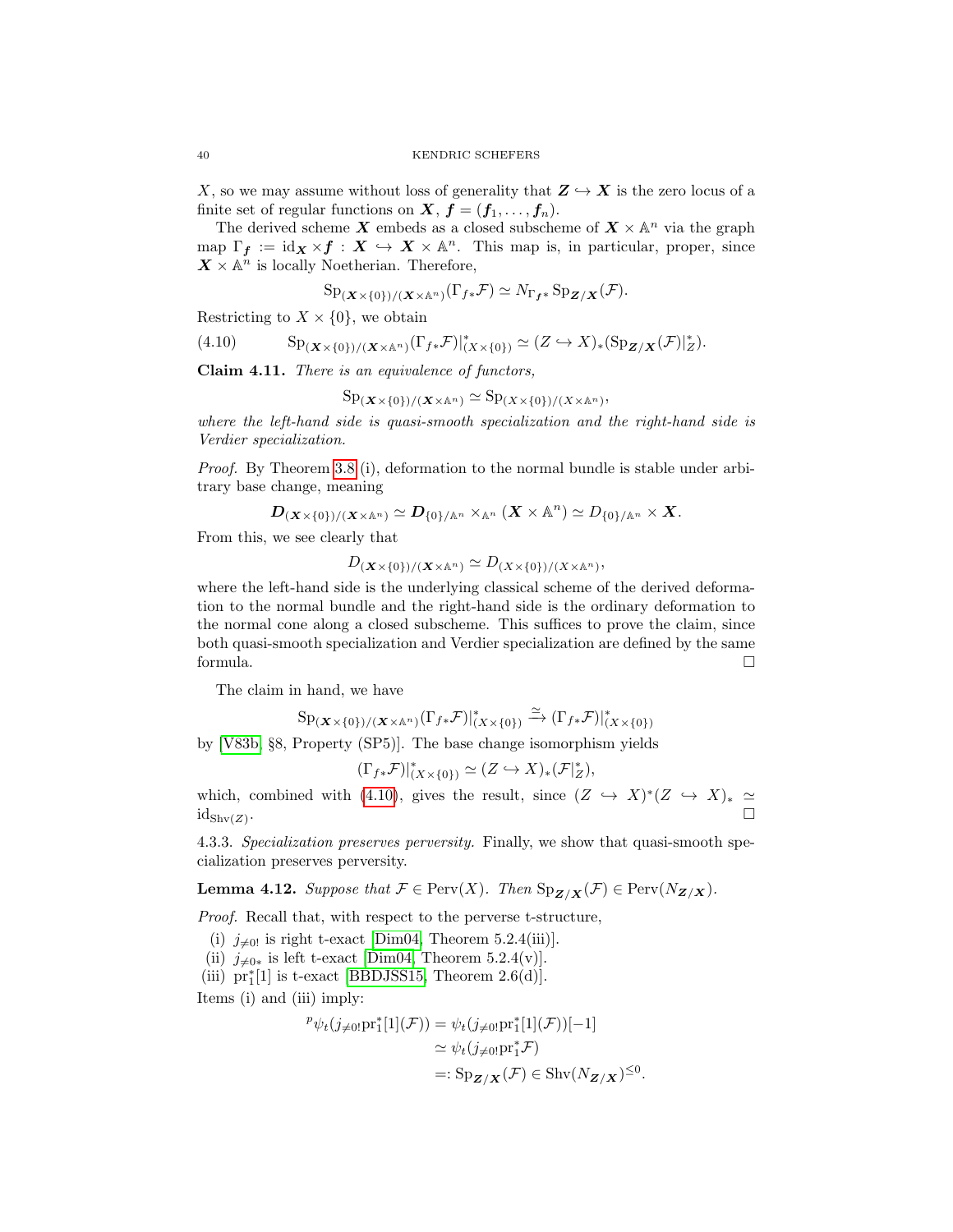On the other hand,  $\psi_t(j_{\neq 0}:\text{pr}_1^*\mathcal{F}) \simeq \psi_t(j_{\neq 0*}\text{pr}_1^*\mathcal{F})$ , and the latter lives in Shv $(N_{\mathbf{Z}/\mathbf{X}})^{\geq 0}$ by items (ii) and (iii). We conclude that  $\text{Sp}_{\mathbf{Z}/\mathbf{X}}(\mathcal{F}) \in \text{Perv}(N_{\mathbf{Z}/\mathbf{X}})$ .

<span id="page-40-0"></span>4.4. Comparing classical notions of specialization. Earlier in this section we recalled the notion of Verdier specialization, a functor which takes a sheaf on the analytic topology of a scheme  $X$  and produces a sheaf on the normal cone along a designated subscheme Z.

4.4.1. When X and Z are smooth, their analytifications have the structure of smooth manifolds, and there is an alternative notion of specialization available to us as described in [\[KS90,](#page-66-2) §4.1 and §4.2]. In Section [5,](#page-43-0) we use a result from [\[KS90,](#page-66-2) §4] on the functor of specialization. In order to access these results, we sketch an argument that, in the case when  $Z \subset X$  is given as the zero locus of a section of a vector bundle on  $X$ , the notions from [\[KS90\]](#page-66-2) and [\[V83b\]](#page-66-12) agree<sup>[18](#page-40-1)</sup>.

Discussion 4.13. Suppose that  $Z \subset X$  is given as the zero locus of the section  $s: X \to E$  of a vector bundle  $E \to X$ . By [\[F98,](#page-65-11) Remark 5.1.1],  $D_{Z/X}$  is then described by the following construction attributed to MacPherson.

Consider the map,

$$
\begin{split} X\times\mathbb{A}^1_{{\neq0}}&\stackrel{S}{\longrightarrow}E\times\mathbb{A}^1_{{\neq0}}\\ \cup&&\cup\\ (x,t)&\longmapsto(\tfrac{s(x)}{t},t).\end{split}
$$

Then  $D_{0_Z/V_Z}$  is given by the closure of the image of S inside of  $E \times \mathbb{A}^1$ . Intuitively:  $D_{0_Z/V_Z}$  is given by adding the "limit point" at 0 to the smooth  $\mathbb{A}^1_{\neq 0}$ -family of Xs whose slice at a point  $t$  is given by the embedded copy of  $X$  inside  $E$  given by  $s$ , scaled by  $\frac{1}{t}$ .

The diligent reader may now check that the following constructions are the identical:

- <span id="page-40-2"></span>(1) The restriction of the above construction to those values  $t \in \mathbb{R} \subset \mathbb{C}$ — i.e. consider the closure of the image of  $s|_{V_Z \times \mathbb{R}_{\neq 0}}$  inside of  $V_Z \times \mathbb{R} \times V$ .
- <span id="page-40-3"></span>(2) The construction of deformation to the normal bundle in [\[KS90,](#page-66-2) §4.1, pg. 186].

In an open subset of  $X$  over which  $E$  is trivialized, the correspondence goes as follows. In the notation of [\[KS90,](#page-66-2) §4.1]:  $X \leftrightarrow U_i$ ,  $E \leftrightarrow U_i \times \mathbb{R}^l$ ,  $s \leftrightarrow (\mathrm{id}_{U_i}, (\mathbb{R}^n \rightarrow$  $\mathbb{R}^l \times \{0\}$  o  $\phi_i$ ), and  $D_{Z/X} \leftrightarrow V_i$ .

Now denote by  $t: D_{Z/X} \to \mathbb{A}^1$  and  $pr_{\neq 0} : (X \times \mathbb{A}^1_{\neq 0} \simeq)D_{Z/X}^* \to X$  the restrictions of the obvious projections.

The diligent reader may again check that  $t^{-1}(\ell_{>0})$  coincides with the fiber over  $\mathbb{R}^+$  of the object outlined in [\(1\)](#page-40-2), as well as the subset in [\[KS90,](#page-66-2) §4.1] that the authors denote by  $\Omega$ . Clearly,  $Sp_{Z/X} \mathcal{F} \simeq \psi_t(pr_{\neq 0}^*\mathcal{F})$ . At the same time, formula [\(2.34\)](#page-22-3) for nearby cycles at fixed angle  $\theta = 0$  yields:

$$
\psi_t(\mathrm{pr}_{\neq 0}^* \mathcal{F}) \simeq (t^{-1}(0) \hookrightarrow D_{Z/X})^*(t^{-1}(\ell_{>0}) \hookrightarrow D_{Z/X})_*(t^{-1}(\ell_{>0}) \hookrightarrow D_{Z/X}^*)^*\mathrm{pr}_{\neq 0}^* \mathcal{F},
$$

which coincides precisely with the formula for the specialization in [\[KS90,](#page-66-2) §4.2], taking into account the agreement of constructions [\(1\)](#page-40-2) and [\(2\)](#page-40-3) sketched above.

<span id="page-40-1"></span> $18$ It is folklore that these two notions always agree, but we only verify this agreement in the current setting.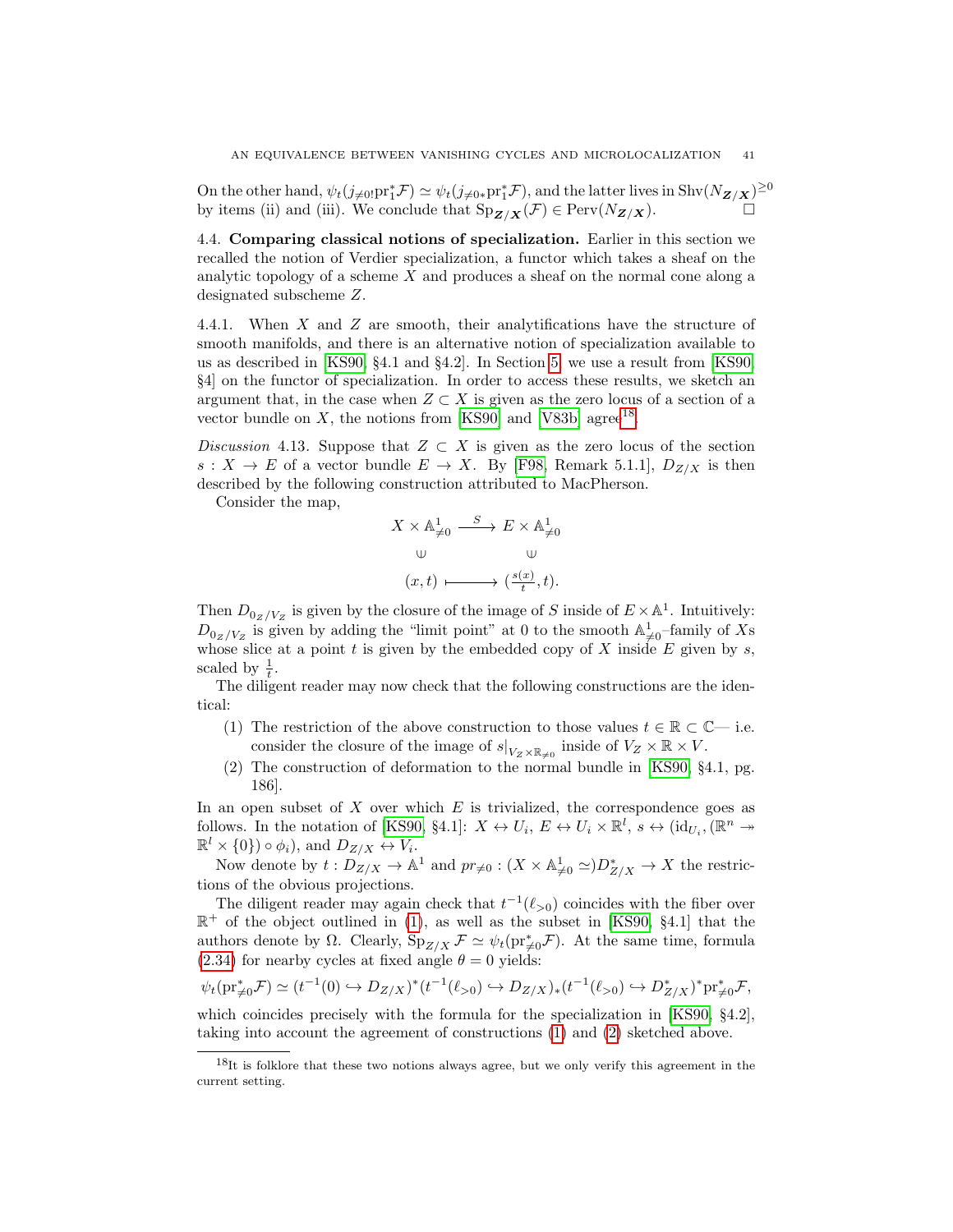4.4.2. Specialization of monodromic sheaves. MacPherson's description of deformation to the normal cone allows for a nice proof of the following lemma, which is well-known but hard to find in the literature.

<span id="page-41-0"></span>**Lemma 4.14.** Suppose that  $E \to X$  is a finite dimensional complex vector bundle on the derived scheme **X**. If  $\mathcal{F} \in \mathrm{Shv}_{\mathbb{G}_m}(E)$ , then

$$
Sp_{X/E} \mathcal{F} \simeq \mathcal{F}
$$

$$
Sp_{X/E} \mathcal{F} \simeq \mathcal{F},
$$

where  $\boldsymbol{X}$  (resp.  $X$ ) is seen as the zero section of  $\boldsymbol{E}$  (resp. E).

Proof. The following equivalence of schemes is easily seen from the properties of quasi-smooth blow-up:

$$
D_{\mathbf{X}/\mathbf{E}} \simeq D_{X/E}.
$$

As such,  $Sp_{X/E} \simeq Sp_{X/E}$ , so it suffices to prove that  $Sp_{X/E} \mathcal{F} \simeq \mathcal{F}$ . Without loss of generality, we may assume  $X = *$  and E is a vector space V.

MacPherson's description of deformation to the normal cone, outlined in [\[F98,](#page-65-11) Remark 5.1.1], identifies  $D_{0/V}$  with the closure of the image of the map,

$$
V \times \mathbb{A}_{\neq 0}^1 \xrightarrow{S} V \times V \times \mathbb{A}^1
$$
  
\n
$$
\cup \qquad \qquad \cup
$$
  
\n
$$
(v, t) \longmapsto (v, \frac{v}{t}, t),
$$

and identifies the maps  $t: D_{0/V} \to \mathbb{A}^1$  and  $p: D_{0/V} \to V$  with the restrictions to  $D_{0/V}$  of  $\text{pr}_3: V \times V \times \mathbb{A}^1 \to \mathbb{A}^1$  and  $\text{pr}_1: V \times V \times \mathbb{A}^1 \to V$ , respectively. Let  $U := D_{0/V} \setminus (0,0) \times \mathbb{A}^1$ . By smooth base change,

$$
(\mathrm{Sp}_{0/V}\,\mathcal{F}|)_{V\setminus 0}\simeq \psi_{t_U}(p_U^*\mathcal{F})|_{V\setminus 0},
$$

where  $t_U$  and  $p_U$  are the restriction to U of t and p, respectively. We show that  $\psi_{t_U}(p_U^* \mathcal{F})|_{V \setminus 0} \simeq \mathcal{F}_{V \setminus 0}.$ 

Let  $\pi : V \setminus 0 \to (V \setminus 0)/\mathbb{R}^+ = S(V)$  be the map to the spherization of V. The adjoint functors

$$
\pi^* : \operatorname{Shv}(S(V) \leftrightarrows \operatorname{Shv}_{\mathbb{R}^+}(V \setminus 0) : \pi_*
$$

induce an equivalence of categories because the counit map is an isomorphism. While the map S doesn't extend to a continuous map on  $V \times \mathbb{A}^1$ , the induced map,

$$
S(V) \times \mathbb{A}_{\neq 0}^1 \xrightarrow{\widetilde{S}} S(V \times V) \times \mathbb{A}^1
$$
  
\n
$$
\cup \qquad \qquad \cup
$$
  
\n
$$
([v], t) \longmapsto ([v, \frac{v}{t}], t)
$$

*does* extend to a continuous map on  $S(V) \times \mathbb{A}^1$ . This extension is a homeomorphism onto its image, which we can identify with  $S(D_{0/V})$ , the fiberwise spherization of  $D_{0/V}$ . In all, we obtain the following commutative diagram, whose maps are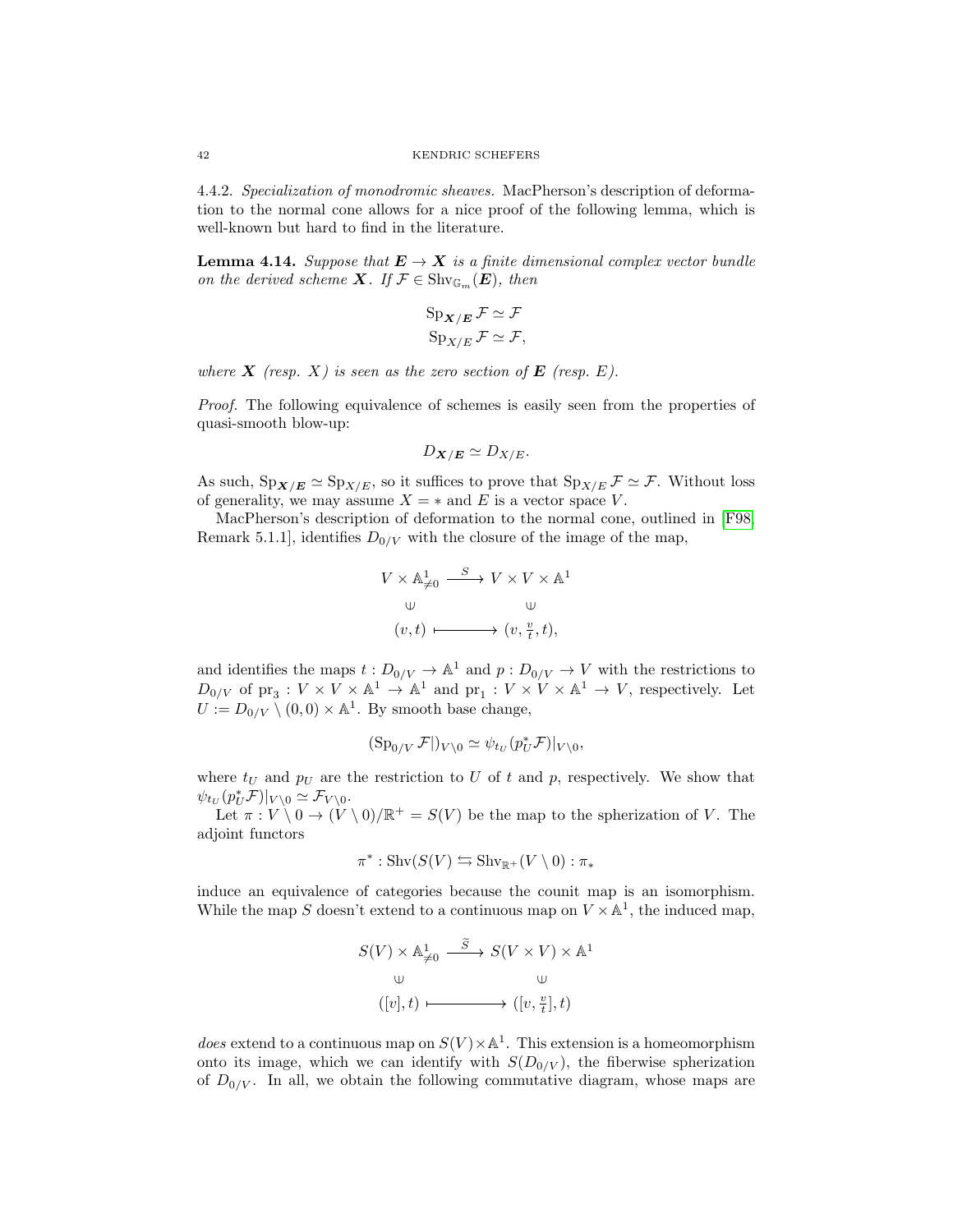induced from maps on  $D_{0/V}$ :



Denote  $\widetilde{F} := \pi_*(\mathcal{F}|_{V \setminus 0})$  From the above diagram:

$$
\widetilde{\mathcal{F}} \simeq \psi_{\text{pr}_2}(\text{pr}_1^* \pi_* \widetilde{\mathcal{F}})
$$
\n
$$
\simeq \psi_{\widetilde{t} \circ \widetilde{S}} (\widetilde{S}^* \widetilde{p}^* \pi_* \widetilde{\mathcal{F}})
$$
\n
$$
\simeq \widetilde{S}|_{\widetilde{t}^{-1}(0)}^* \psi_{\widetilde{t}}(p^* \pi_* \widetilde{\mathcal{F}})
$$
\n
$$
\simeq \widetilde{\text{Sp}}_{0/V} \mathcal{F}
$$

Because  $\pi_*$  induces an equivalence of categories, we obtain an equivalence,  $\mathcal{F}|_{V \setminus 0} \simeq$  $(\text{Sp}_{0/V} \mathcal{F})|_{V \setminus 0}$ . Combining this equivalence with that obtained in Lemma [4.7,](#page-38-2) we use an adjunction triangle for the complementary pair of subspaces  $0, V \setminus 0 \subset V$  to obtain the desired equivalence,  $\mathcal{F} \simeq \text{Sp}_{0/V} \mathcal{F}$ .

The following is an immediate corollary of Lemma [4.14](#page-41-0) which is also well-known but hard to find in the literature.

Corollary 4.15. Both Verdier and quasi-smooth specialization are idempotent in the following sense. Suppose  $Z \hookrightarrow X$  an arbitrary closed immersion of ordinary schemes. Then, for  $\mathcal{F} \in \text{Shv}(X)$ ,

$$
Sp_{Z/\mathcal{N}_{Z/X}}(Sp_{Z/X} \mathcal{F}) \simeq Sp_{Z/X} \mathcal{F},
$$

after making the identification  $\mathcal{N}_{Z/N_{Z/X}} \simeq \mathcal{N}_{Z/X}$ . If  $\mathbb{Z} \hookrightarrow \mathbb{X}$  is a quasi-smooth embedding of derived schemes, the corresponding statement is obtained by substituting  $\mathcal{N}, Z$ , and  $X$  for  $\mathcal{N}, Z$ , and  $X$ .

4.4.3. Lastly, we record a result from [\[KS90\]](#page-66-2) that will be used in Section [5,](#page-43-0) as well as a definition needed to state it.

**Definition 4.16.** ([\[KS90,](#page-66-2) Definition 4.1.1(i)]) Suppose that  $p: D_{Z/X} \to X$  is the canonical map, and  $p_{>0} : t^{-1}(\mathbb{A}^1_{>0}) =: D_{Z/X,>0} \to X$  is its restriction. Suppose given a subset  $S \subset X$ . Then we define the normal cone of S along Z as:

<span id="page-42-1"></span>
$$
C_Z(S) := \overline{p_{>0}^{-1}(S)} \cap C_{Z/X}.
$$

**Theorem 4.17.** ([\[KS90,](#page-66-2) Theorem 4.2.3(ii)]) Suppose M is a smooth submanifold of a smooth manifold X. Let  $\mathcal{F} \in \text{Shv}(X)$  and V be an open conic subset of  $N_{M/X}$ . Then:

(4.18) 
$$
\varinjlim_{\mathcal{U}} \Gamma(\mathcal{U}; \mathcal{F}) \xrightarrow{\simeq} \Gamma(\mathcal{V}; \operatorname{Sp}_{M/X} \mathcal{F}),
$$

where U ranges through the family of open subsets of X such that  $C_M(X\setminus\mathcal{U})\cap\mathcal{V}=\varnothing$ , which we denote by  $\mathfrak{F}_{\mathcal{V}}$ .

<span id="page-42-0"></span>4.5. Quasi-smooth microlocalization.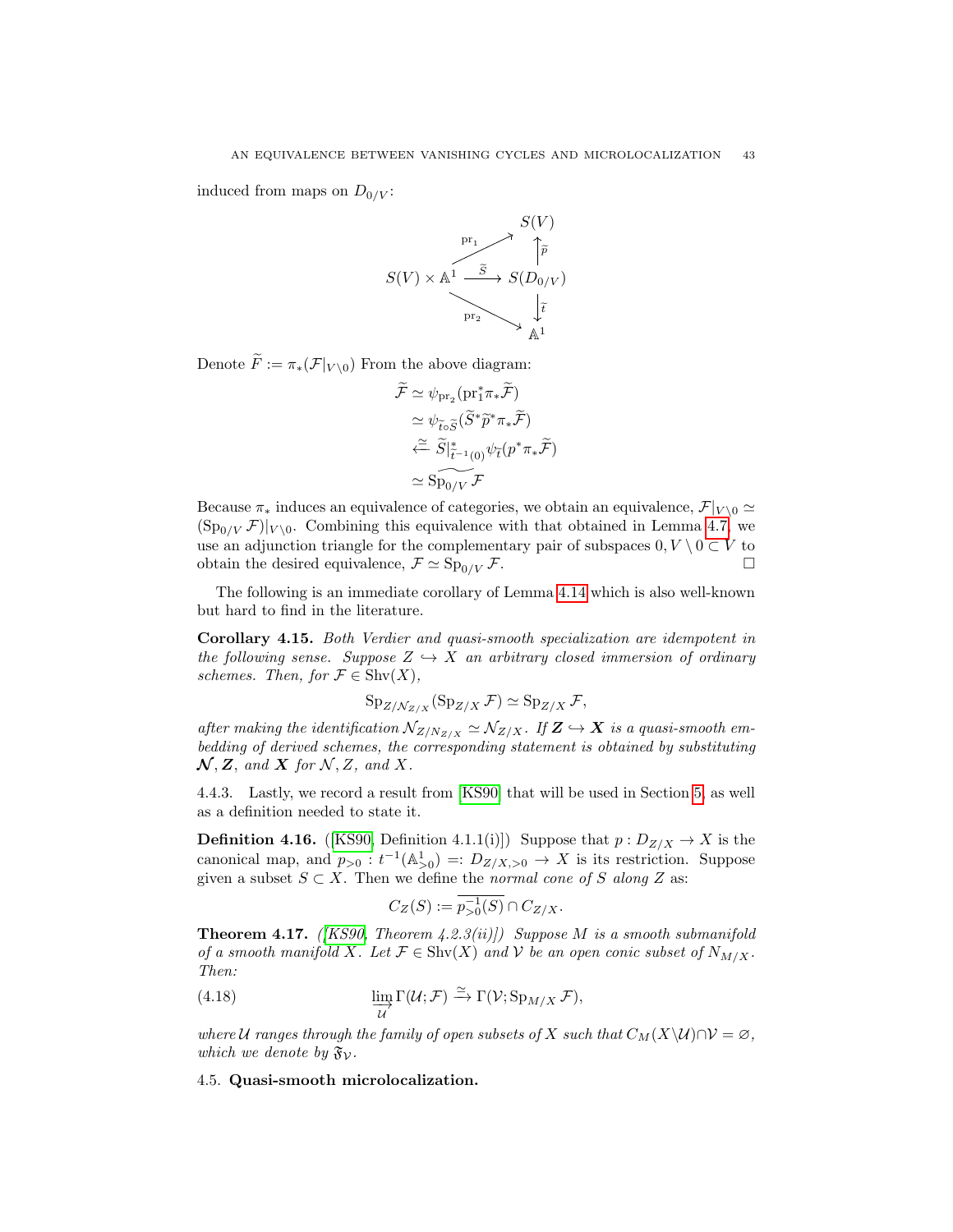4.5.1. We make the following obvious definition.

**Definition 4.19.** Suppose that  $Z \rightarrow X$  is a quasi-smooth closed immersion, and that  $\mathcal{F} \in \text{Shv}(X)$ . The *microlocalization* of  $\mathcal{F}$  along  $\mathbf{Z} \hookrightarrow \mathbf{X}$  is defined as

$$
\mu_{\boldsymbol{Z}/\boldsymbol{X}}\mathcal{F}:=\mathscr{F}(\operatorname{Sp}_{\boldsymbol{Z}/\boldsymbol{X}}\mathcal{F})
$$

Clearly,  $\mu_{\mathbf{Z}/\mathbf{X}}$  is a functor from  $\text{Shv}(X)$  to  $\text{Shv}_{\mathbb{G}_m}(N_{\mathbf{Z}/\mathbf{X}})$ . We also call  $\mu_{\mathbf{Z}/\mathbf{X}}$ the functor of quasi-smooth microlocalization.

4.5.2. Unlike quasi-smooth specialization,  $\mu_{\mathbf{Z}/\mathbf{X}}$  preserves perversity only up to a shift. The following is an immediate corollary of Lemma [4.12](#page-39-1) and Lemma [2.50.](#page-25-1)

<span id="page-43-3"></span>**Lemma 4.20.**  $\mu_{\mathbf{Z}/\mathbf{X}}[\text{codim.vir } \mathbf{Z}] : \text{Perv}(X) \to \text{Perv}(N_{\mathbf{Z}/\mathbf{X}}^{\vee}).$ 

Remark 4.21. Just as quasi-smooth specialization enjoys most of the formal properties of its classical counterpart, quasi-smooth microlocalization enjoys many more properties than the one stated in Lemma [4.20](#page-43-3) above. Listing and proving them is beyond the scope of this paper.

#### 5. The local equivalence

<span id="page-43-1"></span><span id="page-43-0"></span>5.1. Stating the equivalence. For the remainder of this section, we use the following set-up. Let  $X$  be a smooth k-scheme, and let  $V$  be a k-vector space of dimension n, viewed as a k-scheme. Given a map  $f: X \to V$ , we consider the derived zero locus,

$$
\begin{array}{ccc}\nZ(f) & \longrightarrow & X \\
\downarrow & & \downarrow f \\
\{0\} & \longrightarrow & V.\n\end{array}
$$

The closed immersion  $\mathbf{Z}(f) \hookrightarrow X$  is obviously quasi-smooth, and by application of base change for cotangent complexes, we find that

$$
\mathbf{N}_{\mathbf{Z}(f)/X} \simeq \mathbf{Z}(f) \times V.
$$

For such a map, f, we consider the map  $\tilde{f}: X \times V^{\vee} \to V$  whose definition is indicated by the following diagram:

$$
X \times V^{\vee} \xrightarrow{f \times \text{id}_{V^{\vee}} V} V \times V^{\vee}
$$
  

$$
\xrightarrow{\tilde{f}} \qquad \downarrow \langle \cdot, \cdot \rangle
$$
  

$$
\xrightarrow{\mathbb{A}^1}
$$

where  $\langle \cdot , \cdot \rangle$  is the natural pairing between a vector space and its dual.

<span id="page-43-4"></span>5.1.1. The conormal bundle  $N^{\vee}_{\mathbf{Z}(f)/X}$  embeds into  $X \times V^{\vee}$  as the closed subscheme  $Z(f) \times V^{\vee}$ , using the identification  $N^{\vee}_{\mathbf{Z}(f)/X} \simeq Z(f) \times V^{\vee}$  given above. Note in particular that, under the inclusion  $Z(f) \times V^{\vee} \hookrightarrow Z(\tilde{f}), N^{\vee}_{\mathbf{Z}(f)/X} \subset Z(\tilde{f}),$  the (underived) zero locus of  $f$ .

5.1.2. Denote by  $pr_1$  and  $pr_2$  the canonical projections from  $X \times V$  onto its factors. In this section, we prove the following theorem.

<span id="page-43-2"></span>Theorem 5.1. There exists a natural isomorphism of functors,

$$
\varphi_{\widetilde{f}}(\mathrm{pr}_1^* -) \simeq \mu_{\mathbf{Z}(f)/X}(-).
$$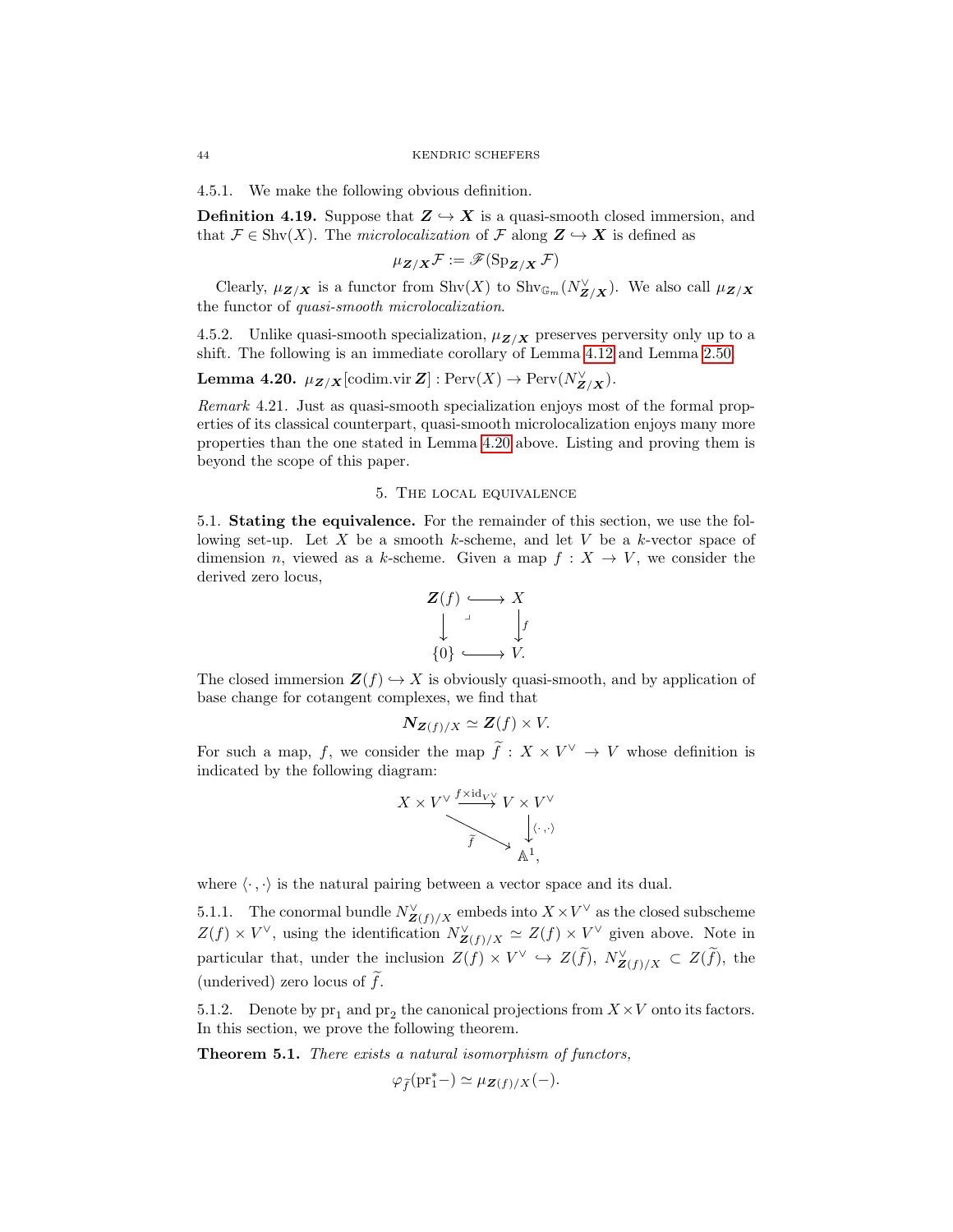5.1.3. Prima facie, Theorem [5.1](#page-43-2) is ill-posed: for a given  $\mathcal{F} \in \text{Shv}(X)$ , the left-hand side and right-hand side produce sheaves that live on different spaces. However,  $\varphi_{\tilde{f}}(\text{pr}_1^* \mathcal{F})$  has support contained in  $Z(f) \times V^{\vee}$  by [\[Dav17,](#page-65-12) Lemma A.4], so it can be viewed as a sheaf on such. At the same time, the identification discussed in Section [5.1.1](#page-43-4) allows us to view  $\mu_{\mathbf{Z}(f)/X}(\mathcal{F})$  as an element of  $\text{Shv}(Z(f) \times V^{\vee})$ , as well, so the two functors of Theorem [5.1](#page-43-2) are indeed comparable.

<span id="page-44-0"></span>5.2. The monodromic case. The following lemma is the basis for our strategy of proof.

<span id="page-44-2"></span>**Lemma 5.2.** Suppose that  $p : E \to S$  is a complex vector bundle of finite rank. If  $\mathcal{F} \in \mathrm{Shv}_{\mathbb{G}_m}(E)$ , then

$$
\mathscr{F}(\mathcal{F}) \simeq \varphi_m(\mathrm{pr}_1^*\mathcal{F}),
$$

where  $pr_1: E \oplus E^{\vee} \to E$  is the obvious projection and  $m: E \oplus E^{\vee} \to \mathbb{A}^1$  is the natural pairing map.

Proof. The key observation in this proof is the following identity:

$$
P := \{(v, w) \in E \oplus E^{\vee} | \operatorname{Re} w(v) \ge 0 \}
$$
  
=: {Re  $m \ge 0$ }

Recalling the expression for vanishing cycles at the fixed angle  $\theta = \pi$ , [\(2.36\)](#page-22-4), we obtain the following chain of isomorphisms:

$$
\mathscr{F}(\mathcal{F}) := \mathrm{pr}_{2*} \Gamma_P(\mathrm{pr}_1^* \mathcal{F})
$$
  
\n
$$
:= \mathrm{pr}_{2*} \Gamma_{\{\mathrm{Re } m \ge 0\}}(\mathrm{pr}_1^* \mathcal{F})
$$
  
\n
$$
\simeq (0 \oplus E^{\vee} \hookrightarrow E \oplus E^{\vee})^* \Gamma_{\{\mathrm{Re } m \ge 0\}}(\mathrm{pr}_1^* \mathcal{F})
$$
  
\n
$$
\simeq (0 \oplus E^{\vee} \hookrightarrow m^{-1}(0))^* (m^{-1}(0) \hookrightarrow E \oplus E^{\vee})^* \Gamma_{\{\mathrm{Re } m \ge 0\}}(\mathrm{pr}_1^* \mathcal{F})
$$
  
\n
$$
\simeq (0 \oplus E^{\vee} \hookrightarrow m^{-1}(0))^* \varphi_m(\mathrm{pr}_1^* \mathcal{F}),
$$

where the third equivalence holds by monodromicity with respect to the  $\mathbb{G}_m$ -action given by scaling on the first factor alone.

Now observe that  $\varphi_m(\text{pr}_1^*\mathcal{F})$  is supported on the closed subset  $0 \oplus E^{\vee}$  by [\[Dav17,](#page-65-12) Lemma A.4], so we may identify  $\varphi_m(\text{pr}_1^*\mathcal{F})$  with its pullback  $(0 \oplus E^{\vee} \hookrightarrow m^{-1}(0))^* \varphi_m(\text{pr}_1^*\mathcal{F})$ , which completes the proof.  $\Box$ 

5.2.1. Suppose that in the statement of Lemma [5.2](#page-44-2) we took  $E \to S$  to be the normal bundle  $N_{\mathbf{Z}(f)/X} \to Z(f)$  and F to be the specialization  $\text{Sp}_{\mathbf{Z}(f)/X}$  F. Then we obtain,

$$
\mu_{\mathbf{Z}(f)/X}(\mathcal{F}) := \mathscr{F}(\mathrm{Sp}_{\mathbf{Z}(f)/X}\mathcal{F}) \simeq \varphi_m(\mathrm{pr}_1^* \mathrm{Sp}_{\mathbf{Z}(f)/X}\mathcal{F}).
$$

Therefore, it suffices to prove that the functor  $\varphi_m(\text{pr}_1^*-)$  factors through the specialization along  $\mathbf{Z}(f)$  in the sense of the following lemma.

<span id="page-44-1"></span>Lemma 5.3.

$$
\varphi_{\widetilde{f}}(\mathrm{pr}_1^* \mathcal{F}) \simeq \varphi_m(\mathrm{pr}_1^* \operatorname{Sp}_{\mathbf{Z}(f)/X} \mathcal{F})
$$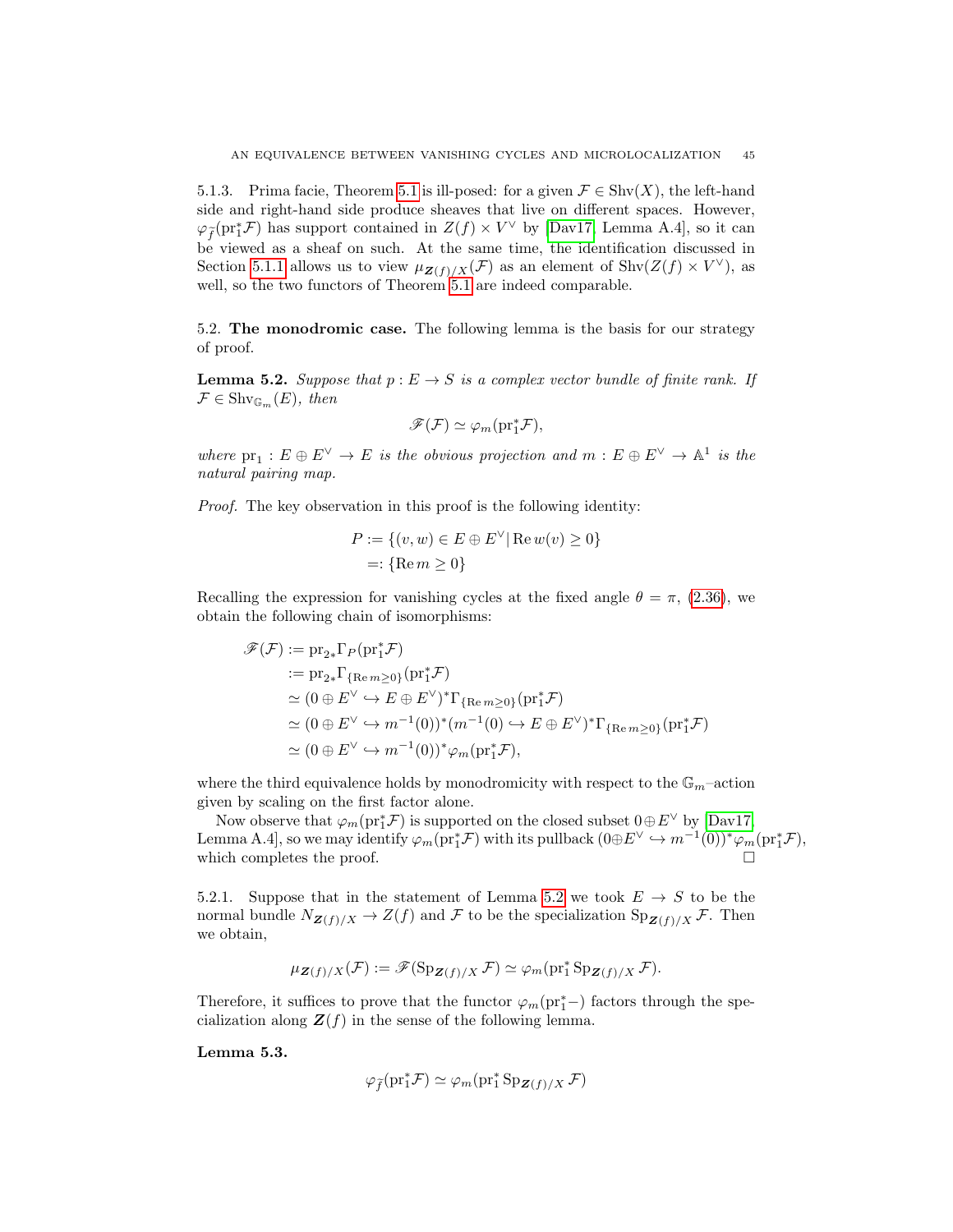<span id="page-45-1"></span>5.2.2. Reducing to the case of a product. In order to prove Lemma [5.3,](#page-44-1) it suffices to take  $X := Z \times V$ , for Z smooth, V a finite dimensional vector space over k, and  $f := \text{pr}_V$ . Demonstrating this is a matter of simple, repeated application of proper base change; we write it out for completeness.

<span id="page-45-0"></span>Consider the following diagram,

(5.4)  

$$
X \xrightarrow{\uparrow} Y
$$
  

$$
X \times V^{\vee} \xrightarrow{\uparrow} Y \times V
$$
  

$$
X \times V^{\vee} \xrightarrow{\uparrow} Y \times V \times V^{\vee}
$$
  

$$
\uparrow F_1
$$
  

$$
\downarrow F_1
$$
  

$$
\downarrow F_V
$$
  

$$
\downarrow F_V
$$
  

$$
\downarrow F_V
$$

where the meaning of the overloaded notation " $\text{pr}_1$ " is inferred from context in what follows.

Using the graph map  $\Gamma_f : X \hookrightarrow X \times V$ , we apply proper base change for vanishing cycles to obtain:

$$
(Z(\widetilde{f}) \to Z(\widetilde{\mathrm{pr}}_V))_* \varphi_{\widetilde{f}}(\mathrm{pr}_1^* \mathcal{F}) \simeq \varphi_{\widetilde{\mathrm{pr}}_V}((\Gamma_f \times \mathrm{id}_{V^\vee})_* \mathrm{pr}_1^* \mathcal{F})
$$

$$
\simeq \varphi_{\widetilde{\mathrm{pr}}_V}(\mathrm{pr}_1^* \Gamma_{f*} \mathcal{F})
$$

One the other hand, since  $f = \text{pr}_V \circ \Gamma_f$ , the square,

$$
\begin{array}{ccc}\nZ(f) & \xrightarrow{\cdot} & X \times \{0\} = Z(\text{pr}_V) \\
\downarrow & & \downarrow \\
X & \xrightarrow{\Gamma_f} & X \times V,\n\end{array}
$$

is derived Cartesian. Note that  $N_{(X\times\{0\})/(X\times V)} \simeq X \times V$ , and  $N_{\text{pr}_V} = \text{pr}_V$ . Meanwhile,  $N_{\mathbf{Z}(f)/X} \simeq Z(f) \times V$ , and  $N_f : Z(f) \times V \to V$  is the projection. The following diagram is induced from diagram [\(5.4\)](#page-45-0):

$$
\begin{array}{c}\n{\mathbb{A}^1} \\
\uparrow m \\
N_{\mathbf{Z}(f)/X} \times V^\vee \xrightarrow{N_{\Gamma_f} \times \mathrm{id}_{V^\vee}} N_{(X \times \{0\})/(X \times V)} \times V^\vee \\
\downarrow \text{pr}_1 \\
Z(f) \times V \simeq N_{\mathbf{Z}(f)/X} \xrightarrow{N_{\Gamma_f} \simeq i_{Z(f)} \times \mathrm{id}_V} N_{(X \times \{0\})/(X \times V)} \simeq X \times V,\n\end{array}
$$

where  $m$  is as follows:

$$
N_{\mathbf{Z}(f)/X} \times V^{\vee} \xrightarrow{m} \mathbb{A}^{1}
$$
  
\n
$$
\cup \qquad \qquad \cup
$$
  
\n
$$
(z, v, w) \longmapsto w(v).
$$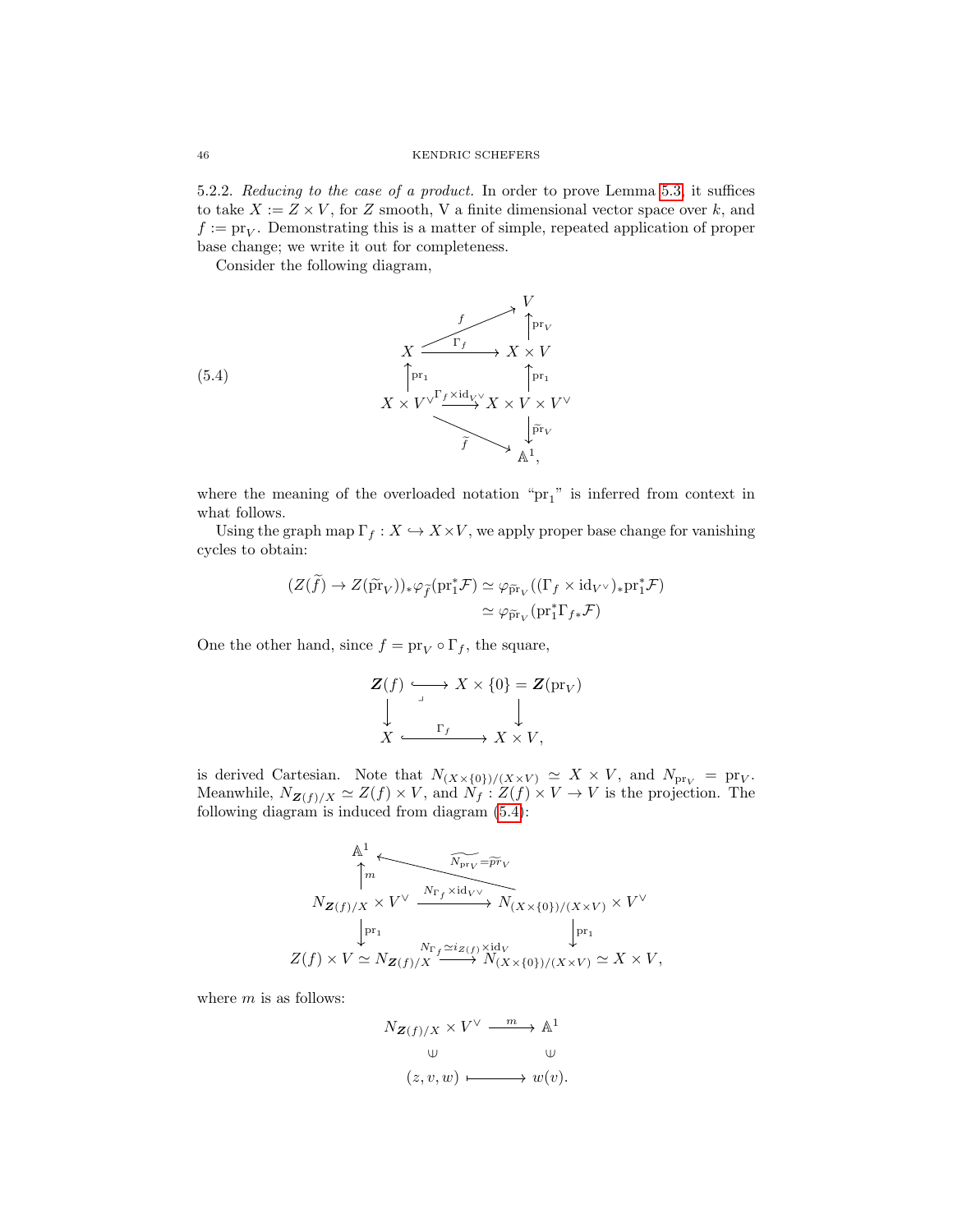Proper base change for quasi-smooth specialization (Lemma [4.4\)](#page-36-1) and vanishing cycles now yields:

$$
(Z(m) \to Z(\tilde{\mathrm{pr}}_V))_* \varphi_m(\mathrm{pr}_1^* \mathrm{Sp}_{\mathbf{Z}(f)/X} \mathcal{F}) \simeq \varphi_{\tilde{\mathrm{pr}}_V}((N_{\Gamma_f} \times \mathrm{id}_{V^\vee})_* \mathrm{pr}_1^* \mathrm{Sp}_{\mathbf{Z}(f)/X} \mathcal{F})
$$
  

$$
\simeq \varphi_{\tilde{\mathrm{pr}}_V}(\mathrm{pr}_1^*(N_{\Gamma_f*} \mathrm{Sp}_{\mathbf{Z}(f)/X} \mathcal{F})
$$
  

$$
\simeq \varphi_{\tilde{\mathrm{pr}}_V}(\mathrm{pr}_1^* \mathrm{Sp}_{(X \times \{0\})/(X \times V)}(\Gamma_{f*} \mathcal{F})).
$$

Hence, if the equivalence

 $\varphi_{\tilde{\text{pr}}_V}(\text{pr}_1^*\mathcal{G}) \simeq \varphi_{\tilde{\text{pr}}_V}(\text{pr}_1^*\text{Sp}_{(X \times \{0\})/(X \times V)}(\mathcal{G})),$ 

holds for all  $\mathcal{G} \in \text{Shv}(X \times V)$ , the equivalence

 $(Z(\widetilde{f}) \to Z(\widetilde{\text{pr}}_V))_* \varphi_{\widetilde{f}}(\text{pr}_1^* \mathcal{F}) \simeq (Z(m) \to Z(\widetilde{\text{pr}}_V))_* \varphi_m(\text{pr}_1^* \text{Sp}_{\mathbf{Z}(f)/X} \mathcal{F}),$ 

also holds. The latter then implies Lemma [5.3](#page-44-1) once we take into account that each side is supported on  $Z \times \{0\} \times V^{\vee} \subset X \times V \times V^{\vee}$ .

5.2.3. For the remainder of this section, take Z smooth,  $X := Z \times V$ , and  $f := \text{pr}_V$ , per Section [5.2.2](#page-45-1) above.

5.2.4. To ease the exposition, we denote  $Z \times V$  by  $V_Z$ , viewing X as a scheme over  $Z$  with structure map given by  $pr_1$ . Thus, products are taken in the overcategory Sch<sub>/Z</sub>, meaning  $V_Z \times_Z V_Z^{\vee}$  denotes  $Z \times V \times V^{\vee} = X \times V^{\vee}$ ,  $0_Z \subset V_Z$  denotes  $Z \times \{0\} \subset Z \times V$ , etc. By abuse of notation, we denote the analytifications of all these schemes by the same. From hereon out, we denote  $\widetilde{pr}_V$  by m. pr<sub>1</sub> will always denote the projection  $V_Z \times_Z V_Z^{\vee} \to V_Z$ .

<span id="page-46-0"></span>5.3. Proof strategy for the non-monodromic case. Our proof of Lemma [5.3](#page-44-1) proceeds indirectly by first proving the equivalence

$$
\psi_m(\text{pr}_1^* \mathcal{F})|_{V_Z^{\vee}(\equiv (0 \times V^{\vee})_Z)} \xrightarrow{\simeq} \psi_m(\text{pr}_1^* \text{Sp}_{0_Z/V_Z} \mathcal{F})|_{V_Z^{\vee}},
$$

and then using the standard fiber sequence relating nearby and vanishing cycles. In order to prove this latter equivalence, we define a natural comparison map,  $\psi: \psi_m(\text{pr}_1^*\mathcal{F})|_{V_Z^{\vee}} \to \psi_m(\text{pr}_1^*\text{Sp}_{0_Z/V_Z}\mathcal{F})|_{V_Z^{\vee}}$ , which we then show is an equivalence by checking on stalks. Since obtaining the comparison map is somewhat involved, we briefly outline its construction below.

5.3.1. Outline of comparison map construction. Observe that that  $\varphi_m(\text{pr}_1^*\mathcal{F})$  is conic by Lemma [4.2,](#page-34-3) so  $\psi_m(\text{pr}_1^*\mathcal{F})|_{V_Z^{\vee}}$  is conic via the canonical fiber sequence [\(2.29\)](#page-21-3). Let  $\mathcal{B}_{\mathbb{R}^+}(V_Z^{\vee}) \subset \mathcal{U}_{\mathbb{R}^+}(V_Z^{\vee})$  denote the partially ordered subset consisting of convex, conic open subsets. These are a basis for the conic topology on  $V_Z^{\vee}$ .

We begin the construction of the comparison map,  $\psi$ , by finding convenient expressions for the sections of  $\psi_m(\text{pr}_1^*\mathcal{F})|_{V_Z^{\vee}}$  and  $\psi_m(\text{pr}_1^*\text{Sp}_{0_Z/V_Z}\mathcal{F})|_{V_Z^{\vee}}$  over each element of  $\mathcal{B}_{\mathbb{R}^+}(V_Z^{\vee})$ . These convenient expressions are colimits of sections of  $\mathcal F$  over certain families of open subsets in  $V_Z$ . From these descriptions, we argue that the restrictions of  $\psi_m(\text{pr}_1^*\mathcal{F})|_{V_Z^{\vee}}$  and  $\psi_m(\text{pr}_1^*\text{Sp}_{0_Z/V_Z}\mathcal{F})|_{V_Z^{\vee}}$  to  $\mathcal{B}_{\mathbb{R}^+}(V_Z^{\vee})$  are actually left Kan extensions of the functors (to be defined),  $Q \circ \alpha$  and  $Q$ , respectively. Standard abstract nonsense gives a map between these two Kan extensions, which are sheaves on  $\mathcal{B}_{\mathbb{R}^+}(V_Z^{\vee})$ . We then verify that the category of conic sheaves on  $V_Z^{\vee}$ is equivalent to the category of sheaves on the basis  $\mathcal{B}_{\mathbb{R}^+}(V_Z^{\vee})$ , thereby obtaining the desired comparison map.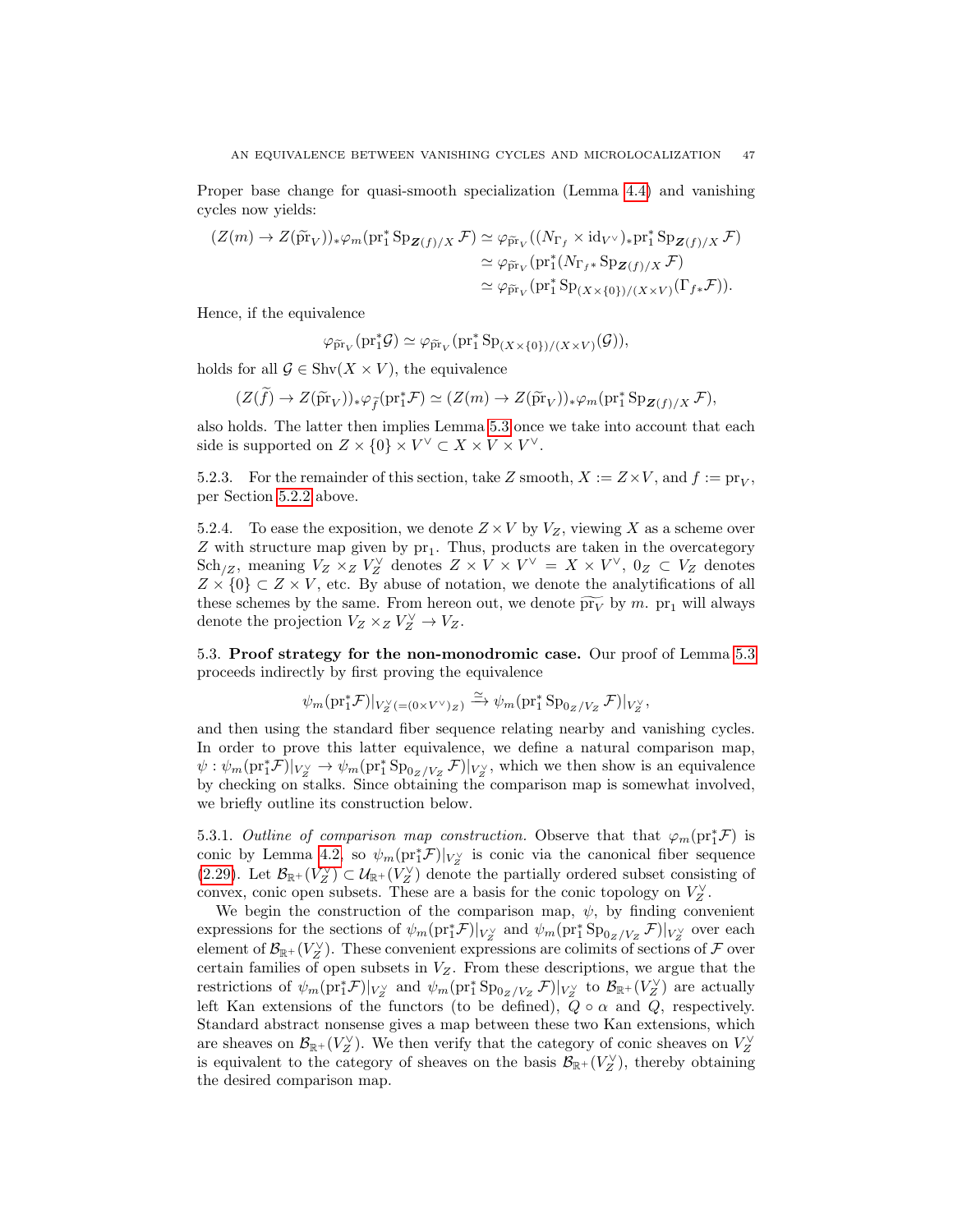Notation 5.5. To ease the exposition, we sometimes choose to denote  $\psi_m(\text{pr}_1^*\mathcal{F})|_{V_Z^{\vee}}$ and  $\psi_m(\text{pr}_1^*\text{Sp}_{0_Z/V_Z}\mathcal{F})|_{V_Z^{\vee}}$  by  $\psi_m$  and  $\psi_m^{\text{Sp}}$ , respectively, for the remainder of this section.

# <span id="page-47-0"></span>5.4. Obtaining expressions for sections of  $\psi_m$  and  $\psi_m^{\text{Sp}}$ .

5.4.1. Expression for sections of  $\psi_m$ . Let  $j_{>0} : m^{-1}(\mathbb{A}^1_{>0}) \hookrightarrow V_Z \times_Z V_Z^{\vee}$  and  $i_{V_Z^{\vee}}$ :  $V_Z^{\vee} \hookrightarrow V_Z \times_Z V_Z^{\vee}$  denote the obvious inclusions. Using the expression [\(2.33\)](#page-22-2) for nearby cycles at the fixed angle  $\theta = \pi$ , we obtain:

$$
\psi_m(\text{pr}_1^*\mathcal{F})|_{V_Z^{\vee}} \simeq i_{V_Z^{\vee}}^* j_{>0*} j_{>0}^* \text{pr}_1^*\mathcal{F}.
$$

Now choose a convex, conic open subset  $\mathcal{V} \subset V_Z^{\vee}$  (c.f. Remark [2.47\)](#page-24-1). We compute the following chain of isomorphisms:

(5.6) 
$$
\Gamma(\mathcal{V}; \psi_m(\text{pr}_1^* \mathcal{F})|_{V_Z^{\vee}}) \stackrel{\simeq}{\leftarrow} \lim_{0_Z \times V \subset \mathcal{U}} \Gamma(\mathcal{U}; j_{>0*} j_{>0}^* \text{pr}_1^* \mathcal{F})
$$

(5.7) 
$$
\xleftarrow{\simeq} \lim_{\epsilon > 0} \Gamma(B_{\epsilon}(0_Z) \times_Z \mathcal{V}; j_{>0*} j^*_{>0} \text{pr}_1^* \mathcal{F})
$$

<span id="page-47-2"></span>(5.8) 
$$
\xrightarrow{\simeq} \lim_{\epsilon > 0} \Gamma(B_{\epsilon}(0_Z) \times_Z \mathcal{V} \cap m^{-1}(\mathbb{A}^1_{>0}); j^*_{>0} \text{pr}_1^* \mathcal{F}),
$$

where, in the second line,  $B_{\epsilon}(0_Z)$  is the subset  $Z \times B_{\epsilon}(0)$ , determined by fixing an isomorphism of V with  $\mathbb{R}^{\dim_{\mathbb{R}} V}$ .

Now consider the diagram,

$$
(B_{\epsilon}(0_Z) \times_Z \mathcal{V}) \cap m^{-1}(\mathbb{A}_{>0}^1) \xrightarrow{j_{\epsilon,\mathcal{V}}} V_Z \times_Z V_Z^{\vee}
$$
  
\n $p_{\epsilon,\mathcal{V}} \downarrow \qquad \qquad \downarrow p_{r_1}$   
\n $\mathcal{U}_{\epsilon,\mathcal{V}} := \text{pr}_1((B_{\epsilon}(0_Z) \times_Z \mathcal{V}) \cap m^{-1}(\mathbb{A}_{>0}^1)) \xrightarrow{j'_{\epsilon,\mathcal{V}}} V_Z$   
\n $p_t \downarrow \qquad \qquad \star.$ 

In the notation of this diagram, we have:

(5.9) 
$$
\Gamma(B_{\epsilon}(0_Z) \times_Z \mathcal{V} \cap m^{-1}(\mathbb{A}^1_{>0}); j^*_{>0} \text{pr}_1^* \mathcal{F}) \simeq pt_* j^*_{\epsilon, \mathcal{V}} \text{pr}_1^* \mathcal{F}
$$
  
\n(5.10) 
$$
\simeq pt_* p_{\epsilon, \mathcal{V}*} p_{\epsilon, \mathcal{V}}^* j'_{\epsilon, \mathcal{V}}^* \mathcal{F}
$$
  
\n(5.11) 
$$
\leftarrow pt_* j'_{\epsilon, \mathcal{V}}^* \mathcal{F}
$$

$$
\begin{array}{c}\n\left(\nabla \cdot \mathbf{1}\right) \\
\left(\nabla \cdot \mathbf{1}\right)\n\end{array}
$$

$$
(5.12) \qquad \qquad =: \Gamma(\mathcal{U}_{\epsilon,\mathcal{V}};\mathcal{F}).
$$

We use the following lemma to prove that the arrow in the third line is an isomorphism.

<span id="page-47-1"></span>**Lemma 5.13.** Suppose  $E \overset{p}{\to} X$  is a continuous map of topological spaces such that  $E \subset W$  where W is a topological finite dimensional, real vector bundle over X. Suppose also that the fibers of  $p$  are nonempty, convex subsets of  $W$  and that there exist continuous local sections of p around each  $x \in X$ . Then id  $\stackrel{\simeq}{\to} p_* p^*$ .

*Proof.* The statement that id  $\rightarrow p_*p^*$  is an isomorphism can be checked on stalks, so without loss of generality, we assume p actually has a global section,  $X \stackrel{s}{\rightarrow} E$ .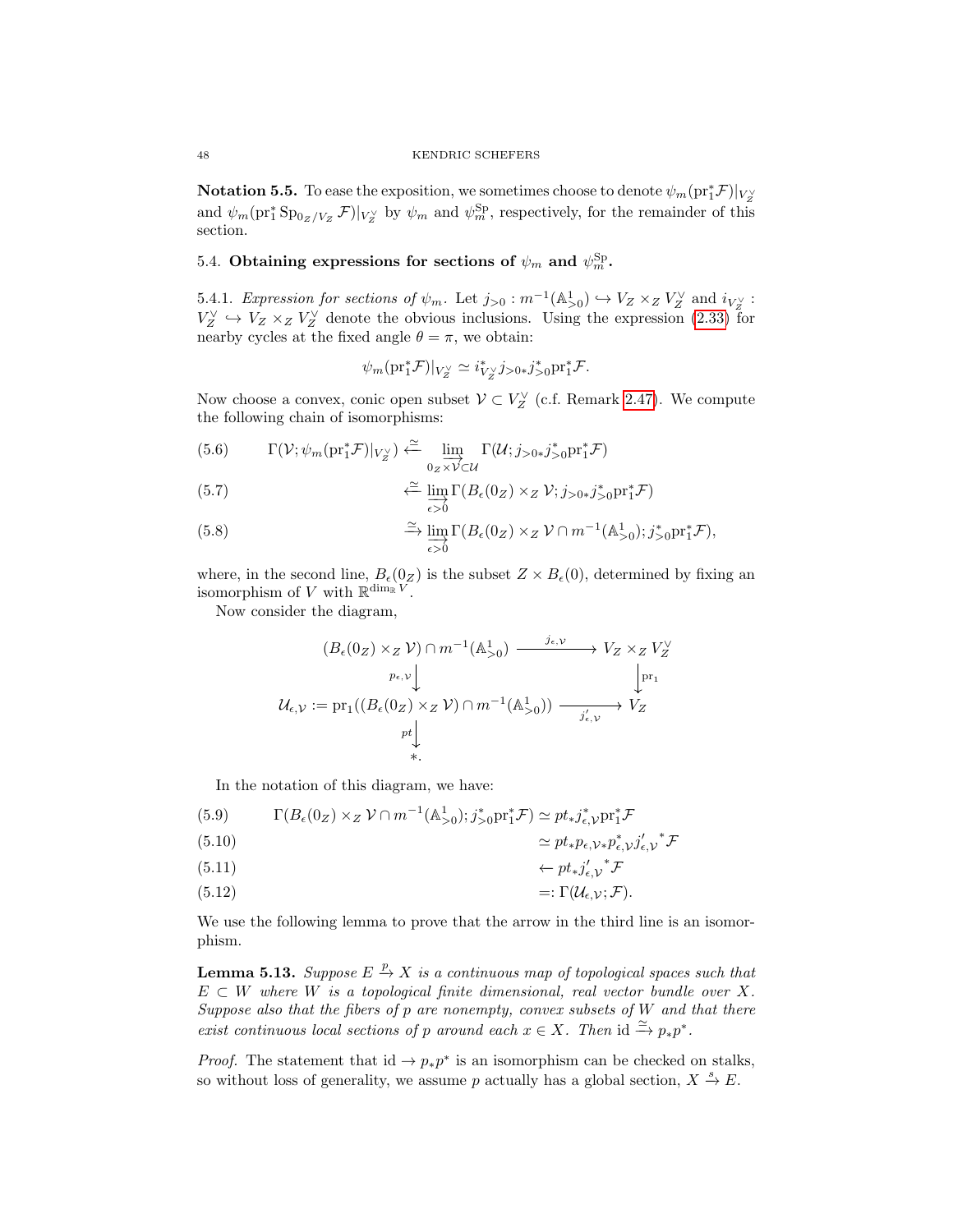By [\[KS90,](#page-66-2) Corollary 2.7.7(ii)] it suffices to show that  $s \circ p$  is homotopic to  $id_E$ :  $E \to E$  over X. That is, we exhibit a continuous map  $H : E \times [0,1] \to E$  such that  $H(-, 1) = s \circ p$ ,  $H(-, 0) = id_E$ , and  $p \circ pr_1 = p \circ H$ . Such a map is given by

$$
H(e,t) := t \cdot s(p(e)) + (1-t) \cdot e,
$$

where the scalar multiplication,  $\cdot$ , is performed in W. Since the fiber  $E_x$  is convex, for all  $x \in X$ ,  $H(t, e) \in E_{p(e)}$  for all  $t \in [0, 1]$ .

Claim 5.14.  $p_{\epsilon, V}$  satisfies the hypotheses of Lemma [5.13.](#page-47-1)

*Proof.* Fix a point  $(z_0, v_0) \in \mathcal{U}_{\epsilon, \mathcal{V}}$ . The fiber  $p_{\epsilon, \mathcal{V}}^{-1}(z_0, v_0)$  is the intersection

$$
\{(v_0,\lambda)\in V_Z\times_{z_0}V_Z^{\vee}|\operatorname{Re}\lambda(v_0)>0\}\cap(\mathcal{V}|_{z_0}).
$$

It is nonempty by the definition of  $\mathcal{U}_{\epsilon,\mathcal{V}}$ . Note that  $\text{Re }\lambda(z_0, v_0) : V_Z^{\vee} \to \mathbb{R}_Z$  is map of real vector bundles over Z, so  $\{(v_0, \lambda) \in V_Z \times_{z_0} V_Z^{\vee} | \text{Re }\lambda(v_0) > 0\}$  is the product of an open half-plane in  $V^{\vee}$  with Z; in particular, it is a convex, conic open subset of  $V_Z^{\vee}$ . On the other hand,  $\mathcal V$  is a convex, conic open subset of  $V_Z^{\vee}$  by assumption. By elementary convex geometry, therefore, their intersection is also a convex, conic open subset of  $\{(z_0, v_0)\}\times V^{\vee}$ .

Now, choosing an arbitrary  $\lambda_0 \in p_{\epsilon,\mathcal{V}}^{-1}(z_0, v_0)$ , it is clear from the continuity of m that  $(z, v, \lambda_0) \in p_{\epsilon, \mathcal{V}}^{-1}(z, v)$  for all  $(z, v)$  in a sufficiently small neighborhood of  $z_0, v_0$ . This shows that  $p_{\epsilon, \mathcal{V}}$  has local sections (i.e.  $s(z, v) = \lambda_0$ )), so the hypotheses of Lemma [5.13](#page-47-1) are satisfied.

Thus, we obtain the equivalence,

$$
(5.8) \xleftarrow{\simeq} \lim_{\epsilon > 0} \Gamma(\mathcal{U}_{\epsilon,\mathcal{V}}; \mathcal{F}).
$$

5.4.2. Expression for sections of  $\psi_m^{\rm Sp}$ . Observe that  $\mathcal{U}_{\epsilon,\mathcal{V}}$  is itself open (as  ${\rm pr}_1$  is an open map) and, not quite conic, but rather the intersection of the conic open subset  $\mathcal{U}_{\mathcal{V}} := \text{pr}_1(V \times V \cap m^{-1}(\mathbb{A}_{>0}^1))$  and the open ball  $B_{\epsilon}(0_Z)$ . Thus, in light of the above discussion,

(5.15) 
$$
\Gamma(\mathcal{V}; \psi_m(\text{pr}_1^* \text{Sp}_{0_Z/V_Z} \mathcal{F})|_{V_Z^{\vee}}) \simeq \varinjlim_{\epsilon > 0} \Gamma(\mathcal{U}_{\epsilon, \mathcal{V}}; \text{Sp}_{0_Z/V_Z} \mathcal{F})
$$

(5.16) 
$$
\qquad \qquad \stackrel{\simeq}{\longleftarrow} \lim_{\epsilon > 0} \Gamma(\mathcal{U}_{\mathcal{V}}; \operatorname{Sp}_{0_Z/V_Z} \mathcal{F})
$$

(5.17) 
$$
\simeq \Gamma(\mathcal{U}_{\mathcal{V}}; \mathrm{Sp}_{0_Z/V_Z} \mathcal{F}),
$$

where we have used that the restriction of sections along  $\mathcal{U}_{\epsilon,\mathcal{V}} \hookrightarrow \mathcal{U}_{\mathcal{V}}$  is an equivalence because  $\text{Sp}_{0_Z/V_Z} \mathcal{F}$  is conic.

Finally, we take advantage of [\(4.18\)](#page-42-1) to write:

$$
\Gamma(\mathcal{U}_{\mathcal{V}}; \operatorname{Sp}_{0_Z/V_Z} \mathcal{F}) \xleftarrow{\simeq} \lim_{\mathcal{U} \in \mathfrak{F}_{\mathcal{U}_{\mathcal{V}}}} \Gamma(\mathcal{U}; \mathcal{F}).
$$

<span id="page-48-0"></span>Remark 5.18. Note that  $\{\mathcal{U}_{\epsilon,\mathcal{V}}\}_{\epsilon>0}$  is a subcollection of  $\mathfrak{F}_{\mathcal{U}_{\mathcal{V}}}$ , so there is a natural map of sections over  $\mathcal{V}$ , which we denote by  $\psi_{\mathcal{V}}$ , coming from the composition of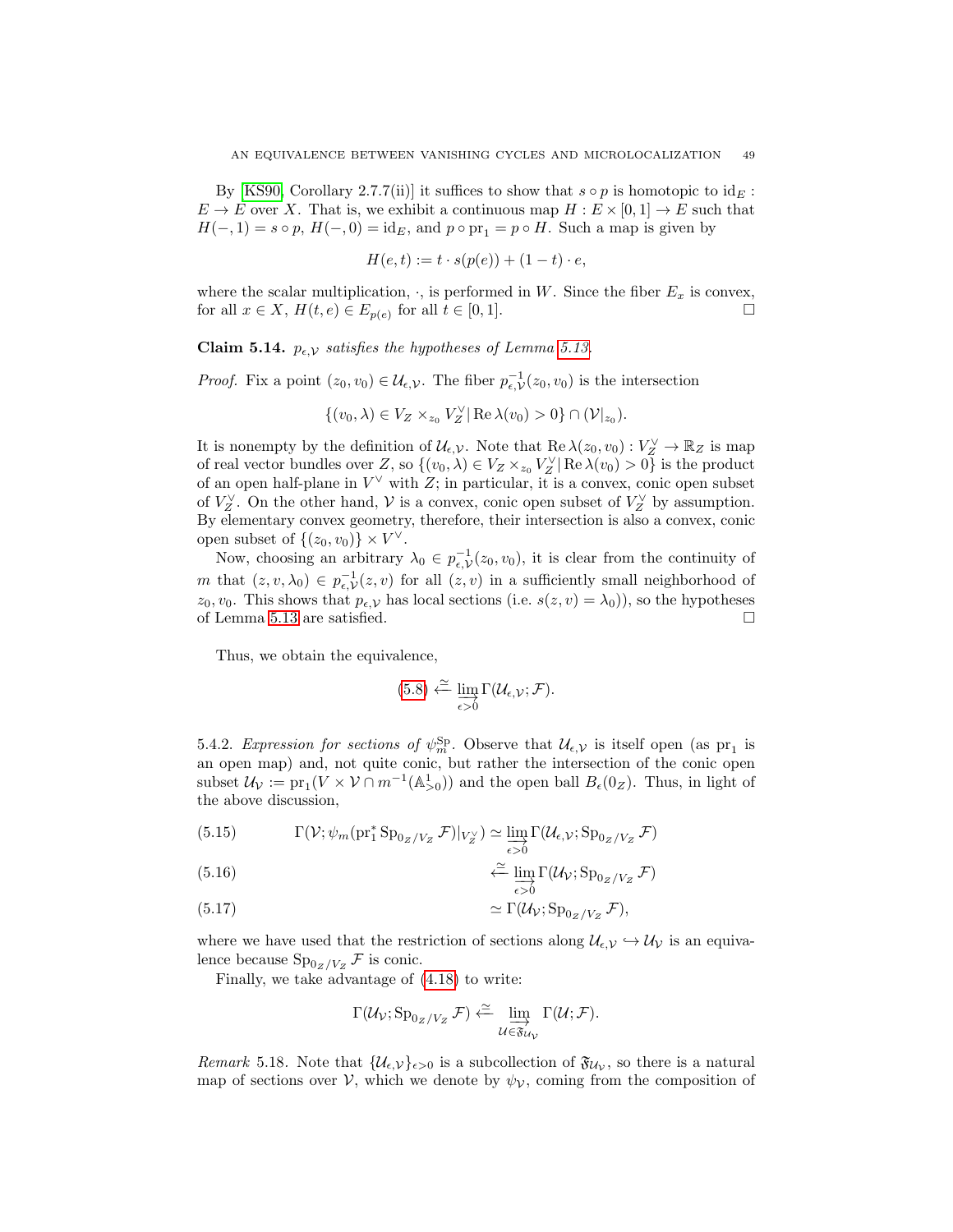the following chain of morphisms:

$$
\Gamma(\mathcal{V}; \psi_m(\mathrm{pr}_1^* \mathcal{F})|_{V_Z^{\vee}}) \simeq \varinjlim_{\epsilon > 0} \Gamma(\mathcal{U}_{\epsilon, \mathcal{V}}; \mathcal{F})
$$

$$
\to \varinjlim_{\mathcal{U} \in \mathfrak{F}_{\mathcal{U}_{\mathcal{V}}}} \Gamma(\mathcal{U}; \mathcal{F})
$$

$$
\simeq \Gamma(\mathcal{U}_{\mathcal{V}}; \mathrm{Sp}_{0_Z/V_Z} \mathcal{F})
$$

$$
\simeq \Gamma(\mathcal{V}; \psi_m(\mathrm{pr}_1^* \mathrm{Sp}_{0_Z/V_Z} \mathcal{F})|_{V_Z^{\vee}}).
$$

# <span id="page-49-0"></span>5.5. Obtaining the comparison map.

5.5.1. Left Kan extensions. We briefly recall the notion of left Kan extension found in [\[HTT,](#page-66-6) §4.3]. First suppose that  $i: \mathcal{C} \to \tilde{\mathcal{C}}$  is a fully faithful embedding, and let  $F: \mathcal{C} \to \mathcal{D}$  be an arbitrary functor. In the definition below, for  $\tilde{x} \in ob(\tilde{\mathcal{C}})$ :  $\mathcal{C}_{/\widetilde{x}} := \mathcal{C} \times_{\widetilde{\mathcal{C}}} \widetilde{\mathcal{C}}_{/\widetilde{x}}$  and  $(\mathcal{C}_{/\widetilde{x}})^{\triangleright} := (\mathcal{C})^{\triangleright} \times_{\widetilde{\mathcal{C}}} \widetilde{\mathcal{C}}_{/\widetilde{x}}$ , where the final object in  $(\mathcal{C})^{\triangleright}$  is mapped to  $\tilde{\tilde{x}}$ .

<span id="page-49-2"></span>**Definition 5.19.** A left Kan extension of F along i is a functor,  $\widetilde{F}: \widetilde{\mathcal{C}} \to \mathcal{D}$ , making the following diagram commute,



such that for every object  $C \in \widetilde{C}$ , the induced diagram,

$$
\mathcal{C}_{/\widetilde{x}} \xrightarrow{i} \begin{matrix} (\mathcal{C}_{/\widetilde{x}})^{\triangleright} \\ \downarrow \\ \mathcal{C}_{/\widetilde{x}} \xrightarrow[r_{\widetilde{x}}] \end{matrix}
$$

exhibits  $\widetilde{F}(\widetilde{x})$  as the colimit of  $F_{\widetilde{x}}$ .

<span id="page-49-1"></span>**Definition 5.20.** A left Kan extension of F along an arbitrary functor  $\delta: \mathcal{C} \to \widetilde{\mathcal{C}}$ is defined to be a left Kan extension of  $F$  along the inclusion of  $\mathcal C$  into the mapping cylinder of  $F, C \times \{0\} \hookrightarrow (C \times [1]) \coprod_{C \times \{1\}} C =: M_F.$ 

Remark 5.21. Left Kan extensions are unique up to a contractible space of choices. We denote the left Kan extension of F along  $\delta$  by  $LKE_{\delta}(F)$ .

Remark 5.22. Lurie shows that Definition [5.20](#page-49-1) coincides with Definition [5.19](#page-49-2) in the case when  $\delta$  is a fully faithful embedding.

Remark 5.23. Note that Definition [5.19](#page-49-2) says the left Kan extension of  $F$  along  $i$ is any functor whose on an object  $\widetilde{x} \in \widetilde{C}$  is the colimit of the diagram,  $\mathcal{C}_{\widetilde{X}} \to \mathcal{D}$ . Similarly, the value of  $LKE_{\delta}(F)$  on an object  $\tilde{x} \in \tilde{C}$  is the colimit of the diagram  $\mathcal{C} \times_{M_F} M_{F/\widetilde{x}} \to \mathcal{D}$ . But the natural map  $\mathcal{C} \times_{M_F} M_{F/\widetilde{x}} \to \mathcal{C}_{/\widetilde{x}}$  is an equivalence since  $\widetilde{\mathcal{C}} \simeq M_F$ , so, in fact,

$$
LKE_{\delta}(F)(\widetilde{x}) = \lim_{x \in C_{/\widetilde{x}}} F(x).
$$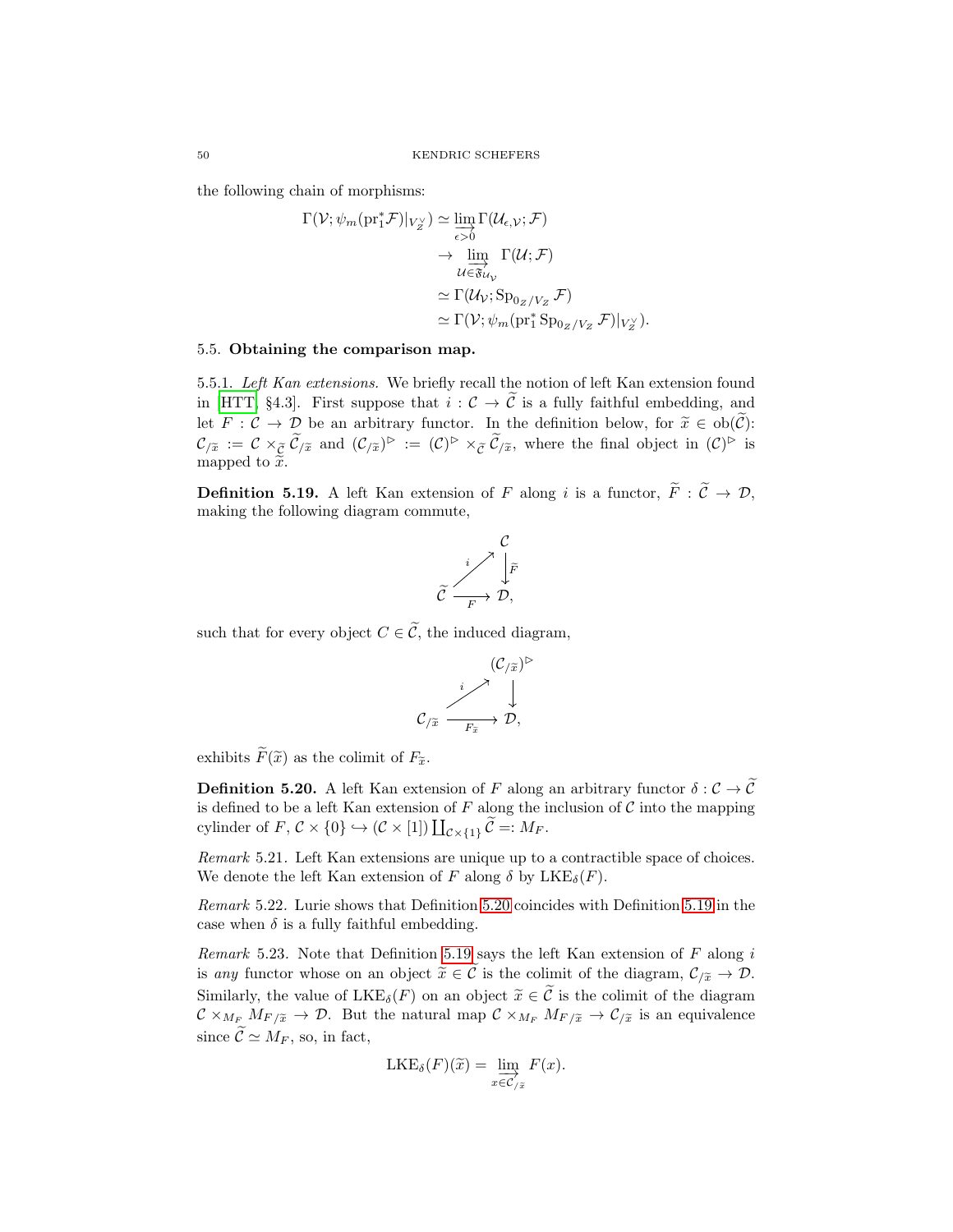5.5.2. Let  $I := \mathcal{B}_{\mathbb{R}^+}(V_Z^{\vee})^{op} \times (\mathbb{R}^+)^{op}$  be the product category, where  $\mathbb{R}^+$ , being a totally ordered set, is considered as a category. Similarly, let  $J$  denote the full subcategory of  $\mathcal{B}_{\mathbb{R}^+}(V_Z^{\vee})^{op} \times \mathcal{U}(V_Z)^{op}$  on pairs  $\{(\mathcal{V}, \mathcal{U}) | \mathcal{V} \in ob(\mathcal{B}_{\mathbb{R}^+}(V_Z^{\vee})), \mathcal{U} \in ob(\mathfrak{F}_{\mathcal{U}_{\mathcal{V}}})\}.$ There are obvious functors,  $F: I \to \mathcal{B}_{\mathbb{R}^+}(V_Z^{\vee})^{op}$  and  $G: J \to \mathcal{B}_{\mathbb{R}^+}(V_Z^{\vee})^{op}$  given by the respective projection functors, as well as a functor  $\alpha : I \to J$  defined by  $(\mathcal{V}, \epsilon) \mapsto (\mathcal{V}, \mathcal{U}_{\epsilon}, \mathcal{V})$ . Now define a functor  $Q: J \to \text{Mod}_{e}^{b}$  by the assignment  $(\mathcal{V}, \mathcal{U})$ to  $\Gamma(\mathcal{U};\mathcal{F}) \in \text{Mod}_{e}^{b}$ ; in other words, define Q to be the composition of the projection  $J \to \mathcal{U}(V_Z)$  and the sheaf F. Altogether, we have the following commutative diagram,

<span id="page-50-0"></span>(5.24) 
$$
I \xrightarrow{\alpha} J \xrightarrow{\text{Q}} \text{Mod}_e^b
$$

$$
B_{\mathbb{R}^+}(V_Z^{\vee})^{op}.
$$

5.5.3. The category  $\mathcal{B}_{\mathbb{R}^+}(V_Z^{\vee})$  has a natural Grothendieck topology that we use to consider "basis" sheaves,  $\text{Shv}(\mathcal{B}_{\mathbb{R}^+}(V_Z^{\vee}))$ . There is a canonical restriction functor,  $\theta$ : Shv $((V_{con}^{\vee})_Z) \to$  Shv $(\mathcal{B}_{\mathbb{R}^+}(V_Z^{\vee}))$ , given by restriction along the inclusion  $\mathcal{B}_{\mathbb{R}^+}(V_Z^{\vee}) \hookrightarrow \mathcal{U}(V_{conZ}^{\vee}).$ 

**Lemma 5.25.**  $\theta(\psi_m)$  and  $\theta(\psi_m^{\text{Sp}})$  are the left Kan extensions of  $Q \circ \alpha$  along F and of Q along G, respectively.

Proof. We begin with the first claim. It was shown in the previous section that  $\psi_m(\mathcal{V})$  is the colimit of the following  $(\mathbb{R}^+)^{op}$ -shaped diagram,

$$
(\mathbb{R}^+)^{op} \longrightarrow \text{Mod}_e^b
$$
  

$$
\cup \qquad \qquad \cup
$$
  

$$
\epsilon \longmapsto \Gamma(\mathcal{U}_{\epsilon,\mathcal{V}};\mathcal{F})
$$

This is a diagram with the same terms as the diagram, which we denote  $D_{\mathcal{V}}$ , whose colimit computes  $LKE_F(Q \circ \alpha)(V)$  but it is indexed by a different category. Nonetheless, there is an obvious cofinal map  $r_{\mathcal{V}} : (\mathbb{R}^+)^{op} \to I_{/\mathcal{V}}$  given by the assignment  $\epsilon \mapsto (\mathcal{V}, \epsilon)$ . Indeed, given any  $(\mathcal{V}', \epsilon) \in I_{/\mathcal{V}}$ , there is a unique morphism  $(\mathcal{V}', \epsilon) \to (\mathcal{V}, \epsilon)$  coming from the fact that  $\mathcal{V} \xrightarrow{id} \mathcal{V}$  is final in  $(\mathcal{B}_{\mathbb{R}^+}(V_Z^{\vee})^{\text{op}})_{/\mathcal{V}}$ . Thus,

$$
\text{colim}(D_{\mathcal{V}} \circ r_{\mathcal{V}}) \simeq \text{colim}(D_{\mathcal{V}}),
$$

and we have shown that  $\psi_m$  is the left Kan extension, LKE<sub>F</sub>( $Q \circ \alpha$ ).

Likewise, in the previous section we established that  $\psi_m^{\text{Sp}}(\mathcal{V})$  is the colimit of the  $\mathfrak{F}_{\mathcal{U}_{\mathcal{V}}}$ -shaped diagram,

$$
\mathfrak{F}_{\mathcal{U}_{\mathcal{V}}} \longrightarrow \text{Mod}_e^b
$$
  

$$
\cup \qquad \qquad \cup
$$
  

$$
\mathcal{U} \longmapsto \Gamma(\mathcal{U}; \mathcal{F})
$$

On the other hand,  $LKE_G(Q)(\mathcal{V})$  is the colimit of the diagram  $D'_{\mathcal{V}}: J_{/\mathcal{V}} \to Mod_{e}^{b}$ . In this case, as well, there is an obvious map  $\mathfrak{F}_{\mathcal{U}_{\mathcal{V}}} \to J_{/\mathcal{V}}$  given by  $\mathcal{U} \mapsto (\mathcal{V}, \mathcal{U}),$ which is cofinal for the same reason as above. Thus,  $\psi_m^{\text{Sp}} \simeq \text{LKE}_G(Q)$ , and the claim is proven.  $\Box$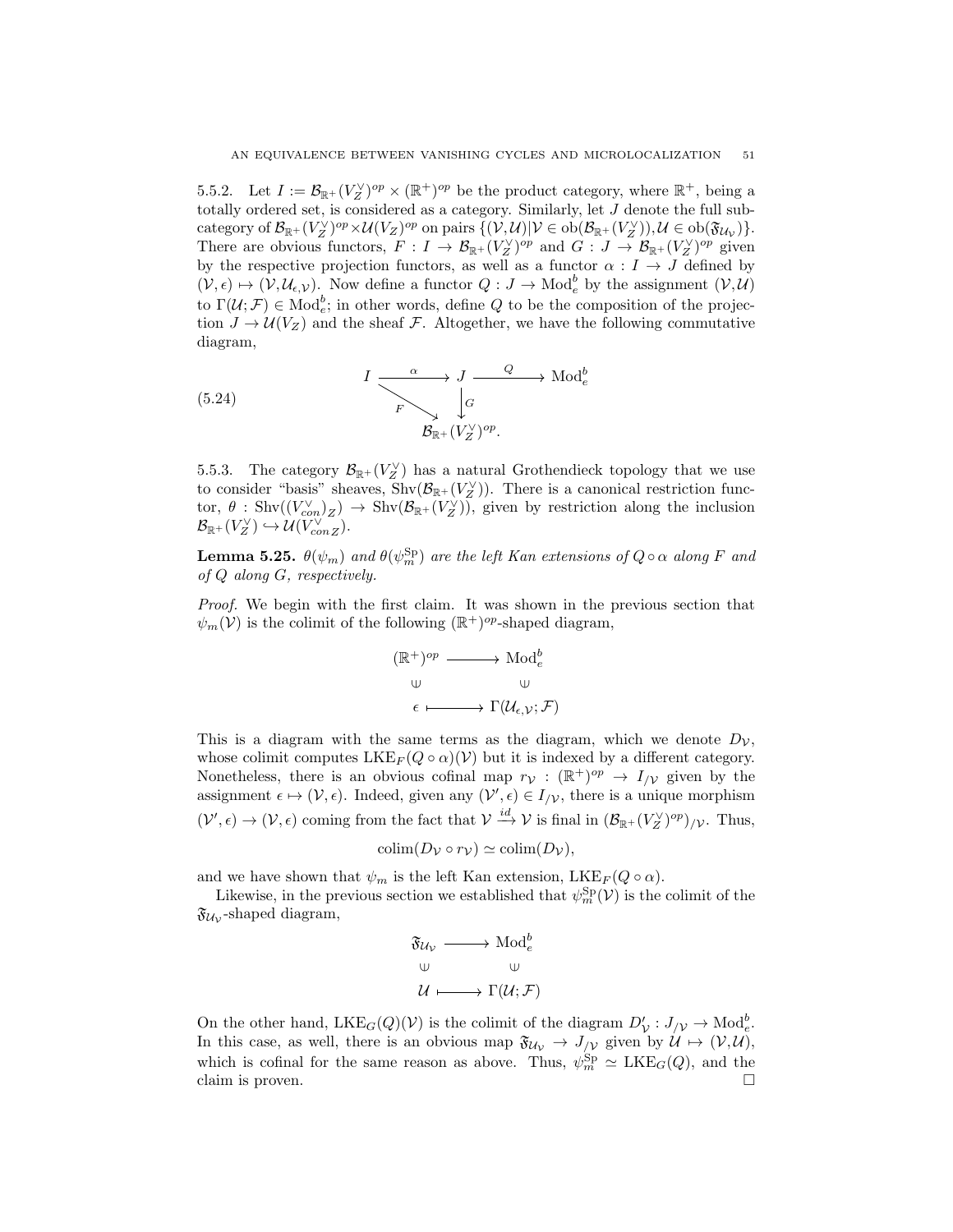#### 52 KENDRIC SCHEFERS

From the commutativity of  $(5.24)$  we obtain a map of Kan extensions,  $\psi$ :  $LKE_F(Q \circ \alpha) \rightarrow LKE_G(Q)$ . Unwinding the definitions, it is clear that the map  $\psi(\mathcal{V})$ : colim $(D_{\mathcal{V}}) \to \text{colim}(D_{\mathcal{V}}')$  is necessarily unique morphism coming from the universal property of the first colimit. Upon identification of  $LKE_F(Q \circ \alpha)$  and  $LKE_G(Q)$  with  $\psi_m$  and  $\psi_m^{\text{Sp}}$ , respectively, then, we see that  $\psi(\mathcal{V})$  is precisely the map  $\psi$  constructed in Remark [5.18.](#page-48-0) We thus obtain a map of basis sheaves,  $\theta(\psi_m) \stackrel{\psi}{\rightarrow} \theta(\psi_m^{\text{Sp}}).$ 

5.5.4. Extension of basis sheaves. The following lemma allows us to lift  $\psi$  to a map of conic sheaves on  $V_Z^{\vee}$ .

Lemma 5.26. The canonical restriction map

 $\theta: \operatorname{Shv}_{\mathbb{R}^+}(V_Z^{\vee}) \to \operatorname{Shv}(\mathcal{B}_{\mathbb{R}^+}(V_Z^{\vee}))$ 

is an equivalence of categories

Proof. The following argument is based on the discussion in [\[HTT\]](#page-66-6) right before Warning 7.1.1.4. Observe that the category  $\mathcal{B}_{\mathbb{R}^+}(V_Z^{\vee})$  has all finite products since the intersection of finitely many convex, conic open subsets is again convex, conic, and open. Moreover, there exists a final object:  $V_Z^{\vee}$ . By [\[Stacks,](#page-66-13) Lemma 002O],  $\mathcal{B}_{\mathbb{R}^+}(V_Z^{\vee})$  therefore admits all finite limits. Moreover, it is a small 0–category. The proof of [\[HA,](#page-66-7) Proposition 6.4.5.7] shows that the  $\infty$ -topos, Shv $(\mathcal{B}_{\mathbb{R}^+}(V_Z^{\vee}); \mathcal{S})$ , is a 0-localic. As such, it is determined by the locale<sup>[19](#page-51-1)</sup> of subobjects of the final object  $\underline{\ast} \in \text{Shv}(\mathcal{B}_{\mathbb{R}^+}(V_Z^{\vee}); \mathcal{S}),$  which in turn is equivalent to the locale given by the partially ordered set  $\mathcal{B}_{\mathbb{R}^+}(V_Z^{\vee})$  itself. For the same reasons, the topos  $\text{Shv}_{\mathbb{R}^+}(V_Z^{\vee}; \mathcal{S})$ is determined by the partially ordered set  $\mathcal{U}_{\mathbb{R}^+}(V_Z^{\vee})$ .

Now observe that  $\mathcal{B}_{\mathbb{R}^+}(V_Z^{\vee})$  being a basis means precisely that the inclusion of partially ordered sets,  $\mathcal{B}_{\mathbb{R}^+}(\overline{V_Z}^{\vee}) \hookrightarrow \mathcal{U}_{\mathbb{R}^+}(V_Z^{\vee})$  induces an isomorphism of locales. Thus, the restriction map  $\theta_{\mathcal{S}}: \text{Shv}((V_{con}^{\vee})_Z; \mathcal{S}) \to \text{Shv}(\mathcal{B}_{\mathbb{R}^+}(V_Z^{\vee}); \mathcal{S})$  of  $\infty$ -topoi is an isomorphism.

Now recall [\[SAG,](#page-66-8) Proposition 1.3.1.7], which states that, for a small  $\infty$ -category  $\mathcal T$  equipped with a Grothendieck topology and  $\mathscr C$  an arbitrary  $\infty$ -category admitting small limits,

$$
\mathrm{Shv}_{\mathscr{C}}(\mathrm{Shv}(\mathcal{T};\mathcal{S})) \xrightarrow{\simeq} \mathrm{Shv}(\mathcal{T};\mathscr{C}),
$$

where Shv $\mathscr{C}(-)$  denotes the category of small limit-preserving functors  $(-)^{op} \to \mathscr{C}$ . Then, in light of the equivalence  $\theta_{\mathcal{S}}$ , the restriction map,  $\text{Shv}_{\mathbb{R}^+}(V_Z^{\vee}; \text{Mod}_e^b) \xrightarrow{\theta}$  $\mathrm{Shv}(\mathcal{B}_{\mathbb{R}^+}(V_Z^{\vee}); \mathrm{Mod}_e^b),$  is an equivalence. This suffices to prove the lemma, as  $\mathrm{Shv}(-)$ is a full subcategory of  $\text{Shv}(-; \text{Mod}_e^b)$  $\Box$ 

<span id="page-51-2"></span>Thus,  $\psi$  lifts to a map of conic sheaves (which we also call  $\psi$  by abuse of notation),

(5.27) 
$$
\psi_m(\text{pr}_1^* \mathcal{F})|_{V_Z^{\vee}} \xrightarrow{\psi} \psi_m(\text{pr}_1^* \text{Sp}_{0_Z/V_Z} \mathcal{F})|_{V_Z^{\vee}},
$$

such that for  $V \in \mathcal{B}_{\mathbb{R}^+}(V_Z^{\vee}), \psi(\mathcal{V}) = \psi_{\mathcal{V}},$  as desired.

<span id="page-51-0"></span>5.6. Proof of Lemma [5.3.](#page-44-1) We proceed to show that the comparison morphism, [\(5.27\)](#page-51-2), is an isomorphism by computing the induced map of stalks. The map of stalks is shown to be an isomorphism at each point by finding a common cofinal subsequence in each of the colimits computing the stalks of each the sheaves,  $\psi_m(\text{pr}_1^*\mathcal{F})|_{V_Z^{\vee}}$  and  $\psi_m(\text{pr}_1^*\text{Sp}_{0_Z/V_Z})|_{V_Z^{\vee}}$ .

<span id="page-51-1"></span> $19$ [\[HTT,](#page-66-6) Definition 6.4.2.3]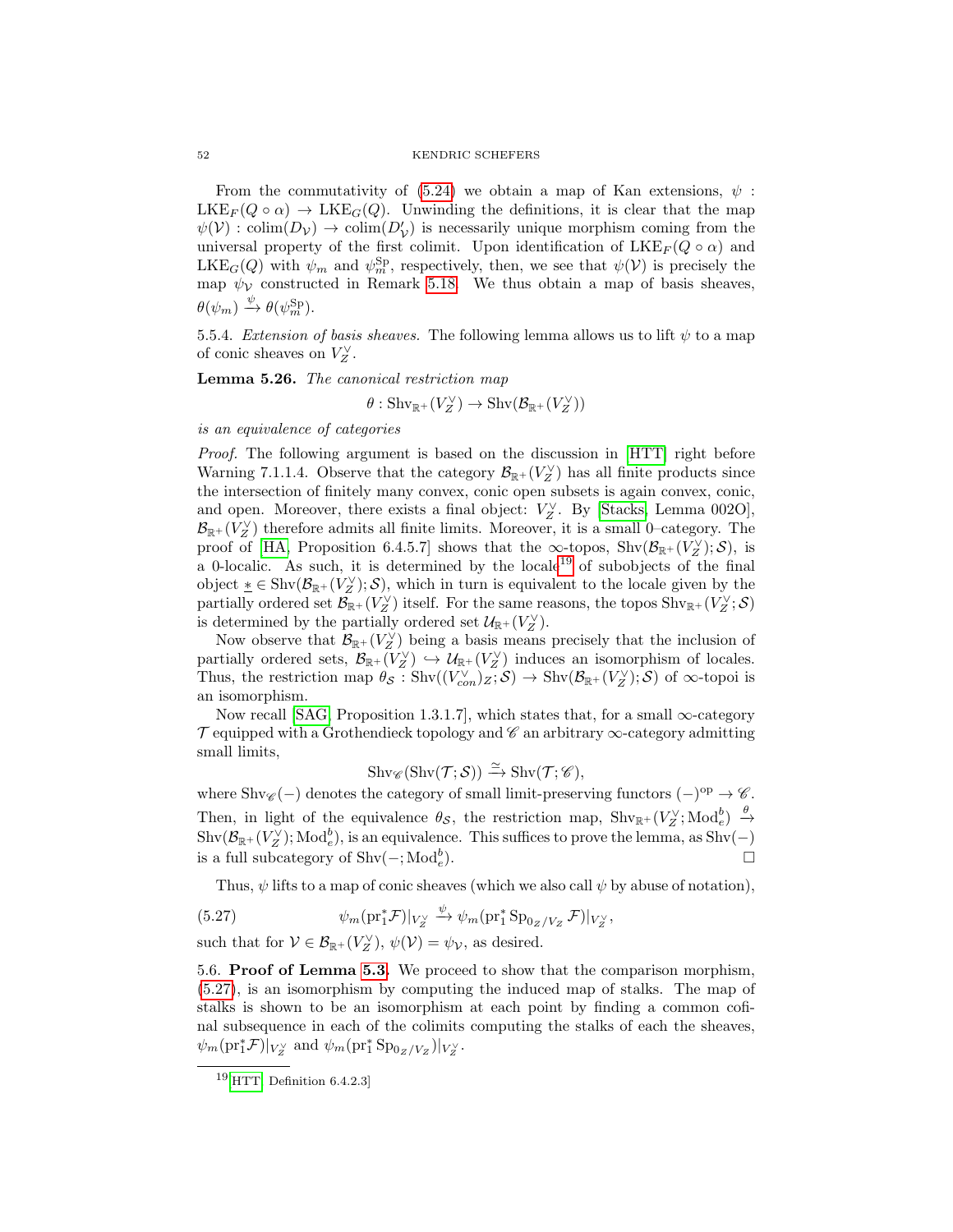5.6.1. Proving the induced map on stalks is an isomorphism. Choose a covector,  $(z, \lambda) \in V_Z^{\vee}$ . Clearly, the comparison map [\(5.27\)](#page-51-2) induces the following map of stalks at  $(z, \lambda)$ :

(5.28) 
$$
\lim_{(z,\lambda)\in\mathcal{V}}\left(\lim_{\epsilon>0}\Gamma(\mathcal{U}_{\epsilon,\mathcal{V}};\mathcal{F})\right)\to\lim_{(z,\lambda)\in\mathcal{V}}\left(\lim_{\mathcal{U}\in\mathfrak{F}_{\mathcal{U}_{\mathcal{V}}}}\Gamma(\mathcal{U};\mathcal{F})\right),
$$

where  $V$  ranges over the family of convex, conic open subsets of  $V_Z^{\vee}$  containing  $(z, \lambda).$ 

Let  $\{W_m\}_{m\in\mathbb{N}}$  be a countable neighborhood basis of  $z \in \mathbb{Z}$ . If  $\lambda \neq 0$ , let  $\gamma_n$ ,  $n \in \mathbb{N}$ , be a countable neighborhood basis of  $\lambda$  in the conic topology on  $V^{\vee}$  such that  $\gamma_{n'} \subsetneq \gamma_n$  for all  $n' > n$ . If  $\lambda = 0$ , let  $\gamma_n = V^{\vee}$  for all n.

Clearly, the subcollection  $\{\mathcal{V}_{m,n} := \mathcal{W}_m \times \gamma_n\}$  is cofinal for both the outer leftand right-hand colimits above. Furthermore,

$$
\varinjlim_{k,m,n} \Gamma(\mathcal{U}_{k,\mathcal{V}_{m,n}};\mathcal{F}) \xrightarrow{\simeq} \varinjlim_{(z,\lambda)\in\mathcal{V}} \left( \varinjlim_{\epsilon>0} \Gamma(\mathcal{U}_{\epsilon,\mathcal{V}};\mathcal{F})\right),
$$

where  $\{\mathcal{U}_{k,\mathcal{V}_{m,n}}\}_{k\in\mathbb{N}}$  is the subcollection of  $\{\mathcal{U}_{\epsilon,\mathcal{V}_{m,n}}\}$  where  $\epsilon = \frac{1}{k}$ .

We now show that the subsequence  $\{\mathcal{U}_{k,\mathcal{V}_{m,n}}\}\subset \{\mathfrak{F}_{\mathcal{U}_{\mathcal{V}_{m,n}}}\}\$ is cofinal for the right-hand side as well by demonstrating that any elements of the latter contains an element of the former. In order to ease the exposition, we assume without loss of generality that  $Z = *$  (so that we can drop the index m), and denote  $\mathcal{U}_{\mathcal{V}_n}$  and  $\mathfrak{F}_{\mathcal{U}_{\mathcal{V}_n}}$  by  $\mathcal{U}_n$  and  $\mathfrak{F}_n$ , respectively.

First suppose that  $\lambda \neq 0$ . Fix n, and suppose that  $\mathcal{U} \in \mathfrak{F}_n$ . Recall that this means  $C_0(V \setminus U) \cap \mathcal{U}_n = \emptyset$ , where  $\mathcal{U}_n = \text{pr}_1(V \times \gamma_n \cap m^{-1}(\mathbb{A}^1_{>0}))$ .

**Claim 5.29.** There exists an  $\epsilon_n > 0$  such that  $B_{\epsilon_n}(0) \cap \mathcal{U}_\ell \subset \mathcal{U}$  for all  $\ell > n$ .

*Proof.* Suppose that no such  $\epsilon_n$  existed. Then for each  $\epsilon > 0$ ,  $(B_{\epsilon}(0) \cap U_m) \cap \partial \mathcal{U} \neq \emptyset$ . To see this, note that  $(B_\epsilon(0) \cap \mathcal{U}_\ell) \cap \mathcal{U} \neq \emptyset$ , for otherwise,

$$
C_0(V \setminus U) \cap \mathcal{U}_n \supset C_0(V \setminus U) \cap \mathcal{U}_\ell
$$
  
=  $C_0(V \setminus U) \cap C_0(B_{\epsilon}(0) \cap \mathcal{U}_\ell)$   
=  $C_0(B_{\epsilon}(0) \setminus (B_{\epsilon}(0) \cap \mathcal{U})) \cap C_0(B_{\epsilon}(0) \cap \mathcal{U}_\ell)$   
=  $T_0V \cap \overline{p_{>0}^{-1}(B_{\epsilon}(0) \setminus (B_{\epsilon}(0) \cap \mathcal{U}))} \cap \overline{p_{>0}^{-1}(B_{\epsilon}(0) \cap \mathcal{U}_\ell)}$   
 $\supset T_0V \cap \overline{p_{>0}^{-1}(B_{\epsilon}(0) \setminus (B_{\epsilon}(0) \cap \mathcal{U}))} \cap \overline{p_{>0}^{-1}(B_{\epsilon}(0) \cap \mathcal{U}_\ell)}$   
=  $T_0V \cap \overline{p_{>0}^{-1}(B_{\epsilon}(0) \setminus (B_{\epsilon}(0) \cap \mathcal{U})} \cap B_{\epsilon}(0) \cap \mathcal{U}_\ell)$   
=  $T_0V \cap \overline{p_{>0}^{-1}(B_{\epsilon}(0) \cap \mathcal{U}_\ell)}$   
=  $U_\ell$   
 $\neq \varnothing$ ,

contradicting our assumption that  $\mathcal{U} \in \mathfrak{F}_n$ .

Now suppose that  $(B_\epsilon(0) \cap \mathcal{U}_\ell) \cap \partial \mathcal{U} = \emptyset$ . Observe that  $\partial((B_\epsilon(0) \cap \mathcal{U}_\ell) \cap \mathcal{U}) \neq \emptyset$ because  $(B_\epsilon(0) \cap \mathcal{U}_\ell) \cap \mathcal{U}$  is a nonempty, open proper subset of  $V \simeq \mathbb{R}^{\dim V}$ . Thus, given a point  $x \in \partial((B_\epsilon(0) \cap \mathcal{U}_\ell) \cap \mathcal{U})$ , there is a sequence  $x_i \in (B_\epsilon(0) \cap \mathcal{U}_\ell) \cap \mathcal{U}$ such that  $x_i \to x$ . If  $x \notin \partial(B_\epsilon(0) \cap \mathcal{U}_\ell) \cap \partial \mathcal{U}$ , then  $x \in (B_\epsilon(0) \cap \mathcal{U}_\ell) \cap \mathcal{U}$  necessarily since x belongs to the closures of both  $B_{\epsilon}(0) \cap \mathcal{U}_{\ell}$  and  $\mathcal{U}$ —a contradiction. Since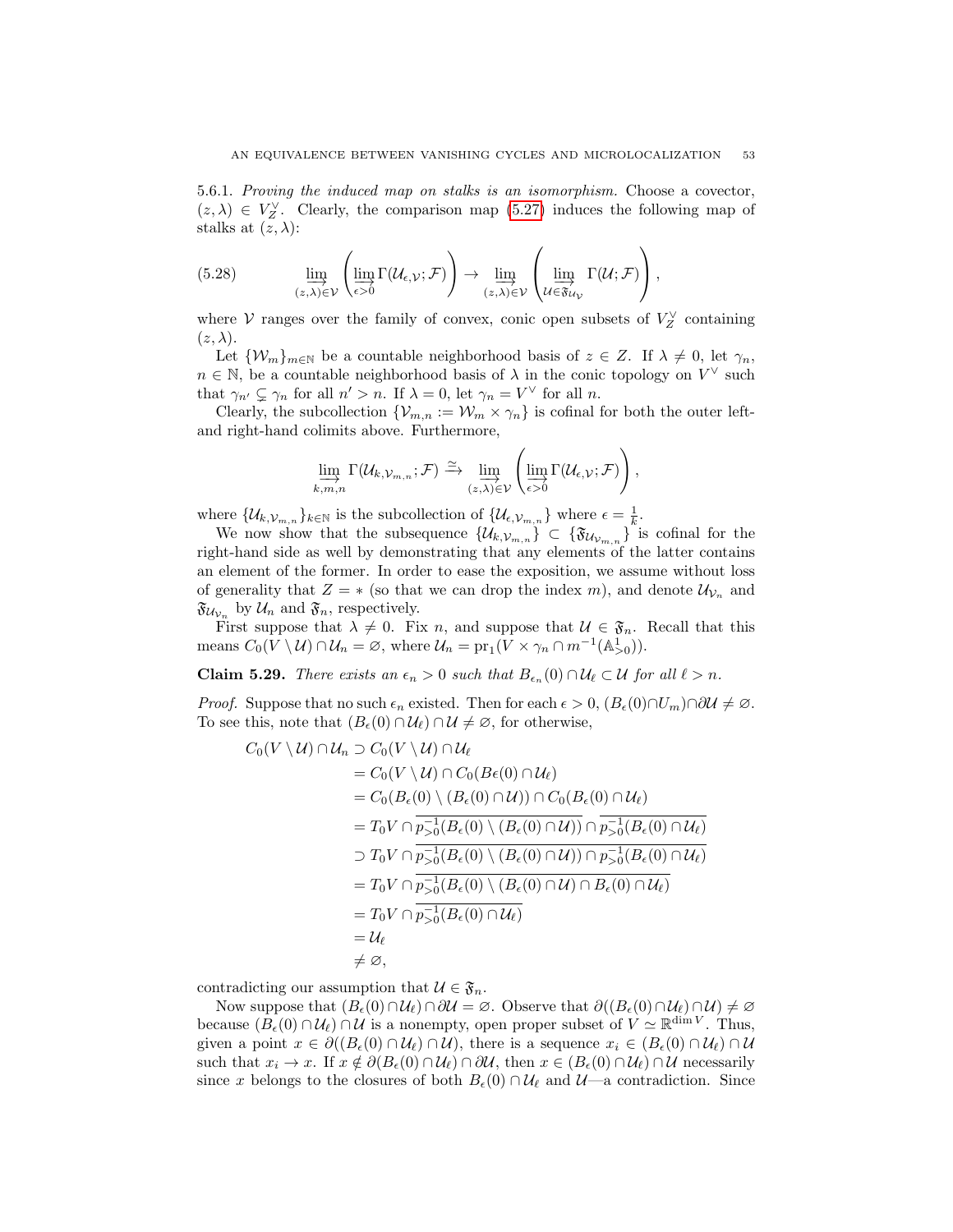$B_{\epsilon}(0) \cap \mathcal{U}_{\ell} \neq \mathcal{U}$  by assumption, there exists a point in  $(B_{\epsilon}(0) \cap \mathcal{U}_{\ell}) \cap \partial \mathcal{U}$ ; simply choose  $x \in (B_{\epsilon}(0) \cap \mathcal{U}_{\ell}) \cap \partial ((B_{\epsilon}(0) \cap \mathcal{U}_{\ell}) \cap \mathcal{U}).$ 

Now choose a point  $x_{\epsilon} \in (B_{\epsilon}(0) \cap \mathcal{U}_{\ell}) \cap \partial \mathcal{U}$ . Doing so for each value  $\epsilon = \frac{1}{i}$ yields a sequence in  $V \setminus U$ ,  $x_i \to 0$ . Normalize the terms of this sequence as  $x'_i :=$  $\frac{x_i}{|x_i|}$ . This is a bounded sequence in  $\mathcal{U}_{\ell} \subset V$ , and therefore contains a subsequence  ${x'_{i_j}}_j$  converging to  $v \in \overline{\mathcal{U}}_{\ell}$ . By [\[KS90,](#page-66-2) Proposition 4.1.2(ii)],  $v \in C_0(V \setminus \mathcal{U})$ , so  $C_0(V \setminus U) \cap \mathcal{U}_n \supset C_0(V \setminus U) \cap \overline{\mathcal{U}_\ell} \neq \emptyset$ , a contradiction.

Choose  $\frac{1}{k} < \epsilon_n$ . Then  $\mathcal{U}_{n,k} \subset \mathcal{U}$ , which proves the equivalence of stalks at  $\lambda \neq 0$ .

Finally, suppose that  $\lambda = 0$ . A neighborhood basis for  $0 \in V^{\vee}$  in the conic topology was given by the single, nonempty conic open containing:  $\gamma_n = V^{\vee}$ . Consequently, equivalence of stalks reduces to the claim that,

$$
\lim_{\epsilon>0} \Gamma(B_{\epsilon}(0); \mathcal{F}) \xrightarrow{\simeq} \lim_{\mathcal{U} \in \mathfrak{F}_V} \Gamma(\mathcal{U}; \mathcal{F}).
$$

But this is identical to the claim that  $\mathcal{F}_0 \xrightarrow{\simeq} (\text{Sp}_{0/V} \mathcal{F})_0$  which was shown earlier, in Lemma [4.7](#page-38-2) (alternatively, in the proof of [\[KS90,](#page-66-2) Theorem 4.2.1(iv)] provided there). Thus, the comparison map, [\(5.27\)](#page-51-2), is an equivalence.

5.6.2. Finishing the proof of Lemma [5.3.](#page-44-1) Observe that, by smooth base change, the naive ∗-restriction of  $\text{pr}_1^* \mathcal{F}$  and  $\text{pr}_1^* \text{Sp}_{0_Z/V_Z}$  to the subspace  $V_Z^{\vee}$  coincide:

$$
\begin{aligned} (\mathrm{pr}_1^* \mathcal{F})|_{V_Z^{\vee}} &\simeq \mathcal{F}|_{0_Z} \boxtimes \underline{e}_{V_Z^{\vee}} \\ &\simeq (\mathrm{Sp}_{0_Z/V_Z} \mathcal{F})|_{0_Z} \boxtimes \underline{e}_{V_Z^{\vee}} \\ &\simeq (\mathrm{pr}_1^* \mathrm{Sp}_{0_Z/V_Z} \mathcal{F})|_{V_Z^{\vee}}. \end{aligned}
$$

As such, we obtain a commutative square which extends to the map of fiber sequences,

$$
\varphi_m(\text{pr}_1^* \mathcal{F}) \longrightarrow (\text{pr}_1^* \mathcal{F})|_{V_Z^{\vee}} \longrightarrow \psi_m(\text{pr}_1^* \mathcal{F})|_{V_Z^{\vee}}
$$
  
\n
$$
\downarrow \varphi \qquad \qquad \downarrow \simeq \qquad \qquad \downarrow \simeq
$$
  
\n
$$
\varphi_m(\text{pr}_1^* \text{Sp}_{0_Z/V_Z} \mathcal{F}) \longrightarrow (\text{pr}_1^* \text{Sp}_{0_Z/V_Z} \mathcal{F})|_{V_Z^{\vee}} \longrightarrow \psi_m(\text{pr}_1^* \text{Sp}_{0_Z/V_Z} \mathcal{F})|_{V_Z^{\vee}}
$$

via the canonical fiber sequences [\(2.29\)](#page-21-3). We deduce that the induced map  $\varphi$  is also an equivalence by the three lemma for stable  $\infty$ -categories. This completes the proof of Lemma [5.3.](#page-44-1)

### 6. The global equivalence

<span id="page-53-0"></span>In this section we prove the main result of this paper, which is a globalized version of Theorem [5.1,](#page-43-2) proven in the previous section.

<span id="page-53-1"></span>**Theorem 6.1.** Given any closed immersion  $\mathbf{Z} \hookrightarrow X$  of a quasi-smooth derived scheme  $Z$  into a smooth scheme  $X$ , there exists an isomorphism,

$$
\varphi_{\mathbf{T}^*[-1]\mathbf{Z}} \simeq \mu_{\mathbf{Z}/X}[\text{codim.vir}(\mathbf{Z}, X)](\underline{e}_X[\dim X]),
$$

of perverse sheaves on  $T^*[-1]\mathbf{Z} \subset N_{\mathbf{Z}/X}^{\vee}$ .

The left-hand side of this equivalence is the perverse sheaf associated to a  $-1$ shifted symplectic scheme, as defined in [\[BBDJSS15\]](#page-65-2). We briefly review its construction, and state some relevant results.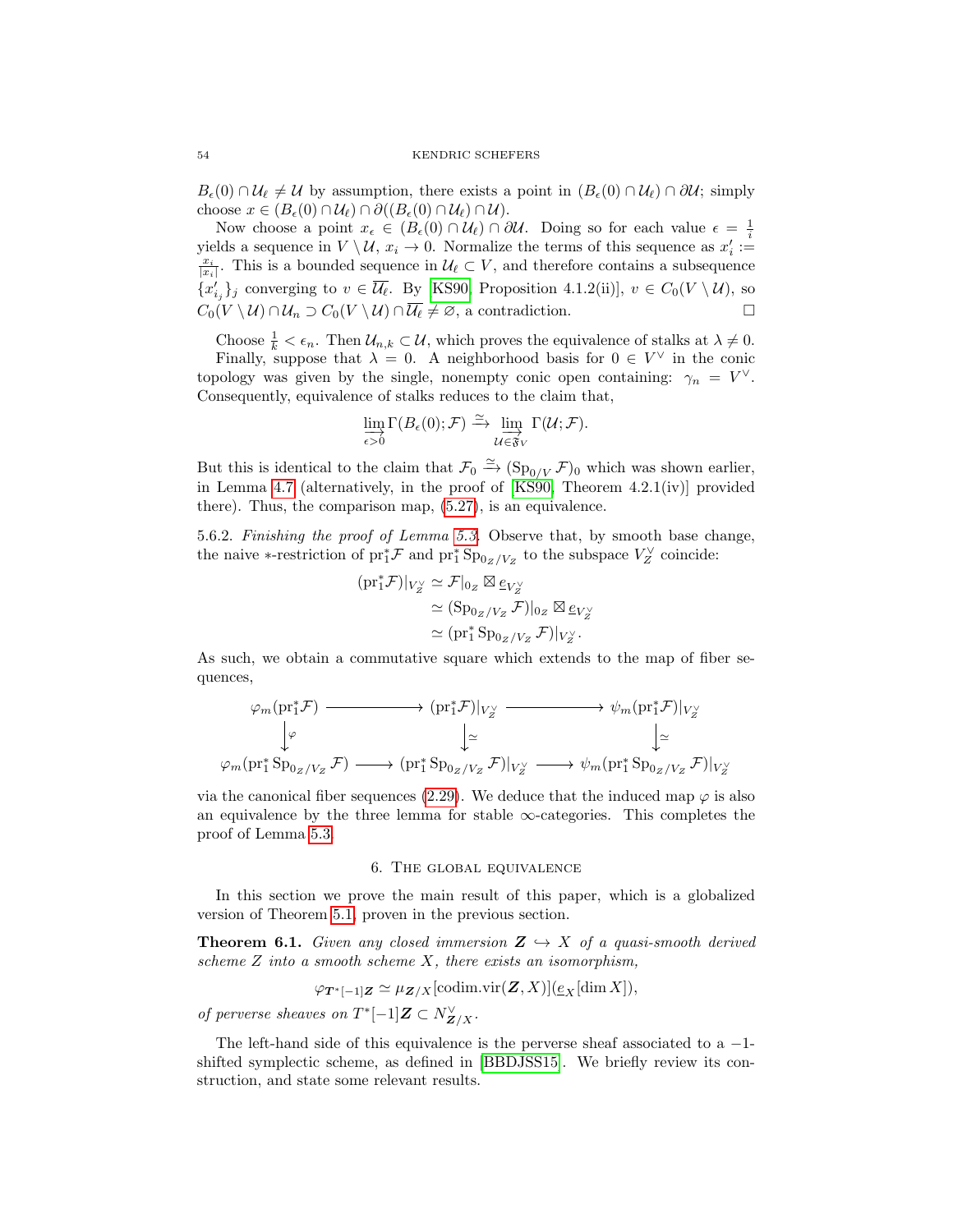#### <span id="page-54-0"></span>6.1. d-critical loci and the canonical perverse sheaf.

6.1.1. We assume familiarity with the basic concepts and definitions of shifted symplectic geometry, as appears in e.g. [\[PTVV13\]](#page-66-14).

6.1.2. d-critical loci. An algebraic d-critical locus, defined in [\[J15\]](#page-66-15), is a classical model for the structure of a  $-1$ -shifted symplectic derived scheme. Its definition consists of a classical scheme equipped with extra data. We state the precise definition after introducing some notation.

Notation 6.2. The exposition we present here is largely derived from [\[K21a\]](#page-66-4), which in turn is a summary of the results and ideas of [\[J15\]](#page-66-15).

To any C-scheme X, locally of finite type, Joyce associates a C-sheaf  $\mathcal{S}_X$ , whose sections, loosely speaking, parametrize the various ways of writing  $X$  as the critical locus of a regular function on a smooth scheme.

Thesheaf  $\mathcal{S}_X$  enjoys the following (more-or-less defining) property ([\[J15\]](#page-66-15)): for an open  $R \subset X$  and any closed embedding  $i : R \hookrightarrow U$  into a smooth scheme U, there is an exact sequence of sheaves,

$$
0 \to \mathcal{S}_X|_R \xrightarrow{\iota_{R,U}} \frac{i^{-1}\mathcal{O}_U}{I_{R,U}^2} \xrightarrow{d} \frac{i^{-1}\Omega_U}{I_{R,U} \cdot i^{-1}\Omega_U} \to 0,
$$

which identifies  $\mathcal{S}_X$  as the kernel of the de Rham differential d; here  $I_{R,U} \subset i^{-1}(\mathcal{O}_U)$ is the ideal sheaf of  $i^{-1}\mathcal{O}_U$  corresponding to the closed embedding  $i: R \hookrightarrow U$ .

The compositions,

$$
\mathcal{S}_X|_R \to \frac{i^{-1}\mathcal{O}_U}{I_{R,U}^2} \to \frac{i^{-1}\mathcal{O}_U}{I_{U,R}} \simeq \mathcal{O}_R,
$$

for various  $R \subset X$  are compatible and glue to a map  $\mathcal{S}_X \xrightarrow{\beta_X} \mathcal{O}_X$ . Joyce defines a subsheaf  $S_X^0 \subset S_X$  as the kernel of the composition,

$$
\mathcal{S}_X \xrightarrow{\beta_X} \mathcal{O}_X \to \mathcal{O}_{X^{red}},
$$

and shows that there is decomposition  $S_X = \underline{\mathbb{C}}_X \oplus S_X^0$ .

**Definition 6.3.** [\[J15,](#page-66-15) Definition 2.5] An *algebraic d-critical locus* is a pair  $(X, s)$ , where X is a C-scheme (locally of finite type), and  $s \in \Gamma(X; S_X^0)$  satisfying the condition that X may be covered by Zariski open sets  $R \subset X$  with a closed embedding  $i : R \hookrightarrow U$  into a smooth scheme U, and a regular function f on U such that  $i(R) = \text{crit}(f)$  and  $f + I_{R,U}^2 = s|_R$ . The tuple  $\mathscr{R} = (R, U, f, i)$  as above is called a critical chart for  $(X, s)$ .

*Remark* 6.4. There is an appropriate notion of *embedding* of critical charts<sup>[20](#page-54-1)</sup> which allows us to compare two different, overlapping critical charts. Indeed, by [\[J15,](#page-66-15) Theorem 2.20, around each point in the overlap of critical charts  $\mathcal{R}_1$  and  $\mathcal{R}_2$ , we may find a third critical chart into which  $\mathcal{R}_1$  and  $\mathcal{R}_2$  commonly embed.

Remark 6.5. Joyce also defines the notion of a complex analytic d-critical locus in a very similar fashion. For our purposes, the notion of algebraic d-critical locus suffices, but the results of this section are equally valid should we consider dcritical structures on the analytifications of the schemes in consideration, rather than algebraic d-critical structures on the schemes themselves.

<span id="page-54-1"></span> $^{20}$ [\[J15,](#page-66-15) Definition 2.18]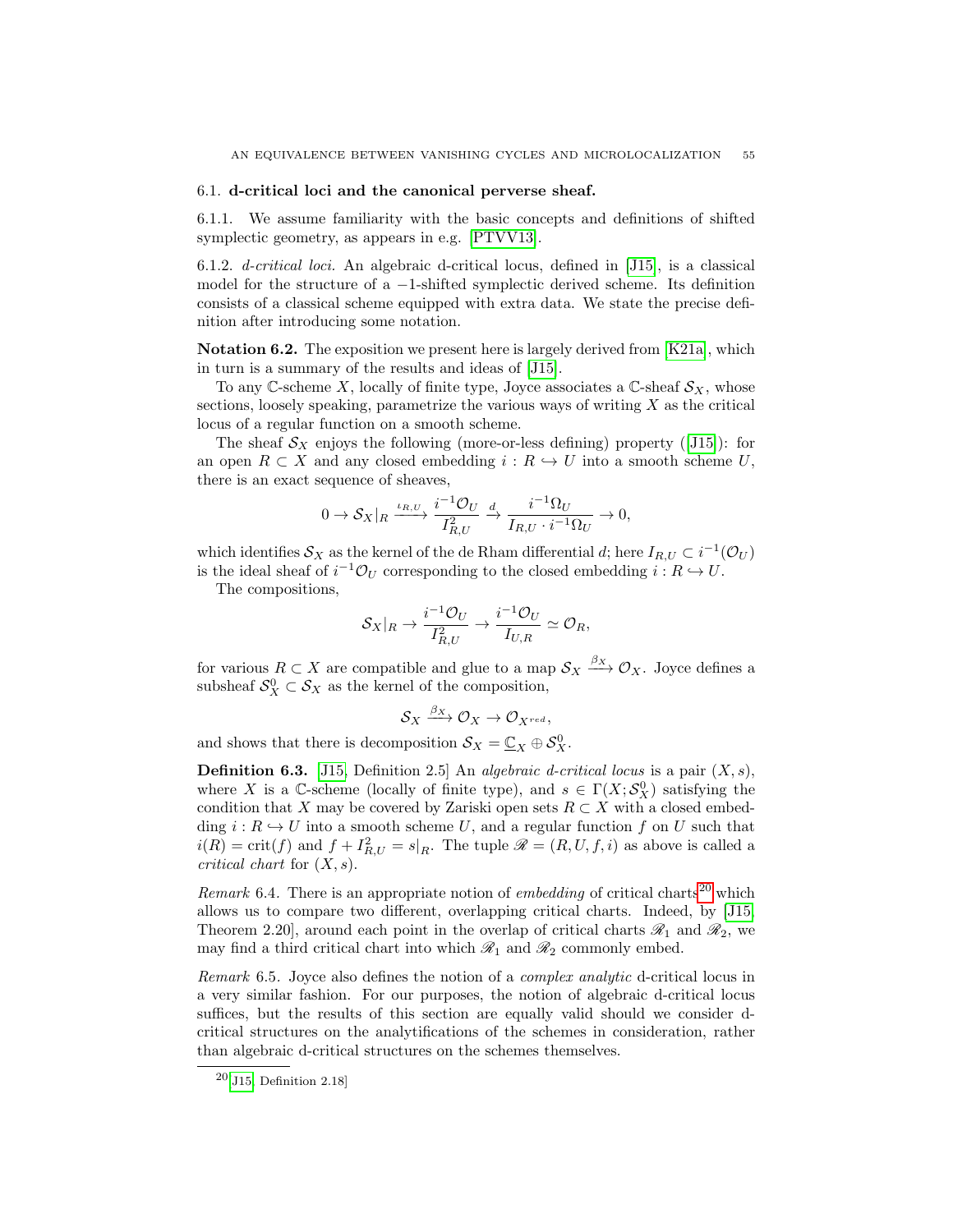6.1.3. Oriented d-critical loci. Joyce proves the existence of a canonical line bundle on any algebraic d-critical locus.

**Theorem 6.6** ([\[J15,](#page-66-15) Theorem 2.28]). Let  $(X, s)$  be an algebraic d-critical locus. There is a natural line bundle  $K_{X,s}$  on  $X^{red}$  called the canonical line bundle characterized by the following properties:

(i) If  $\mathscr{R} = (R, U, f, i)$  is a critical chart of  $(X, s)$ , we have an isomorphism,

$$
\iota_{\mathscr{R}}:K_{X,s}|_{R^{red}} \xrightarrow{\simeq} (i^*K_U)^{\otimes^2}|_{R^{red}},
$$

where  $K_U$  is the usual canonical bundle on  $U$ .

(ii) If  $\Phi : \mathcal{R}_1 \hookrightarrow \mathcal{R}_2$  is an embedding of critical charts, we have

$$
\iota_{\mathscr{R}_2}|_{R_1^{red}} = J_{\Phi} \circ \iota_{\mathscr{R}_1},
$$

where  $J_{\Phi}$  is a natural isomorphism  $(i_1^*K_{U_1})^{\otimes^2}|_{R_1^{red}} \simeq (i_2^*K_{U_2})^{\otimes^2}|_{R_1^{red}}$ [21](#page-55-0) .

An orientation on a d-critical locus is then defined in terms of this canonical bundle.

**Definition 6.7.** An *orientation* on a d-critical locus  $(X, s)$  is a choice of square root  $K_{x,s}^{1/2}$  for the canonical bundle on  $X^{red}$ ,

$$
o: (K_{X,s}^{1/2})^{\otimes^2} \xrightarrow{\simeq} K_{X,s}.
$$

A d-critical locus  $(X, s)$  equipped with an orientation o is called an oriented d-critical locus, which we denote by the tuple  $(X, s, o)$ .

6.1.4. The canonical perverse sheaf on an oriented d-critical locus. To any oriented d-critical locus  $(X, s, o)$ , Joyce et al. introduce a canonical perverse sheaf,  $\varphi_{X, s, o}$ , on X which is a kind of globalized vanishing cycles (c.f. Remark [2.31\)](#page-21-4) sheaf; namely, if  $(X, s)$  is locally modeled on the critical locus crit $(f: U \to \mathbb{A}^1)$ ,  $\varphi_{X, s, o}$  is locally modeled on the vanishing cycles along f, up to a twist by a  $\mathbb{Z}/2\mathbb{Z}$ -bundle determined by the orientation o. The precise statement follows.

**Theorem 6.8** ([\[BBDJSS15,](#page-65-2) Theorem 6.9(i)]). Let  $(X, s, o)$  be an oriented d-critical locus, with orientation given by square root  $K_{X,s}^{1/2}$ . Then there exists a perverse sheaf  $\varphi_{X,s,o} \in \text{Perv}(X)$  which is natural up to canonical isomorphism, such that if  $\mathscr{R} = (R, U, f, i)$  is a critical chart on  $(X, s)$ , there is a natural isomorphism,

$$
\omega_{\mathscr{R}}: \varphi_{X,s,o}\vert_R \to i^*(\varphi_f) \otimes_{\mathbb{Z}/2\mathbb{Z}} Q_{\mathscr{R}},
$$

where  $Q_{\mathcal{R}} \rightarrow R$  is the principal  $\mathbb{Z}/2\mathbb{Z}$ -bundle parametrizing local isomorphisms  $\alpha: K_{X,s}^{1/2} \to (i^*K_U)|_{R^{red}}$  such that  $\alpha \otimes \alpha = \iota_{\mathscr{R}} \circ o$ .

6.1.5. The canonical perverse sheaf on  $T^*[-1]Z$ . We remarked above that d-critical loci are classical models for −1-shifted symplectic schemes. This remark is made precise by the following theorem.

**Theorem 6.9** ([\[BBJ19,](#page-65-1) Theorem 6.6]). Let  $(X, \omega_X)$  be a -1-shifted symplectic derived scheme. Then the underlying classical scheme X carries a canonical dcritical structure  $s_X$  characterized by the following property: if  $(\mathbf{R} = crit(f), \omega_{\mathbf{R}})$ is a  $-1$ -shifted symplectic scheme, where f is a regular function on a smooth scheme U,  $\omega_R$  is the usual -1-shifted symplectic form on a derived critical locus<sup>[22](#page-56-1)</sup>, and an

<span id="page-55-0"></span> $21$ [\[J15,](#page-66-15) Definition 2.26]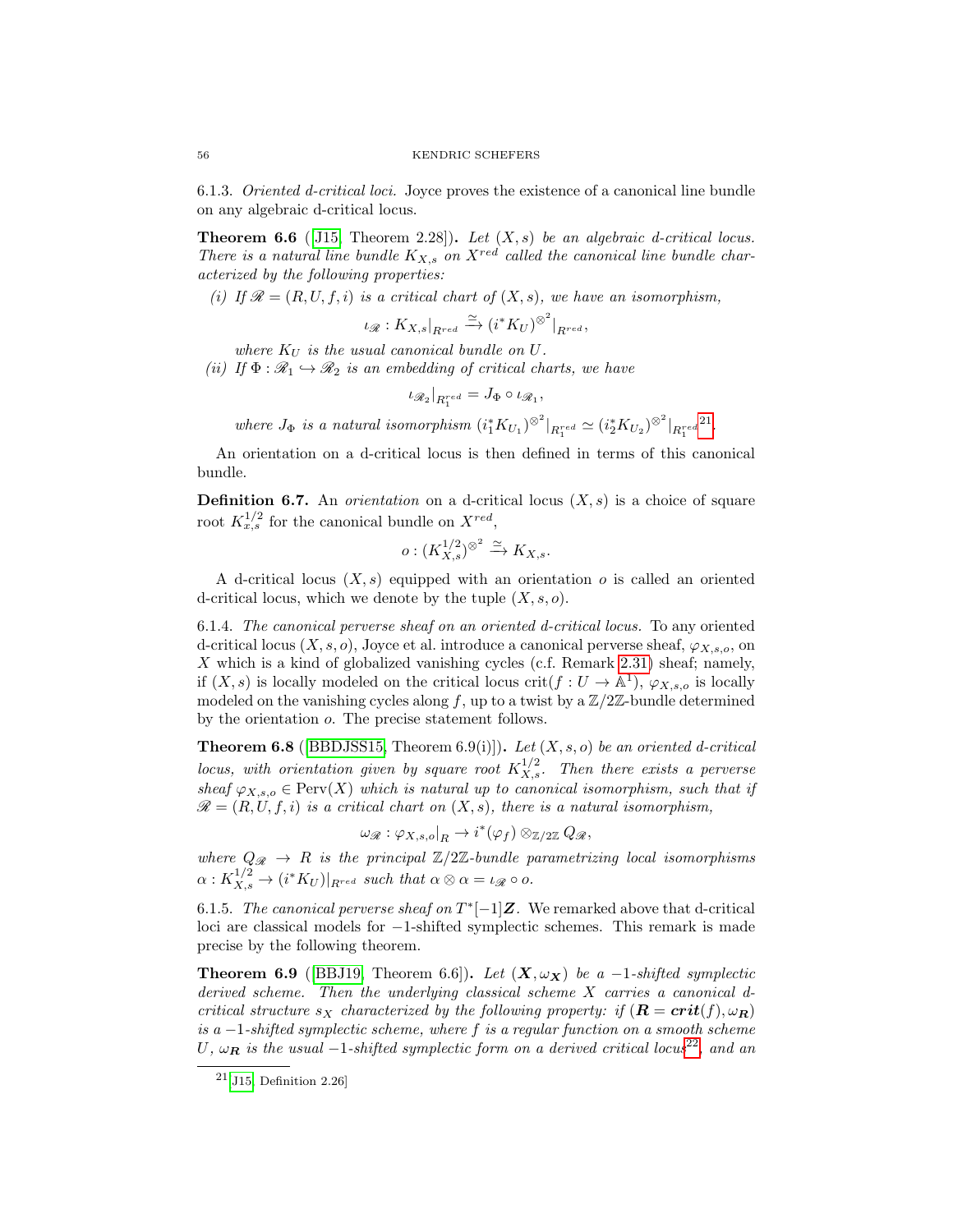open inclusion  $\iota : \mathbf{R} \to \mathbf{X}$  such that  $\iota^* \omega_{\mathbf{X}} \omega_{\mathbf{R}}$ , the tuple  $(R, U, f, i)$  gives a critical chart for  $(X, s_X)$ , where  $i : R \hookrightarrow U$  is the natural closed embedding.

In particular, the  $-1$ -shifted cotangent bundle,  $T^*[-1]\mathbf{Z}$ , of any derived scheme Z carries a canonical −1-symplectic structure, and therefore the underlying classical scheme  $T^*[-1]Z$  carries a canonical d-critical structure, the section of which is denoted by  $s_{\mathbf{T}^*[-1]\mathbf{Z}}$ . When **Z** is additionally *quasi-smooth*, the d-critical locus  $(T^*[-1]\mathbf{Z}, s_{\mathbf{T}^*[-1]\mathbf{Z}})$  carries a canonical orientation<sup>[23](#page-56-2)</sup> denoted by  $o_{\mathbf{T}^*[-1]\mathbf{Z}}$ .

Definition 6.10. Given a quasi-smooth derived scheme Z, we denote the canonical perverse sheaf,  $\varphi_{(T^*[-1]Z,s_{T^*[-1]Z},o_{T^*[-1]Z})}$ , by  $\varphi_{T^*[-1]Z}$ .

In general, −1-shifted symplectic schemes are Zariski locally modeled on a de-rived critical locus<sup>[24](#page-56-3)</sup>. On the other hand, quasi-smooth derived schemes are locally modeled on the derived zero locus of a section  $s \in \Gamma(U; \mathscr{E})$  of a vector bundle  $\mathscr{E}$  on a smooth affine scheme  $U^{25}$  $U^{25}$  $U^{25}$ . When the quasi-smooth scheme Z is locally modeled on the zero locus,  $\mathbf{Z}(s)$ ,  $T^*[-1]\mathbf{Z}$  is locally modeled on the derived critical locus  $\operatorname{crit}(\widetilde{s})$ , where  $\widetilde{s}$  is the associated regular function on  $E^{\vee} := \operatorname{Spec}_U(\operatorname{Sym}^{\bullet}_{\mathcal{O}_U}(\mathscr{E}^{\vee}))$ .<br>The following lomma from [K21a] ortablishes the compatibility between the The following lemma from [\[K21a\]](#page-66-4) establishes the compatibility between the −1 shifted symplectic structures on  $T^*[-1]Z(s)$  coming from its structure as a derived critical locus and from its being a shifted cotangent bundle.

<span id="page-56-5"></span>**Lemma 6.11** ([\[K21a,](#page-66-4) Lemma 2.7]). Let  $U = \text{Spec } A$  be a smooth affine scheme admitting a global étale coordinate,  $\mathscr E$  be a trivial vector bundle on U, and  $s \in$  $\Gamma(U; \mathscr{E})$  be a section. Denote by  $\widetilde{s}$  the regular function on  $E^{\vee}$  corresponding to s. Then we have an equivalence of  $-1$ -shifted symplectic schemes,

$$
(\mathbf{crit}(\widetilde{s}),\omega_{\mathbf{crit}(\widetilde{s})})\simeq(\mathbf{T}^*[-1]\mathbf{Z}(s),\omega_{\mathbf{T}^*[-1]\mathbf{Z}(s)}).
$$

6.1.6. Triviality of  $Q_{\mathcal{R}}$ . Later in this section, we expend a good deal of effort proving that the equivalences of Theorem [5.1](#page-43-2) that are obtained for each member of a particular critical chart cover of the oriented d-critical locus,  $(T^*[-1]\mathbf{Z}, s_{\mathbf{T}^*[-1]\mathbf{Z}}, o_{\mathbf{T}^*[-1]\mathbf{Z}})$ , glue. Fortunately, our task is made much simpler by the apparent triviality of  $Q_{\mathscr{R}}$ for critical charts of  $(T^*[-1]Z, s_{T^*[-1]Z}, o_{T^*[-1]Z})$  obtained from expressing Z locally as a derived zero locus  $\mathbf{Z}(s)$ .

**Lemma 6.12** ( $[K21a, \text{ Lemma 2.19}].$  $[K21a, \text{ Lemma 2.19}].$  Let U, s be as in Lemma [6.11.](#page-56-5) Denote by  $\mathcal{O}_{T^*[-1]\mathbf{Z}(s)}$  the canonical orientation and  $\mathscr{Z} = (\text{crit}(\widetilde{s}), E^{\vee}, \widetilde{s}, i)$  the critical chart induced by the equivalence of Lemma [6.11.](#page-56-5) Then  $Q_{\mathscr{Z}}^{\sigma_{T^*[-1]\mathbb{Z}}}$  is a trivial  $\mathbb{Z}/2\mathbb{Z}$ -bundle.

As such,  $\omega_{\mathscr{Z}} : \varphi_{\mathbf{T}^*[-1]\mathbf{Z}(s)}|_{\mathrm{crit}(\widetilde{s})} \stackrel{\simeq}{\to} i^*(\varphi_{\widetilde{s}}).$ 

<span id="page-56-0"></span>6.2. Local models of quasi-smooth schemes. In order to prove Theorem [6.1,](#page-53-1) we will some particular results on the local structure of quasi-smooth closed immersions, which we now establish.

<span id="page-56-1"></span> $22$ Constructed in e.g. [\[K21a,](#page-66-4) Example 2.5] or [\[BBJ19,](#page-65-1) Example 5.8 and 5.15]

<span id="page-56-2"></span> $^{23}$ c.f. [\[K21a,](#page-66-4) Example 2.15] or [\[T21,](#page-66-16) Lemma 3.3.3]

<span id="page-56-3"></span> $24$ [\[BBJ19,](#page-65-1) Theorem 5.18]

<span id="page-56-4"></span> $25$ [\[K21a,](#page-66-4) Proposition 2.3]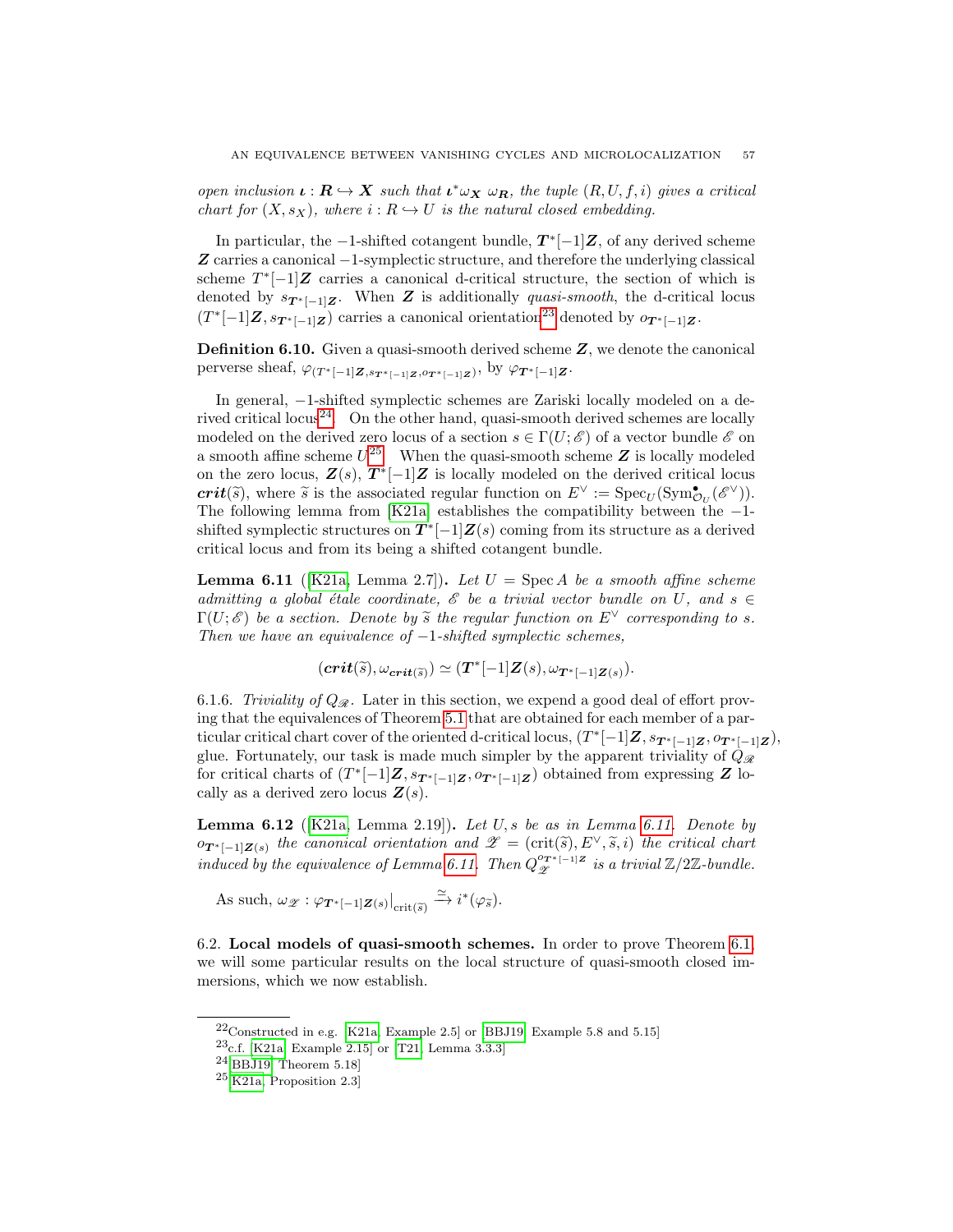6.2.1. The following construction is a very slight variant of one that appears in the proof of [\[HA,](#page-66-7) Theorem 8.4.3.18], and virtually identical—apart from presentation to the one that appears in [\[BBJ19,](#page-65-1) Example 2.8] of what the authors of loc. cit. call "standard form cdgas." We use the conventions and notation of [\[HA\]](#page-66-7).

<span id="page-57-1"></span>**Construction 6.13.** Let B be a connective  $\mathbb{E}_{\infty}$ -algebra locally of finite presentation over a connective  $\mathbb{E}_{\infty}$ -ring A such that  $\pi_0(B)$  is finitely generated as a  $\pi_0(A)$ algebra, and suppose that  $\mathbb{L}_{B/A}$  is perfect of Tor-amplitude [0, 1]. Assume additionally that  $\pi_0 A$  is Noetherian, and choose generators  $\{x_i\}_{i=1}^n$  for  $\pi_0 B$  over  $\pi_0 A$ .

Choose  $B(0)$  a smooth A-algebra (i.e.  $\mathbb{L}_{B(0)/A}$  is projective) and  $f : B(0) \to B$ for which the induced map  $\pi_0 f : \pi_0 B(0) \to \pi_0 B$  is surjective<sup>[26](#page-57-0)</sup>.

The map f endows B with the structure of a  $B(0)$ -module, and so we can in fact view f as a map in CAlg<sub>B(0)</sub>. Since  $B(0)$  is smooth over A,  $\pi_0 B(0)$  is a finitely generated  $\pi_0 A$ -algebra. Since  $\pi_0 A$  is Noetherian,  $\pi_0 B(0)$  is Noetherian. Thus  $I := \ker \pi_0 f$  is finitely generated. Choose generators  $\{g_j\}_{j=1}^m \subset \ker \pi_0 f$  for I.

From the long exact sequence associated to a fiber sequence, the image of  $\pi_0$  fib(f)  $\rightarrow \pi_0 B(0)$  is identified with the ideal I. By abuse of notation we use  $\{g_i\}$ to denote both the elements in  $\pi_0 B(0)$  and a choice of their lifts to  $\pi_0$  fib(f). Choose a finitely generated, projective  $B(0)$ -module N of rank m and a map  $N \to \text{fib}(f)$ sending the generators of N to the elements  ${g_j}$  (for example, the free module on m elements and the map generated by the choice of  ${g_j} \subset \pi_0$  fib $(f)$ ). We thereby obtain a map  $g: N \to \text{fib}(f) \to B(0)$ . Hence, g classifies a diagram

$$
N \longrightarrow 0
$$
  
\n
$$
g \downarrow \qquad \qquad \downarrow
$$
  
\n
$$
B(0) \xrightarrow{f} B
$$

in  $\text{Mod}_{B(0)}$ . Adjoint to this is a diagram in  $\text{CAlg}_{B(0)}$ ,

<span id="page-57-3"></span>(A)  
\n
$$
\begin{array}{ccc}\n\text{Sym}_{B(0)}(N) & \xrightarrow{0} & B(0) \\
\downarrow^{g} & & \downarrow \\
B(0) & \xrightarrow{f} & B\n\end{array},
$$

which classifies a map  $h_B : B(1) := B(0) \underset{\text{Sym}_{B(0)}(N)}{\otimes}$  $B(0) \rightarrow B$ .

**Notation 6.14.** To prevent possible confusion, we sometimes denote  $N$  in the preceding construction by  $N_B$ .

<span id="page-57-2"></span>**Lemma 6.15.** Take B as in Construction [6.13.](#page-57-1) There exists an affine open neighborhood Spec C of each point  $x \in \text{Spec } B$ , such the map  $h_C : C(1) \rightarrow C$  is an isomorphism of  $\mathbb{E}_{\infty}$ -algebras over A.

<span id="page-57-0"></span><sup>&</sup>lt;sup>26</sup>Such a choice might be the free A-algebra generated on n elements with f given by the choose of generators  $\{x_i\} \subset \pi_0 B$ , by which we mean the following. The "forgetful" functor  $\Omega^{\infty}$ : Mod $_A \to \text{Spc}$  admits a left adjoint denoted  $\Sigma^{\infty}$ : Spc  $\to \text{Mod}_A$ , and M is  $\Sigma^{\infty}$  applied to the disjoint union of n points. The choice of elements  ${x_i}_{i=1}^n$  in the presentation of  $\pi_0(B)$  lifts to a map of A-modules  $f : M \to B$  as follows. By adjunction,  $\pi_0 \text{Map}(M, B) = \pi_0 \text{Map}(\coprod *, \Omega^{\infty}(B)) =$  $\pi_0(\text{Map}(*, \Omega^{\infty}(B))^n) = \pi_0\Omega^{\infty}(B)^n = (\pi_0\Omega^{\infty}(B))^n = (\pi_0B)^n$ . That is, an *n*-tuple of elements in  $\pi_0B$  determine a map  $M \to B$ . The forgetful functor Oblv : CAlg<sub>A</sub>  $\to$  Mod<sub>A</sub> has a left adjoint  $Sym_A : Mod_A \to \text{CAlg}_A$ . By abuse of notation, we denote the map in  $\text{CAlg}_A$  adjoint to f by  $f: \text{Sym}_A(M) \to B.$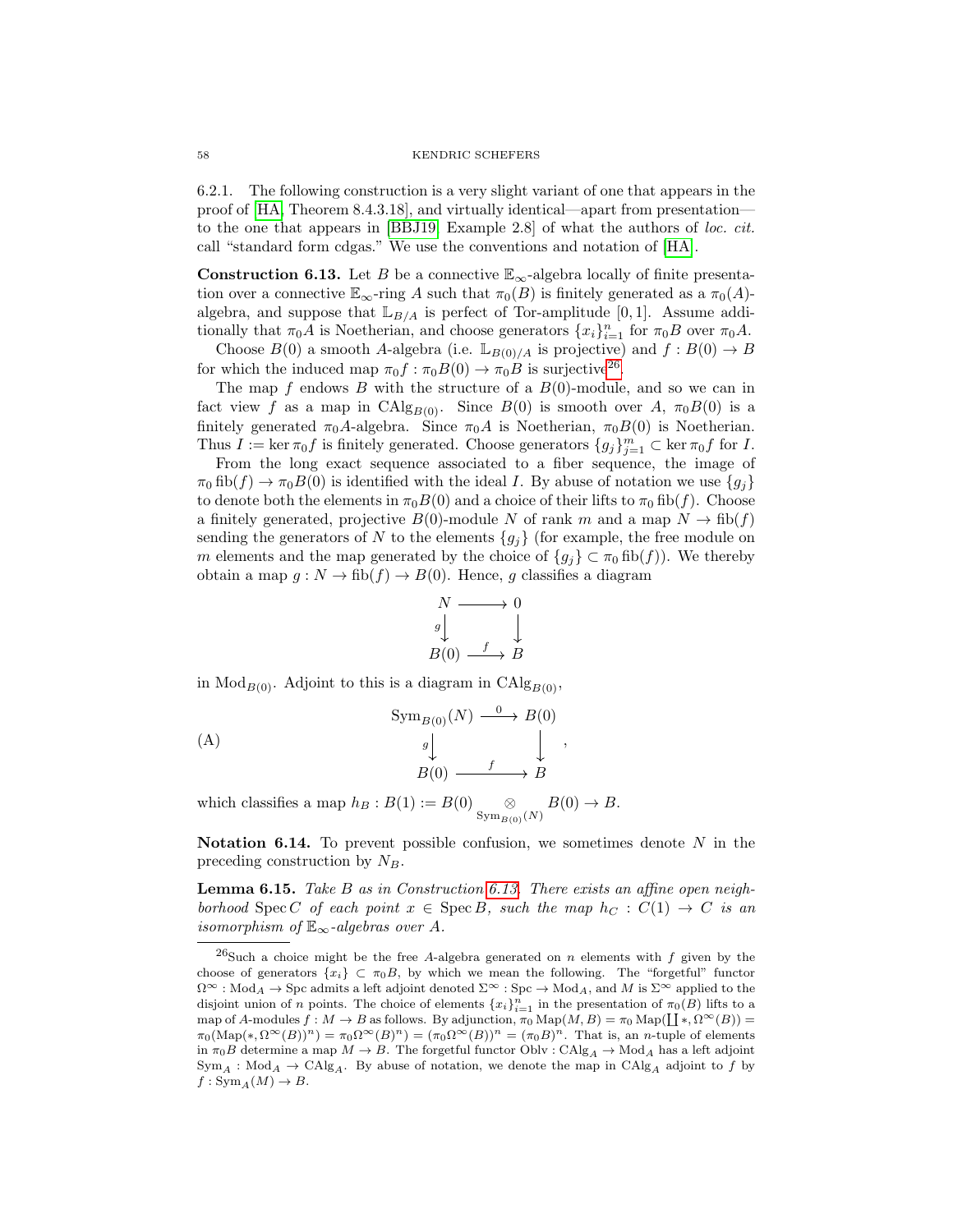Proof. First observe that the hypotheses of Construction [6.13](#page-57-1) are stable under localization, so the statement of the lemma makes sense.

Fix  $x \in \text{Spec } B$ , and take  $\text{Spec } B$  as an ansatz for such a neighborhood. The proof proceeds by first trying to show  $h_B$  is an isomorphism, then localizing when necessary.

Observe that  $\pi_0 h_B : \pi_0 B(1) \to \pi_0 B$  is an isomorphism by construction. By [\[HA,](#page-66-7) Corollary 7.4.3.2], which relates the connectivity of the cofiber of a map to the connectivity of its cotangent complex, it therefore suffices to show that the relative cotangent complex  $\mathbb{L}_{B/B(1)} = \mathbb{L}_{h_B}$  vanishes.

Consider the fiber sequence

$$
\mathbb{L}_{B/A}[-1] \to \mathbb{L}_{B/B(0)}[-1] \to \mathbb{L}_{B(0)/A} \underset{B(0)}{\otimes} B
$$

where here and in what follows  $\mathbb{L}_{B/B(0)} = \mathbb{L}_f$ . By assumption,  $\mathbb{L}_{B/A}[-1]$  is perfect of Tor-amplitude [-1, 0]. Since  $B(0)$  is the free algebra on A-module M,  $\mathbb{L}_{B(0)/A} \simeq$  $M \underset{A}{\otimes} B(0)$ . Hence,  $\mathbb{L}_{B(0)/A} \underset{B(0)}{\otimes} B \simeq M \underset{A}{\otimes} B$ , which is a projective module over B.

By [\[HA,](#page-66-7) Proposition 7.2.4.23], we deduce that  $\mathbb{L}_{B/B(0)}[-1]$  is perfect of Toramplitude ≤ 0. Since the cofiber of  $f : B(0) \to B$  is 1-connective,  $\mathbb{L}_{B/B(0)}[-1]$  is connective (see [\[HA,](#page-66-7) Corollary 7.4.3.2]).

Hence is a flat B-module by [\[HA,](#page-66-7) Remark 7.4.2.22]. As a flat B-module, by [\[HA,](#page-66-7) Remark 7.2.4.22]  $\mathbb{L}_{B/B(0)}[-1]$  is a finitely generated, projective B-module. If  $\mathbb{L}_{B/B(0)}[-1]$  is free, then our choice of N in Construction [6.13](#page-57-1) yields an isomorphism  $\mathbb{L}_{B/B(0)} \simeq N[1] \underset{B(0)}{\otimes} B.$ 

If  $\mathbb{L}_{B/B(0)}[-1]$  is not free, choose a localization of  $\pi_0 B$  over which  $\pi_0 \mathbb{L}_{B/B(0)}[-1]$ is a free module. This localization of  $\pi_0B$  is given by a multiplicative subset  $S \subset$  $\pi_0 B$ , a commutative ring, and as such is a set of homogeneous elements of the graded ring  $\pi_*B$  which satisfies both the left and the right Ore conditions. Denote by C the localization  $B[S^{-1}]$ , and observe that it is trivially also locally of finite presentation over A.

Repeat the above discussion mutatis mutandis with  $C$  in place of  $B$ . We see that  $\mathbb{L}_{C/C(0)}[-1]$  is a finitely generated, projective C-module such that  $\pi_0 \mathbb{L}_{C/C(0)}[-1]$  is free. Note that  $\pi_0 C(0) \to \pi_0 C$  is surjective. A careful accounting of the details in the proof of [\[HA,](#page-66-7) Lemma 7.2.2.19] reveals that  $\mathbb{L}_{C/C(0)}[-1]$  is in the essential image of the functor hProj  $C(0) \to hProj C$ . Thus, there exists a projective  $C(0)$ -module N such that  $N[1] \underset{C(0)}{\otimes} C \simeq \mathbb{L}_{C/C(0)}$ .

Using N as the choice of projective module surjecting onto  $(g_1, \ldots, g_m)$  in Construction [6.13,](#page-57-1) we obtain that the first morphism in the fiber sequence

$$
\mathbb{L}_{B(1)/B(0)} \underset{B(1)}{\otimes} B \to \mathbb{L}_{B/B(0)} \to \mathbb{L}_{B/B(1)}
$$

is an equivalence, so  $\mathbb{L}_{B/B(1)}$  vanishes as desired.

 $\Box$ 

<span id="page-58-0"></span>Remark 6.16. Note that in the proof of Lemma [6.15,](#page-57-2)  $C(0)$  may be taken to be  $B(0)$ localized with respect to the preimage of S under the surjection  $\pi_0B(0) \to \pi_0B$ , which is also a multiplicative subset of homogeneous elements. In particular, this means we could have required  $N$  in the above proof to be free after further localizing  $C$  and  $C(0)$ . This observation will be crucial to the proof of Lemma [6.20.](#page-60-0)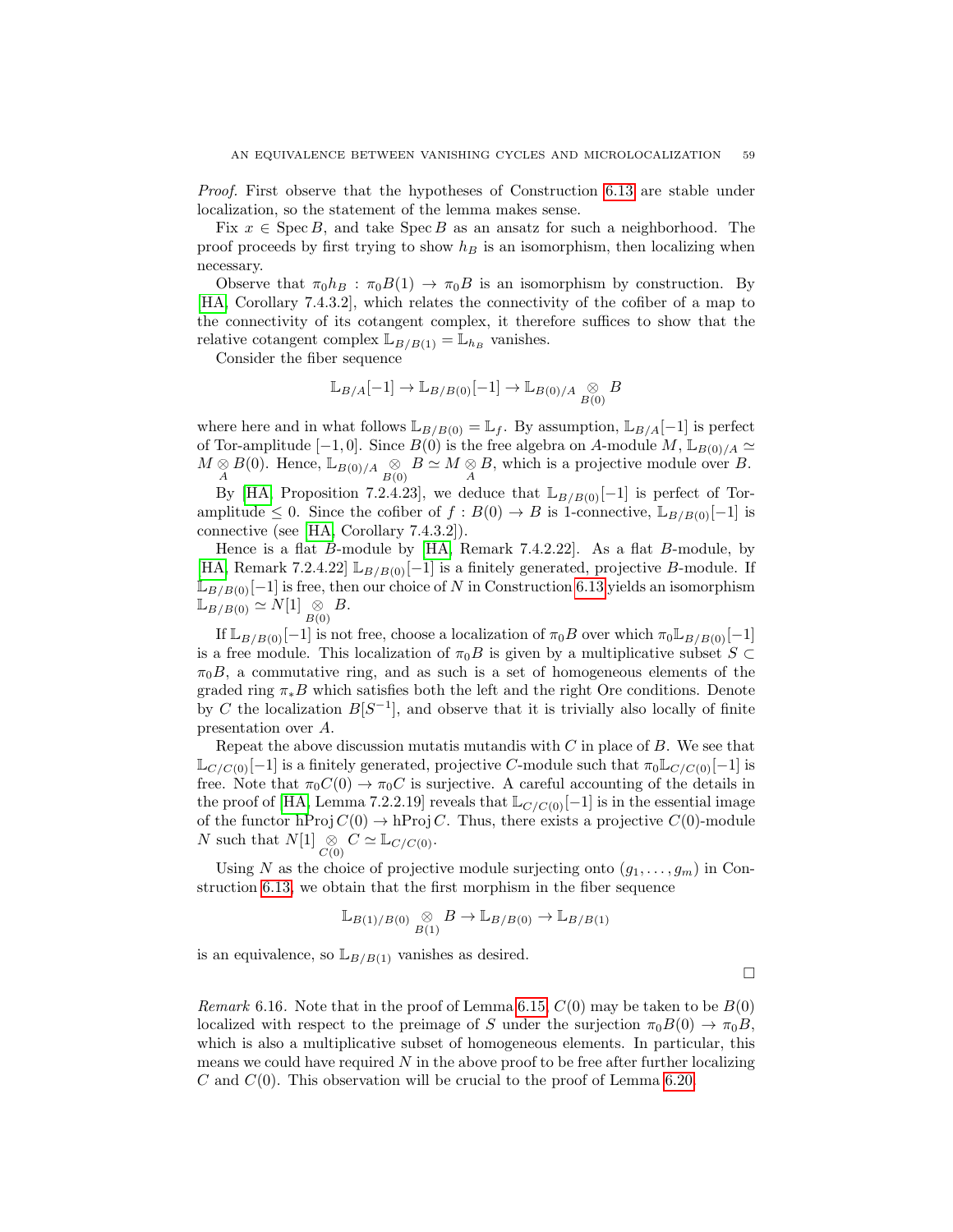#### 60 KENDRIC SCHEFERS

6.2.2. The previous lemma provided us with a particular means of constructing a local model for a quasi-smooth derived scheme over an arbitrary affine base. A related means of describing quasi-smooth schemes locally is given by a Kuranishi chart, which expresses the scheme locally as the derived zero locus of a section of a vector bundle over a smooth base. We recall the definition given in [\[K21a\]](#page-66-4).

**Definition 6.17** ([\[K21a,](#page-66-4) Definition 2.2]). For a quasi-smooth derived scheme  $X$ , a Kuranishi chart is a tuple  $(Z, U, E, s, \iota)$  where Z is an open subscheme of X, U is a smooth scheme, E is a vector bundle on U, s is a section of E, and  $\iota : \mathbf{Z}(s) \to \mathbf{X}$ is an open immersion whose image is Z. A Kuranishi chart is said to be minimal at  $p = \mathbf{i}(q) \in Z$  if the differential  $(ds)_q : T_qU \to E_q$  is zero. A Kuranishi chart is called  $good$  if  $U$  is affine and has global étale coordinates (i.e. regular functions  $x_1, x_2, \ldots, x_n$  such that  $d_{dR}x_1, d_{dR}x_2, \ldots, d_{dR}x_n$  form a basis of  $\Omega_U^{1, 27}$  $\Omega_U^{1, 27}$  $\Omega_U^{1, 27}$ , and E is a trivial vector bundle of a constant rank.

Remark 6.18. Any smooth scheme will have étale coordinates Zariski locally around each point (see e.g. [\[Stacks,](#page-66-13) Lemma 054L]), so any Kuranishi chart locally gives a good Kuranishi chart.

<span id="page-59-1"></span>Remark 6.19. When  $A$  is a classical, Noetherian ring the condition that  $B$  is locally finitely presented over  $A$  is equivalent to the condition that  $B$  is locally of finite type over  $A$  in the sense of  $[GR17]$ . In this case, Lemma [6.15](#page-57-2) furnishes a proof of the standard fact (see e.g. [\[AG15,](#page-65-9) Proposition 2.1.10]) that a quasi-smooth, derived scheme  $Z$  locally of finite type over k has a Zariski-local presentation as the derived zero locus of a section  $s: U \to E$  where U is smooth and E is a vector bundle over U.

Indeed, given a point  $x \in \mathbf{Z}$ , we may let  $U := \text{Spec } C(0) = \mathbb{A}^n_k$  and s:  $Spec C(0) \rightarrow Spec(Sym_{C(0)} N)$  be induced by the vertical map in the pushout diagram, [\(A\)](#page-57-3). Applying the functor Spec to the pushout diagram, [\(A\)](#page-57-3), we obtain the Kuranishi chart:

$$
\begin{array}{ccc}\n\text{Spec } B & \longrightarrow U \\
\downarrow & \downarrow \\
U & \xrightarrow{s} & E\n\end{array}
$$

In fact, by the Quillen-Suslin theorem, E is a trivial vector bundle over  $U = \mathbb{A}_k^n$ , so this is a good Kuranishi chart.

Conversely, suppose that  $\mathbf{Z}' := \operatorname{Spec} B \hookrightarrow \mathbf{Z}$  is an open immersion. Then, in a straightforward way, a good Kuranishi chart  $(Z', U, E, s, \iota)$  whose image is Spec  $\pi_0B$  furnishes data of the sort used algorithmically in Construction [6.13](#page-57-1) to produce  $B(1) \in \mathrm{CAlg}_k$ .

In the notation of that construction:

- (1)  $\pi_0 B = \mathcal{O}_{Z'};$
- (2)  $B(0) = \mathcal{O}_U;$
- (3)  $N$  is the sheaf of sections of  $E$ ;
- (4) s furnishes the vertical map  $\text{Sym}_k(N) \to B(0)$  in diagram [\(A\)](#page-57-3);
- (5)  $B(1) = \mathcal{O}_{\mathbf{Z}(s)}$ ; and
- <span id="page-59-0"></span>(6) the open immersion  $\iota$  induces the natural isomorphism  $B(1) \to B$ .

<sup>&</sup>lt;sup>27</sup>So named because the "coordinate" map,  $U \to \mathbb{A}^n$ , defined by such a choice of functions is clearly étale, and conversely any such étale map will give such coordinates.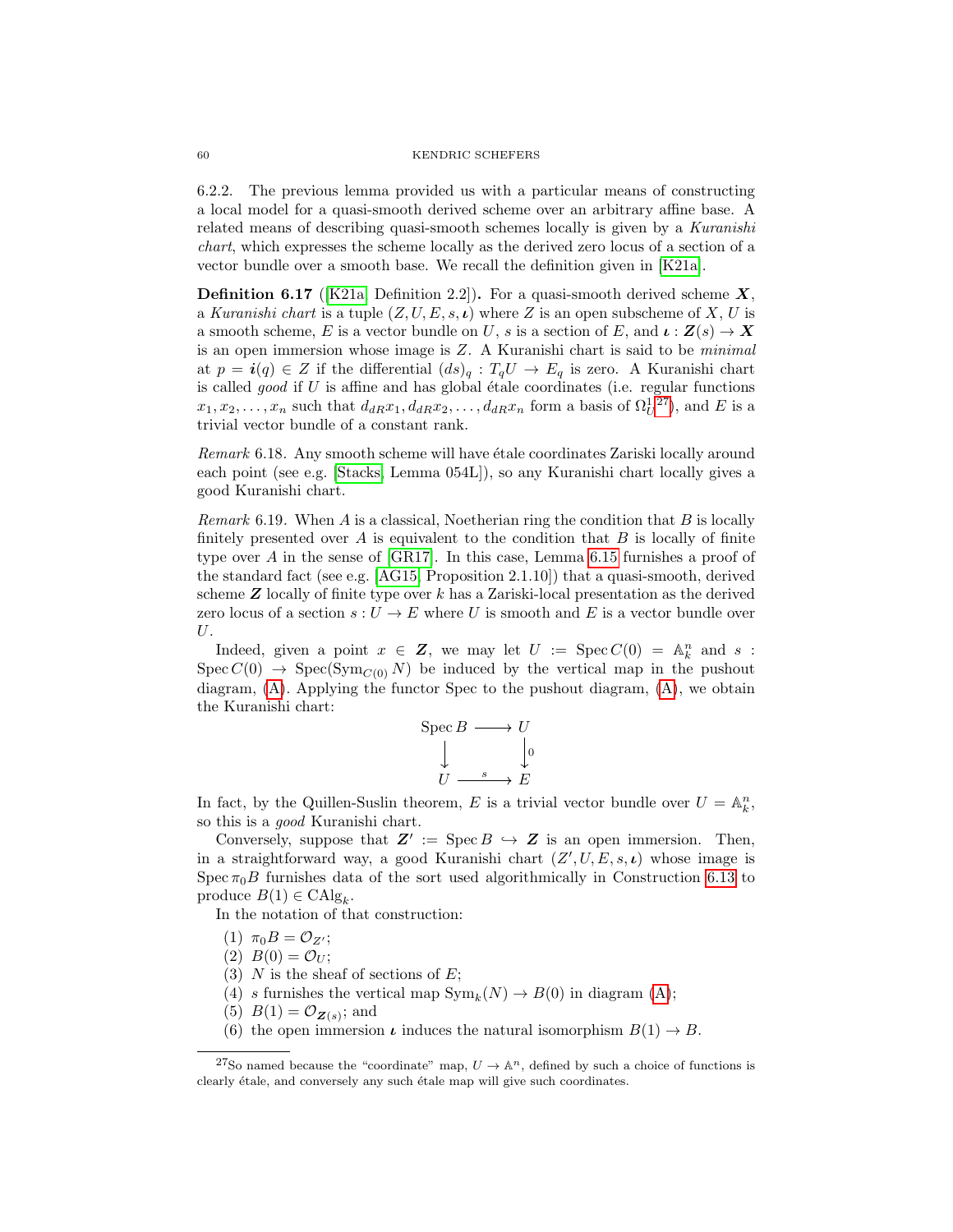6.2.3. The following lemma is the central tool in our proof of Theorem [6.1.](#page-53-1) It will allow us to compare the isomorphisms obtained from Theorem [5.1](#page-43-2) using local expressions of  $Z$  as the derived zero locus of different functions on  $X$ . It is a variant of [\[K21a,](#page-66-4) Proposition 2.3(ii)] which in turn is a rephrasing of [\[BBJ19,](#page-65-1) Theorem 4.2].

<span id="page-60-0"></span>**Lemma 6.20.** Let  $\mathbf{Z} \to U$  be a closed immersion of a quasi-smooth derived scheme **Z** into smooth U. Suppose that U is the union of two opens,  $U_1$  and  $U_2$ , such that there exist Kuranishi charts,  $(Z_i, U_i, E_i, s_i, \iota_i)$ , on Z, where  $E_i$  is constant rank n. Denote  $\mathbf{Z}_i = \mathbf{Z} \times \mathbf{U}_i$  for  $i = 1, 2$ .

Then around each point  $x \in \mathbb{Z}_1 \times \mathbb{Z}_2$  there exists a third good Kuranishi chart  $(Z', U', E', s', \iota')$  such that  $x \in \iota'(Z(s'))$  and E' is also constant rank n; open immersions  $\eta_i: U' \to U_i$ ; and isomorphisms  $\tau_i: E' \to \eta_i^* E_i$  with the following properties:

- $(\boldsymbol{i}) \hspace{0.2cm} \tau_{\boldsymbol{i}}(s') = \eta_{\boldsymbol{i}}^{*}(s_{\boldsymbol{i}})$
- <span id="page-60-1"></span>(ii) The composition  $\mathbf{Z}(s') \to \mathbf{Z}(s_i) \to U$  is equivalent to  $\iota'$  where the first map is induced by  $\eta_i$  and  $\tau_i$ , and the second map is  $\iota_i$ .

*Proof.*  $Z_i \rightarrow Z$  are clearly affine open immersions of derived schemes, so  $Z_1 \times Z_2$  is an open neighborhood of the chosen point x trivially contained in  $Z_1 \underset{Z}{\times} Z_2$ . Choose an affine open subscheme Spec  $C \subset \mathbb{Z}_1 \times \mathbb{Z}_2$  containing x.

By Remark [6.19](#page-59-1) the data of a Kuranishi chart and the data used in Construc-tion [6.13](#page-57-1) are equivalent, so the hypotheses of the lemma ensure that  $\mathbf{Z}(s_i) \simeq$ Spec  $B_i(1)$  for derived rings  $B_i(1)$  constructed in the manner of Construction [6.13.](#page-57-1) With this in mind, the preceding discussion yields the following commutative diagram of derived schemes:



From the above diagram, we have a map, Spec  $C \to U_1 \underset{U}{\times} U_2$ , which is composition % of the open immersion Spec  $C \to \mathbb{Z}_1 \times \mathbb{Z}_2$  followed by the closed immersion  $\mathbb{Z}_1 \times \mathbb{Z}_2$  $\mathbf{Z}_2 \hookrightarrow U_1 \underset{U}{\times} U_2.$ 

Localizing if necessary, we may assume that the above map factors as the composition of a closed immersion  $Spec C \to U' = Spec C(0)$  and an open affine immersion  $U' = \operatorname{Spec} C(0) \hookrightarrow U_1 \underset{U}{\times} U_2$ . As an affine open subscheme of U, it is clear that U' is smooth.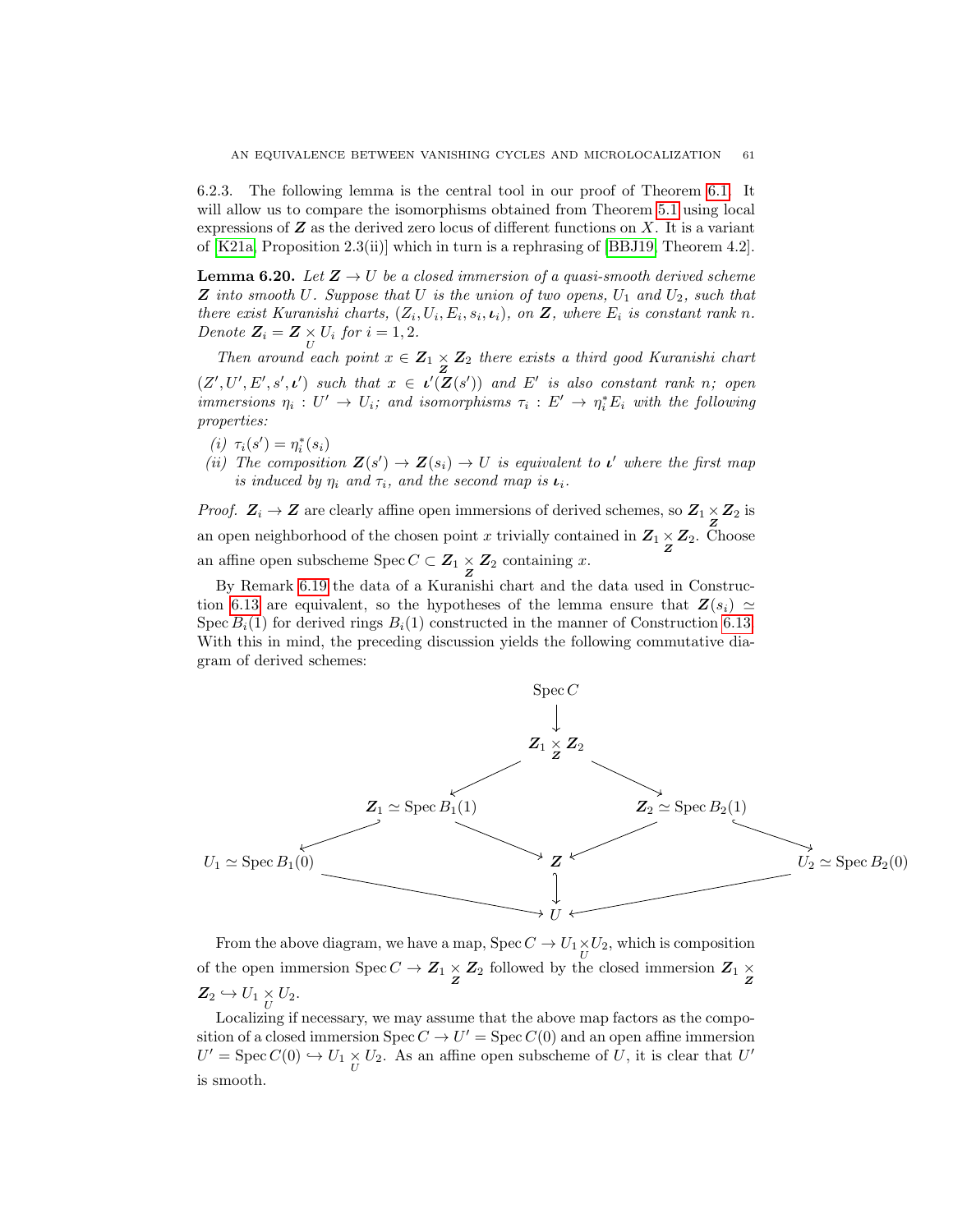#### 62 KENDRIC SCHEFERS

It is clear from the set-up that  $Spec C$  is quasi-smooth, and  $C$  therefore satisfies the hypotheses of Construction [6.13.](#page-57-1) Using Lemma [6.15](#page-57-2) and localizing  $C(0)$  and C if necessary (c.f. Remark [6.16\)](#page-58-0), we may use  $C(0)$  (as notation suggests) and the induced map  $C(0) \to C$ , to obtain an object  $C(1) \in CAlg_k$  equivalent to C. Thus, we have a map  $Spec C(1) \rightarrow Spec B_i(1)$  and a specified factorization,

$$
Spec C(1) \to Spec C(0) \to Spec B_i(0),
$$

for  $i = 1, 2$ .

Since Kuranishi charts are not intrinsic to a quasi-smooth scheme, we need a more explicit model for derived rings to prove the desired statement. This more explicit model is furnished by the model category of cdgas over  $k$  with the standard model structure,  $\text{cdga}_k$ . Since k contains  $\mathbb{Q}$ , the underlying  $\infty$ -category of  $\text{cdga}_k$  is  $\mathrm{CAlg}_k$ .

Since  $C(0)$  and  $N_C$  are a discrete k-algebra and discrete module over a discrete ring, respectively, they are objects of ordinary commutative algebra. View  $C(0)$  and  $\operatorname{Sym}_{C(0)} N_C = \operatorname{Sym}_{C(0)}^{\bullet} N_C$  as cdgas concentrated in degree 0. Then the pushout

$$
\text{Sym}_{C(0)}^{\bullet} N \xrightarrow{\qquad 0} C(0)
$$
\n
$$
g \downarrow^{\qquad} \downarrow^{\qquad} C(0)
$$
\n
$$
C(0) \xrightarrow{\qquad f} C(0) \underset{\text{Sym}_{C(0)N}^{\bullet}^{\bullet} C(0)}{\otimes} C(0)
$$

provides a cdga model for  $C(1)$ . We similarly obtain cdga models for  $B<sub>i</sub>(1)$ .

Assuming without loss of generality that  $N_{B_i}$  (c.f. Remark [6.16\)](#page-58-0) is free, the model for  $B_i(1)$  is also free over  $B_i(0)$  as a graded commutative k-algebra, generated by elements in degree  $-1$ . As such, the structure morphism  $f : B_i(0) \to B_i(1)$  is a cofibration in the model category structure, so  $B_i(1)$  is a cofibrant object in cdga<sub>Bi(0)</sub>. Meanwhile, the specified map  $B_i(0) \to C(0)$  allows us to view the map  $B_i(1) \to C(1) \in \text{CAlg}_k$  as a map in  $\text{CAlg}_{B_i(0)}$ . All objects in  $\text{cdga}_{B_i(0)}$  are fibrant, so

$$
\pi_0 \operatorname{Hom}_{\operatorname{CAlg}_{B_i(0)}}(B_i(1), C(1)) \simeq \operatorname{Hom}_{\operatorname{cdga}_{B_i(0)}}(B_i(1), C(1)),
$$

by the general yoga of model categories and  $\infty$ -categorical localization. The upshot is that the map of derived k-algebras,  $B_i(1) \rightarrow C(1)$ , is induced by a strict map of cdgas, for  $i = 1, 2$ . In particular, since  $(B_i(1))^0 = B_i(0)$  and  $(C(1))^0 = C(0)$ , we obtain a commutative diagram (not necessarily Cartesian),

$$
B_i(1) \longrightarrow C(1)
$$
  
\n
$$
\uparrow \qquad \qquad \uparrow
$$
  
\n
$$
B_i(0) \longrightarrow C(0)
$$

in the category  $\text{cdga}_k$ , where the vertical arrows are the inclusions of the degree 0 parts of the cochain complexes. Passing to  $\text{CAlg}_k$ , the underlying  $\infty$ -category of  $cdga_k$ , this obtains a homotopy commutative diagram (i.e. the only kind of commutative diagram in  $CAlg_k$ ).

There is a natural base change morphism,

$$
\mathbb{L}_{B_i(1)/B_i(0)} \underset{B_i(0)}{\otimes} C(0) \to \mathbb{L}_{C(1)/C(0)},
$$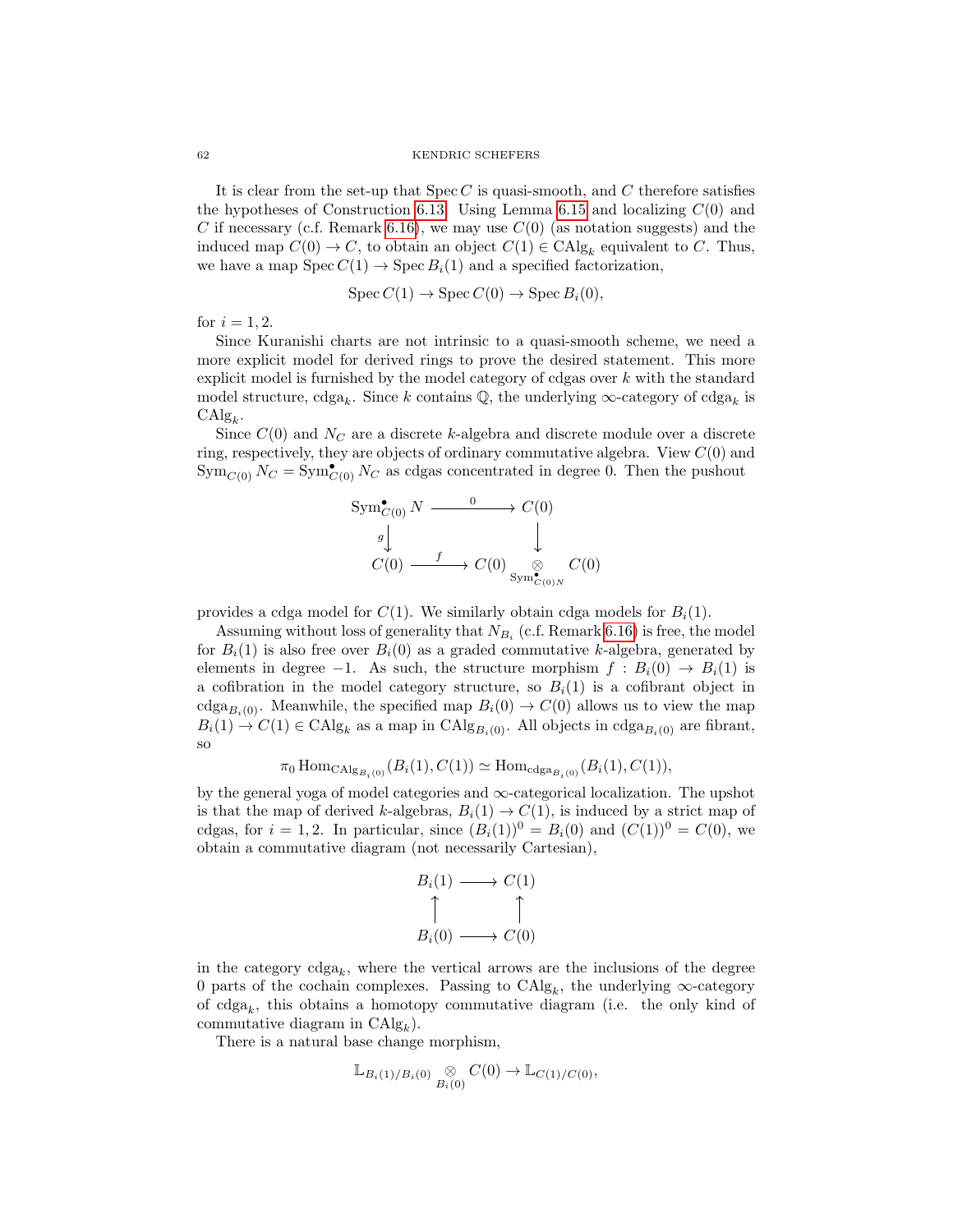arising from the commutativity of this diagram, where we have viewed  $\mathbb{L}_{B_i(1)/B_i(0)}$ as an object in  $Mod_{B_i(0)}$  and  $\mathbb{L}_{C(1)/C(0)}$  as an object in  $Mod_{C(0)}$ . Recall from the proof of Lemma [6.15](#page-57-2) that  $\mathbb{L}_{B_i(1)/B(0)}$  and  $\mathbb{L}_{C(1)/C(0)}$  are projective modules over  $B_i(0)$  and  $C(0)$ , respectively, concentrated in homotopy degree 1. We labeled them  $N_{B_i(1)}[1]$  and  $N_{C(1)}[1]$ , respectively. As such, the base change morphism yields an isomorphism,

$$
N_{B_i(1)} \underset{B_i(0)}{\otimes} C(0) \simeq N_{C(1)}.
$$

With this last isomorphism, we have unwittingly proven Lemma [6.20.](#page-60-0) Explicitly,

- $\bullet$   $(Z', U', E', s', \iota') := (\text{Spec } \pi_0 C(1), \text{Spec } C(0), \text{Spec}_{U'}(\text{Sym}_{C(0)}^{\bullet} N_{C(1)}), \text{Spec}(C(0) \rightarrow$  $C(1)$ , Spec  $C(1) \rightarrow Z_1 \times Z_2 \rightarrow Z$ ;
- $\eta_i := \operatorname{Spec}(B_i(0) \to C(0))$  for  $i = 1, 2;$
- $\tau_i$  is induced by the isomorphism  $N_{B_i(1)} \underset{B_i(0)}{\otimes} C(0) \simeq N_{C(1)}$ , which are the dual sheaf of sections of  $\eta_i^* E_i$  and E', respectively.

The desired properties and compatibilities of these objects and maps follow clearly from their construction above. Furthermore, by shrinking  $U'$  around x we may take  $(Z', U', E', s', \iota')$  to be good.

#### <span id="page-62-0"></span>6.3. Gluing local statements.

6.3.1. Continue to suppose that Z is quasi-smooth and  $i : \mathbf{Z} \hookrightarrow X$  is a closed immersion into a smooth scheme  $X$ . By Lemma [3.4,](#page-26-4) i is quasi-smooth. Choose a Zariski open cover of X,  $\{U_{\alpha} \hookrightarrow X\}_{\alpha \in \mathcal{I}}$ , such that on each open,  $U_{\alpha} \hookrightarrow X$ , i has the form of a derived zero locus,  $\mathbf{Z}(f_{\alpha})$ , per Lemma [3.5:](#page-26-3)

$$
Z \times_{U_{\alpha}} X \xrightarrow{i} U_{\alpha}
$$
  
\n
$$
\downarrow \qquad \qquad \downarrow f_{\alpha}
$$
  
\n
$$
\star \longrightarrow f_{\alpha}
$$

.

Note that the target of  $f_{\alpha}$  will have the same rank for any choice of index,  $\alpha$ . Let  $\alpha_0$  denote a fixed index value. Observe that  $\mathcal{N}_{\mathbf{Z}(f_{\alpha_0})/U_{\alpha_0}} \simeq \mathcal{O}_{\mathbf{Z}(f_{\alpha_0})}^{\oplus n}$ , so the normal bundle is trivial of rank n. To  $f_{\alpha_0}$  we associate the corresponding regular function  $\widetilde{f_{\alpha_0}}$  on  $U_{\alpha_0}\times \mathbb{A}^{n\vee}$ . This is the setting of Theorem [5.1,](#page-43-2) so we obtain the isomorphism,

(6.21) 
$$
g_{\alpha_0} : \varphi_{\widetilde{f_{\alpha_0}}}(\mathrm{pr}_1^* \underline{e}_{U_{\alpha_0}}[\dim X + n]) \xrightarrow{\simeq} \mu_{\mathbf{Z}(f_{\alpha_0})}(\underline{e}_{U_{\alpha_0}}[\dim X + n]).
$$

6.3.2. The following lemmas show that the left- and right-hand sides of  $g_{\alpha_0}$  are the restrictions to  $T^*[-1]Z \times_Z Z(f_{\alpha_0})$  of the perverse sheaves,  $\varphi_{T^*[-1]Z}$  and  $\mu_Z[n](\underline{e}_X[\dim X]),$  respectively.

<span id="page-62-1"></span>**Lemma 6.22.** Suppose that  $j : \mathbb{Z}_1 \hookrightarrow \mathbb{Z}_2$  is an open immersion of derived Artin stacks. Then  $T^*[-1]Z_2 \times_{Z_2} Z_1 \simeq T^*[-1]Z_1$ 

<span id="page-62-2"></span>*Proof.* Observe that  $\mathbb{L}_j \simeq 0$ , so the natural map  $\mathcal{O}_{Z_1} \otimes_{\mathcal{O}_{\mathbf{Z}_2}} \mathbb{L}_{\mathbf{Z}_2} = j^* \mathbb{L}_{\mathbf{Z}_2} \to \mathbb{L}_{\mathbf{Z}_1}$  is an isomorphism. The result follows after shifting, dualizing, and applying the total space construction.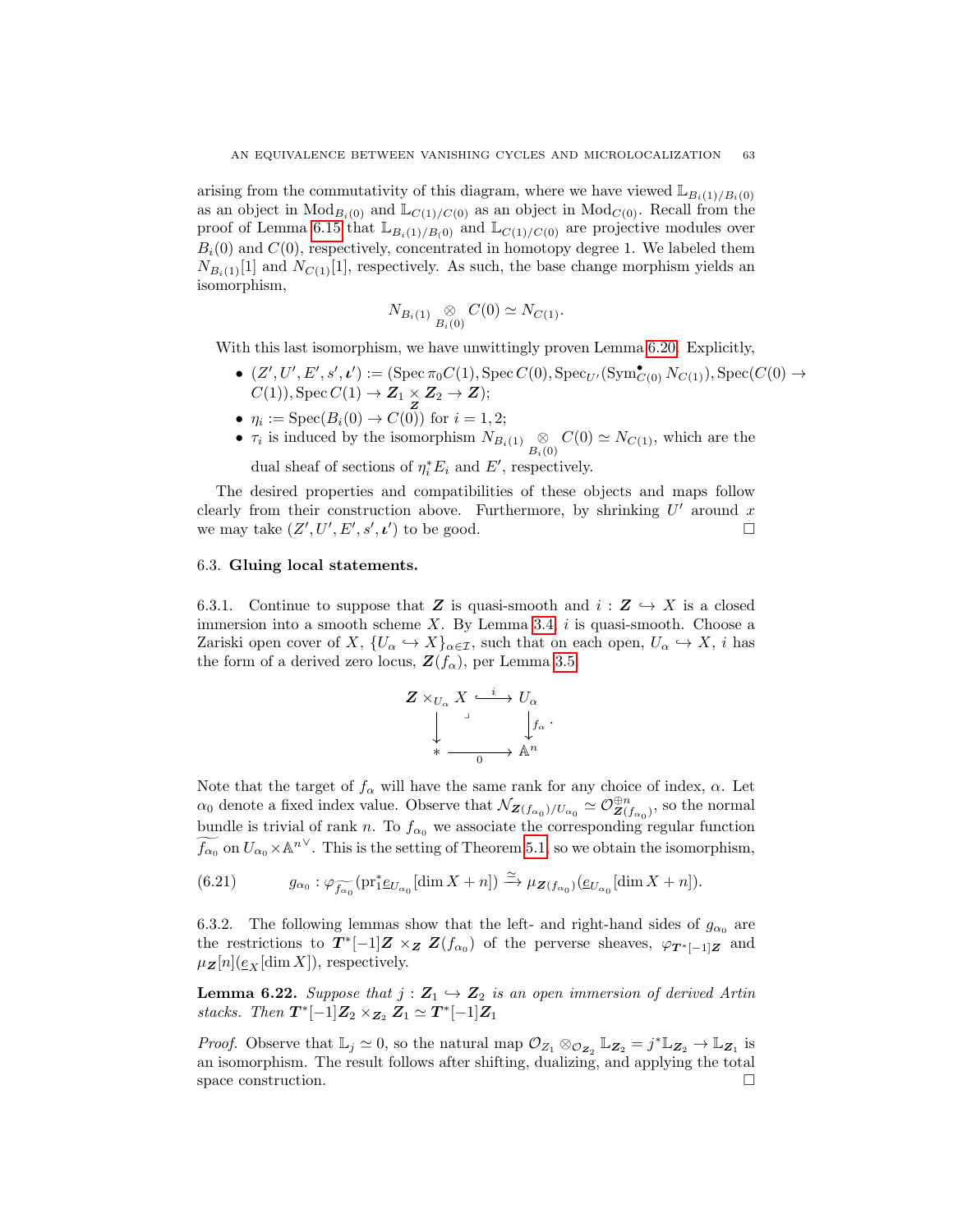**Lemma 6.23.** Suppose that  $j : \mathbb{Z}_1 \hookrightarrow \mathbb{Z}_2$  is an open immersion of derived Artin stacks. Let  $T_j: T^*[-1]Z_1 \to T^*[-1]Z_2$  be the map of stacks induced by projection on the first factor of  $T^*[-1]Z_1 \times_{Z_1} Z_2$  via Lemma [6.22.](#page-62-1) Then

<span id="page-63-0"></span>(6.24) 
$$
\varphi_{\mathbf{T}^*[-1]\mathbf{Z}_1} \simeq T_j^* \varphi_{\mathbf{T}^*[-1]\mathbf{Z}_2} \text{ and}
$$

<span id="page-63-1"></span>(6.25)  $\mu_{\mathbf{Z}_1} \simeq T_j^* \mu_{\mathbf{Z}_2}.$ 

*Proof.* By [\[BBDJSS15,](#page-65-2) Corollary 6.11], the perverse sheaf  $\varphi_{T^*[-1]Z_1}$  is defined uniquely up to canonical isomorphism as the perverse sheaf possessing the characteristics (i) and (ii) of [\[BBDJSS15,](#page-65-2) Theorem 6.9]. Thus, to prove [\(6.24\)](#page-63-0), it suffices to show that  $T_j^* \varphi_{\mathbf{T}^*[-1]\mathbf{Z}_2}$  possesses these characteristics.

Observe that if  $\mathscr R$  is a critical chart for the canonical d-critical locus associated to  $(T^*[-1]Z_1, \omega_{T^*[-1]Z_1})$ , it is also a critical chart for the d-critical locus  $T^*[-1]Z_2$ , viewing  $j_R: R \hookrightarrow T^*[-1]\mathbb{Z}_1$  as an open subset of  $T^*[-1]\mathbb{Z}_2$  via composition with the open embedding  $T_j^*$ , denoted  $j'_R: R \hookrightarrow T^*[-1]\mathbb{Z}_2$ . As such,  $\varphi_{T^*[-1]\mathbb{Z}_2}|_R :=$  $j_R'^* \varphi_{\bm{T}^*[-1]\bm{Z}_2} \simeq (T_j^* \varphi_{\bm{T}^*[-1]\bm{Z}_2})|_{R}$ . Both characteristics (i) and (ii) now follow from the corresponding characteristics of  $\varphi_{\bm{T}^*[-1]\bm{Z}_2}$ .

The isomorphism [\(6.25\)](#page-63-1) is obtained as the composition of the smooth base change isomorphism along  $j$  for quasi-smooth specialization (Lemma [4.5\)](#page-37-1) and the general base change isomorphism for the Fourier-Sato transform (Lemma [2.49\)](#page-25-2).  $\Box$ 

6.3.3. Letting  $\alpha$  range over all index values, we obtain a collection of isomorphisms,  $\{\varphi_{\widetilde{f}_{\alpha}}(\mathrm{pr}_1^*\underline{e}_{U_{\alpha_0}}[\dim X+n])\simeq \mu_{\mathbf{Z}(f_{\alpha})}(\underline{e}_{U_{\alpha_0}}[\dim X+n])\}_{\alpha\in\mathcal{I}},$  whose sources and targets glue to the perverse sheaves  $\varphi_{T^*[-1]Z}$  and  $\mu_Z[n](\underline{e}_X[\dim X])$  by Lemma [6.22](#page-62-1) and Lemma [6.23.](#page-62-2) We finally prove Theorem [6.1.](#page-53-1)

*Proof of Theorem [6.1.](#page-53-1)* Let all notation and terms be as above. Since  $Perv(T^*[-1]Z)$ is a groupoid-valued stack in the étale topology of  $T^*[-1]\mathbb{Z}^{28}$  $T^*[-1]\mathbb{Z}^{28}$  $T^*[-1]\mathbb{Z}^{28}$ , it suffices to show that the isomorphisms  $g_{\alpha}$  agree on overlaps  $\{U_{\alpha\beta}\}\$  for any values of  $\alpha$  and  $\beta$ . We establish some alternative notation to ease the exposition. Denote  $\mathbf{Z}_{\alpha} := \mathbf{Z}(f_{\alpha})$ and  $\mathbf{Z}_{\alpha\beta} := \mathbf{Z}_{\alpha} \times_{\mathbf{Z}} \mathbf{Z}_{\beta}$ . Let  $i^{\alpha}_{\alpha\beta} : \mathbf{Z}_{\alpha\beta} \to \mathbf{Z}_{\alpha} \to \mathbf{Z}$  denote the obvious inclusion. By abuse of notation, we also use  $i^{\alpha}_{\alpha\beta}$  to denote the corresponding map  $T^*[-1]Z_{\alpha\beta} \to T^*[-1]Z_{\alpha} \to T^*[-1]Z$ . Now choose arbitrary  $\alpha$  and  $\beta$ . We proceed to show that the following equality holds:

(6.26) 
$$
(i_{\alpha\beta}^{\alpha})^* g_{\alpha} = (i_{\alpha\beta}^{\beta})^* g_{\beta},
$$

where  $g_{\alpha}$  and  $g_{\beta}$  are seen as maps in Perv $(T^*[-1]\mathbf{Z})$  using extension by 0.

Note that the Zariski open  $U_{\alpha} \subset X$ , and the pull-back diagram,

<span id="page-63-3"></span>
$$
\begin{array}{ccc}\nZ(f_{\alpha}) & \xrightarrow{i} & U_{\alpha} \\
\downarrow & & \downarrow f_{\alpha} \\
\downarrow & & \downarrow f_{\alpha} \\
\downarrow & & \searrow f_{\alpha}\n\end{array}
$$

,

comprise a good Kuranishi chart for  $Z$ , which we denote by  $\mathscr{K}_{\alpha}$ . Choose an arbitrary point  $x \in \mathbb{Z}_{\alpha\beta}$ . By Lemma [6.20](#page-60-0) there exists an third good Kuranishi chart  $\mathcal{K}'_x$  around x which openly embeds into each of  $\mathcal{K}_\alpha$  and  $\mathcal{K}_\beta$ . The collection of all such charts as x ranges over all points in  $\mathbb{Z}_{\alpha\beta}$  forms a Zariski open cover of  $\mathbb{Z}_{\alpha\beta}$ . Denote by  $i'_x$  both the open immersion  $\mathbf{Z}'_x \hookrightarrow \mathbf{Z}_{\alpha\beta}$  and the induced open immersion

<span id="page-63-2"></span><sup>28</sup>[\[BBDJSS15,](#page-65-2) Theorem 2.7]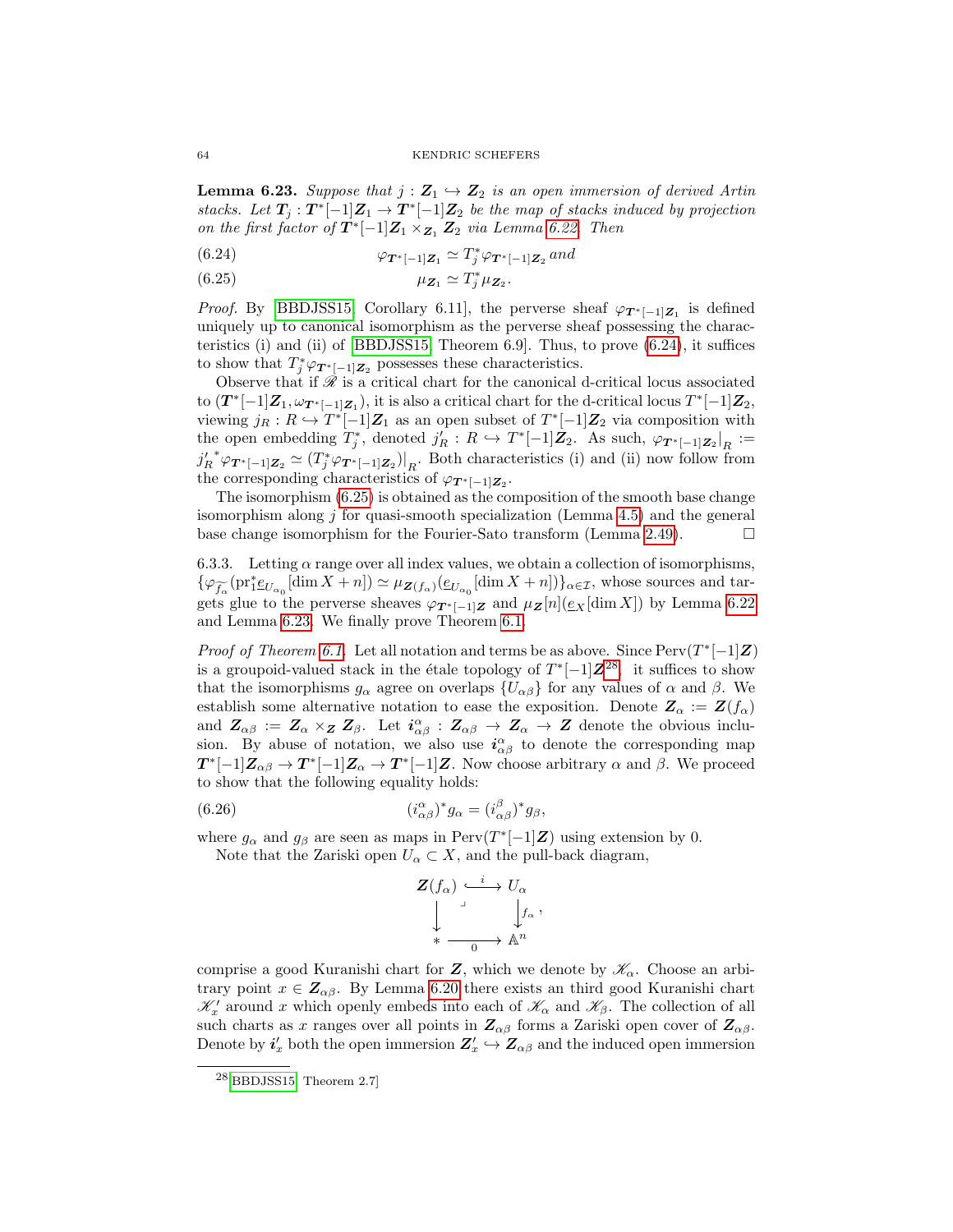$T^*[-1]Z'_x \hookrightarrow T^*[-1]Z_{\alpha\beta}$ . Since the  $\{Z'_x\}$  form an open cover of Z, in order to show [\(6.26\)](#page-63-3) it suffices to show the equality

$$
(i'_x)^*(i_{\alpha\beta}^{\alpha})^*g_{\alpha} = (i'_x)^*(i_{\alpha\beta}^{\beta})^*g_{\beta},
$$

for arbitrary x.

The equality,  $i^{\alpha}_{\alpha\beta} \circ i'_{x} = \iota'$ , is merely a reformulation of Lemma [6.20,](#page-60-0) property [\(ii\)](#page-60-1). We obtain the induced equality on the level of −1-shifted cotangent bundles, denoting (again by abuse of notation) the induced map  $T^*[-1]\mathbb{Z}_x' \hookrightarrow T^*[-1]\mathbb{Z}$  by  $\iota'$ . As such,

$$
(i'_x)^*(i_{\alpha\beta}^{\alpha})^*g_{\alpha} = (i'_x)^*(i_{\alpha\beta}^{\beta})^*g_{\beta} \iff \iota'^*g_{\alpha} = \iota'^*g_{\beta},
$$

and the latter equation is true since all of the constructions in section Section [5](#page-43-0) are self-evidently compatible with open restrictions. That is, the isomorphism,  $\varphi_{\widetilde{f|_U}} \xrightarrow{\simeq} \mu_{\mathbf{Z}(f|_U)} \in \text{Shv}(\mathbf{Z}(f|_U) \times V^{\vee}),$  obtained in the proof of Theorem [5.1](#page-43-2) for a Zariski open,  $U \subset X$ , is naturally the restriction of the isomorphism  $\varphi_{\tilde{f}} \xrightarrow{\simeq} \mu_{\mathbf{Z}(f)}$ along  $Z(f|_U) \times V^{\vee} \simeq Z(f)|_U \times V^{\vee} \hookrightarrow Z(f) \times V^{\vee}$ . Indeed, this follows from the following canonical isomorphism of sections:  $\mathcal{F}|_{U}^{*}(V) \simeq \mathcal{F}(U \cap V)$ .

Since the choices of  $\alpha$  and  $\beta$  in [\(6.26\)](#page-63-3) were arbitrary, this concludes the proof.  $\Box$ 

6.3.4. Since the canonical sheaf  $\varphi_{T^*[-1]Z}$  is intrinsic to Z, Theorem [6.1](#page-53-1) immediately implies the following corollary.

<span id="page-64-0"></span>**Corollary 6.27.** Suppose Z is a quasi-smooth derived scheme and  $Z \hookrightarrow X$  is a closed immersion into a smooth scheme X. Then  $\mu_{\mathbf{Z}/X}[\text{codim.vir}(\mathbf{Z}, X)](\underline{e}_X[\text{dim } X]) \in$  $Perv(T^*[-1]Z)$ , is independent of the closed immersion  $Z \hookrightarrow X$ . In particular, if  $\mathbf{Z} \hookrightarrow X'$  is another closed immersion, there is a canonical isomorphism, (6.28)

 $\mu_{\mathbf{Z}/X}[\text{codim.vir}(\mathbf{Z}, X)](\underline{e}_X[\dim X]) \simeq \mu_{\mathbf{Z}/X'}[\text{codim.vir}(\mathbf{Z}, X')](\underline{e}_{X'}[\dim X']).$ 

In light of Corollary [6.27,](#page-64-0) we make the following definition for any quasi-smooth derived scheme which admits a closed immersion into a smooth scheme.

**Definition 6.29.** The microlocalization along  $Z$  is defined to be:

 $\mu_Z := \mu_{\mathbf{Z}/X}[\text{codim.vir}(\mathbf{Z}, X)](\underline{e}_X[\dim X]),$ 

for any choice of closed immersion,  $\mathbf{Z} \hookrightarrow X$ , into a smooth scheme, X.

Remark 6.30. It should be possible to modify the given proof of Theorem [6.1](#page-53-1) to prove a variant in which Z is not assumed to admit a closed immersion into a smooth scheme,  $X$ . Using the derived microlocalization functor of  $[AAK]^{29}$  $[AAK]^{29}$  $[AAK]^{29}$ , one might obtain such a variant by replacing the right-hand side of the isomorphism in Theorem [6.1](#page-53-1) by  $\mu_{Z/\ast}(e)$ , which is manifestly independent of any embedding Z might admit. In the case that  $Z$  happens to admit an embedding into a smooth scheme X,  $\mu_{\mathbf{Z}/*}(e)$  and  $\mu_{\mathbf{Z}}$  would necessarily agree. Such a generalization of our present theorem is the subject of ongoing work in progress by Adeel Khan and Tasuki Kinjo.

<span id="page-64-1"></span> $^{29}\!$  c.f. Remark [1.6](#page-3-3)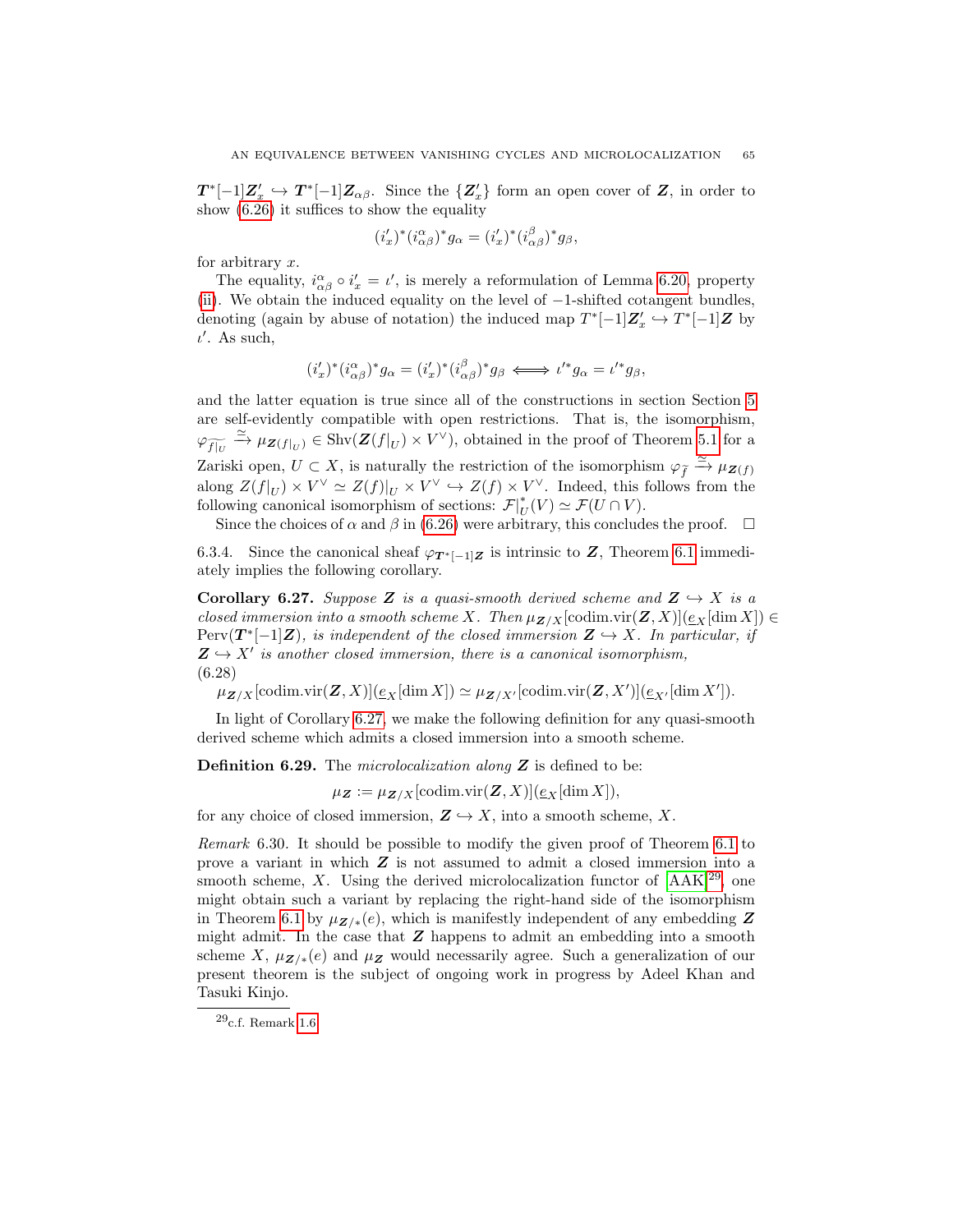#### 66 KENDRIC SCHEFERS

#### <span id="page-65-0"></span>**REFERENCES**

- <span id="page-65-3"></span>[AAK] Adeel Khan. *Derived specialization and microlocalization*. In preparation.
- <span id="page-65-9"></span>[AG15] D. Arinkin and D. Gaitsgory. "Singular support of coherent sheaves and the geometric Langlands conjecture". In: Selecta Math. (N.S.) 21.1 (2015), pp. 1–199. issn: 1022-1824. doi: [10.1007/s00029-014-](https://doi.org/10.1007/s00029-014-0167-5) 0167-5. URL: https://doi-org.ezproxy.lib.utexas.edu/10. [1007/s00029-014-0167-5](https://doi-org.ezproxy.lib.utexas.edu/10.1007/s00029-014-0167-5).
- <span id="page-65-2"></span>[BBDJSS15] C. Brav et al. "Symmetries and stabilization for sheaves of vanishing cycles". In: *J. Singul.* 11 (2015). With an appendix by Jörg Schürmann, pp. 85-151. DOI: 10.5427/jsing.2015.11e. URL: [https://doi- org.ezproxy.lib.utexas.edu/10.5427/jsing.](https://doi-org.ezproxy.lib.utexas.edu/10.5427/jsing.2015.11e) [2015.11e](https://doi-org.ezproxy.lib.utexas.edu/10.5427/jsing.2015.11e).
- <span id="page-65-1"></span>[BBJ19] Christopher Brav, Vittoria Bussi, and Dominic Joyce. "A Darboux theorem for derived schemes with shifted symplectic structure". In: J. Amer. Math. Soc. 32.2 (2019), pp. 399-443. ISSN: 0894-0347. DOI: [10.1090/jams/910](https://doi.org/10.1090/jams/910). url: [https://doi-org.ezproxy.lib.utexas.](https://doi-org.ezproxy.lib.utexas.edu/10.1090/jams/910) [edu/10.1090/jams/910](https://doi-org.ezproxy.lib.utexas.edu/10.1090/jams/910).
- <span id="page-65-12"></span>[Dav17] Ben Davison. "The critical CoHA of a quiver with potential". In: Q. J. Math. 68.2 (2017), pp. 635–703. ISSN: 0033-5606. DOI: [10.1093/](https://doi.org/10.1093/qmath/haw053) [qmath/haw053](https://doi.org/10.1093/qmath/haw053). url: [https://doi-org.ezproxy.lib.utexas.edu/](https://doi-org.ezproxy.lib.utexas.edu/10.1093/qmath/haw053) [10.1093/qmath/haw053](https://doi-org.ezproxy.lib.utexas.edu/10.1093/qmath/haw053).
- <span id="page-65-10"></span>[Dim04] Alexandru Dimca. Sheaves in Topology. Springer-Verlag Berlin Heidelberg, 2004. isbn: 978-3-642-18868-8.
- <span id="page-65-8"></span>[DP07] Thierry De Pauw. "Comparing homologies: Cech's theory, singular chains, integral flat chains and integral currents". In: Revista  $Matemática\ Deroamericana$  23.1 (2007), pp. 143-189. DOI: [rmi /](https://doi.org/rmi/1180728888) [1180728888](https://doi.org/rmi/1180728888). url: <https://doi.org/>.
- <span id="page-65-11"></span>[F98] Wiliiam Fulton. Intersection Theory. Second edition. Springer-Verlag New York, 1998.
- <span id="page-65-6"></span>[Fed69] Herbert Federer. Geometric measure theory. Die Grundlehren der mathematischen Wissenschaften, Band 153. Springer-Verlag New York Inc., New York, 1969, pp. xiv+676.
- <span id="page-65-4"></span>[G81] R. Mark Goresky. "Whitney Stratified Chains and Cochains". In: Transactions of the American Mathematical Society 267.1 (1981), pp. 175–196. issn: 00029947. url: [http://www.jstor.org/stable/](http://www.jstor.org/stable/1998577) [1998577](http://www.jstor.org/stable/1998577).
- <span id="page-65-7"></span>[GH78] Phillip Griffiths and Joseph Harris. Principles of Algebraic Geometry. Wiley Classics Library Edition. John Wiley & Sons, Inc., 1978. isbn: 978-81-265-4651-0.
- <span id="page-65-5"></span>[GM80] Mark Goresky and Robert MacPherson. "Intersection homology theory". In: Topology 19.2 (1980), pp. 135-162. ISSN: 0040-9383. DOI: [https://doi.org/10.1016/0040-9383\(80\)90003-8](https://doi.org/https://doi.org/10.1016/0040-9383(80)90003-8). url: [https:](https://www.sciencedirect.com/science/article/pii/0040938380900038)
- <span id="page-65-13"></span>[//www.sciencedirect.com/science/article/pii/0040938380900038](https://www.sciencedirect.com/science/article/pii/0040938380900038). [GR17] Dennis Gaitsgory and Nick Rozenblyum. A study in derived algebraic geometry, Vol. I. Correspondences and duality. Mathematical Surveys and Monographs. Providence, RI: American Mathematical Society, 2017.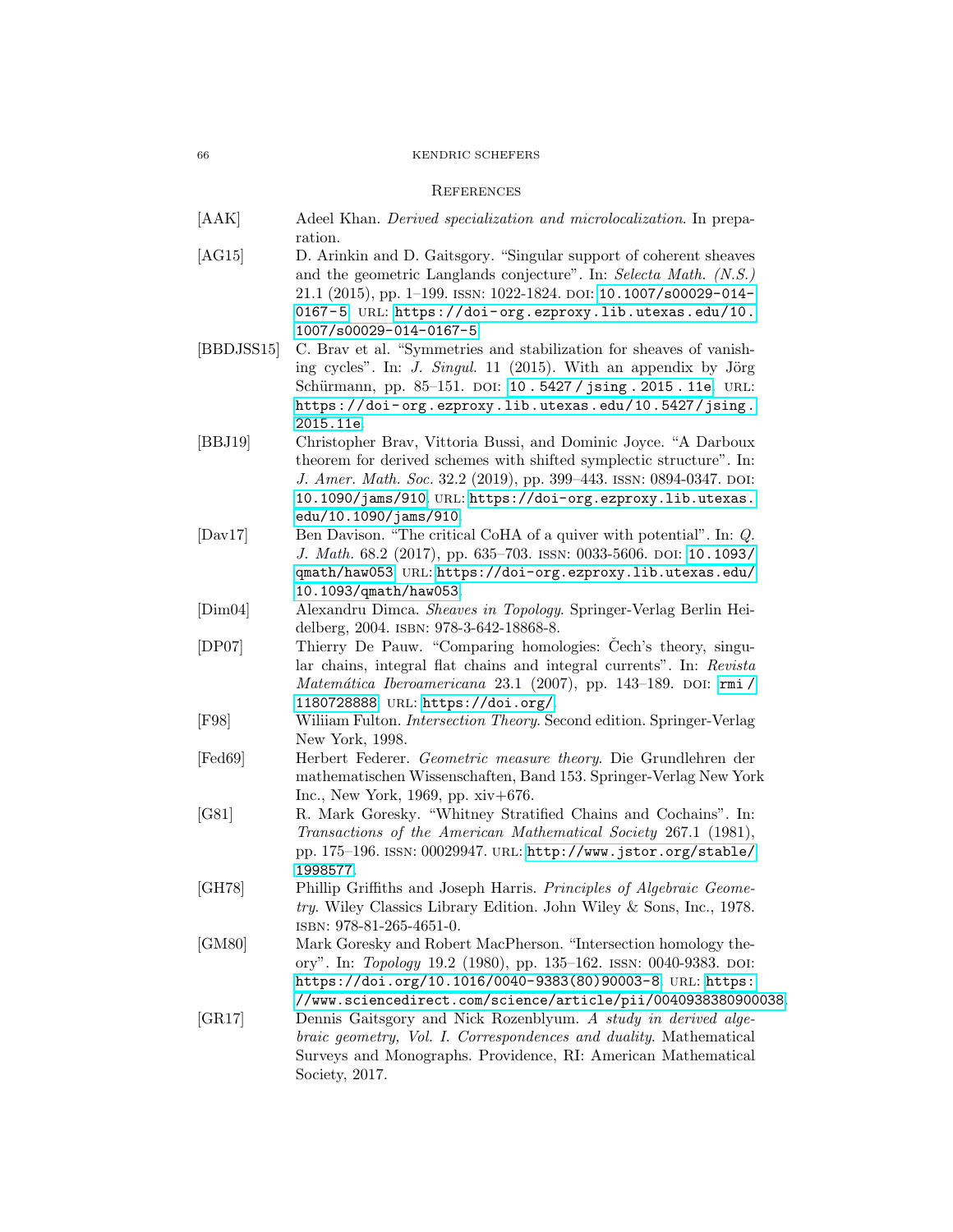# REFERENCES 67

<span id="page-66-16"></span><span id="page-66-15"></span><span id="page-66-14"></span><span id="page-66-13"></span><span id="page-66-12"></span><span id="page-66-11"></span><span id="page-66-10"></span><span id="page-66-9"></span><span id="page-66-8"></span><span id="page-66-7"></span><span id="page-66-6"></span><span id="page-66-5"></span><span id="page-66-4"></span><span id="page-66-3"></span><span id="page-66-2"></span><span id="page-66-1"></span><span id="page-66-0"></span>

| [HA]     | Jacob Lurie. Higher Algebra. URL: https://www.math.ias.edu/                |
|----------|----------------------------------------------------------------------------|
|          | ~lurie/papers/HA.pdf.                                                      |
| [HTT]    | Jacob Lurie. <i>Higher topos theory</i> . Vol. 170. Annals of Mathematics  |
|          | Studies. Princeton University Press, Princeton, NJ, 2009, pp. xviii+925.   |
|          | ISBN: 978-0-691-14049-0; 0-691-14049-9. DOI: 10.1515/9781400830558.        |
|          | URL: https://doi-org.ezproxy.lib.utexas.edu/10.1515/                       |
|          | 9781400830558.                                                             |
| [J15]    | Dominic Joyce. "A classical model for derived critical loci". In: J.       |
|          | <i>Differential Geom.</i> 101.2 (2015), pp. 289–367. ISSN: 0022-040X. URL: |
|          | http://projecteuclid.org.ezproxy.lib.utexas.edu/euclid.                    |
|          | jdg/1442364653.                                                            |
| [K21a]   | Tasuki Kinjo. Dimensional reduction in cohomological Donaldson-            |
|          | Thomas theory. 2021. arXiv: 2102.01568 [math.AG].                          |
| [K21b]   | Tasuki Kinjo. Virtual classes via vanishing cycles. 2021. arXiv: 2109.     |
|          | 06468 [math.AG].                                                           |
| [KR19]   | Adeel A. Khan and David Rydh. Virtual Cartier divisors and blow-           |
|          | ups. 2019. arXiv: 1802.05702 [math.AG].                                    |
| [KS90]   | Masaki Kashiwara and Pierre Schapira. Sheaves on Manifolds. Sec-           |
|          | ond printing. Grundlehren der Mathematischen Wissenschaften. Springer-     |
|          | Verlag Berlin Heidelberg, 1990. ISBN: 978-3-642-08082-1.                   |
| [M16]    | David B. Massey. Notes on Perverse Sheaves and Vanishing Cycles.           |
|          | 2016. arXiv: math/9908107 [math.AG].                                       |
| [M90]    | Robert MacPherson. Intersection Homology and Perverse Sheaves.             |
|          | Available at http://faculty.tcu.edu/gfriedman/notes/ih.pdf.                |
|          | 1990.                                                                      |
| [N07]    | Amnon Neeman. Algebraic and Analytic Geometry. London Math-                |
|          | ematical Society Lecture Note Series. Cambridge University Press,          |
|          | 2007. DOI: 10.1017/CB09780511800443.                                       |
| [PTVV13] | Tony Pantev et al. "Shifted symplectic structures". In: Publ. Math.        |
|          | <i>Inst. Hautes Études Sci.</i> 117 (2013), pp. 271–328. ISSN: 0073-8301.  |
|          | DOI: 10.1007/s10240-013-0054-1. URL: https://doi-org.                      |
|          | ezproxy.lib.utexas.edu/10.1007/s10240-013-0054-1.                          |
| [PYY16]  | Mauro Porta and Tony Yue Yu. "Higher analytic stacks and GAGA              |
|          | theorems". In: Adv. Math. 302 (2016), pp. 351-409. ISSN: 0001-8708.        |
|          | DOI: 10.1016/j.aim.2016.07.017. URL: https://doi-org.                      |
|          | ezproxy.lib.utexas.edu/10.1016/j.aim.2016.07.017.                          |
| [SAG]    | Jacob Lurie. Spectral Algebraic Geometry. URL: http://www.math.            |
|          | ias.edu/~lurie/papers/SAG-rootfile.pdf.                                    |
| [Stacks] | The Stacks project authors. The Stacks project. https://stacks.            |
|          | math.columbia.edu. 2022.                                                   |
| [T21]    | Yukinobu Toda. Categorical Donaldson-Thomas theory for local sur-          |
|          | $faces. 2021. arXiv: 1907.09076$ [math.AG].                                |
| [V83a]   | Jean-Louis Verdier. "Geometrie Microlocale". In: Proceedings of the        |
|          | Japan-France Conference held at Tokyo and Kyoto, October 5-14,             |
|          | 1982. Springer-Verlag Berlin Heidelberg, 1983, pp. 127–133.                |
| [V83b]   | Collectif. "Spécialisation de faisceaux et monodromie modérée". fr.        |
|          | In: Analyse et topologie sur les espaces singuliers (II-III) - $6$ - 10    |
|          | <i>juillet 1981</i> . Astérisque 101-102. Société mathématique de France,  |